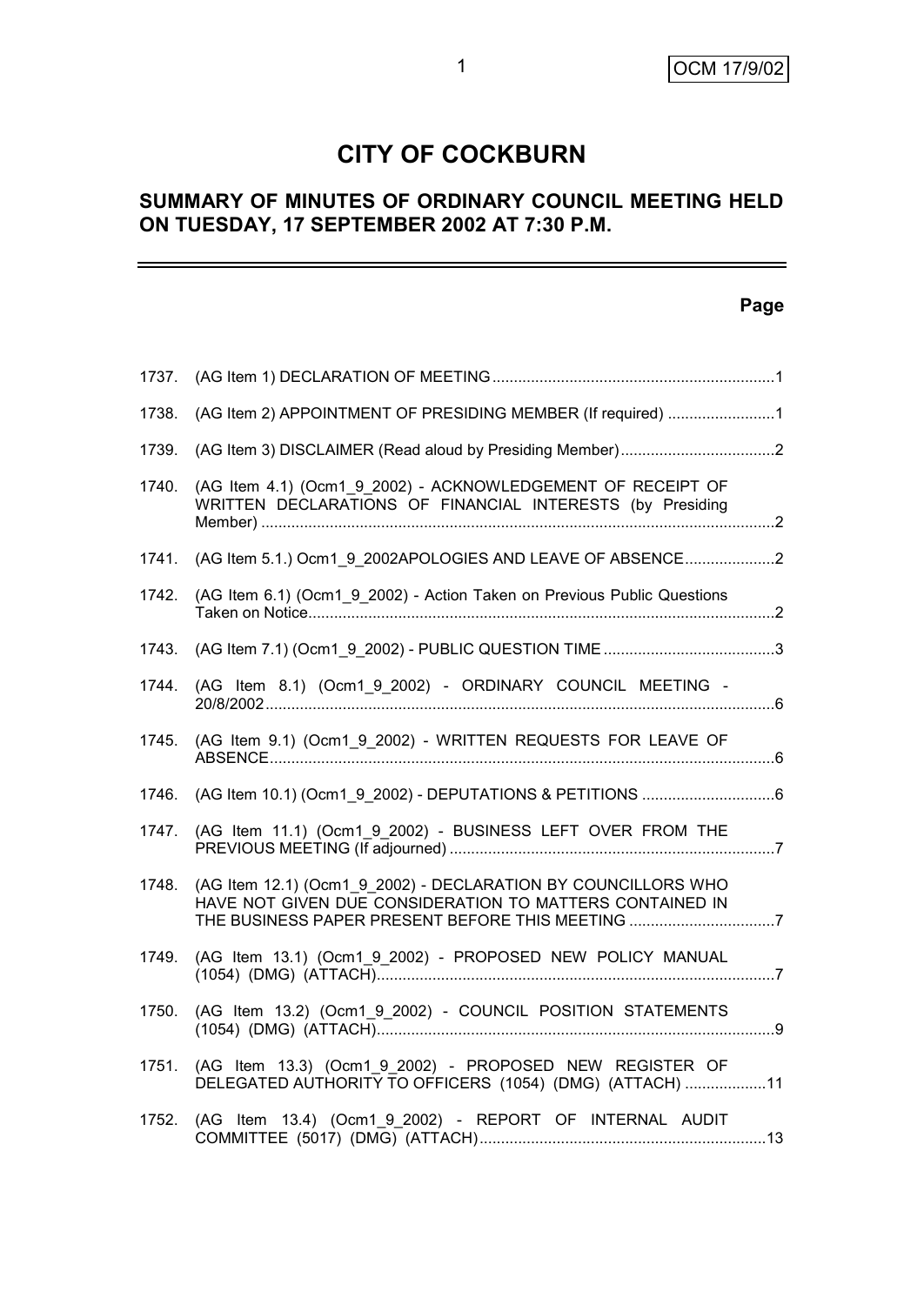|       | 1753. (AG Item 14.1) (Ocm1 9 2002) - RENAMING OF CATHERINE POINT                                                                                                                                                                    |  |
|-------|-------------------------------------------------------------------------------------------------------------------------------------------------------------------------------------------------------------------------------------|--|
| 1754. | (AG Item 14.2) (Ocm1_9_2002) - NURSING HOME EXTENSION - LOT 303<br>(27) GORHAM WAY, SPEARWOOD - OWNER: VILLA DALMACIA<br>ASSOCIATION INC - APPLICANT: TSIGULIS & ZUVELA PTY LTD                                                     |  |
| 1755. | (AG Item 14.3) (Ocm1_9_2002) - STUDENT ACCOMMODATION - LOT<br>4252 MURDOCH DRIVE, (CNR FARRINGTON ROAD), MURDOCH                                                                                                                    |  |
| 1756. | (AG Item 14.4) (Ocm1 9 2002) - SINGLE DWELLING (GARAGE PARAPET<br>WALL) - LOT 330; 10 OXBURGH LINK, SUCCESS - OWNER: MR & MRS<br>DOUGLAS - APPLICANT: PERCEPTIONS THE HOME BUILDERS                                                 |  |
| 1757. | (AG Item 14.5) (Ocm1 9 2002) - DEDICATION OF PORTION OF RESERVE<br>27950 PURSUANT TO SECTION 56 OF THE LAND ADMINISTRATION ACT                                                                                                      |  |
| 1758. | (AG Item 14.6) (Ocm1 9 2002) - HERITAGE PLACES, HERITAGE AREAS<br>AND VEGETATION PROTECTION POLICY (9001) (9002) (CP) 37                                                                                                            |  |
| 1759. | (AG Item 14.7) (Ocm1 9 2002) - GARDEN SUPPLY OPERATION - LOT 23<br>(77) MORTIMER ROAD, WATTLEUP - APPLICANT: L D ELLEMENT -                                                                                                         |  |
| 1760. | (AG Item 14.8) (Ocm1_9_2002) - PACKHAM NORTH (WATSONS)<br>STRUCTURE PLAN - HAMILTON ROAD, SPEARWOOD (3209990) (SMH)47                                                                                                               |  |
| 1761. | (AG Item 14.9) (Ocm1_9_2002) - REVIEW OF KWINANA AIR QUALITY                                                                                                                                                                        |  |
| 1762. | (AG Item 14.10) (Ocm1_9_2002) - PROPOSED SOUTH BEACH URBAN<br>DEVELOPMENT AREA (AMENDMENT NO. 201 DISTRICT ZONING<br>SCHEME NO. 2) - OCEAN ROAD, O'CONNOR CLOSE, ISLAND STREET<br>AND ROLLINSON ROAD - APPLICANT: MITCHELL GOFF AND |  |
| 1763. | (AG Item 14.11) (Ocm1 9 2002) - FINAL ADOPTION OF SOUTH BEACH                                                                                                                                                                       |  |
| 1764. | (AG Item 15.1) (Ocm1_9_2002) - LIST OF CREDITORS PAID (5605) (KL)                                                                                                                                                                   |  |
| 1765. | (AG Item 15.2) (Ocm1 9 2002) - INCLUSION OF VALUE STATEMENTS IN                                                                                                                                                                     |  |
| 1766. | (AG Item 16.1) (Ocm1 9 2002) - TENDER NO. 28/2002 - MAINTENANCE<br>OF PUBLIC OPEN SPACE AND LANDSCAPED AREAS AT ATWELL (AC)                                                                                                         |  |
| 1767. | (AG Item 17.1) (Ocm1_9_2002) - MANNING LAKE RESERVE DOG                                                                                                                                                                             |  |
| 1768. | (AG Item 17.2) (Ocm1_9_2002) - PROPOSED DENTAL HEALTH CLINIC -<br>CIVIC CENTRE SITE SPEARWOOD (2201726) (RA) (ATTACH)  70                                                                                                           |  |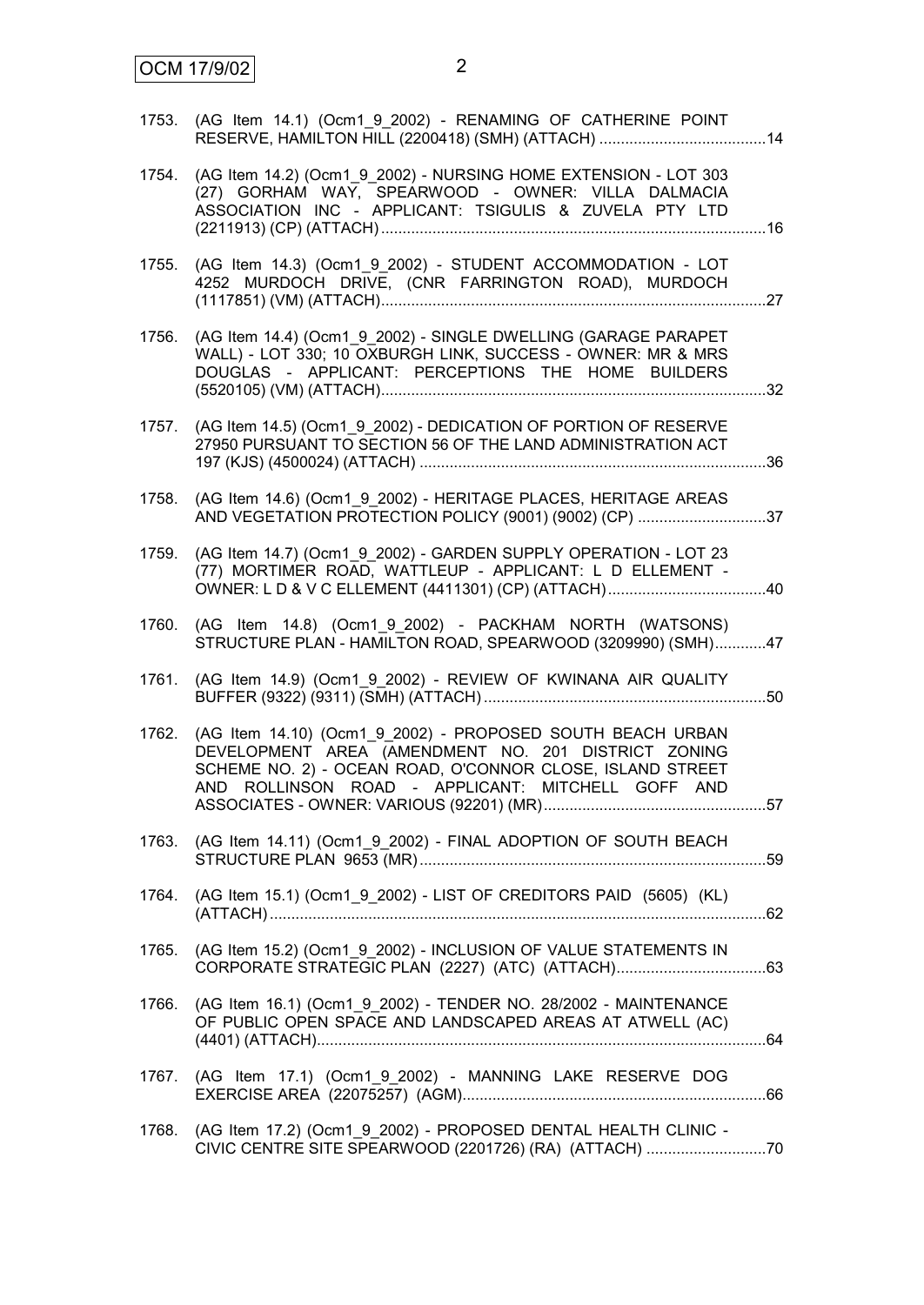3 OCM 17/9/02

|       | 1769. (AG Item 17.3) (Ocm1_9_2002) - COCKBURN CRICKET CLUB (2201157)                                                        |  |
|-------|-----------------------------------------------------------------------------------------------------------------------------|--|
|       | 1770. (AG Item 17.4) (Ocm1_9_2002) - TENDER NO. 30/2002 - PROJECT<br>MANAGEMENT SERVICES - REDEVELOPMENT WORKS - SOUTH LAKE |  |
|       | 1771. (AG Item 18.1) (Ocm1_9_2002) - SOUTH WEST GROUP TRANSPORT                                                             |  |
|       | 1772. (AG Item 19.1) (Ocm1_9_2002) - CLEAN UP OF PORT CATHERINE                                                             |  |
|       | 1773. (AG Item 20.1) (Ocm1_9_2002) - NOTICE OF MOTION GIVEN AT THE                                                          |  |
|       | 1774. (AG Item 21.1) (Ocm1_9_2002) - NOMINATIONS FOR DEWCP AND<br>COCKBURN CEMENT COMMUNITY WORKING GROUP (3411123) (WJH)   |  |
| 1775. | (AG Item 21.2) (Ocm1_9_2002) - TRANSFER OF FUNDS -<br>PROFESSIONAL ASSOCIATES FUNCTION (COCKBURN COCKTAIL                   |  |
|       | 1776. (AG Item 22.1) (Ocm1_9_2002) - MATTERS TO BE NOTED FOR                                                                |  |
|       |                                                                                                                             |  |
|       | 1778. (AG Item 24.1) (Ocm1_9_2002) - RESOLUTION OF COMPLIANCE (Section                                                      |  |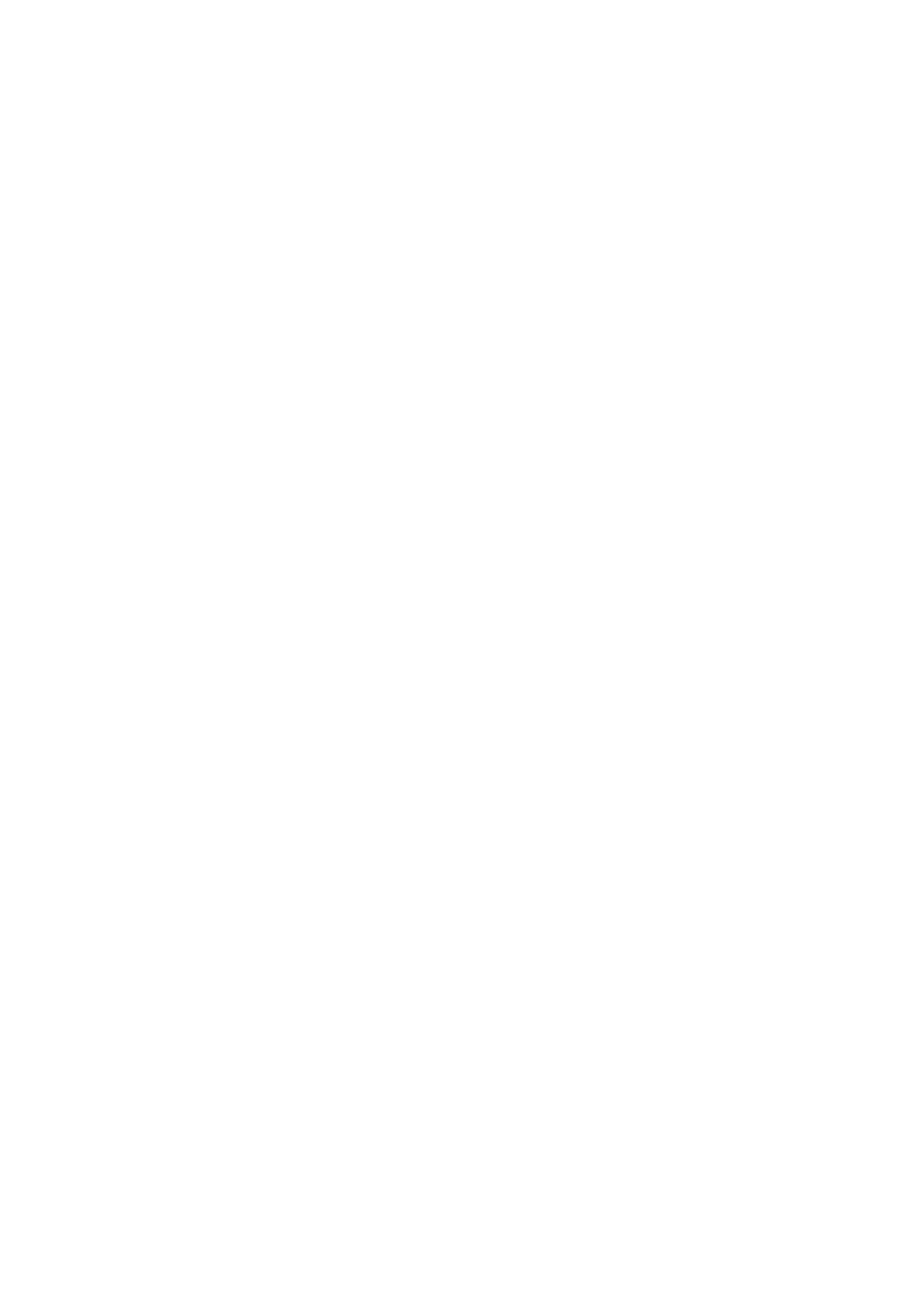# **CITY OF COCKBURN**

# **MINUTES OF ORDINARY COUNCIL MEETING HELD ON TUESDAY, 17 SEPTEMBER 2002 AT 7:30 P.M.**

#### **PRESENT:**

#### **ELECTED MEMBERS**

| Mr S Lee            | Mayor        |
|---------------------|--------------|
| Mr R Graham         | Deputy Mayor |
| Ms A Tilbury        | Councillor   |
| Mr I Whitfield      | Councillor   |
| Mr K Allen          | Councillor   |
| Mr L Humphreys      | Councillor   |
| Mrs N Waters        | Councillor   |
| Mr M Reeve-Fowkes - | Councillor   |
| Mrs V Oliver        | Councillor   |
|                     |              |

#### **IN ATTENDANCE**

|                | <b>Chief Executive Officer</b>         |
|----------------|----------------------------------------|
|                | <b>Director, Community Services</b>    |
| $\overline{a}$ | Director, Finance & Corporate Services |
| -              | Director, Planning & Development       |
|                | Acting Director, Engineering & Works   |
|                | Secretary to Chief Executive Officer   |
|                | <b>Communications Manager</b>          |
|                |                                        |

# **1737. (AG Item 1) DECLARATION OF MEETING**

The Presiding Member declared the meeting open at 7:30pm.

# **1738. (AG Item 2) APPOINTMENT OF PRESIDING MEMBER (If required)**

Nil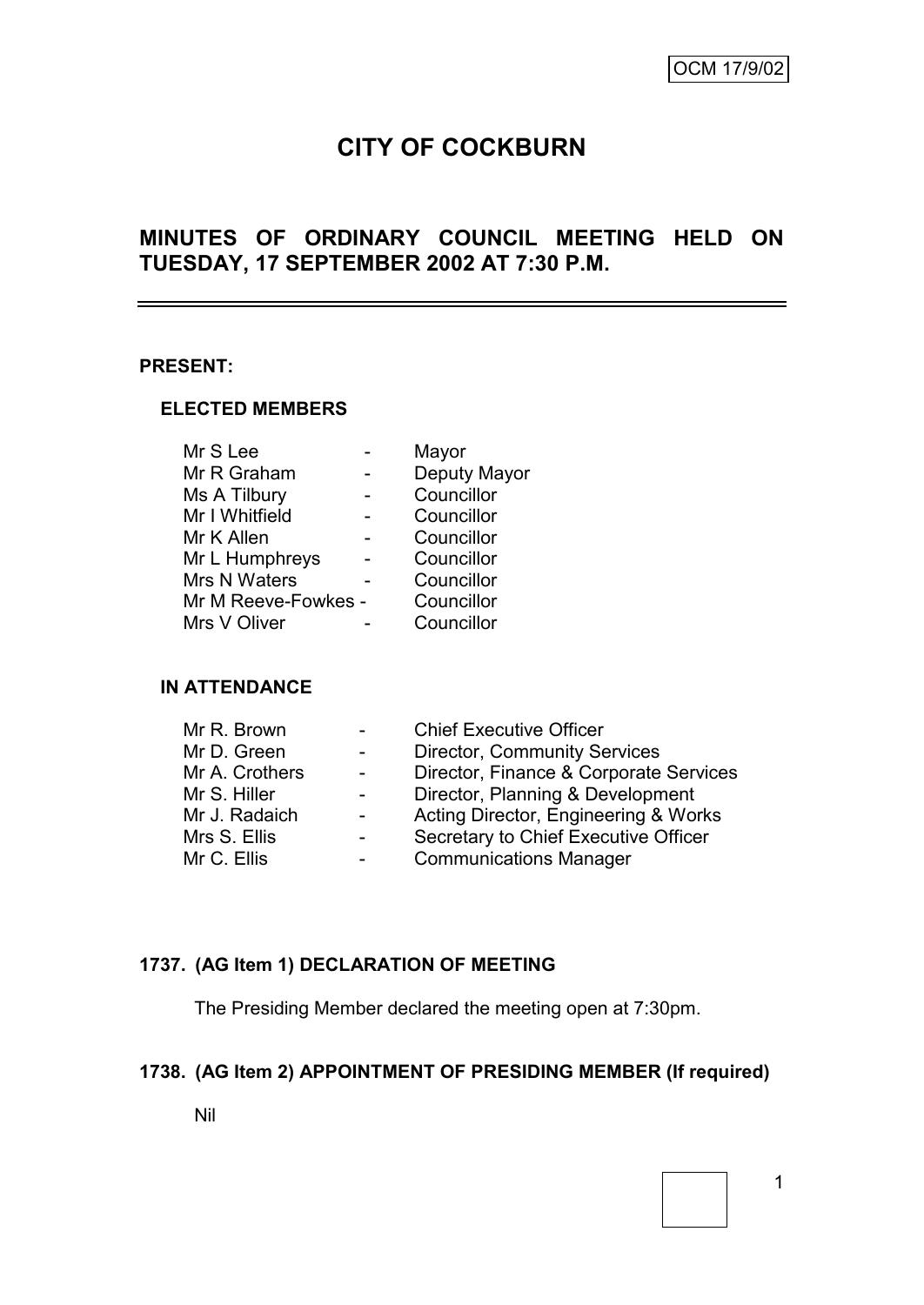#### **1739. (AG Item 3) DISCLAIMER (Read aloud by Presiding Member)** Members of the public who attend Council Meetings, should not act immediately on anything they hear at the Meetings, without first seeking clarification of Council's position. Persons are advised to wait for written advice from the Council prior to taking action on any matter that they may have before Council.

#### **1740. (AG Item 4.1) (Ocm1\_9\_2002) - ACKNOWLEDGEMENT OF RECEIPT OF WRITTEN DECLARATIONS OF FINANCIAL INTERESTS (by Presiding Member)**

Advice of a Conflict of Interest was received from Mayor Lee in relation to agenda item 14.2 which will be read aloud at the appropriate time.

# **1741. (AG Item 5.1.) Ocm1\_9\_2002APOLOGIES AND LEAVE OF ABSENCE**

Clr Edwards - Apology

# **1742. (AG Item 6.1) (Ocm1\_9\_2002) - Action Taken on Previous Public Questions Taken on Notice**

**Ordinary Council Meeing – 16 July '02 – Public Question Time –** Ron Kimber tabled a letter containing questions regarding the Western Australian Planning Commission"s State Industrial Buffer Policy gazetted in May "97 which is under review with the revised draft to be released in August.

A response dated 1 August "02, stated that about 61% of the Cockburn district is affected by development constraints such as buffers from industrial activity, poultry farms, water and sewage treatment plants. The Buffer Policy is adopted and implemented by the State which is also responsible for the regional land use patterns under the Metropolitan Region Scheme. The Region Scheme identifies areas to be used for urban and industrial activity and Council's local scheme is required to comply. Council does not have a policy for development relative to buffers as this is the State"s responsibility. In some cases, Council is required to refer development proposals within a buffer to the Department of Environmental Protection for advice prior to issuing development approval.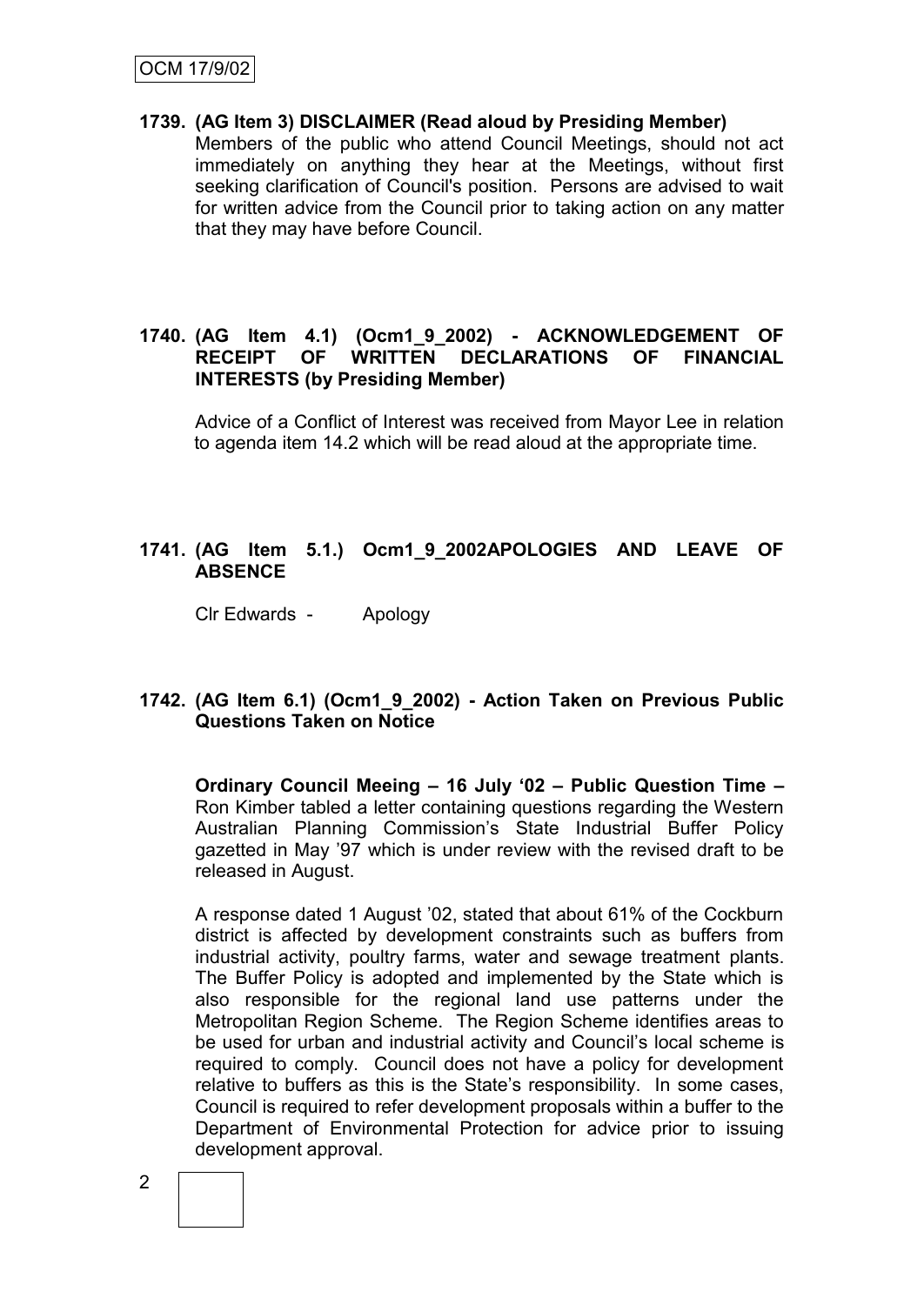Council has made representation to the Government many times over the years to have buffers affecting the district reviewed, but to date, has had limited success convincing the EPA to reassess buffers in Cockburn.

The Department of Planning and Infrastructure has confirmed that review of the Buffer Policy is progressing slowly and will be some time before completed. It is unlikely that a revised draft will be available in the near future.

**Ordinary Council Meeing – 20 August '02 – Public Question Time –** Colin Crook queried what the difference in cost would be of moving the dual-use cycleway eastward as compared to having to clean the sand dunes on a regular basis, at the Robb Road Site.

A response has been forwarded to Mr Crook dated 29 August 2002, advising that the cost of constructing a 2.5 metre wide dual use path is approximately \$90.00 per metre, or \$9,000 per 100 metre section. He was also advised that a bobcat is hired on a monthly basis to remove the sand at an approximate cost of \$100.00.

The letter also advised Mr Crook that the sand dune south of the railway line will probably be relocated as part of the proposed residential development of that area.

#### **1743. (AG Item 7.1) (Ocm1\_9\_2002) - PUBLIC QUESTION TIME**

Mayor Lee advised the gallery that Senator David Johnson recently visited Cockburn on behalf of the Prime Minister to present a Caring for the Community Award to the "Work for the Dole Project" which has been conducted in the City of Cockburn.

**Omrey Zofur, Offley Street Hamilton Hill in regards to agenda item** 17.1, wished to comment that the people who use Manning Park on a regular basis and who look after the park by keeping it clean, are being penalised by not being able to exercise their dogs. He believed this issue has arisen as a result of one person"s threat that they would sue Council if they were attacked by a dog. He believed it was not fair for those who are responsible dog owners and park users, to not be allowed to enjoy the park and its wildlife because of one complaint and believed that there was no reason for Council to make such a drastic decision.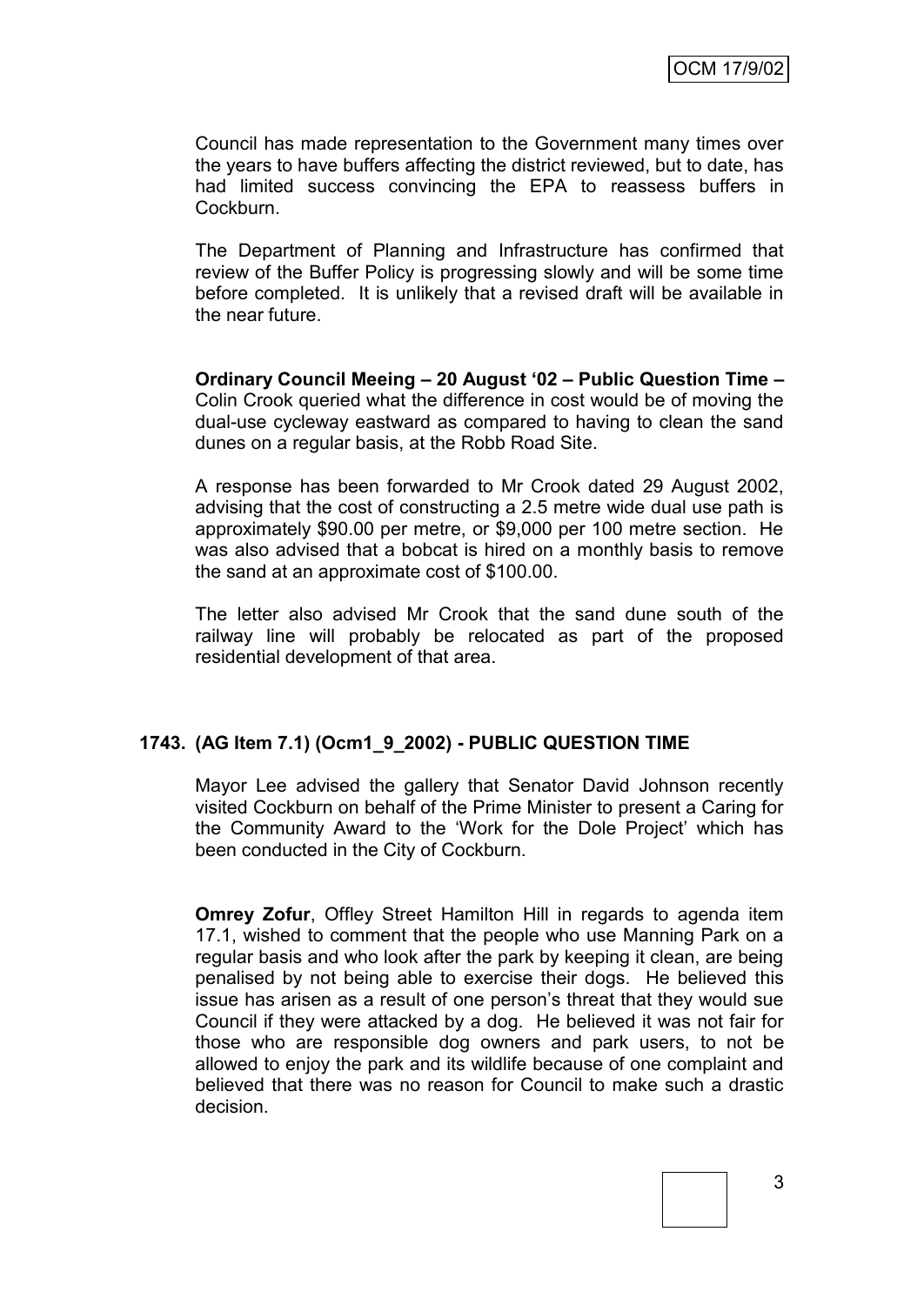**Ann Edwards**, South Fremantle reiterated the comments of the previous speaker. Wished to address comments made in the report to adverse affects as a result of dogs in the park and believed that those same affects also apply to bikes, cars, people, fireworks and cinemas.

**Jean Martin,** Hamilton Hill and a regular user of Manning Park, asked that an area be designated for dogs off leash and that the area near the playground, could be designated as "on leash" only. Reiterated earlier comments that the regular users play a valuable role in keeping the park clean, picking up needles etc and who are responsible dog owners.

**Nancy Hamilton**, South Fremantle could not understand how, with a petition of 477 signatures for the return of an off leash area and with only 100 people against the request, the officer could make the recommendation not to have an off leash area. Also believed that comments in the report made a lot of generalisations about what dogs can or might do and yet she was not aware of any such instances occurring in Manning Park.

Mayor Lee explained that when an officer compiles a report and makes a recommendation, the number of signatures on a petition is only one of the things that is taken into consideration as they must consider all aspects of an issue before making an informed recommendation.

**Corinna Aganeto**, instigator of the petition, commented that she has seen an increase in the amount of bad behaviour at the park, including damage to the firebreak gate, which are not only attributable to dogs. She felt that the wishes of regular users of the park who are responsible dog owners, are not being considered as a voice in the community.

**Teo Prka** , Chairman of the Villa Dalmacia Nursing Home in regards to item 14.2, stated that the original 40 bed nursing home was built 15 years ago and since then, Council has given approval for the building of an additional 10 bed hostel, community day care centre and various other improvements. The proposed dementia wing will be attached to the existing facility on appropriately zoned land. During its 15 years of operation, there has never been a complaint regarding any odours from the facility. The Villa commissioned an environmental consultant to investigate the DEP recommendation and the ensuing report basically showed that the odours are not a health hazard and that considerable improvements have been undertaken at Watsonia to reduce possible instances of odours and as a result, there has been a significant reduction in the number of complaints from the surrounding community.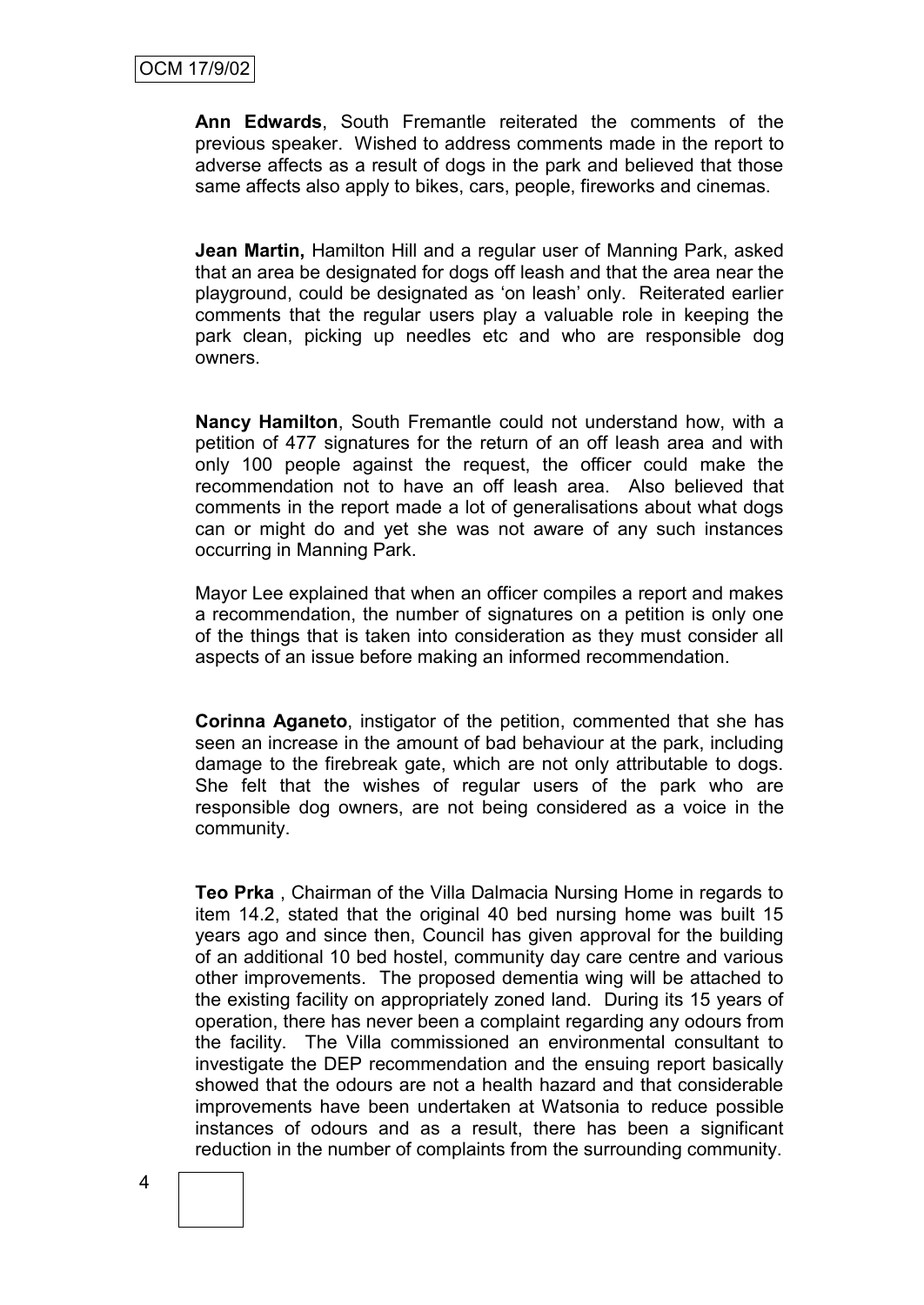There is definite community demand for residential care, particularly specific dementia care, which currently exceeds health care resources. The additional 20 beds will be a positive step to reducing this number. On behalf of the Villa, its residents and the local community it serves, he urged Council to support the submission.

**Ron Kimber**, Beeliar in relation to agenda item 14.9, stated that given so many policy documents are overdue for review, the importance and complexity of the issues, why had this "Review of Kwinana Air Quality Buffer" come up on such short notice with very little time for consultation and public submission? He believed Council should be submitting on behalf of all its residents, but thus far Cockburn residents have not been offered any time to consult with their Council. He agreed whole-heartedly with Council's submission that the review is inadequate, deficient and lacks scientific basis. He believed the wording in the comment document "Residential Exclusion Area" was a total contradiction in terms. The Review document contains no reference to sustainability, which he thought would be a key policy for the whole concept.

**Anna Nolan**, Serpentine believed Cockburn would greatly benefit from the proposed extension to the Villa Dalmacia Nursing Home in many ways, such as being seen as making a visible commitment to the seniors of this community; the extension will attract research into dementia care and will create further employment opportunities to name a few. Their reputation of providing high quality care is recognised by the Notre Dame University and the extension would enable more students to be accommodated. She wished to mention that the City would not be required to provide financially to the facility and concluded by saying that the benefits to the community of Cockburn were far reaching and asked for Council"s support.

**Caroline Beale**, South Fremantle, has been a regular at Manning Park for about 27 years and was very sad at having that taken away from her because of what someone might do. The agenda heavily emphasises the possible environmental impacts but believed that those affects are also as a result of events such as fireworks, Spring Fair and outdoor cinema. She stated that if people were not allowed to use the park for what it was made for, it would stay deserted most of the time. She does the right thing and resented being penalised for not doing anything wrong and suggested that when someone does something wrong, they be dealt with individually.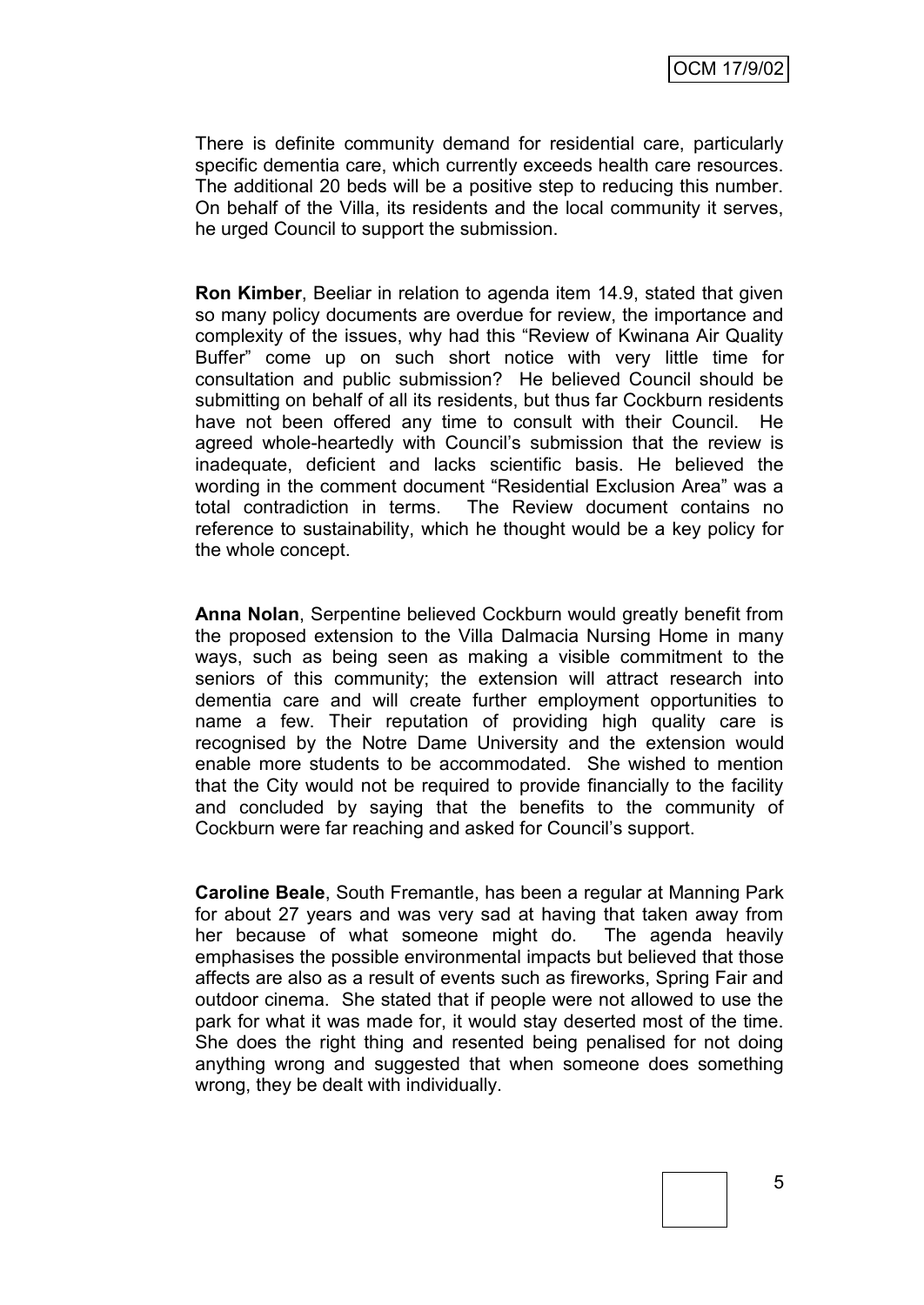**Frank Bell**, Hamilton Hill has lived opposite the park for 33 years and was also a regular visitor to Manning Park. The point he was trying to make is that he was not against dogs using the park but objects to the dogs running through the children"s play equipment and "fouling" the area which is not good. He agreed that the regulars do a great job in regard to needles and cleaning the park but he did not believe that dogs should be allowed to run free near where young children play. There are responsible owners but there are also others that do lose control of their dogs and it is for this reason that he is against any change.

### **1744. (AG Item 8.1) (Ocm1\_9\_2002) - ORDINARY COUNCIL MEETING - 20/8/2002**

# **RECOMMENDATION**

That the minutes of the Ordinary Council Meeting held on 20 August 2002 be accepted as a true and accurate record, subject to a minor amendment to Mr Ron Kimber"s statement in Public Question Time to read:

"…in relation to the area South of Fremantle which has been publicised as the next major development centre for the metropolitan area."

#### **COUNCIL DECISION**

MOVED Clr Whitfield SECONDED Clr Reeve-Fowkes that the recommendation be adopted.

**CARRIED 9/0**

#### **1745. (AG Item 9.1) (Ocm1\_9\_2002) - WRITTEN REQUESTS FOR LEAVE OF ABSENCE**

Nil

# **1746. (AG Item 10.1) (Ocm1\_9\_2002) - DEPUTATIONS & PETITIONS**

Nil.

6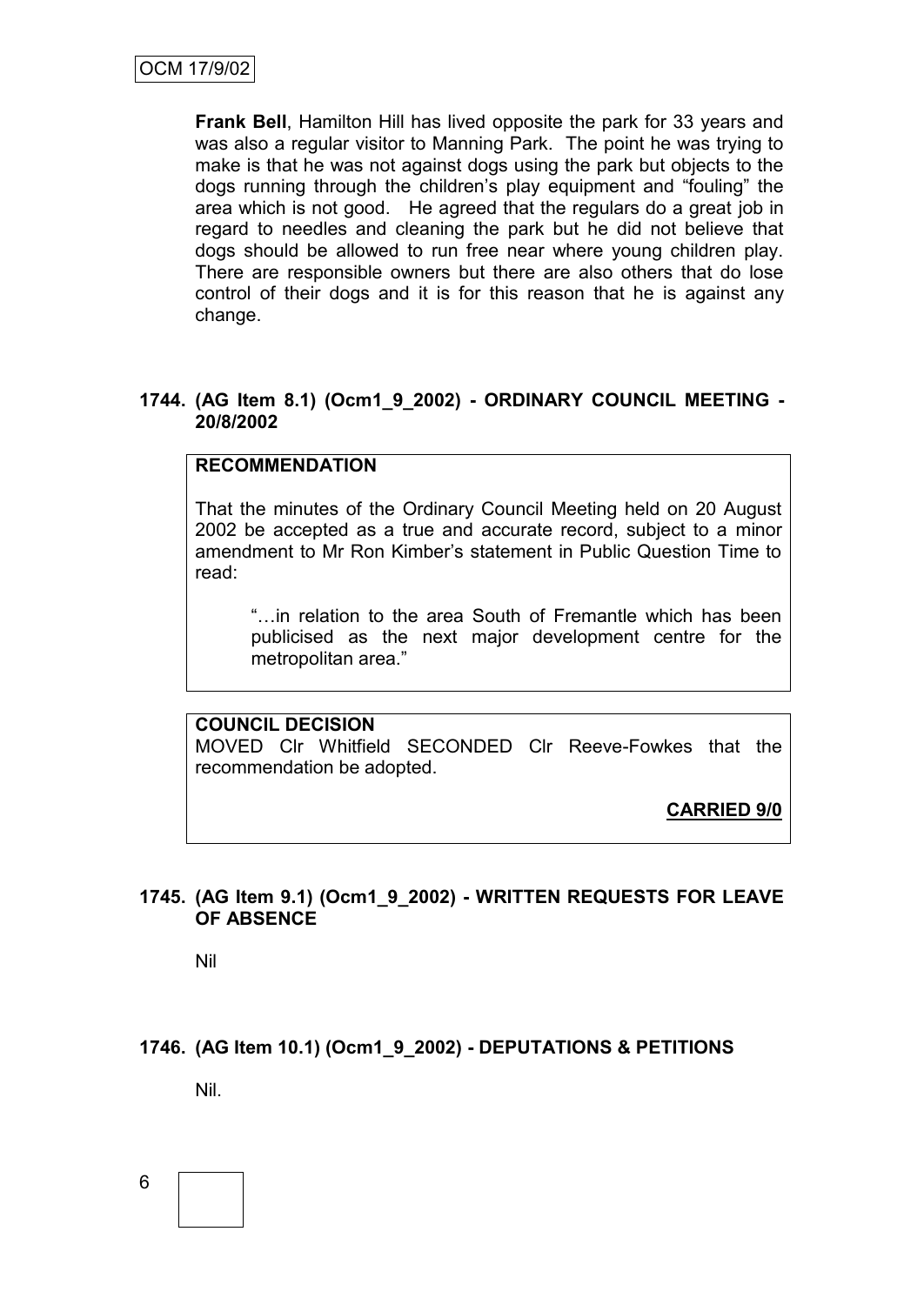**1747. (AG Item 11.1) (Ocm1\_9\_2002) - BUSINESS LEFT OVER FROM THE PREVIOUS MEETING (If adjourned)**

Nil

**1748. (AG Item 12.1) (Ocm1\_9\_2002) - DECLARATION BY COUNCILLORS WHO HAVE NOT GIVEN DUE CONSIDERATION TO MATTERS CONTAINED IN THE BUSINESS PAPER PRESENT BEFORE THIS MEETING**

Nil.

**1749. (AG Item 13.1) (Ocm1\_9\_2002) - PROPOSED NEW POLICY MANUAL (1054) (DMG) (ATTACH)**

# **RECOMMENDATION**

That Council:

adopts the Manual of Policy Statements contained in the attachments to the Agenda, as reviewed and accepted by the Delegated Authorities, Policies and Position Statements Committee.

# **COUNCIL DECISION**

MOVED Deputy Mayor Graham SECONDED Clr Allen that Council:

- (1) amend proposed Policy AES3 so that references to the "Western Australian Municipal Association" become references to the "Western Australian Local Government Association";
- (2) amend proposed Policy ACS4, by
	- a) deleting provisions 4 and 5
	- b) renumbering provision "6" to provision "4";
- (3) amend proposed Policy ACS10 by
	- a) numbering the second paragraph provision "2"
	- b) renumbering provision "2" to provision "3";
- (4) amend proposed Policy APD9 so that references to the "Department of Local Government" become references to the "Department of Local Government and Regional Development";
- (5) amend proposed Policy SC26 so that provision 1(c) reads "*Consumables, stationery and postage, not otherwise provided*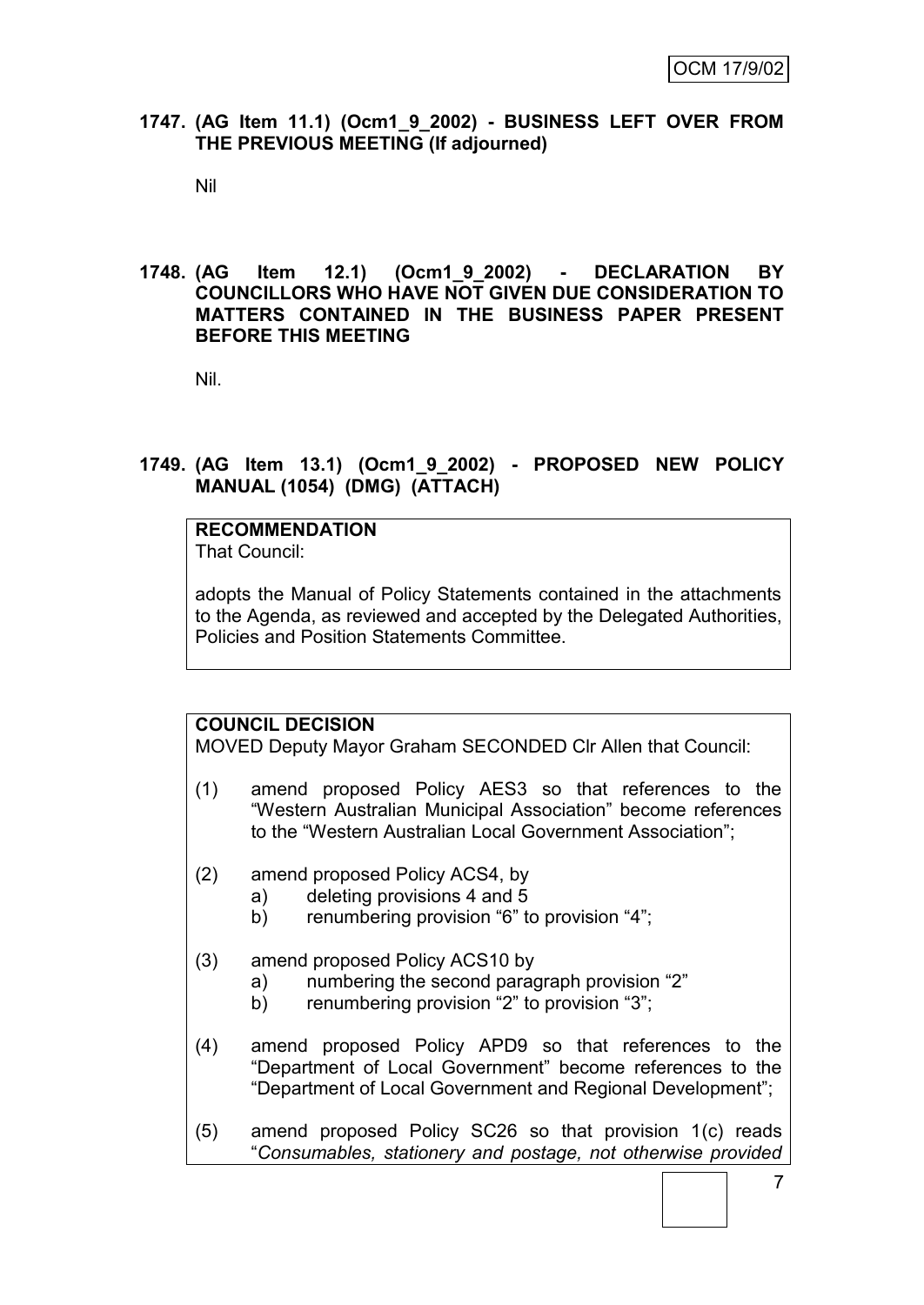*by Council, purchased for (i) responding to constituent enquiries, or (ii) filing and record-keeping*";

- (6) amend proposed Policy ACS7 by inserting provision 2(e) as follows: "*Council will reimburse to schools within the District, the cost of a book for presentation as an annual student graduation prize. A Council representative to be determined by the Mayor, will be invited to present the Award*."
- (7) with the changes listed in clauses  $(1) (6)$  above, adopt the Manual of Policy Statements contained in the attachments to the Agenda, as reviewed and accepted by the Delegated Authorities, Policies and Position Statements Committee.

**CARRIED 7/2**

**Explanation:** Clauses (1) and (4) are required to reflect name changes to external organisations. Clause (2) removes references to a Youth Award which is considered to discriminate against young people in the provision of civic awards. Clause (3) corrects a typographical error. Clause (5) enables Elected Members to claim filing expenses, which is considered reasonable and allowed by legislation. Clause (6) inserts into the Policy, Council"s adopted Student Graduation Prize.

# **Background**

At the April 2002 Council Meeting, a Committee was established to review the Council Policy Manual. Subsequently, the Committee has met three times to enable the Council's policies to be carefully scrutinised to ensure their relevance to contemporary requirements.

#### **Submission**

N/A

# **Report**

The proposed amendments to the Policy Manual can be best summarised, as follows:-

1. The format of the document has been amended, where necessary, to reflect Council's current organisation structure. That is, the Division, Business Unit and Service Unit are now all aligned in a consistent manner and described on each document as such;

8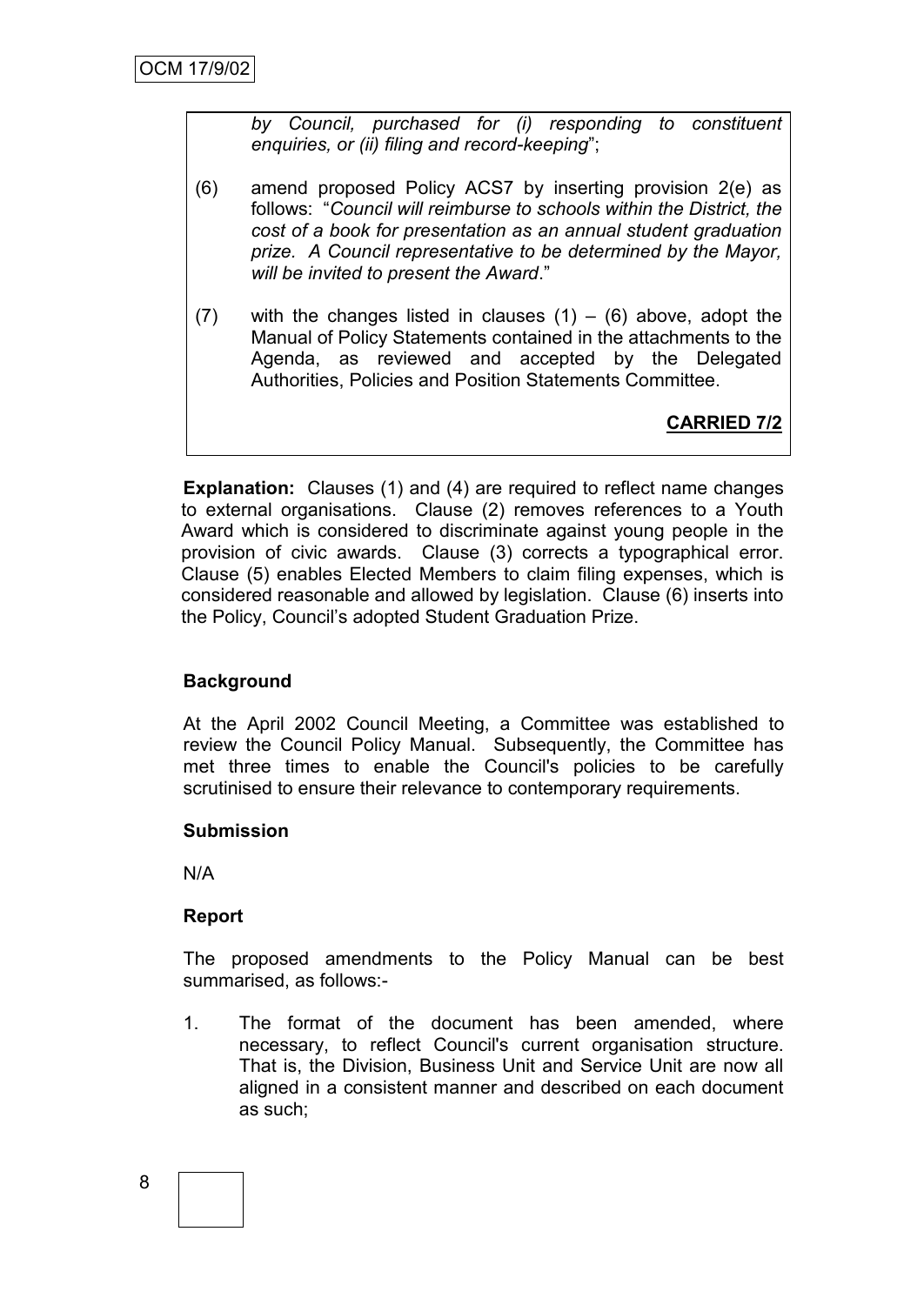- 2. Amendments to those documents where a change, or changes, is/are proposed can be identified by the lighter shade print, as well as being underlined, for additions. Deletions are identified by having a line struck through the wording proposed to be deleted. The wording is also shaded lighter in these instances; and
- 3. Proposed new policies are identifiable as those dated "17 September, 2002" in the "Date First Adopted" section at the top of each document.

The Minutes of the Committee Meetings, attached, note the majority of reasons provided for the proposed amendments and new/deleted documents.

#### **Strategic Plan/Policy Implications**

Key Result Area "Managing Your City" refers.

#### **Budget/Financial Implications**

All financial implications contained within the reviewed policies are accounted for within the current Budget.

#### **Implications of Section 3.18(3) Local Government Act, 1995**

Nil.

# **1750. (AG Item 13.2) (Ocm1\_9\_2002) - COUNCIL POSITION STATEMENTS (1054) (DMG) (ATTACH)**

# **RECOMMENDATION**

That Council:

notes the Manual of Council Position Statements contained in the attachments to the Agenda, as reviewed and accepted by the Delegated Authorities, Policies and Position Statements Committee, to be utilised by Council Officers as guidelines or practice notes in responding to any relative issues.

#### **COUNCIL DECISION**

MOVED Deputy Mayor Graham SECONDED Clr Humphreys that Council:

(1) amend proposed Position Statement PSES7 so that the title of provision (3)(9) is renamed "Legal Implications"; and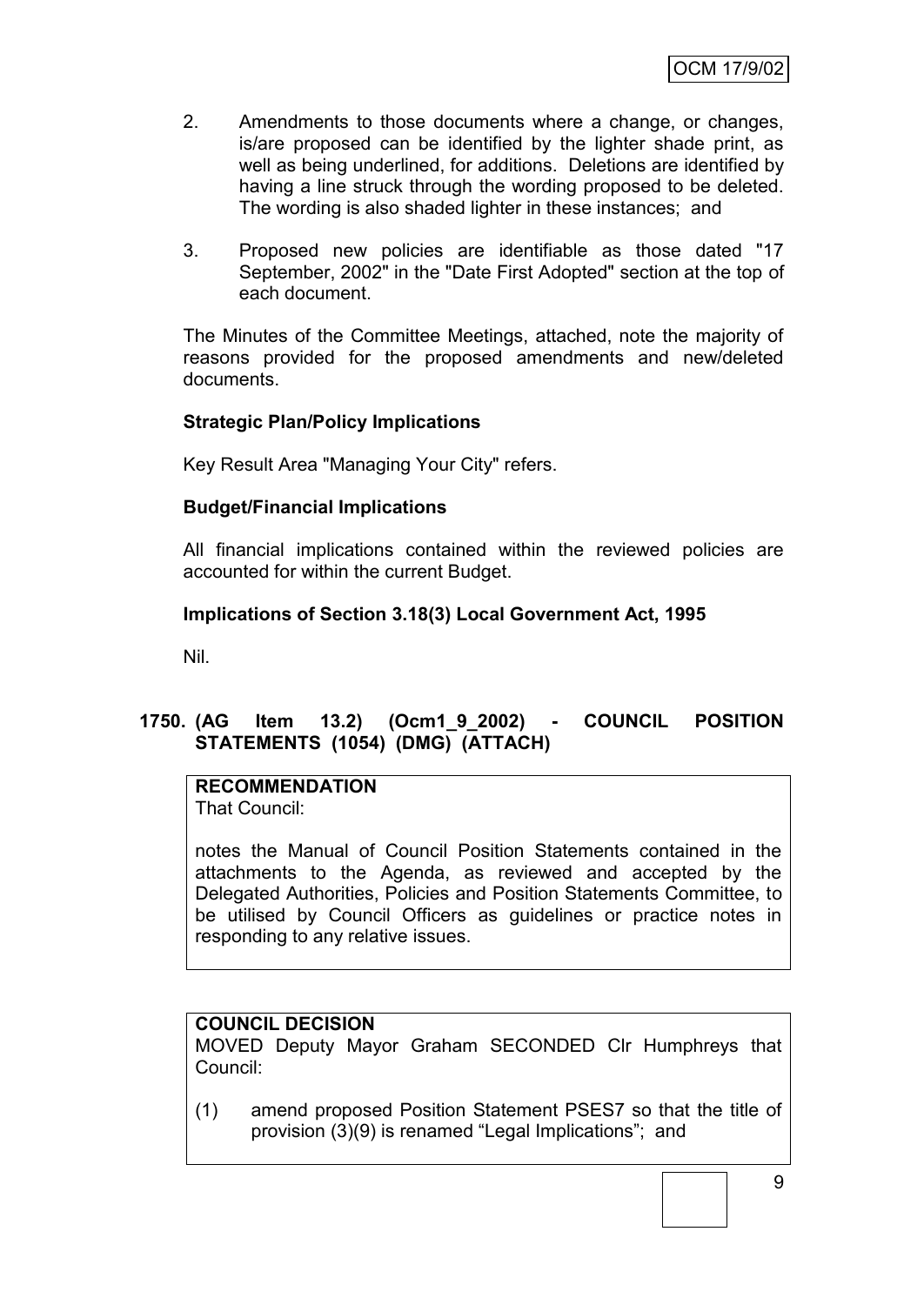(2) with the change listed in clause (1) above, adopt the Manual of Council Position Statements contained in the attachments to the Agenda, as reviewed and accepted by the Delegated Authorities, Policies and Position Statements Committee, to be utilised by Council Officers as guidelines or practice notes in responding to any relative issues.

# **CARRIED 9/0**

**Explanation:** Clause (1) provides that the format of reports to Council includes a section titled "Legal Implications" rather than "Legislative Implications". The report title should reflect that legal advice in a report may be non statutory. The reviewed Position Statements should be adopted by Council rather than only noted.

# **Background**

At the April 2002 Council Meeting, a Committee was established to review the Council Position Statements. Subsequently, the Committee has met three times to enable the Council's Position Statements to be carefully scrutinised to ensure their relevance to contemporary requirements.

#### **Submission**

N/A

#### **Report**

The proposed amendments to the Position Statements can be best summarised, as follows:-

- 1. The format of the document has been amended, where necessary, to reflect Council's current organisation structure. That is, the Division, Business Unit and Service Unit are now all aligned in a consistent manner and described on each document as such; and
- 2. Amendments to those documents where a change, or changes, is/are proposed can be identified by the lighter shade print, as well as being underlined, for additions. Deletions are identified by having a line struck through the wording proposed to be deleted. The wording is also shaded lighter in these instances.

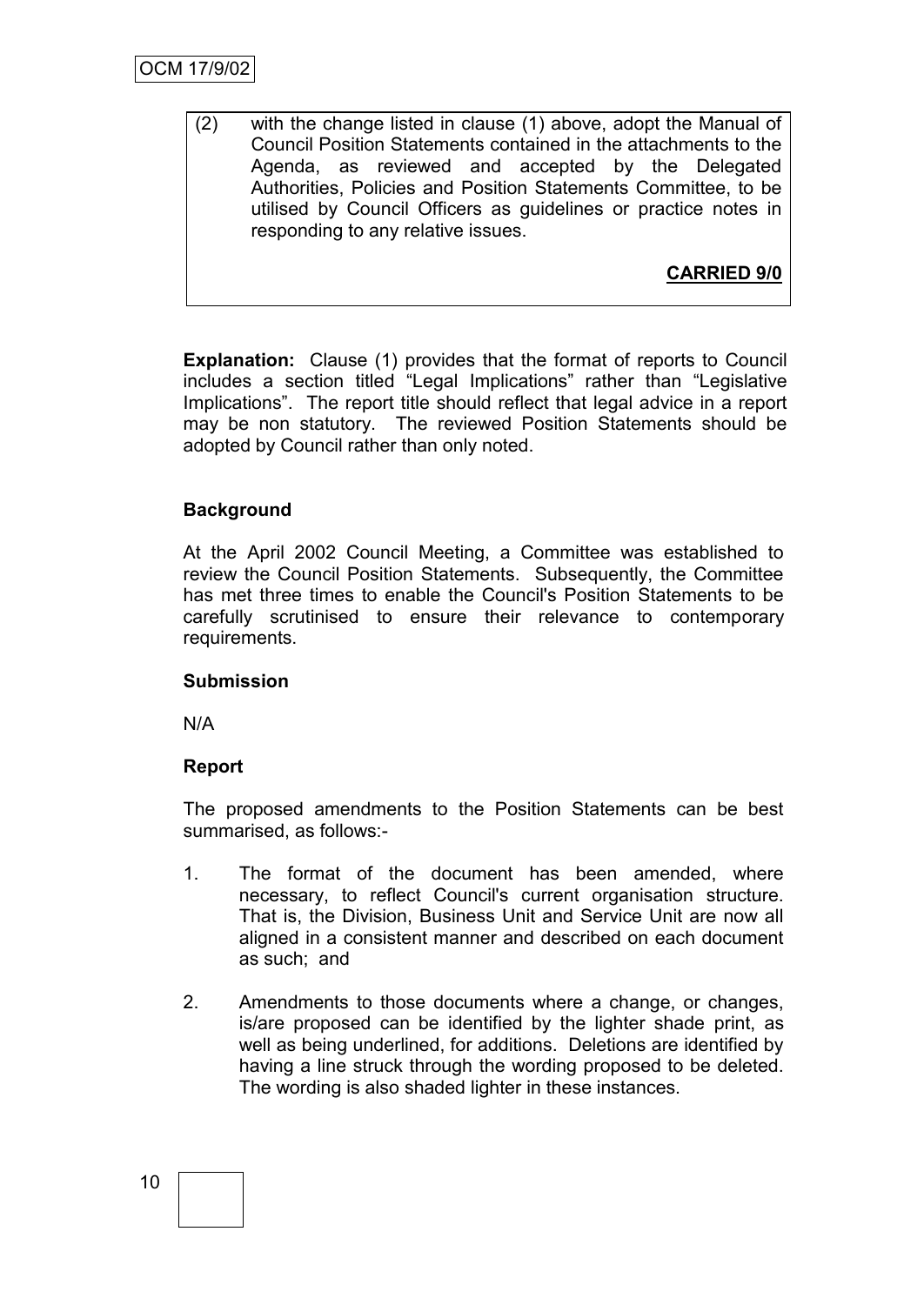The Minutes of the Committee Meetings, attached, note the majority of reasons provided for the proposed amendments and new/deleted documents.

# **Strategic Plan/Policy Implications**

Key Result Area "Managing Your City" refers.

# **Budget/Financial Implications**

All financial implications contained within the reviewed Position Statements are accounted for within the current Budget.

# **Implications of Section 3.18(3) Local Government Act, 1995**

Nil.

# **1751. (AG Item 13.3) (Ocm1\_9\_2002) - PROPOSED NEW REGISTER OF DELEGATED AUTHORITY TO OFFICERS (1054) (DMG) (ATTACH)**

# **RECOMMENDATION**

That Council adopts the Register of Delegated Authority to Officers contained in the attachments to the Agenda, as reviewed and accepted by the Delegated Authorities, Policies and Position Statements Committee.

# **TO BE CARRIED BY AN ABSOLUTE MAJORITY OF COUNCIL**

#### **COUNCIL DECISION**

MOVED Deputy Mayor Graham SECONDED Clr Whitfield that Council:

- (1) amend proposed Delegation ACS7 by:
	- a) renumbering provision (5) to provision (6);
	- b) renumbering provision (6) to provision (7);
	- c) inserting the following as provision (5):
		- "Council will reimburse to schools within the District, the cost of a book for presentation as an annual student graduation prize. A Council representative, to be determined by the Mayor, will be invited to present the Award. "
- (2) with the changes listed in clause (1) above, adopt the Register of Delegated Authority to Officers contained in the attachments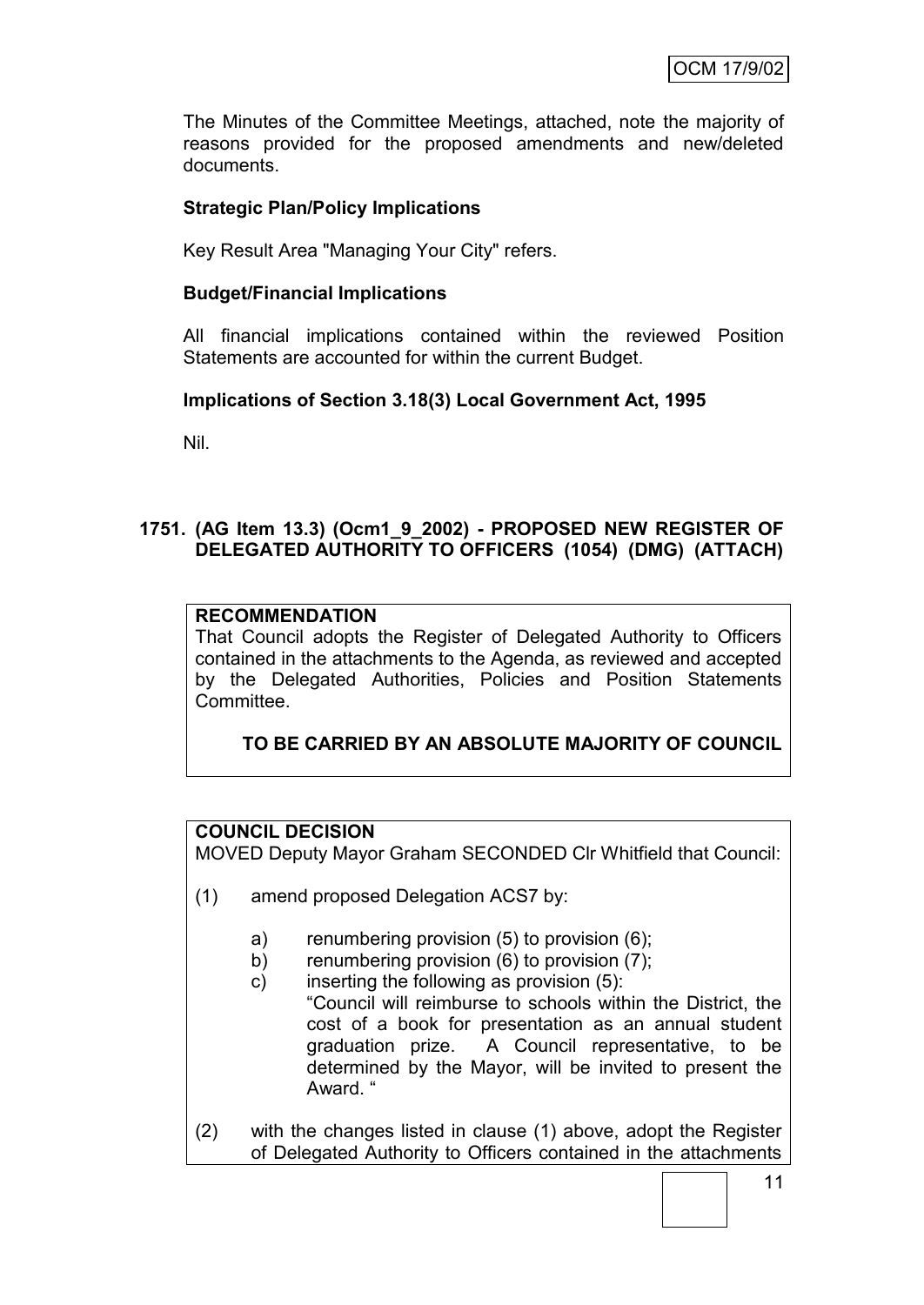to the Agenda, as reviewed and accepted by the Delegated Authorities, Policies and Position Statements Committee.

# **CARRIED BY ABSOLUTE MAJORITY OF COUNCIL 9/0**

**Explanation:** Since the previous review of Council's Register of Delegated Authorities, Council has adopted a programme of providing reimbursement for the cost of a book as a prize for each school within the District. The addition of this initiative to the conditions of delegation will enhance the process.

#### **Background**

At the April 2002 Council Meeting, a Committee was established to review the Delegated Authority Register. Subsequently, the Committee has met three times to enable the Council's Delegated Authority Register to be carefully scrutinised to ensure its relevance to contemporary requirements.

#### **Submission**

N/A

#### **Report**

Council is required to review its Delegated Authority to staff on an annual basis.

The proposed amendments to the Delegated Authority Register can best be summarised, as follows:-

- 1. Amendments to those documents were a change, or changes, is/are proposed can be identified by the lighter shade print, as well as being underlined, for additions. Deletions are identified by having a line struck through the wording proposed to be deleted. The wording is also shaded lighter in these instances; and
- 2. Proposed new delegations are identifiable as those dated "17 September 2002" in the "Council Resolution Date" section at the bottom of each document.

The Minutes of the Committee Meetings, attached, note the majority of reasons provided for the proposed amendments and new/deleted documents.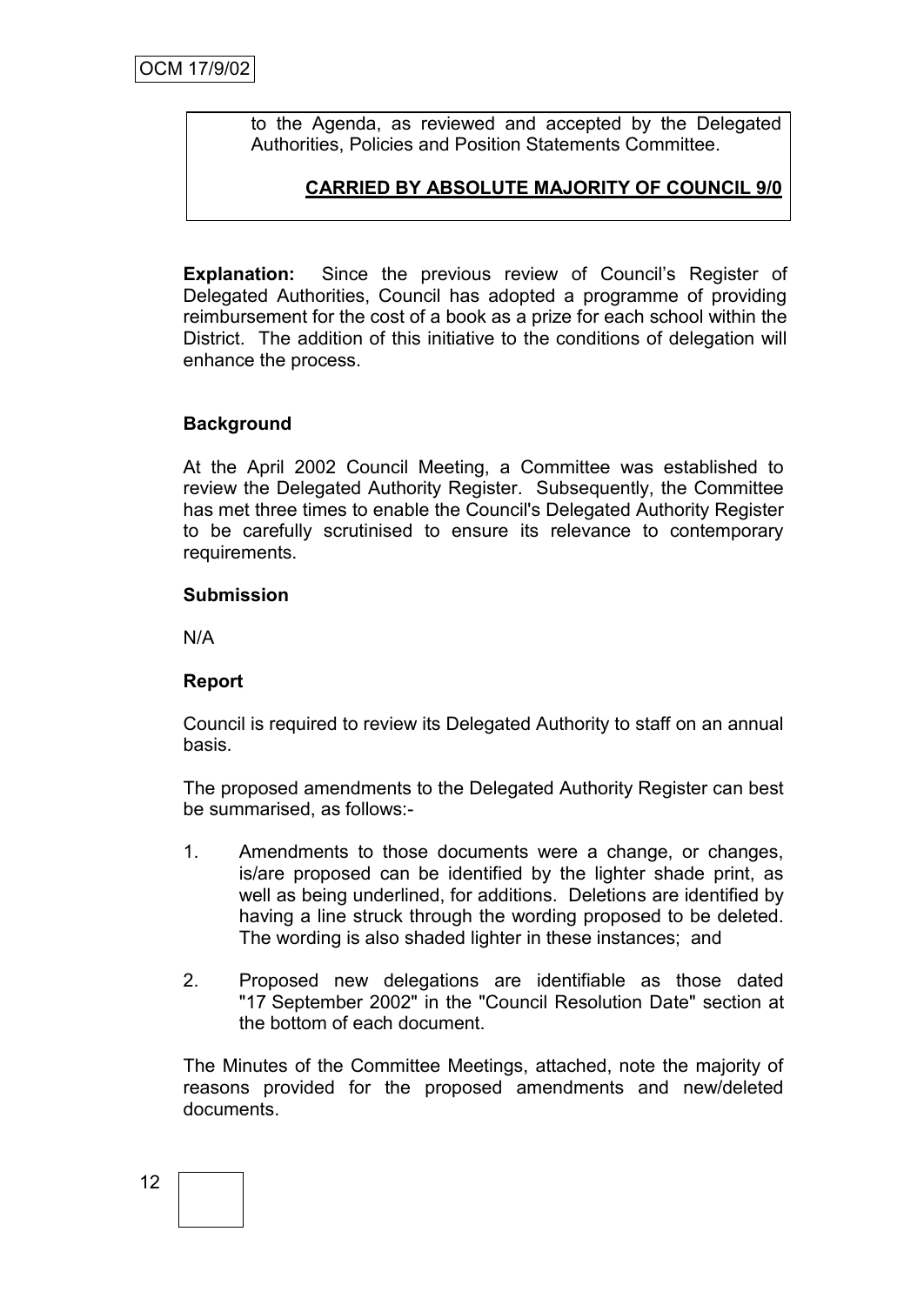# **Strategic Plan/Policy Implications**

Key Result Area "Managing Your City" refers.

# **Budget/Financial Implications**

All financial implications contained within the reviewed Register of Delegation to Officers are accounted for within the current Budget.

# **Implications of Section 3.18(3) Local Government Act, 1995**

Nil.

### **1752. (AG Item 13.4) (Ocm1\_9\_2002) - REPORT OF INTERNAL AUDIT COMMITTEE (5017) (DMG) (ATTACH)**

# **RECOMMENDATION**

That Council:

receives the Minutes of the Internal Audit Committee Meeting dated 8 August 2002, and the recommendations contained therein be adopted.

#### **COUNCIL DECISION**

MOVED Clr Humphreys SECONDED Clr Whitfield that the recommendation be adopted.

**CARRIED 9/0**

# **Background**

A meeting of the Internal Audit Committee was conducted on 8 August 2002. The Committee considered two major reviews undertaken since the previous Committee Meeting which was held in August 2001. The minutes are attached to the Agenda.

#### **Submission**

N/A

# **Report**

The Financial Compliance Review is in its third year of a four year schedule and indicates a high level of compliance. The review of the software suite selection was initiated because of the unusual nature of a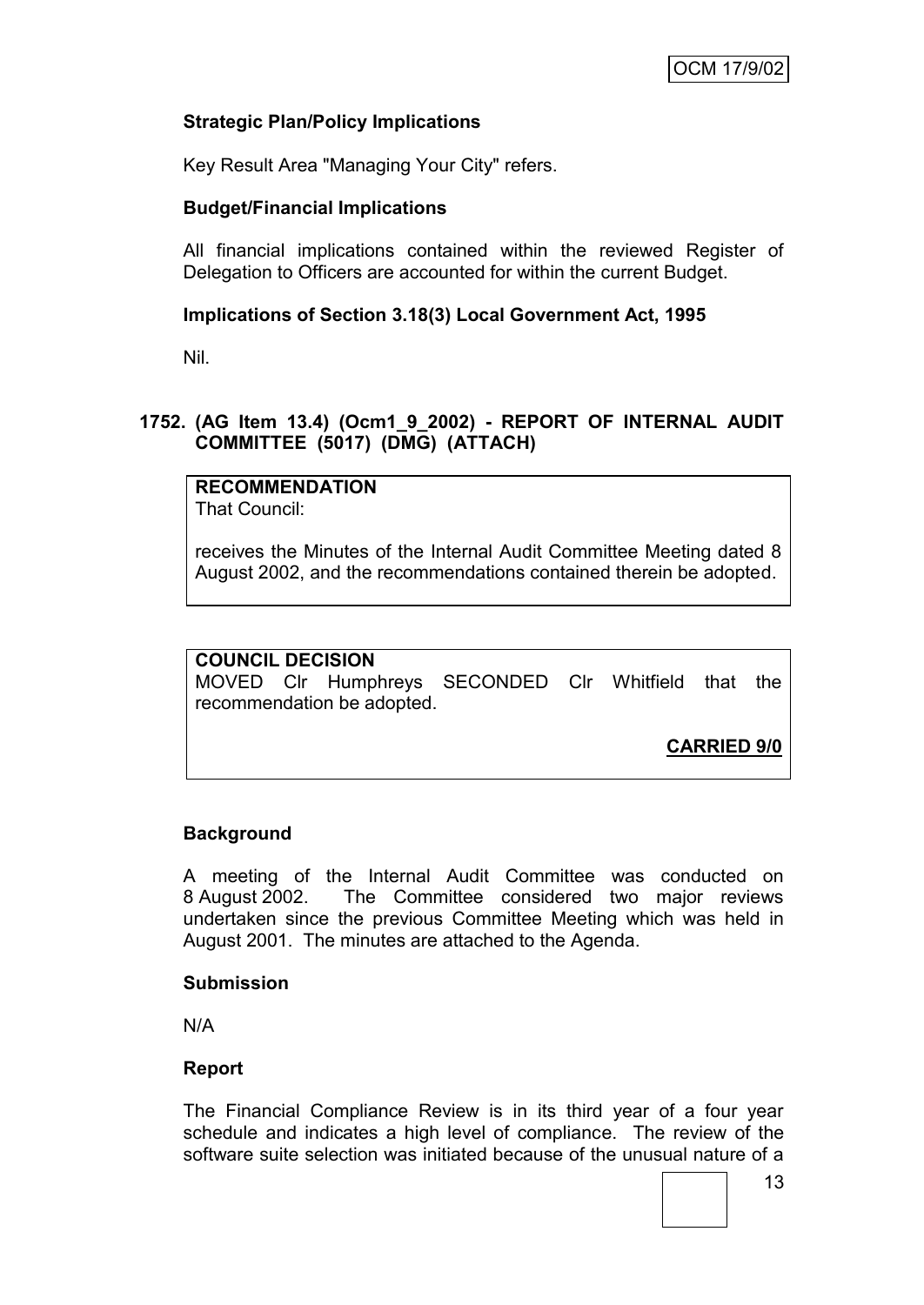tender of this kind. It was considered appropriate to seek an independent assessment of the process to determine if Council's selection processes could be strengthened.

# **Strategic Plan/Policy Implications**

Key Result Area "Managing Your City" refers.

### **Budget/Financial Implications**

N/A

**Implications of Section 3.18(3) Local Government Act, 1995**

Nil.

# **1753. (AG Item 14.1) (Ocm1\_9\_2002) - RENAMING OF CATHERINE POINT RESERVE, HAMILTON HILL (2200418) (SMH) (ATTACH)**

# **RECOMMENDATION**

That Council:

- (1) receive the report;
- (2) advertise the proposal:-
	- 1. to rename Catherine Point Reserve "C.Y. O'Connor Reserve" and the beach immediately adjacent to the reserve C.Y. O'Connor Beach to complement the statue erected there in his memory;
	- 2. for a period of 28 days published twice in the local newspaper, together with signs being erected at both ends of the reserve and by notices being displayed in the Council Administration Centre and the Spearwood Library;
- (3) require the proposal to be reconsidered by the Council should submissions be received objecting to the proposal;
- (4) authorise the Director of Planning and Development to proceed to finalise the proposal with DOLA, in the event that no objections are received during the public comment period.

**TO BE CARRIED BY ABSOLUTE MAJORITY OF COUNCIL**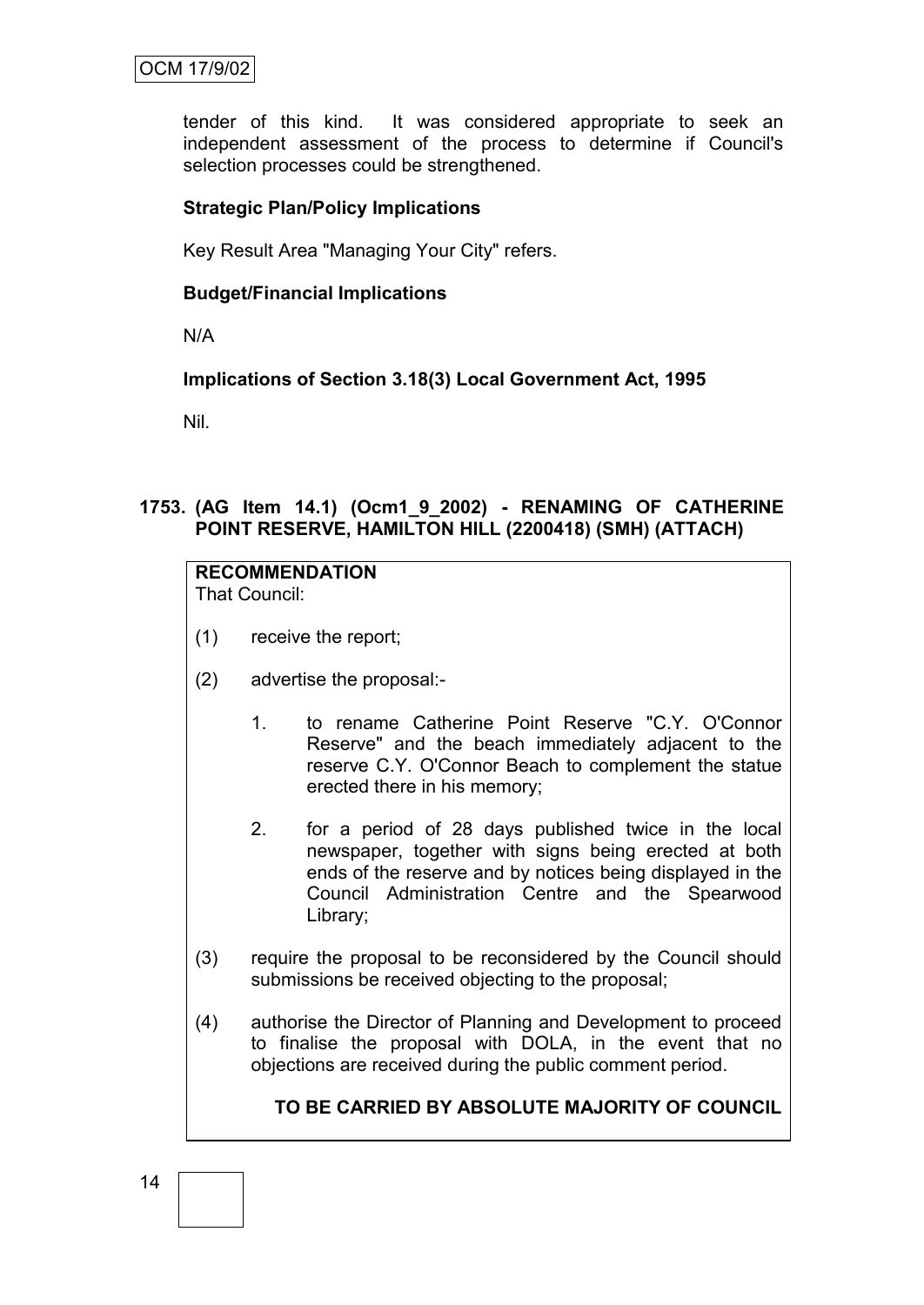# **COUNCIL DECISION**

MOVED Clr Allen SECONDED Clr Tilbury that the recommendation be adopted.

# **CARRIED BY ABSOLUTE MAJORITY OF COUNCIL 9/0**

### **Background**

Council at its meeting held on 16 July 2002 resolved as follows:-

"*write to the Department of Land Administration Geographic Names, requesting that Catherine Point Reserve, Hamilton Hill, be renamed to "C.Y. O'Connor Beach".*

#### **Submission**

On 15 August 2002 the Geographic Names Committee wrote a letter to Council, which in part stated:-

"*As this is a reserve either 'park' or 'reserve' would be appropriate instead of 'beach' as part of the name as 'beach' refers to the portion of land which lies between high and low water marks and is formed by the action of the sea.*

*Also, as approved names are expected to be permanent could you please provide evidence of community support for this name change.*

*Alternatively you may wish to apply C.Y. O'Connor Beach to the beach near the memorial."*

Following receipt of the letter, points were clarified with DOLA, and it appears that the reserve must be called a reserve or park, but the beach can be called a beach for the purposes of the road directory locality.

#### **Report**

To comply with the DOLA request to seek public comment, the proposal should be advertised.

The Council should seek to change the name of the reserve and also to have the beach named for locality purposes.

The proposal is contained in the recommendation and is self explanatory.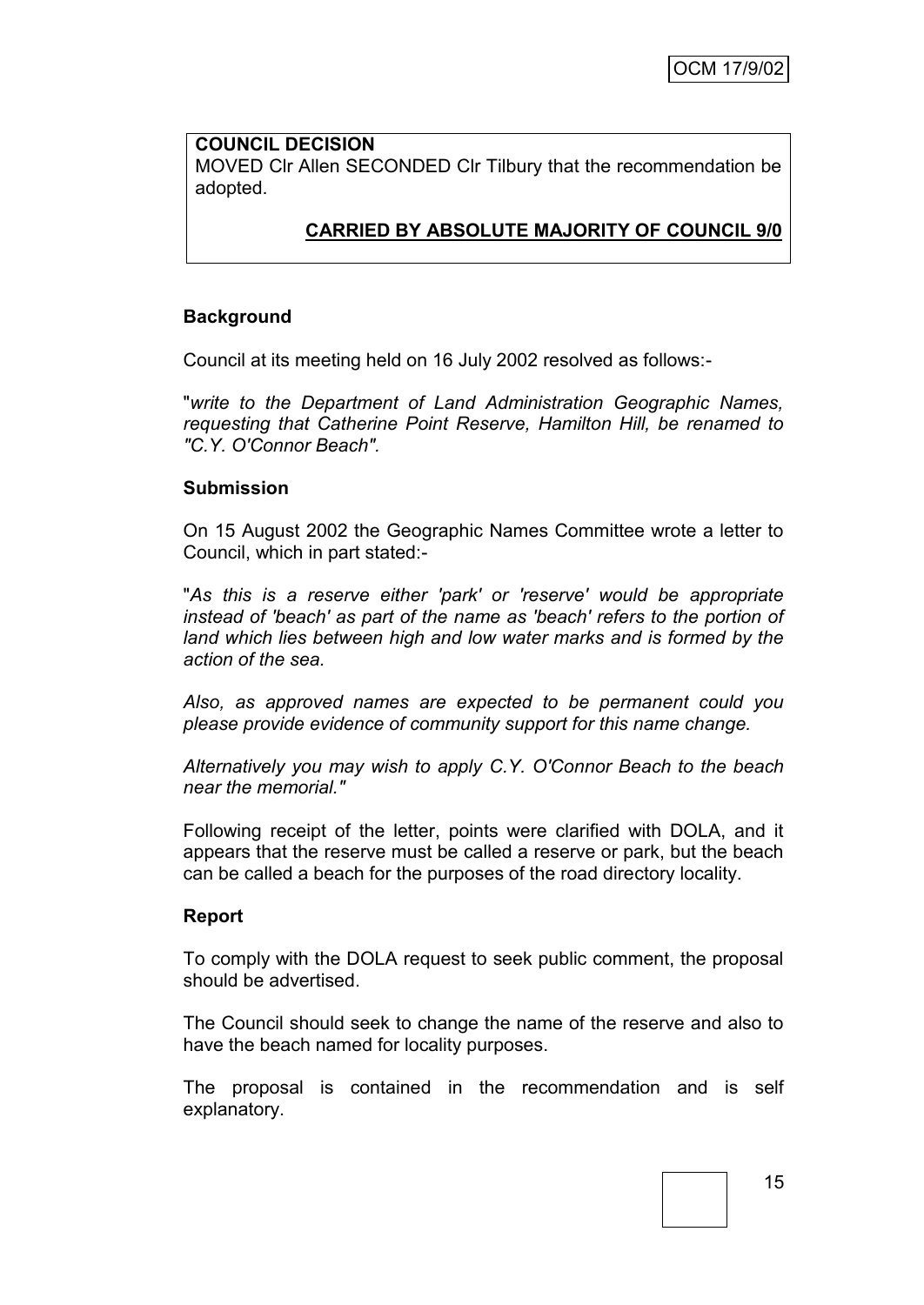# **Strategic Plan/Policy Implications**

The Corporate Strategic Plan Key Result Areas which apply to this item are:-

- 2. Planning Your City
	- *"To foster a sense of community within the district generally and neighbourhoods in particular."*

#### **Budget/Financial Implications**

N/A

**Implications of Section 3.18(3) Local Government Act, 1995**

Nil.

# **DECLARATION OF FINANCIAL INTEREST**

**Mayor Lee** declared a Conflict of Interest in agenda item 14.2. The nature being that he is patron of the committee responsible for raising funds to construct the extension.

AT THIS POINT THE TIME BEING 8:16PM, MAYOR LEE LEFT THE MEETING. DEPUTY MAYOR GRAHAM ASSUMED THE PRESIDING MEMBER"S POSITION.

**1754. (AG Item 14.2) (Ocm1\_9\_2002) - NURSING HOME EXTENSION - LOT 303 (27) GORHAM WAY, SPEARWOOD - OWNER: VILLA DALMACIA ASSOCIATION INC - APPLICANT: TSIGULIS & ZUVELA PTY LTD (2211913) (CP) (ATTACH)**

#### **RECOMMENDATION**

That Council:

(1) approve the application to extend the nursing home at Lot 303 (27) Gorham Way, Spearwood subject to the following conditions:

Standard Conditions

1. No person shall install or cause or permit the installation of outdoor lighting otherwise than in accordance with the requirements of Australian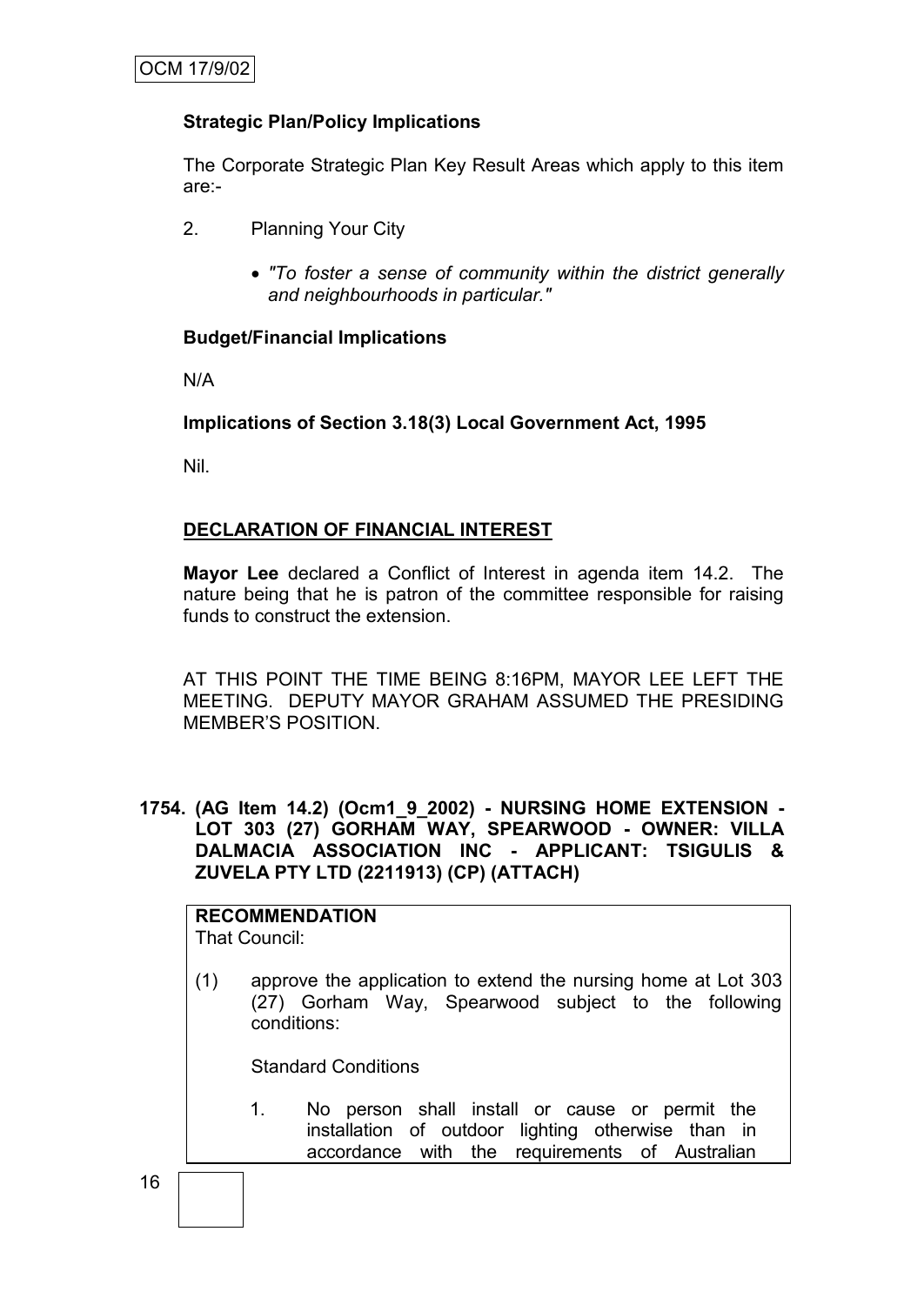Standard AS 4282 - 1997 Control of the Obtrusive Effects of Outdoor Lighting.

- 2. No activities causing noise and/or inconvenience to neighbours being carried out after 7.00pm or before 7.00am, Monday to Saturday, and not at all on Sunday.
- 3. Retaining wall(s) being constructed in accordance with a qualified Structural Engineer"s design and a building licence being obtained prior to construction.
- 4. The extension and/or alterations shall be in the same materials, colour and design as the existing building.
- 5. Landscaping and tree planting to be undertaken in accordance with the approved plan.
- 6. A landscape plan must be submitted to the Council and approved, prior to applying for building licence and shall show the following:
	- (1) the location, number and type of existing and proposed trees and shrubs, including calculations for the landscaping area
	- (2) any lawns to be established
	- (3) any natural landscape areas to be retained; and
	- (4) those areas to be reticulated or irrigated
	- (5) verge treatments.
- 7. The landscaping, in accordance with the approved detailed landscape plan, must be reticulated or irrigated and maintained to the satisfaction of the Council.
- 8. Earthworks over the site and batters must be stabilised to prevent sand blowing, and appropriate measures shall be implemented within the time and in the manner directed by the Council in the event that sand is blown from the site.
- 9. All stormwater drainage shall be designed in accordance with the document entitled "Australian Rainfall and Runoff" 1987 (where amended) produced by the Institute of Engineers, Australia, and the design is to be certified by a suitably qualified practicing Engineer, to the satisfaction of the Council.
- 10. All stormwater must be contained and disposed of on-site.
- 11. A minimum of 1 disabled carbay designed in accordance with Australian Standard 2890.1 - 1993 is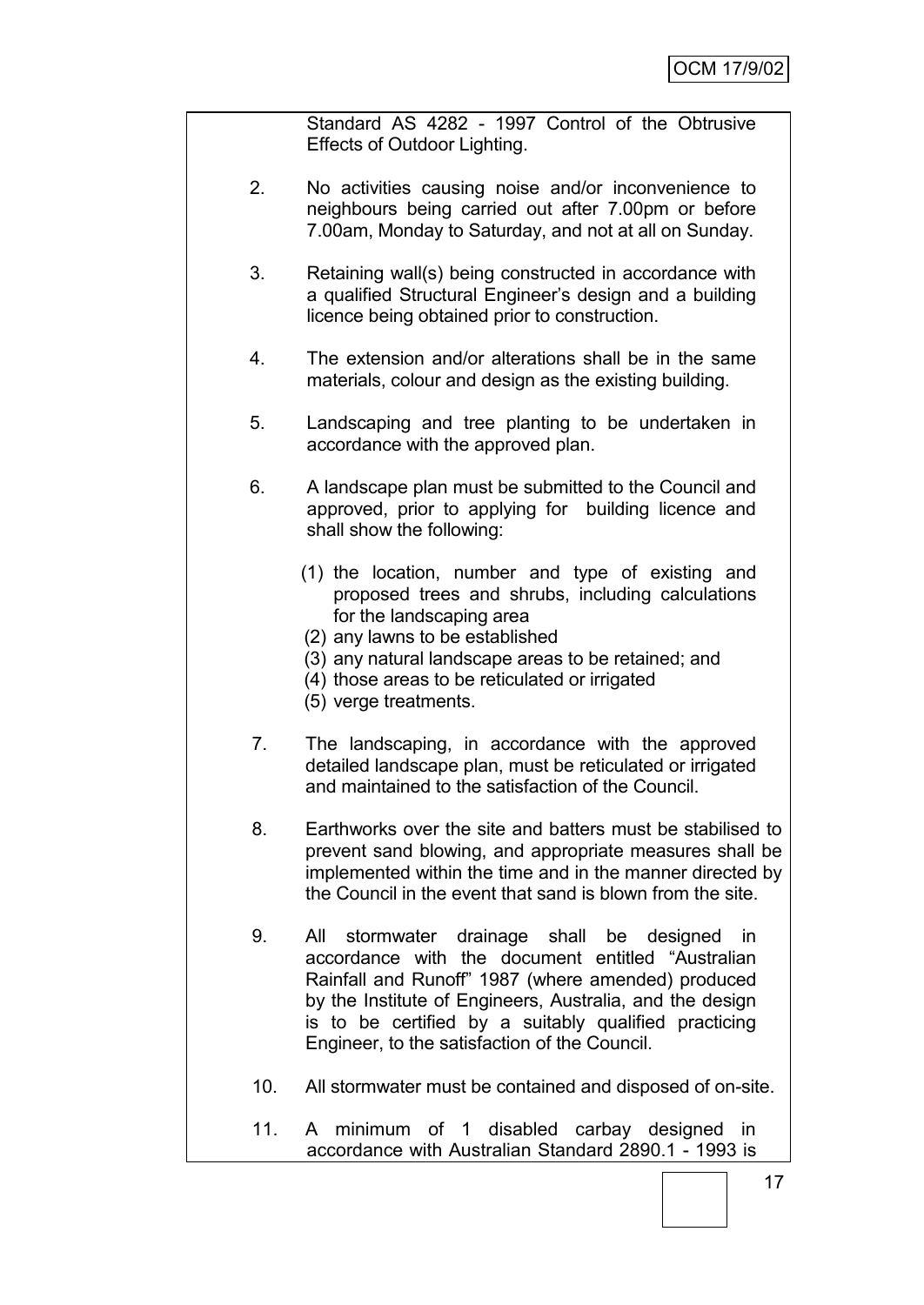to be provided in a location convenient to, and connected via a continuous accessible path/s to, the main entrance of the building/facility. Design and signage of the bays and path/s is to be in accordance with Australian Standard 1428.1 - 1993. Detailed plans and specifications illustrating the means of compliance with this condition are to be submitted in conjunction with the Building Licence application.

- 12. The vehicle parking area shall be sealed, kerbed, drained and line marked in accordance with the approved plans and specifications.
- 13. Refuse bins adequate to service the development shall be provided to the satisfaction of the Council before the development is occupied or used.
- 14. The landscaping must be completed in accordance with an approved detailed landscape plan, prior to the occupation of any building.
- 15. Landscaping to be undertaken to the satisfaction of the Council in the street verge adjacent to the Lot must be established prior to the occupation of the building and maintained to the Council's satisfaction.

# Special Conditions

- 1. The development comply with the DEWCP requirements in respect to the odour unit contours affecting the subject site are no greater than  $5 - 7$ , as determined by an official review of the report entitled "Determination of Odour Separation Distances for Watsons Foods (WA) Spearwood".
- 2. The initiatives contained in Section 4 of the document entitled "A Management Plan to Address the Potential Odour from Watsons Foods (WA) to Residential Aged Care Services Recipients at Villa Dalmacia in the City of Cockburn" that was submitted with the application, shall be implemented to the satisfaction of the DEWCP.

#### Footnote

The applicant is advised that:

1. Submission of mechanical engineering design drawings and specifications, together with certification by the design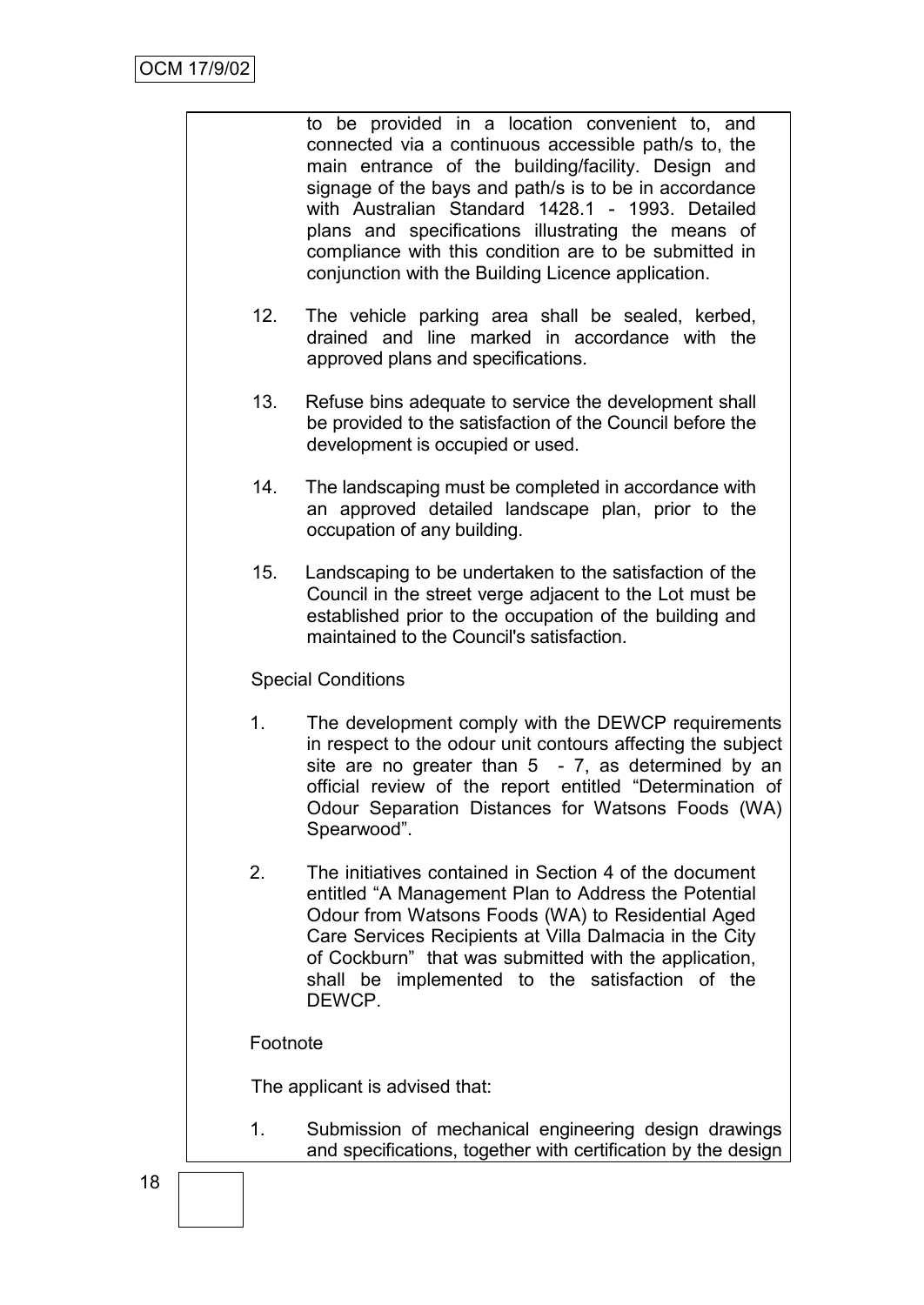engineer that satisfy the requirements of the Australian Standard 3666 of 1989 for Air Handling and Water Systems, is to be submitted in conjunction with the Building Licence application. Written approval from the Council"s Health Services for the installation of air handling system, water system or cooling tower is to be obtained prior to the installation of the system.

- 2. A detailed plan of all food preparation and storage and refuse areas must be submitted with an application for approval to establish a food premises prior to applying for a Building Licence in accordance with the Food Hygiene Regulations and Eating House Local Law.
- 3. This approval is issued by the Council under Town Planning Scheme No. 2, and approvals or advice by other agencies may be required, and it is the responsibility of the applicant to ensure that all other approvals/advice are issued prior to commencing development or use of the land, and a copy of the approval/advice is provided to the Council.
- 4. Until the Council has issued a Certificate of Classification under Regulation 20 of the Building Regulations 1989, there shall be no approval to use the building for the purposes of the development herein conditionally approved and the land shall not be used for any such purpose.
- 5. The development is to comply with the requirements of the Building Code of Australia.
- 6. Access and facilities for disabled persons is to be provided in accordance with the requirements of the Building Code of Australia.
- 7. The use of the premises must comply with the Health (Food Hygiene) Regulations 1993**.**
- 8. The applicant/landowner is to comply with the Environmental Protection Act 1986 which contains penalties where the noise limits prescribed by the Environmental Protection (Noise) Regulations 1997 are exceeded.
- (2) issue an MRS Form 2 Notice of Approval; and
- (3) advise those who made submissions of the Council decision accordingly.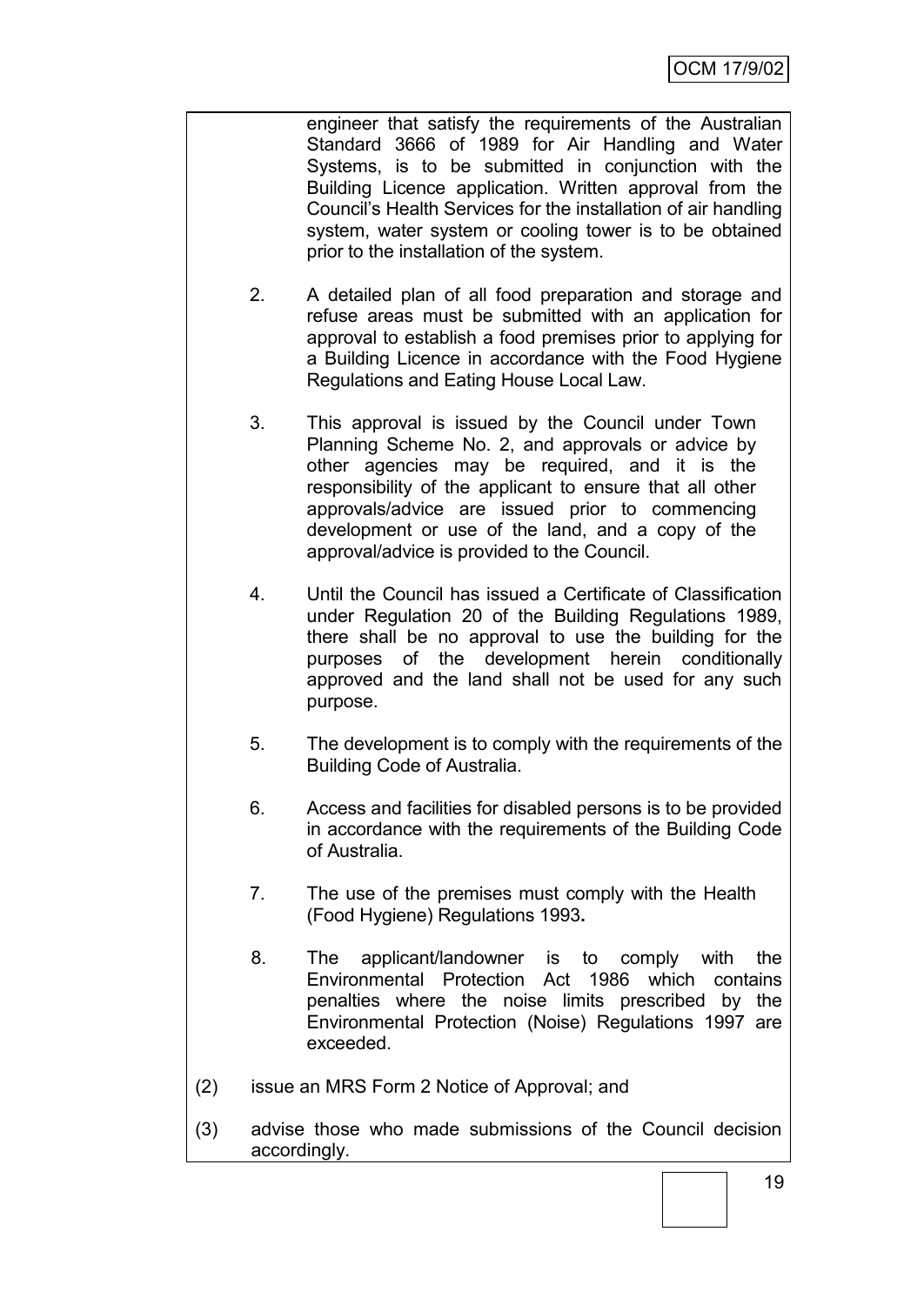# **COUNCIL DECISION**

MOVED Clr Allen SECONDED Clr Waters that Council:

(1) approve the application to extend the nursing home at Lot 303 (27) Gorham Way, Spearwood subject to the following conditions:

Standard Conditions

- 1. No person shall install or cause or permit the installation of outdoor lighting otherwise than in accordance with the requirements of Australian Standard AS 4282 - 1997 Control of the Obtrusive Effects of Outdoor Lighting.
- 2. No activities causing noise and/or inconvenience to neighbours being carried out after 7.00pm or before 7.00am, Monday to Saturday, and not at all on Sunday.
- 3. Retaining wall(s) being constructed in accordance with a qualified Structural Engineer"s design and a building licence being obtained prior to construction.
- 4. The extension and/or alterations shall be in the same materials, colour and design as the existing building.
- 5. Landscaping and tree planting to be undertaken in accordance with the approved plan.
- 6. A landscape plan must be submitted to the Council and approved, prior to applying for building licence and shall show the following:
	- (1) the location, number and type of existing and proposed trees and shrubs, including calculations for the landscaping area
	- (2) any lawns to be established
	- (3) any natural landscape areas to be retained; and
	- (4) those areas to be reticulated or irrigated
	- (5) verge treatments.
- 7. The landscaping, in accordance with the approved detailed landscape plan, must be reticulated or irrigated and maintained to the satisfaction of the Council.
- 8. Earthworks over the site and batters must be stabilised to prevent sand blowing, and appropriate measures shall be

20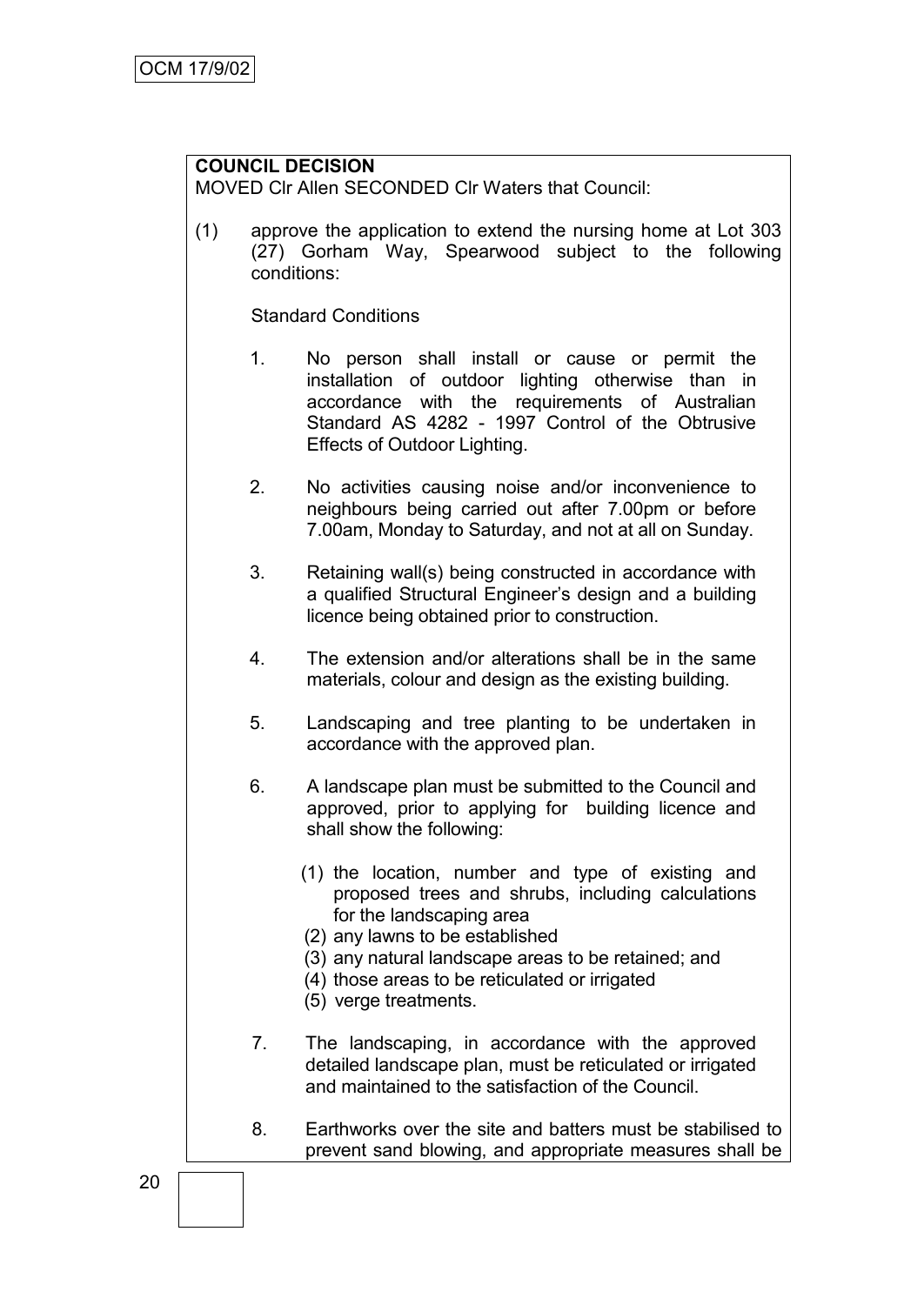implemented within the time and in the manner directed by the Council in the event that sand is blown from the site.

- 9. All stormwater drainage shall be designed in accordance with the document entitled "Australian Rainfall and Runoff" 1987 (where amended) produced by the Institute of Engineers, Australia, and the design is to be certified by a suitably qualified practicing Engineer, to the satisfaction of the Council.
- 10. All stormwater must be contained and disposed of on-site.
- 11. A minimum of 1 disabled carbay designed in accordance with Australian Standard 2890.1 - 1993 is to be provided in a location convenient to, and connected via a continuous accessible path/s to, the main entrance of the building/facility. Design and signage of the bays and path/s is to be in accordance with Australian Standard 1428.1 - 1993. Detailed plans and specifications illustrating the means of compliance with this condition are to be submitted in conjunction with the Building Licence application.
- 12. The vehicle parking area shall be sealed, kerbed, drained and line marked in accordance with the approved plans and specifications.
- 13. Refuse bins adequate to service the development shall be provided to the satisfaction of the Council before the development is occupied or used.
- 14. The landscaping must be completed in accordance with an approved detailed landscape plan, prior to the occupation of any building.
- 15. Landscaping to be undertaken to the satisfaction of the Council in the street verge adjacent to the Lot must be established prior to the occupation of the building and maintained to the Council's satisfaction.

#### Special Conditions

1. Prior to the grant of a building licence, the owner is to enter into a Deed with the City (at the owners cost) indemnifying the City aainst all and any claims, losses, actions, suits or demands which might arise from the granting of this planning approval. The Deed is to charge the land with the obligations in the indemnity and is to authorise the City to lodge a caveat.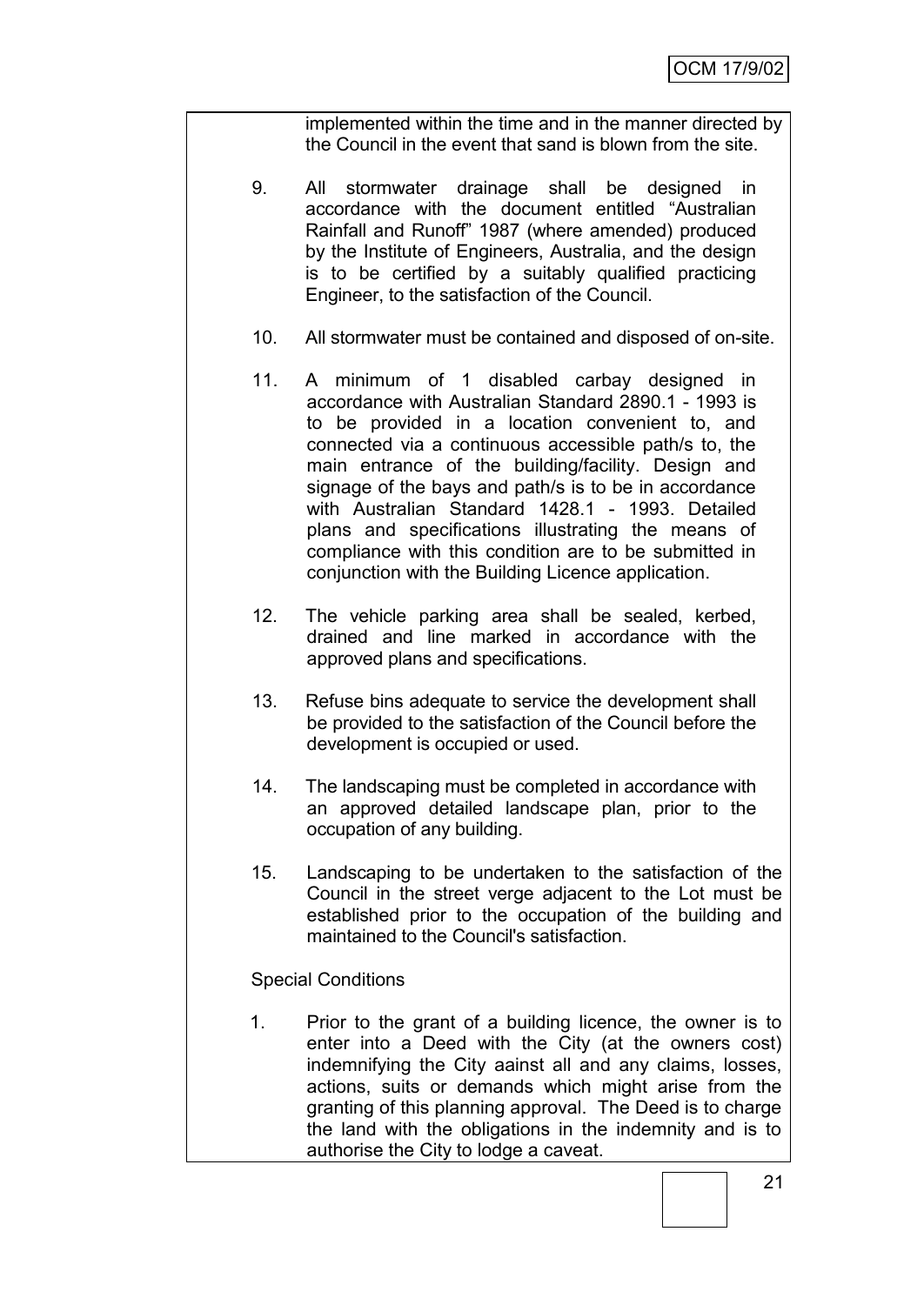2. The initiatives contained in Section 4 of the document entitled "A Management Plan to Address the Potential Odour from Watsons Foods (WA) to Residential Aged Care Services Recipients at Villa Dalmacia in the City of Cockburn" that was submitted with the application, shall be implemented.

# Footnote

The applicant is advised that:

- 1. Submission of mechanical engineering design drawings and specifications, together with certification by the design engineer that satisfy the requirements of the Australian Standard 3666 of 1989 for Air Handling and Water Systems, is to be submitted in conjunction with the Building Licence application. Written approval from the Council"s Health Services for the installation of air handling system, water system or cooling tower is to be obtained prior to the installation of the system.
- 2. A detailed plan of all food preparation and storage and refuse areas must be submitted with an application for approval to establish a food premises prior to applying for a Building Licence in accordance with the Food Hygiene Regulations and Eating House Local Law.
- 3. This approval is issued by the Council under Town Planning Scheme No. 2, and approvals or advice by other agencies may be required, and it is the responsibility of the applicant to ensure that all other approvals/advice are issued prior to commencing development or use of the land, and a copy of the approval/advice is provided to the Council.
- 4. Until the Council has issued a Certificate of Classification under Regulation 20 of the Building Regulations 1989, there shall be no approval to use the building for the purposes of the development herein conditionally approved and the land shall not be used for any such purpose.
- 5. The development is to comply with the requirements of the Building Code of Australia.
- 6. Access and facilities for disabled persons is to be provided in accordance with the requirements of the Building Code of Australia.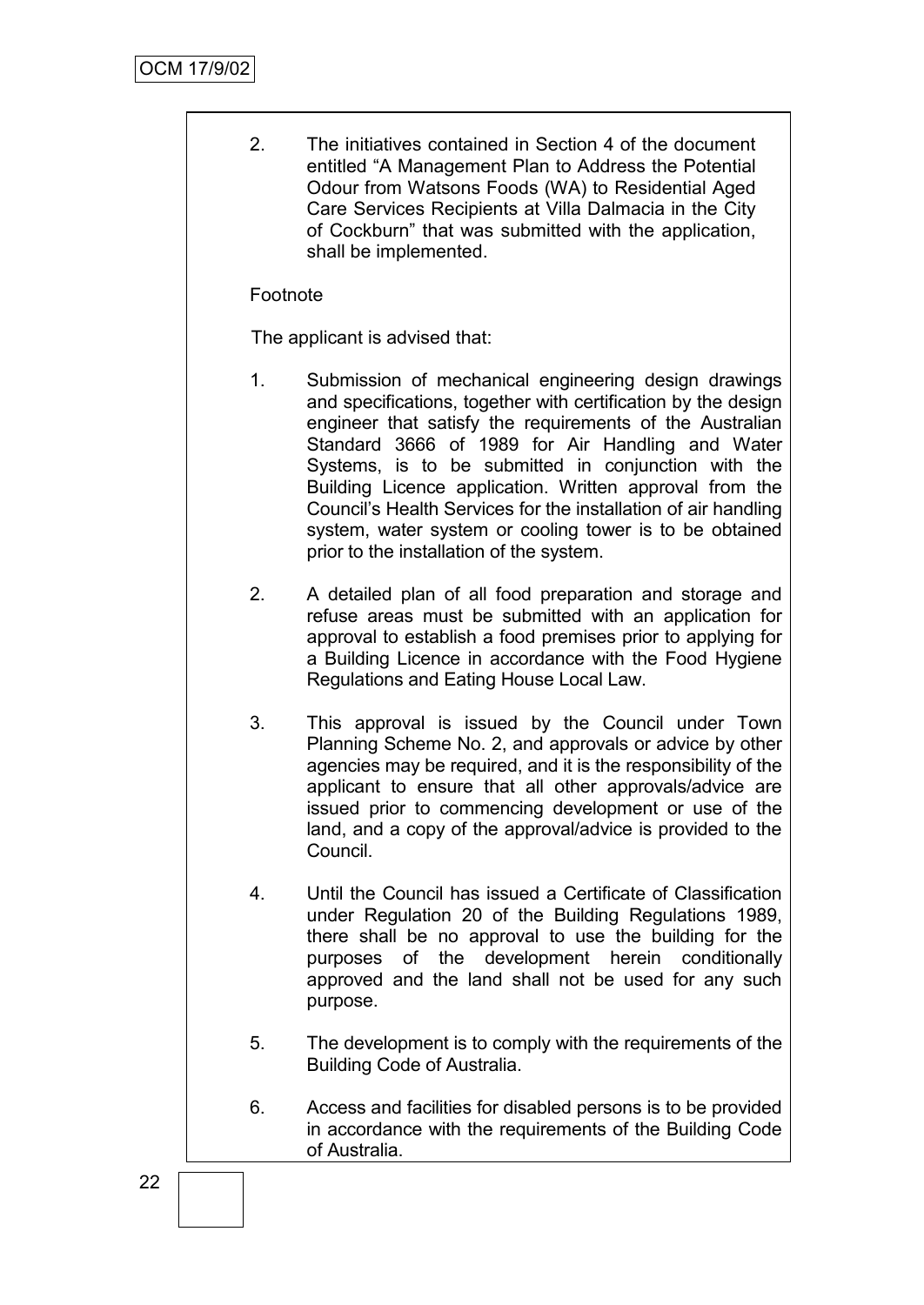- 7. The use of the premises must comply with the Health (Food Hygiene) Regulations 1993**.**
- 8. The applicant/landowner is to comply with the Environmental Protection Act 1986 which contains penalties where the noise limits prescribed by the Environmental Protection (Noise) Regulations 1997 are exceeded.
- (2) issue an MRS Form 2 Notice of Approval; and
- (3) advise those who made submissions of the Council decision accordingly.

# **CARRIED 8/0**

**Explanation:** The proposed development is an incidental expansion of an established nursing home which is already affected by Odour from Watsons from time to time. Therefore, it is not appropriate to apply Special Condition no.1 which requires a reduction in odour levels before the new development can proceed. A substitute for Special Condition no.1 has been proposed in consultation with Council"s solicitors which provides for Council indemnification against claims which might arise from the granting of the planning approval. It is not appropriate for Special Condition no.2 to be to the satisfaction of DEWCP, being a third party.

#### **Background**

| ZONING:           | MRS:<br>Urban Zone                     |                                                        |  |  |
|-------------------|----------------------------------------|--------------------------------------------------------|--|--|
|                   |                                        | DZS2: Residential Zone - Restricted Use "Aged or       |  |  |
|                   |                                        | Dependant Person Dwelling"                             |  |  |
| <b>LAND USE:</b>  | <b>Existing Rest-home Facility</b>     |                                                        |  |  |
| <b>APPLICANT:</b> |                                        | Tsigulis & Zuvela Pty Ltd                              |  |  |
| <b>OWNER:</b>     | <b>Villa Dalmacia Association Inc.</b> |                                                        |  |  |
| LOT SIZE:         | $1.62$ ha                              |                                                        |  |  |
| <b>USE CLASS:</b> |                                        | <b>Dwelling</b><br>("AA")<br>Aged or Dependant Persons |  |  |
|                   | discretionary use)                     |                                                        |  |  |

The Villa Dalmacia nursing home has operated from the subject site in Spearwood since 1987 being located less than 500 metres north-west of the George Weston Foods Ltd (or "Watsons Foods") meat and dairy division site.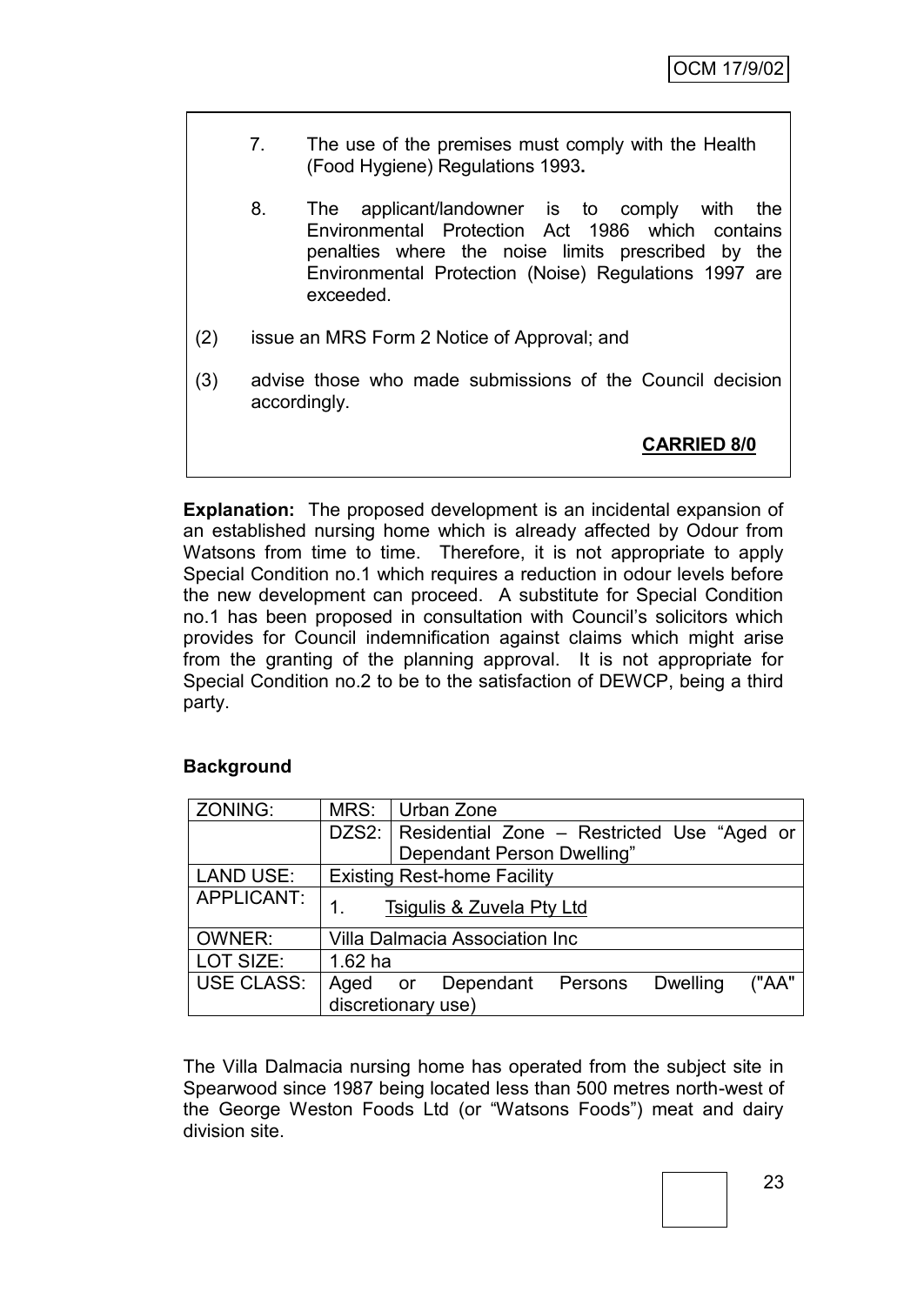Watsons Foods, being an industry which was once located well to the south of the Perth metropolitan area, has now been effectively surrounded by urban development, giving rise to conflicts in land use. Odour emanating from the Watson"s site has been the cause for complaints over the years from residents in the area to the Department of Environmental Protection ("DEP") and the City of Cockburn.

In response to the need for effective land use planning and resource management, a report was prepared in June 2001 entitled "Determination of Odour Separation Distances for Watsons Foods WA, Spearwood". The report determined a series of odour intensity contours which were mapped around the Watson's site and which are now used as a basis for providing a separation buffer between land uses. In particular, the DEP consider the 5 - 7 odour unit contours to constitute the buffer between acceptable and unacceptable odour impacts.

The odour buffer forms the basis of a management tool for the purpose of maintaining appropriate separation between conflicting land uses.

#### **Submission**

Tsigulis & Zuvela Pty Ltd ("the applicant") on behalf of the Villa Dalmacia Association Inc seeks Council's approval to develop a 20 bed extension to the existing 50 bed nursing home, in addition to laundry and kitchen alterations to the specifications of the plans submitted.

In response to concerns arising from consultation with the staff from the City and the DEP, the applicant submitted further information in the form of an odour management plan and a report prepared by ATA Environmental articulating the key issues in support of their case.

The management plan includes the following initiatives:

- communicate to potential clients, families and staff the potential for unacceptable odour impacts to occur. This would be achieved by way of distributing an information pack, with provision for feedback to management about odour occurrences.
- staff monitoring odour levels prior to encouraging residents outdoors.
- be prepared to alter day programs in the event of odours occurring, in order to direct activities to a non-odour environment, either on or off site.
- Install pressurised air conditioning systems as part of the proposed development to keep odours out of the building.

The ATA report provides a comprehensive summary of points submitted in support of the application, which along with the development plans and other supporting documents are contained in the Agenda attachments.

24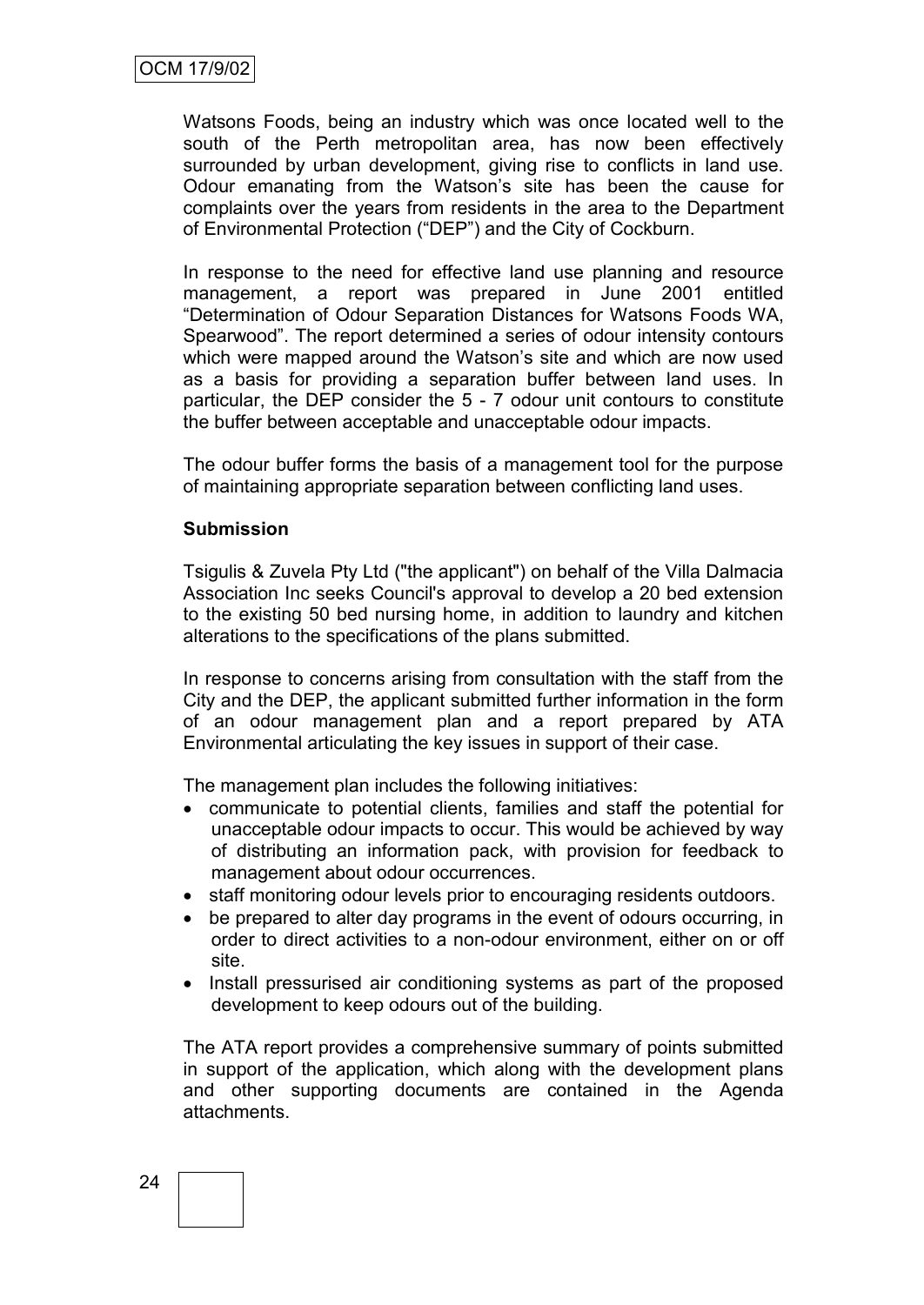#### **Report**

In the first instance and with the exception of the issues raised below, the proposed development has been assessed to comply in all other respects with the relevant planning criteria, in that buildings are appropriately located within the site boundaries and more than sufficient car parking is proposed. The style of building proposed is consistent with that of the existing buildings on site and will contribute to retaining the residential amenity of the area.

The application was referred to the DEP and to Watson"s Foods for comment in addition to the Council"s Health Services department. Copies of the responses received are contained in the agenda attachments.

It is noted that while Watson"s do not oppose the application, they do request Council to consider the history of the conflict in land uses that occurred to date in respect of their operation.

The DEP responded by indicating:

- the existing nursing home is located within the  $5 7$  odour unit contour;
- the encroachment of the proposed building extension to within the 7 -9 odour unit contour has the potential to cause reduced amenity for and further complaints from residents of the nursing home regarding odour;
- while acknowledging the initiatives taken by the proponent in the preparation of the management plan, the DEP still did not support the application as doing so at this point in time would "contradict EPA advice in relation to buffer distances and odour".
- A further odour modelling review is to be finalised by March 2003, which may provide the department with further information about the buffer zones around Watson"s Food and any decrease in associated odours.

The Council"s Health Services essentially reiterated matters referred to by the DEP and recommended not to approve the application as the residents of the proposed development are highly likely to be exposed to unacceptable odours.

The key issue in this instance relates to the proximity of the subject site and buildings to the Watsons Foods site, and the implications of and potential for further complaints to be generated in the event of approving this application.

The nearest point of the proposed extension would be approximately 440 metres from the factory buildings on the Watson"s Foods site.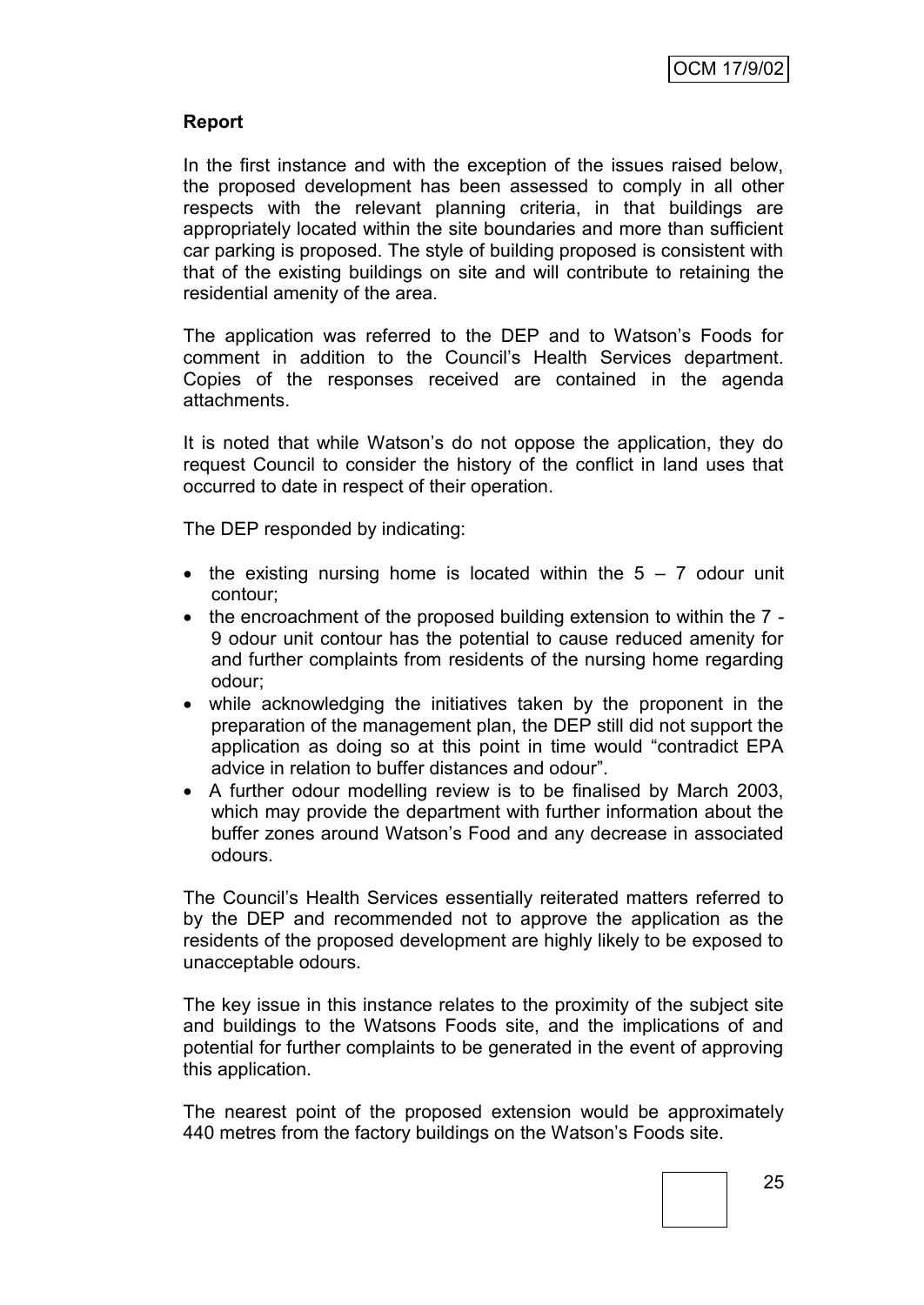The proposed extensions are located wholly within the  $7 - 9$  odour unit contour, which is at present well inside the area considered by the DEP to experience "unacceptable" odour impacts. The practical initiatives of the proponent to minimise the likelihood of complaints being generated are acknowledged along with the arguments in support of the application presented in the ATA Environmental report.

In deciding this application it is worthy to note in addition to the above information:

- Although no complaints may have been received from the Villa Dalmacia site, Council records indicate complaints received from other properties further away to the northwest from the Watson"s site than the Villa Dalmacia site.
- It is acknowledged the science of 'odour' is not exact, and relies upon a number of variables leading to the conclusion that the buffer being applied may well be quite conservative.
- It is also acknowledged that the odour contours may change in the future as a result of a review yet to be initiated. The extent of change can not be known until the review is completed.
- In the meantime, the current odour buffer contour study is the best management tool available to the authorities to manage potential conflicts in land use.

It is considered here that on balance, approval of the current application, at least while the subject site is located within the  $7 - 9$  odour unit contour buffer around the Watson"s site would serve to undermine the integrity of the odour report and adopted buffer as an effective management tool as well as being inconsistent with EPA advice as stated by the DEP.

In recognition of the possibility for positive change as a result of the future buffer review process, it is recommended the Council grant development approval, but subject to conditions including the need for the site to be affected by no greater than  $5 - 7$  odour unit contours.

#### **Strategic Plan/Policy Implications**

N/A

#### **Budget/Financial Implications**

N/A

**Implications of Section 3.18(3) Local Government Act, 1995**

Nil

26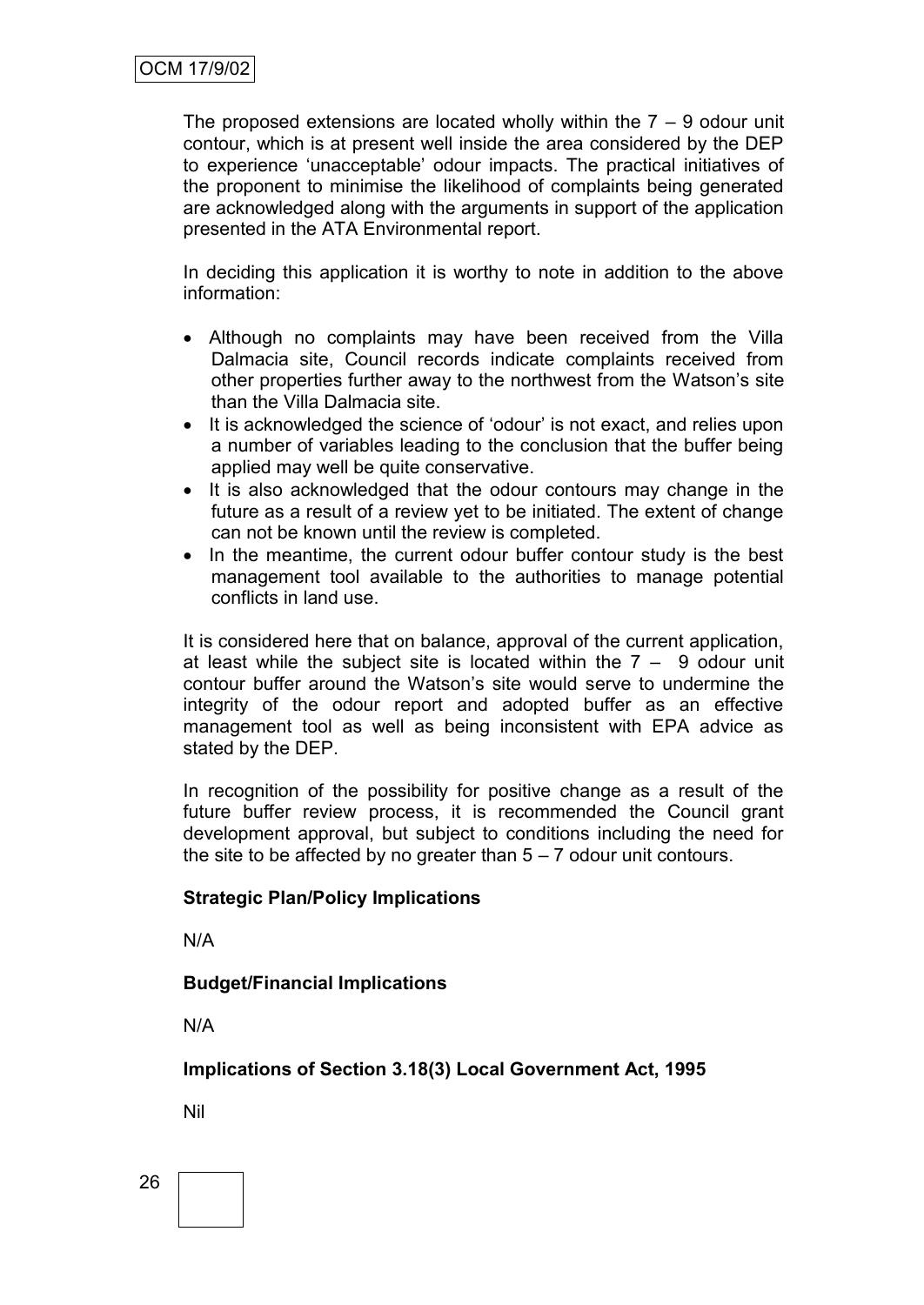AT THIS POINT THE TIME BEING 8:20PM, MAYOR LEE RETURNED TO THE MEETING AND RESUMED THE PRESIDING MEMBER"S POSITION.

# **1755. (AG Item 14.3) (Ocm1\_9\_2002) - STUDENT ACCOMMODATION - LOT 4252 MURDOCH DRIVE, (CNR FARRINGTON ROAD), MURDOCH (1117851) (VM) (ATTACH)**

#### **RECOMMENDATION** That Council:

- (1) in considering the student accommodation proposed for Lot 4252 Murdoch Drive, Murdoch, has determined that the proposed use is consistent with the objectives and purpose of the Mixed Business Zone under District Zoning Scheme No. 2.
- (2) supports "in principle" a student accommodation proposal on Lot 4252 Murdoch Drive, Murdoch, in accordance with the submitted information dated 18 August, 2002 from Broadway Design and Drafting, subject to the following requirements:-
	- 1. Further information being provided regarding the potential users of the chapel and dining room.
	- 2. A detailed layout of a car parking proposal catering for the needs of the resident students, the office development, caretakers residence and pastors residence, together with the chapel, to the satisfaction of the Director Planning & Development. (Car parking concessions will only be made where it can be demonstrated adequate car parking can be provided.)
	- 3. The proposal to comply with the landscaping and tree planting requirements in Clause 5.7.3 of District Zoning Scheme No. 2.
	- 4. Mature trees in the vicinity of the intersection of Farrington Road and Murdoch Drive being retained and conserved.
	- 5. Until a formal application for planning approval is lodged the Council is not bound by its in principle support to the proposal, only that it is prepared to consider the proposed use of the site for student accommodation on the merits of the proposal in relation to a "SA" Special Use application.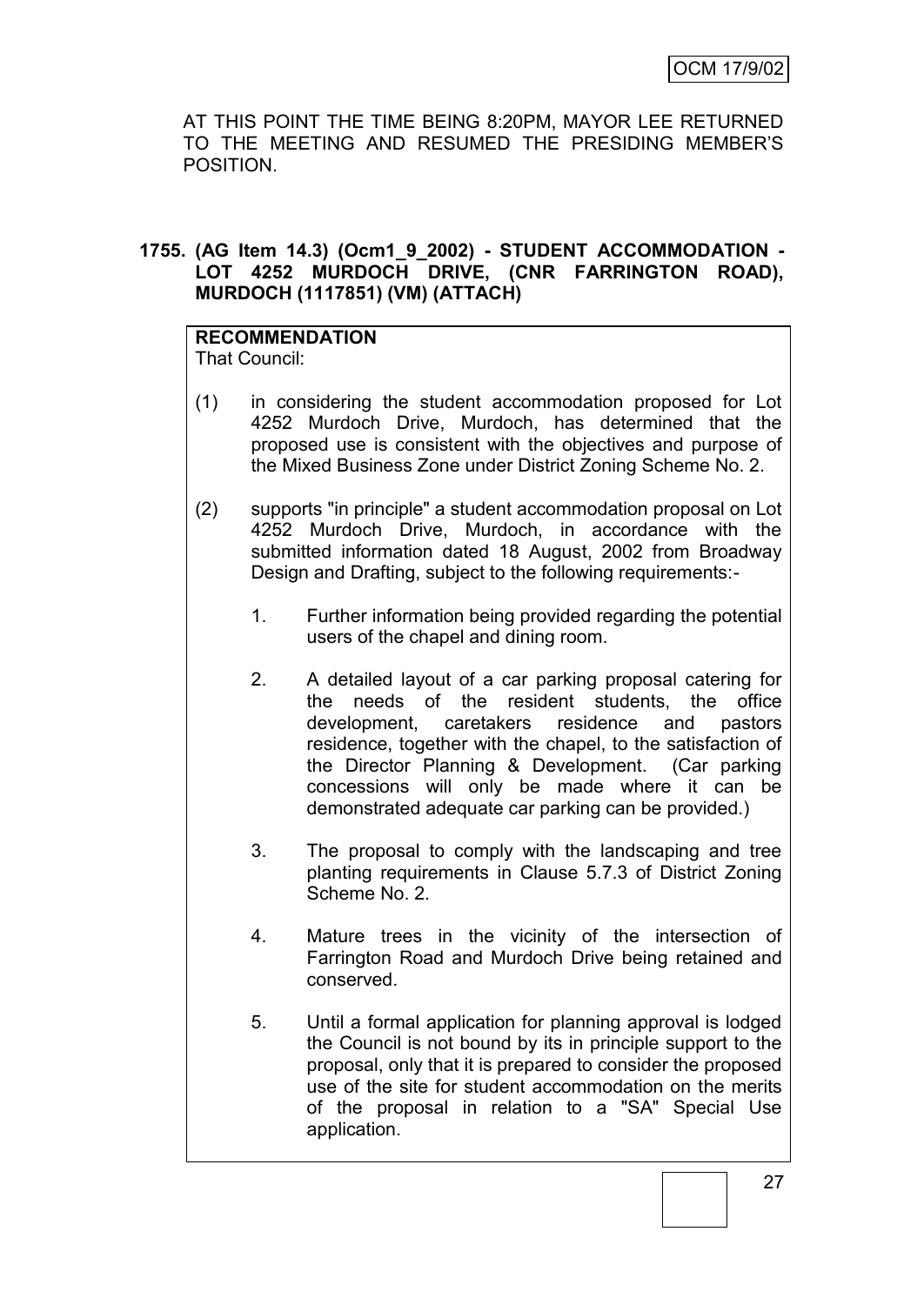- (3) further advise that upon receiving a planning application the proposal will be advertised to adjoining owners in accordance with Clause 6.2.3 of District Zoning Scheme No. 2;
- (4) advise Broadway Design and Drafting of Council's decision accordingly.

# **TO BE CARRIED BY AN ABSOLUTE MAJORITY OF COUNCIL**

#### **COUNCIL DECISION**

MOVED Deputy Mayor Graham SECONDED Clr Allen that Council advise the applicant that it will only consider the proposal after receiving a formal application for planning approval.

**CARRIED 9/0**

**Explanation:** As a town planning decision-making body, Council makes development approval decisions based on formal planning applications. It is not appropriate for the Council to provide "in principle" support to a development application, which is not to be construed as a commentary on the merits of the proposal.

#### **Background**

| ZONING:           | MRS:                              | Urban                                          |  |
|-------------------|-----------------------------------|------------------------------------------------|--|
|                   |                                   | DZS2:   Mixed Business                         |  |
| <b>LAND USE:</b>  | Vacant                            |                                                |  |
| <b>OWNER:</b>     | Crown Land (Department of Health) |                                                |  |
| APPLICANT:        |                                   | <b>Broadway Design &amp; Drafting Services</b> |  |
| LOT SIZE:         | 2.5738 ha                         |                                                |  |
| <b>USE CLASS:</b> |                                   | Use Not Listed "Student Accommodation"         |  |
| TPS3 (proposed):  |                                   | <b>Mixed Business</b>                          |  |

#### **Submission**

The applicant seeks the Council's support in principle to the proposal to develop the land for student accommodation and associated uses. Support of the Council will provide a degree of comfort and certainty to proceed with a bid to purchase the land.

The site is located on the intersection of Murdoch Drive and Farrington Road abutting a commercial laundry and a Detention Centre and approximately 800 metres from the core of Murdoch University and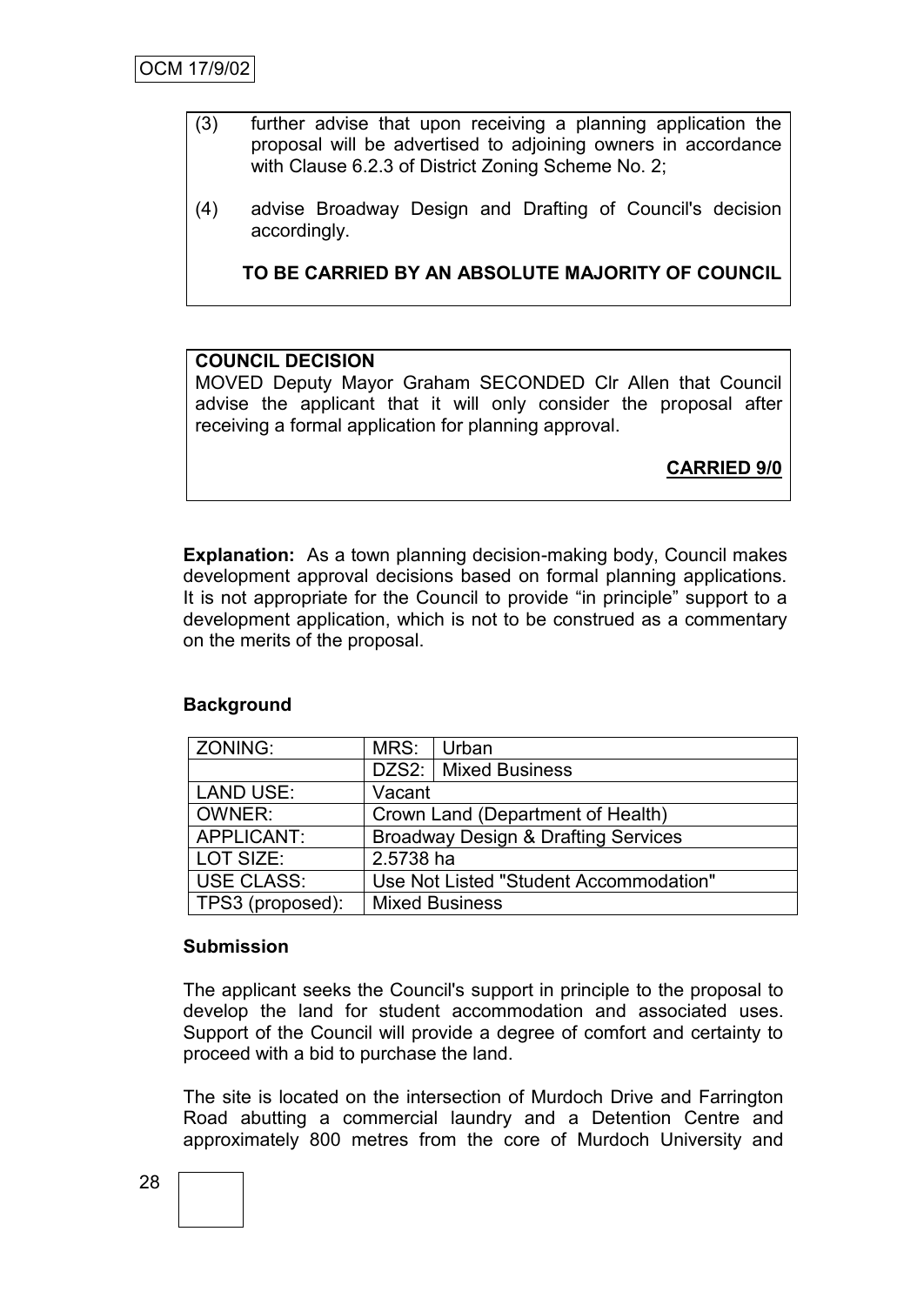within 1 kilometre of the Leeming Shopping Centre. The site is also serviced by a bus route.

The complex comprises of the following components:

- a) FOUR BLOCKS of students' accommodation, Blocks A, B, C and D and each block has 96 residential units.
- b) TWO STOREY OFFICE ADMINISTRATION BUILDING with students' recreational facilities on the upper level.
- c) RESTAURANT/DINING HALL with Commercial Kitchen to prepare meals, breakfast and dinner, with sitting capacity of 260 persons at any one time.
- d) CHAPEL/AUDITORIUM and Pastor's office, residence and meeting rooms.
- e) TWO DOUBLE STOREY TOWNHOUSES/RESIDENCES for Housekeeper and Housemother.
- f) CAR PARKS, roads, walkways and landscaped gardens.

The students who will occupy the proposed facility will be from various educational institutions, varying from universities to colleges and high schools within the area. The applicant advises that the short stay or age qualification of the students would discourage ownership of a car, therefore only a small percentage of the site is to be developed for car parking purposes.

The applicant also advised that:-

"*Some buildings will be built to incorporate recreational and sporting facilities for students' use.*

*A fully equipped gym and games/function room will be housed on the second level of the Administration Building. Non-resident guests/ visitors will have to pass a security/guard reception control before they proceed to use these facilities or enter the complex.*

*The chapel/auditorium will have a high roof to allow badminton games to be played during period of non-use by religious groups. A basketball court is to be built separately to form part of the recreational facilities.*

*An in-house students recreational club will be established with the possibility for restricted numbers of non-resident membership, guests or casual users who are students."*

Further information in relation to the proposal is contained in the Agenda attachment.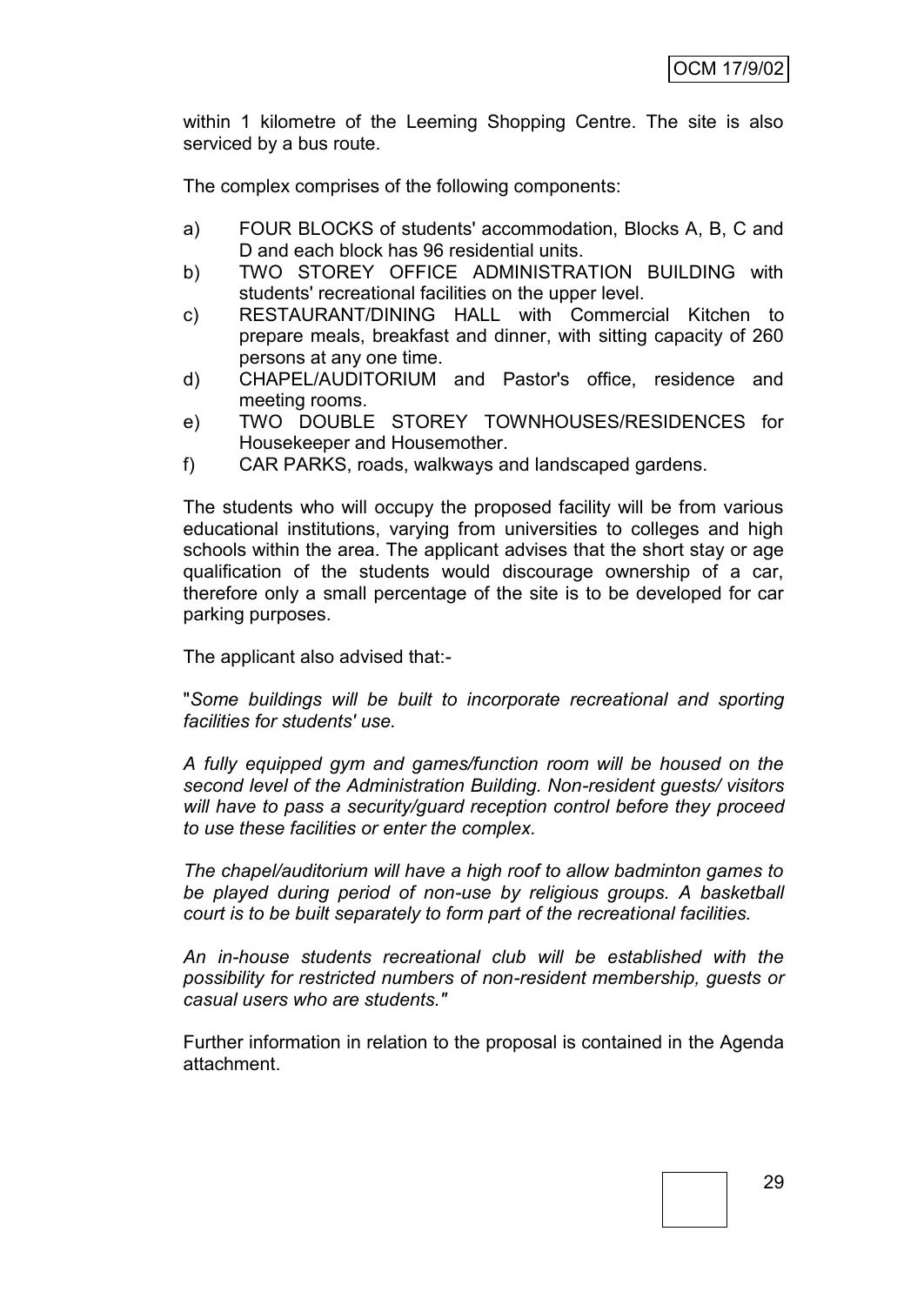#### **Report**

A formal application for planning approval has not been submitted at this early stage. The applicant seeks an approval to the concept of student accommodation and has submitted preliminary drawings of the proposal for Council's consideration. If approval "in principle" is made by Council a more detailed proposal is anticipated depending on the outcome of the sale of land.

The proposal is a "Use Not Listed" in District Zoning Scheme No. 2 ("DZS2") for which City officers do not have delegated authority to either approve or refuse.

The Council must determine by absolute majority if the proposed use is consistent with the objectives and purpose of the Mixed Business zone under District Zoning Scheme No. 2, which also has the following restrictions regarding use:-

"*Those uses which may be permitted within the Mixed Business Zone as set out in the First Schedule (Zoning Table) excluding Garden Centre, Motor Vehicle and Marine Sales, Motor Vehicle Hire Station, Motor Vehicle Repair Station, Nursery, Industry Cottage and Industry Service."*

The above requirements will generally be carried over and be included within proposed Town Planning Scheme No. 3 ("RU8"). Therefore in context with the area the use of student accommodation provides a synergy in a sense with Murdoch University and with land uses.

There is a basis therefore to support the proposal. However, there are some matters that need to be further justified or illustrated on the plans, such as landscaping, site elevations and car parking numbers.

The proposal complies with the setback requirements under the Scheme for Mixed Business, as the proposal is setback 15 metres from Farrington Road and 7 metres from Murdoch Drive. There are other components of the proposal that need to be assessed to ensure compliance with the Scheme, such as 10% of the site to be landscaped, number of trees provided, presentation of site elevations and car parking numbers for the proposal. As detailed plans have not been provided the assessment of such matters is not possible. However, under the Scheme the proposal to ensure compliance with the Scheme requirements requires:-

- 1.  $2573m^2$  of landscaping area (being 10% of the site);
- 2. adequate car parking bays being required for:-
	- (a) the student accommodation being (ie: 384 students);
	- (b) office development (ie:  $259m^2$ );

30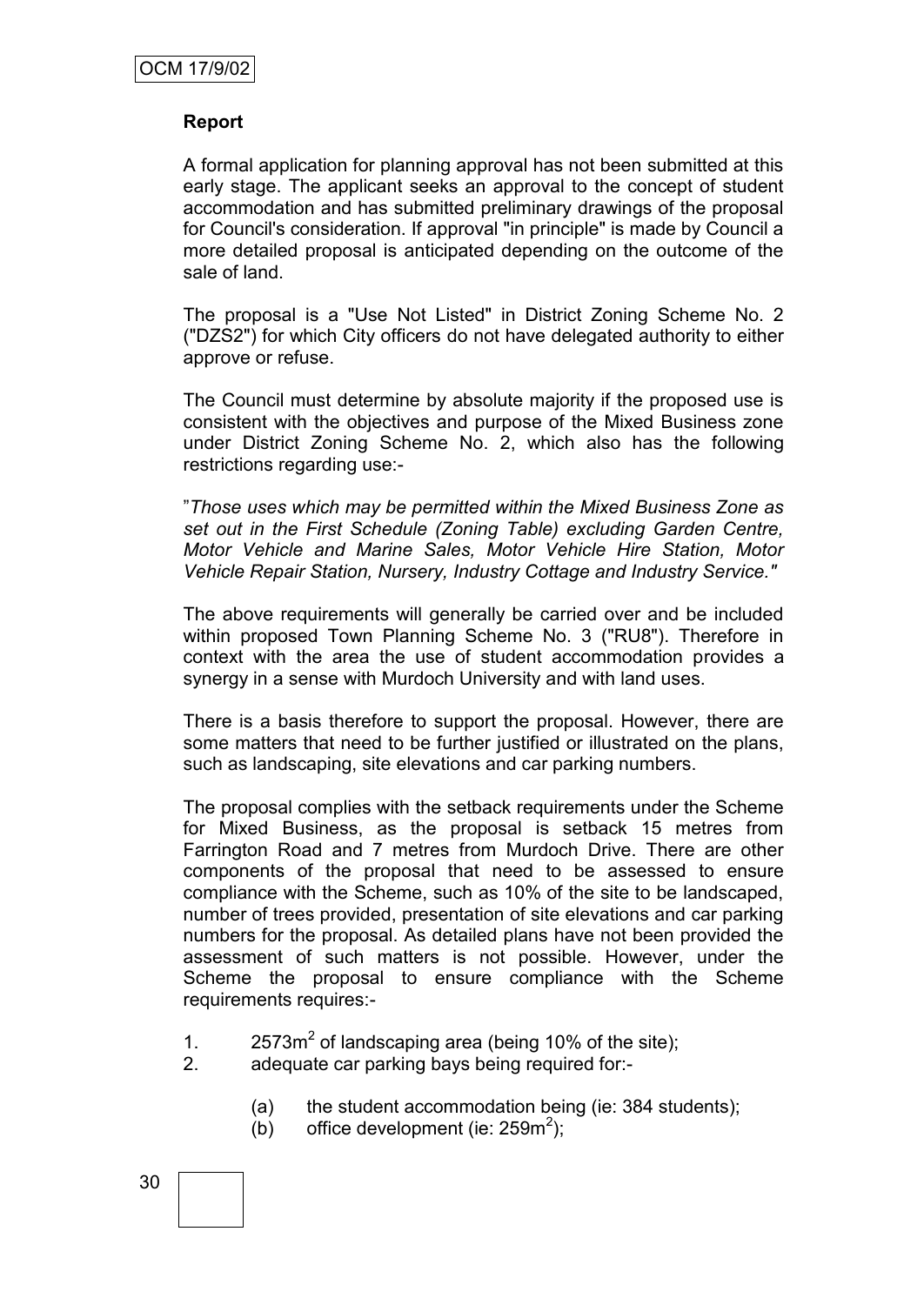- (c) the proposed caretakers residence and the pastor's residence;
- (d) the chapel being 200 people
- 3. 40 trees to be planted.

Given that the proposal could be considered in line with a 'SA' application, the application once submitted should be advertised in accordance with District Zoning Scheme No. 2.

From a preliminary site inspection it is considered that some mature trees located along the intersection of Farrington Road and Murdoch Drive should be retained as part of the development, therefore the proposed tennis courts may need to be relocated.

There are no objections from the preliminary assessment of the proposal undertaken to approval "in principle" to the proposal.

# **Strategic Plan/Policy Implications**

The Corporate Strategic Plan Key Result Areas which apply to this item are:-

- 2. Planning Your City
	- *"To ensure that the planning of the City is based on an approach which has the potential to achieve high levels of convenience for its citizens."*
	- *"To ensure that the development will enhance the levels of amenity currently enjoyed by the community."*
	- *"To foster a sense of community within the district generally and neighbourhoods in particular."*
- 3. Conserving and Improving Your Environment
	- *"To conserve the quality, extent and uniqueness of the natural environment that exists within the district."*
	- *"To ensure that the development of the district is undertaken in such a way that the balance between the natural and human environment is maintained."*

#### **Budget/Financial Implications**

N/A

# **Implications of Section 3.18(3) Local Government Act, 1995**

Nil.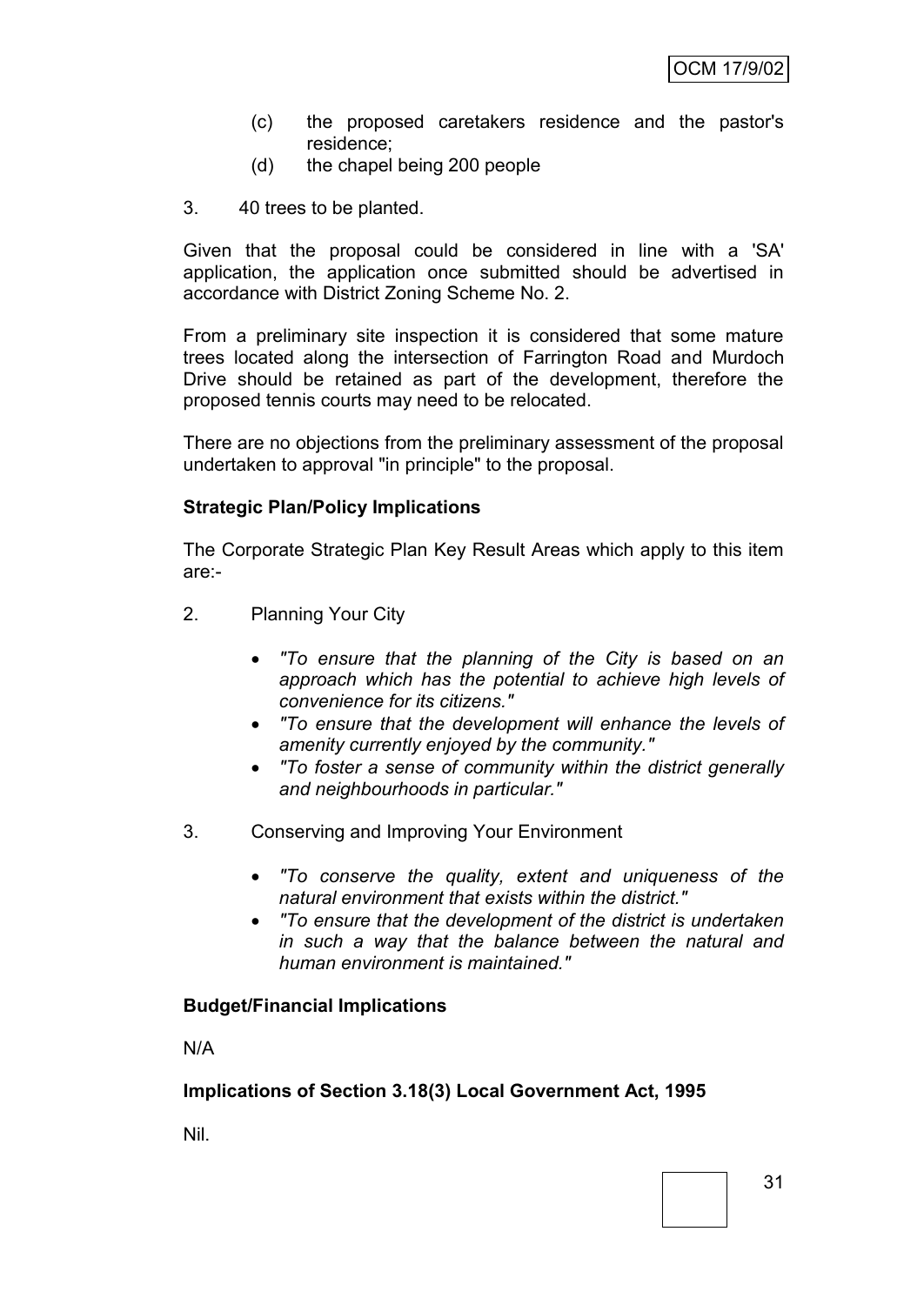**1756. (AG Item 14.4) (Ocm1\_9\_2002) - SINGLE DWELLING (GARAGE PARAPET WALL) - LOT 330; 10 OXBURGH LINK, SUCCESS - OWNER: MR & MRS DOUGLAS - APPLICANT: PERCEPTIONS THE HOME BUILDERS (5520105) (VM) (ATTACH)**

# **RECOMMENDATION**

That Council:

(1) grant approval to the proposed single dwelling on Lot 390; 10 Oxburgh Link, Success, in accordance with the submitted development plans received on 30 June 2002, subject to the following conditions:-

Standard Conditions

- 1. Development may be carried out only in accordance with the terms of the application herein and any approved plan;
- 2. No wall, fence or landscaping greater than 0.75 metres in height measured from the natural ground level at the boundary, shall be constructed within 2 metres of a vehicular accessway unless such wall or fence is constructed with a 2 metre truncation, as depicted on the approved plan.
- 3. Landscaping to be undertaken to the satisfaction of the Council in the street verge adjacent to the Lot must be established prior to the occupation of the building; and maintained to the Council's satisfaction.

#### **Footnotes**

- 1. The development is to comply with the requirements of the Building Code of Australia.
- 2. The Council takes no responsibility or liability in respect to maintenance and reinstatement of any verge area landscaped as a condition of approval.
- (2) issue a MRS Form 2 Notice of Approval; and
- (3) advise the adjoining owner who made a submission of Council's decision accordingly.

**TO BE CARRIED BY AN ABSOLUTE MAJORITY OF COUNCIL**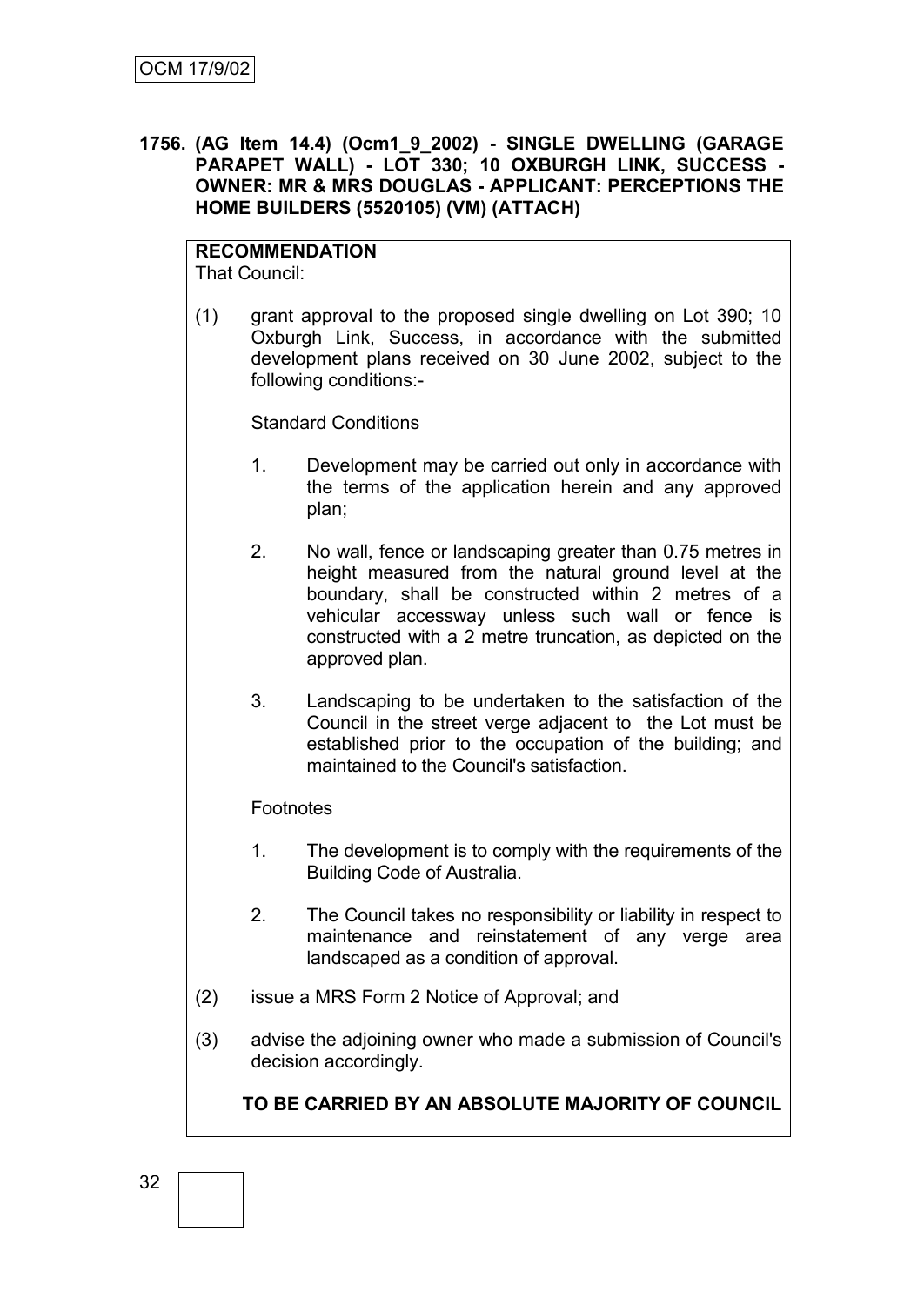## **COUNCIL DECISION**

MOVED Clr Reeve-Fowkes SECONDED Clr Whitfield that Council:

(1) grant approval to the proposed single dwelling on Lot 330; 10 Oxburgh Link, Success, in accordance with the submitted development plans received on 30 June 2002, subject to the following conditions:-

Standard Conditions

- 1. Development may be carried out only in accordance with the terms of the application herein and any approved plan;
- 2. No wall, fence or landscaping greater than 0.75 metres in height measured from the natural ground level at the boundary, shall be constructed within 2 metres of a vehicular accessway unless such wall or fence is constructed with a 2 metre truncation, as depicted on the approved plan.
- 3. Landscaping to be undertaken to the satisfaction of the Council in the street verge adjacent to the Lot must be established prior to the occupation of the building; and maintained to the Council's satisfaction.

#### Footnotes

- 1. The development is to comply with the requirements of the Building Code of Australia.
- 2. The Council takes no responsibility or liability in respect to maintenance and reinstatement of any verge area landscaped as a condition of approval.
- (2) issue a MRS Form 2 Notice of Approval; and
- (3) advise the adjoining owner who made a submission of Council's decision accordingly.

## **CARRIED BY ABSOLUTE MAJORITY OF COUNCIL 9/0**

**Explanation:** The agenda item incorrectly referred to "Lot 390" and should instead refer to "Lot 330".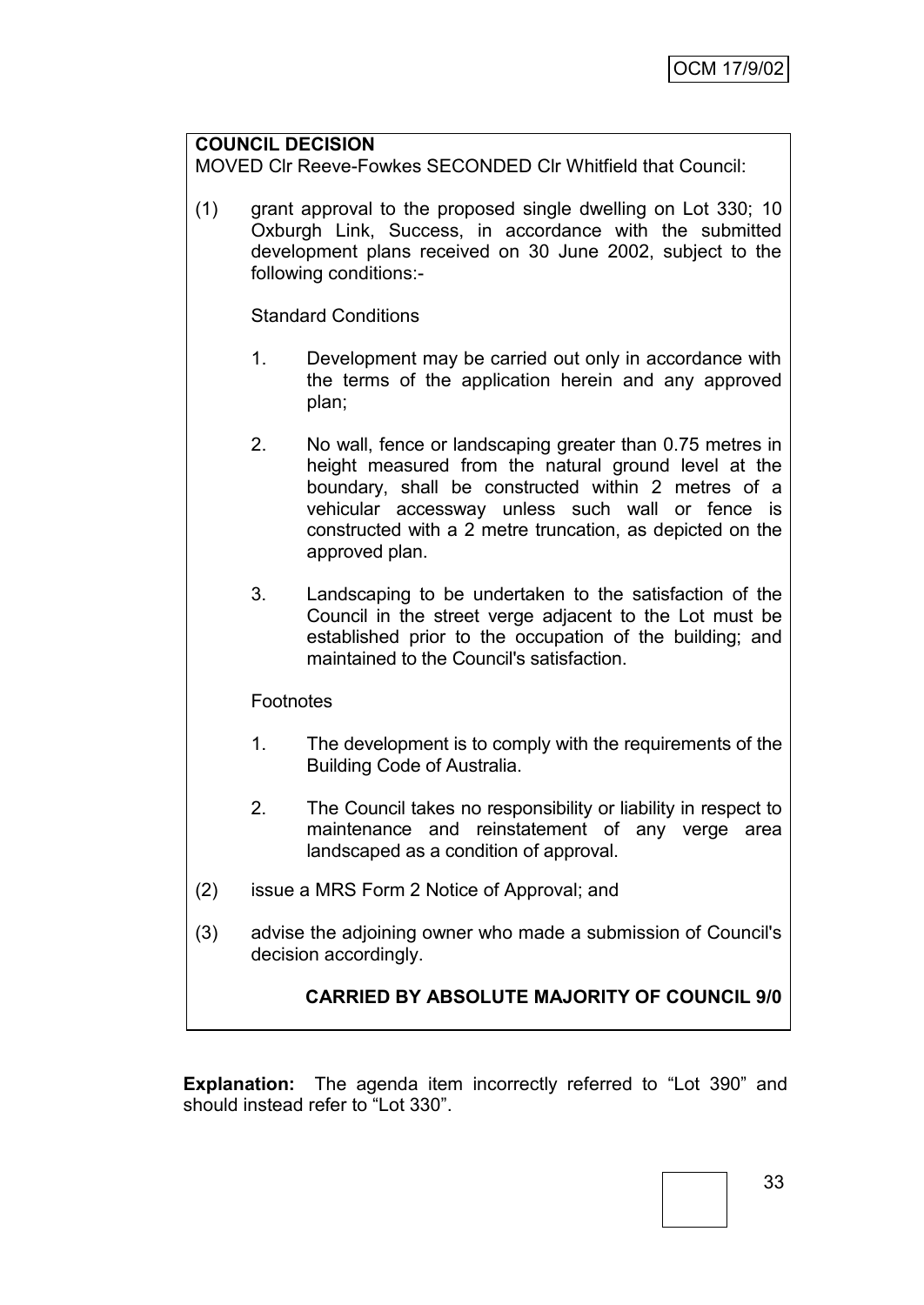## **Background**

| <b>ZONING:</b> | MRS:              | l Urban.                            |
|----------------|-------------------|-------------------------------------|
|                | DZS:              | Residential R20                     |
| LAND USE:      | Vacant            |                                     |
| LOT SIZE:      | 608m <sup>2</sup> |                                     |
| USE CLASS:     |                   | 'P' – Permitted Use Single Dwelling |

The City received a building licence application on 30 June 2002 for a single house on Lot 390 Oxburgh Link. The proposal includes a parapet wall to the garage. To ensure compliance with Council's Policy APD 32 "Residential Planning Codes – Interpretations in Relation to Boundary Walls" the application was referred to the affected adjoining owner by the applicant. The applicant submitted to the City an objection from the adjoining owner.

In order to obtain more information the City contacted the adjoining owner which resulted in a further submission to Council. In order for the matter to be reported to a Council meeting the applicant has lodged a Planning Application (MRS Form 1).

#### **Submission**

Two submissions of objection were received from the adjoining landowner dated 21 July and 14 August 2002. (Refer Agenda attachments).

## **Report**

The application was assessed by the City and complies with the requirements of the District Zoning Scheme No. 2 and Council Policy.

The Residential Planning Codes ("Codes")allows development of a wall with a nil setback to the adjoining property, provided that the amenity of the adjoining lot is not adversely affected. The impact on the adjoining lot was properly and objectively assessed from a planning viewpoint. It was concluded that the amenity of the adjoining property would not be significant to the extent contested by the objector. More specifically the proposal can be supported for the following reasons and subject to certain conditions:-

- The development does not cause more than 50% of the adjoining lot to be in shadow.
- The proposed parapet wall will be setback 5.8 metres from the front boundary in a north-south direction, causing minimal impacts to the adjoining house - study and main bedroom. The adjoining development is setback 1.5 metres from the boundary with a 0.5 metre eave towards the boundary allowing 1 metre separation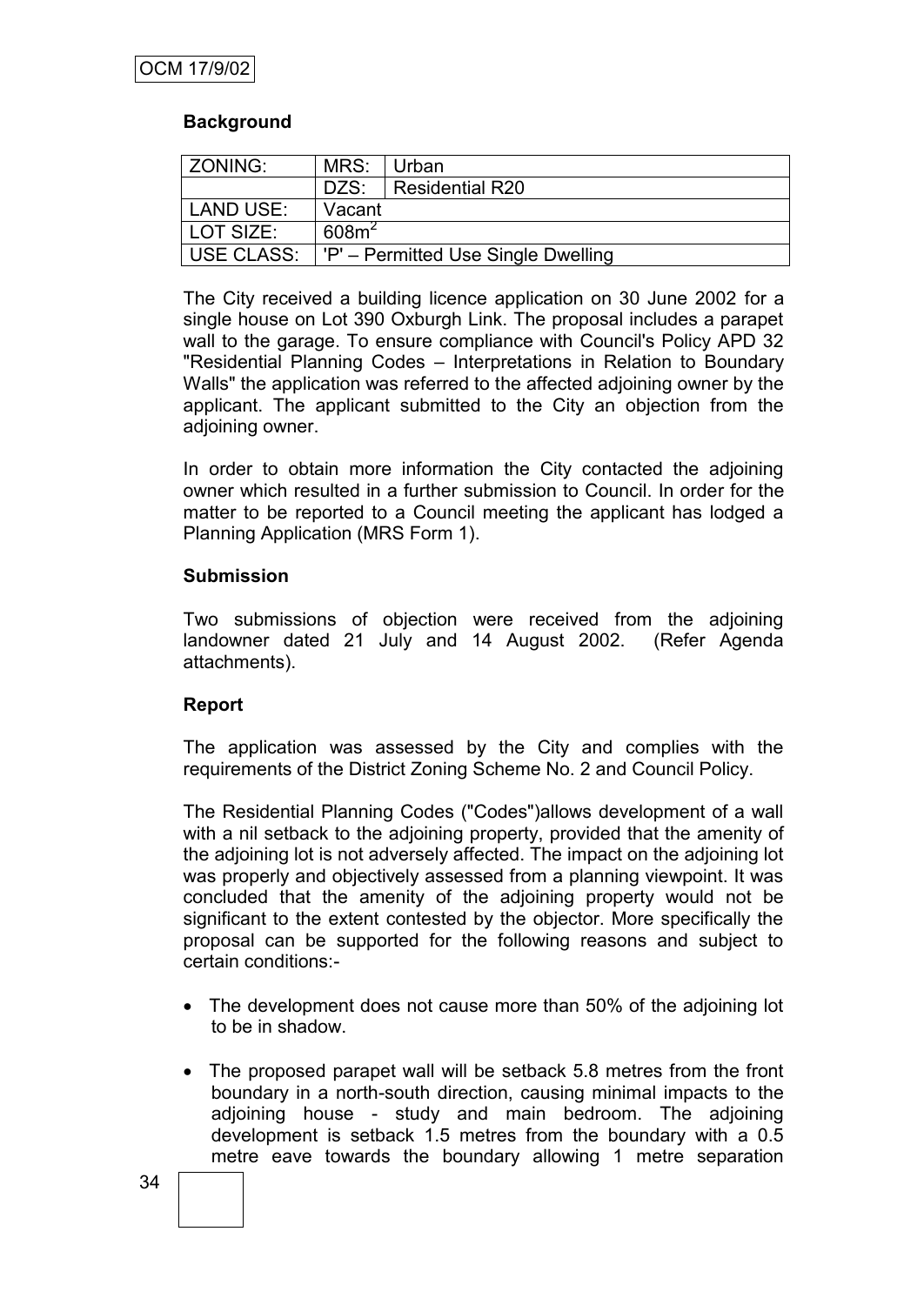between roofs which is acceptable subject to Building Code of Australia requirements for the proposed boundary wall. Given the location of the parapet wall in relation to the northern orientation of the lot, the parapet wall will cause minimal impacts to the adjoining development study and bedroom windows.

- Given the demand for larger homes and small blocks, variations to side (parapet and boundary walls) setbacks of dwellings are quite common.
- The boundary wall on the subject lot has been considered in relation to Policy APD32 and complies with it.
- The impact of the development on the adioining lot has also been assessed in relation to the general provisions of the R Codes and complies with the objectives and dimension requirements (height/length boundary ratio) of the Codes.

The boundary wall is proposed to be setback 5.8 metres and the Codes allows under Clause 1.5.5 for garage walls to be setback 4.5 metres from the boundary. With regards to the comment of the adjoining owner in relation to a wall setback 0.5 metres from the boundary the Codes allow a standard side setback of 1 metre from the boundary or on the boundary subject to certain requirements. A 0.5 metre area would also raise difficulties to deal with the maintenance of the area and usability.

Given the above comments it is considered that the objection raised by the adjoining owner is not valid and it is recommended that the application be approved subject to standard conditions.

## **Strategic Plan/Policy Implications**

The Corporate Strategic Plan Key Result Areas which apply to this item are:-

- 2. Planning Your City
	- *"To ensure that the planning of the City is based on an approach which has the potential to achieve high levels of convenience for its citizens."*

The Planning Policies which apply to this item are:-

APD32 Residential Planning Codes - Interpretations in Relation to Car Parking, Setbacks and Boundary Walls

#### **Budget/Financial Implications**

N/A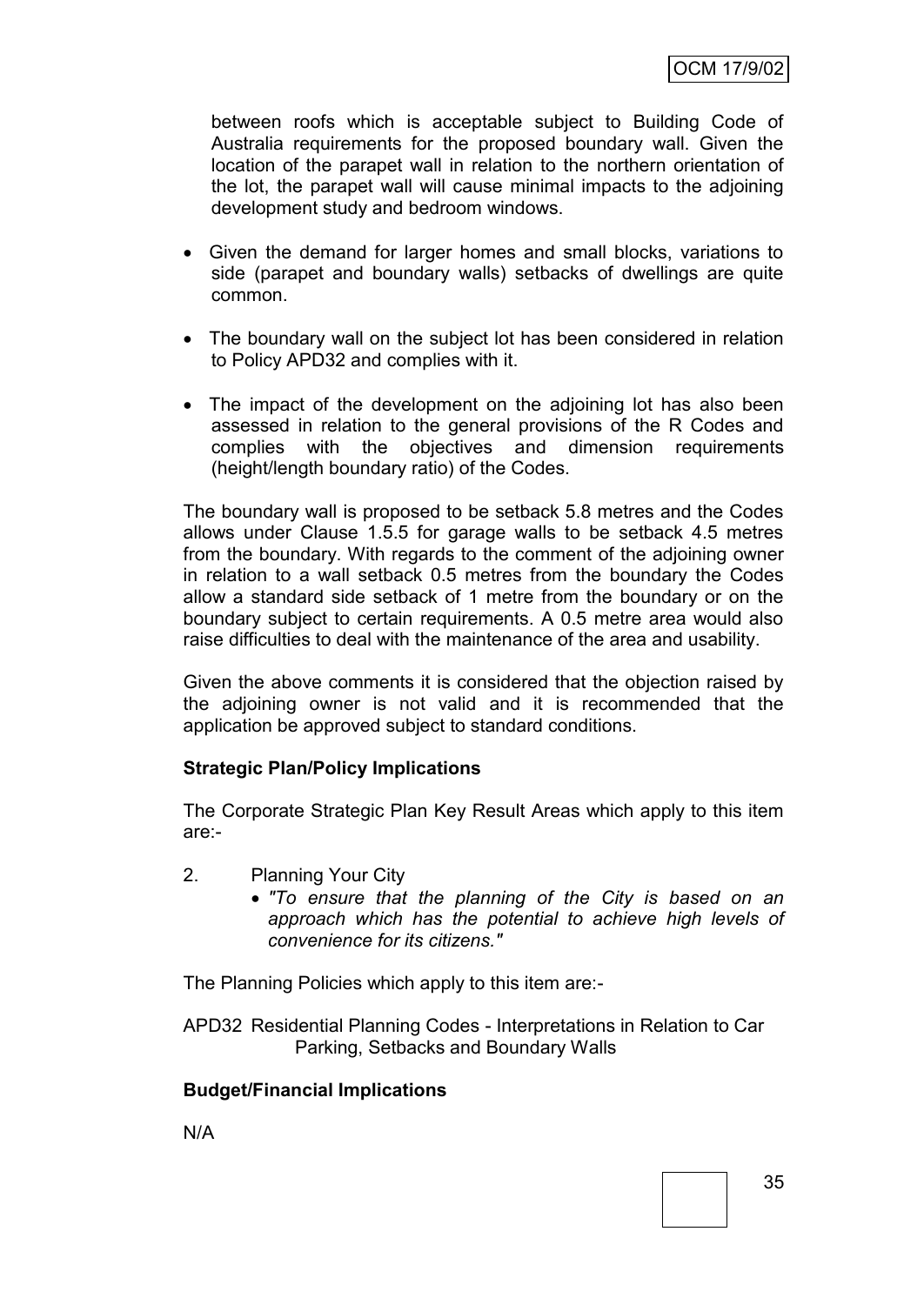## **Implications of Section 3.18(3) Local Government Act, 1995**

Nil.

#### **1757. (AG Item 14.5) (Ocm1\_9\_2002) - DEDICATION OF PORTION OF RESERVE 27950 PURSUANT TO SECTION 56 OF THE LAND ADMINISTRATION ACT 197 (KJS) (4500024) (ATTACH)**

#### **RECOMMENDATION** That Council:

(1) request that the Department of Land Administration dedicate portion of Reserve 27950 as road reserve pursuant to Section 56(1)(a) of the Land Administration Act 1997.

**COUNCIL DECISION** MOVED Clr Humphreys SECONDED Clr Waters that the recommendation be adopted.

**CARRIED 9/0**

## **Background**

Reserve 27950 comprises of a former railway reserve adjoining North Lake Road.

#### **Submission**

N/A

#### **Report**

To enable the construction of a second carriageway on North Lake Road between Hammond Road and Berrigan Drive it will be necessary to intrude into Reserve 27950. The land is zoned Important Regional Reserve under the MRS, whilst the reserve purpose is for Government Requirements.

#### **Strategic Plan/Policy Implications**

The Corporate Strategic Plan Key Result Areas which apply to this item are:-

- 2. Planning Your City
- 36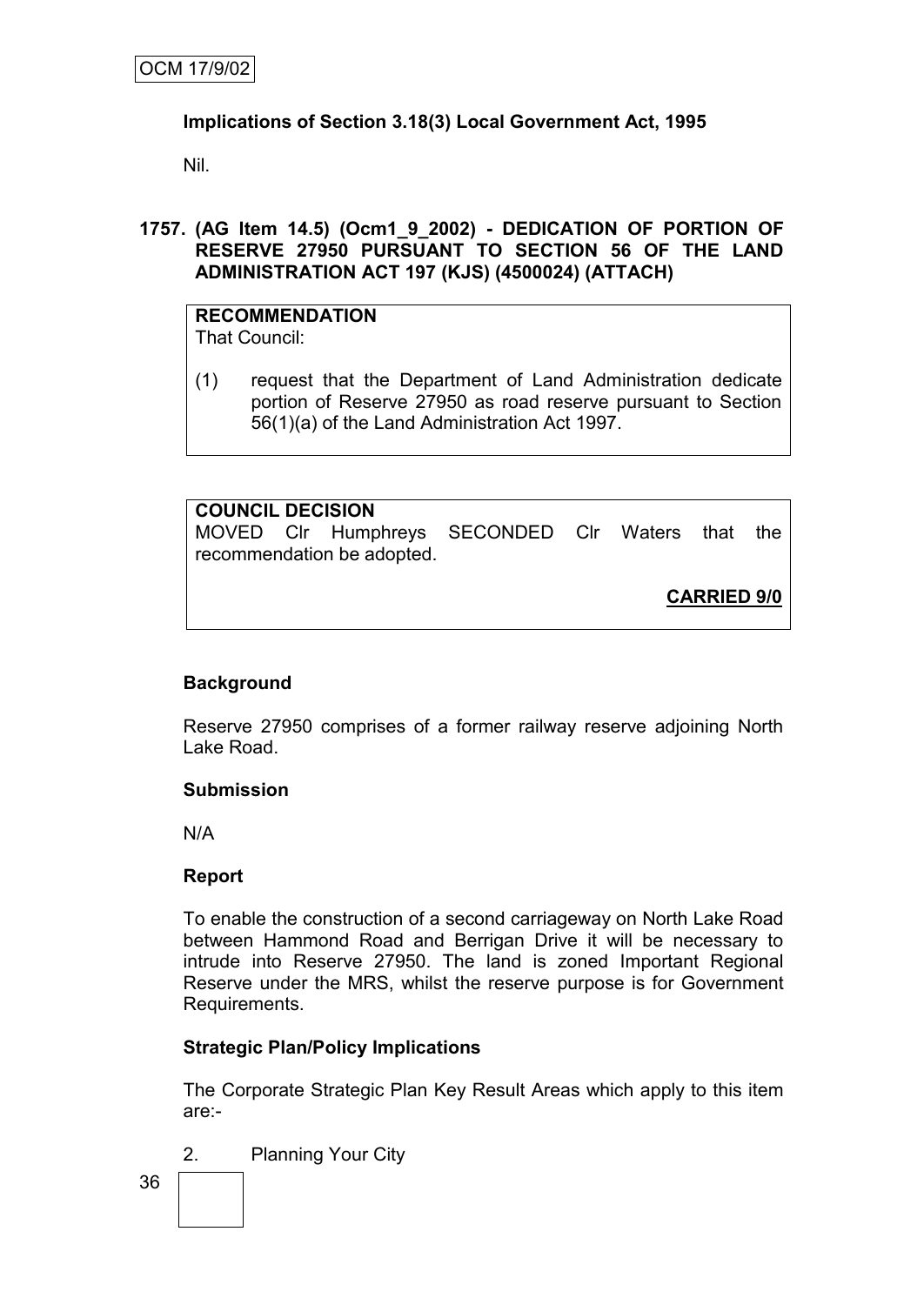*"To ensure that the development will enhance the levels of amenity currently enjoyed by the community."*

## **Budget/Financial Implications**

N/A

## **Implications of Section 3.18(3) Local Government Act, 1995**

Nil.

## **1758. (AG Item 14.6) (Ocm1\_9\_2002) - HERITAGE PLACES, HERITAGE AREAS AND VEGETATION PROTECTION POLICY (9001) (9002) (CP)**

**RECOMMENDATION** That Council:-

- (1) Amend Policy APD17 "Standard Development Conditions and Footnotes" by:
	- 1. Including a new condition D63A (Heritage Places) as follows:

"The heritage place and /or heritage area identified on the approved plan is to be retained in accordance with the requirements of the Council and protected from damage buy all on-site works to the satisfaction of the Council".

2. Replacing condition D31 (Vegetation Protection) with the following:

> "The area of vegetation delineated on the approved plan for conservation is to be retained in accordance with the requirements of the Council and protected from damage by all on-site works to the satisfaction of the Council".

3. Adding a new footnote F43 (Protection of Heritage Places and Vegetation) as follows:

"It is the developers responsibility to advise all contractors and sub-contractors of the requirements of condition(s) …., and any accidental damage or removal of any heritage place, heritage area or vegetation the subject of the protection will be deemed to be unlawful by the Council and will not be accepted as a defence for such an occurrence".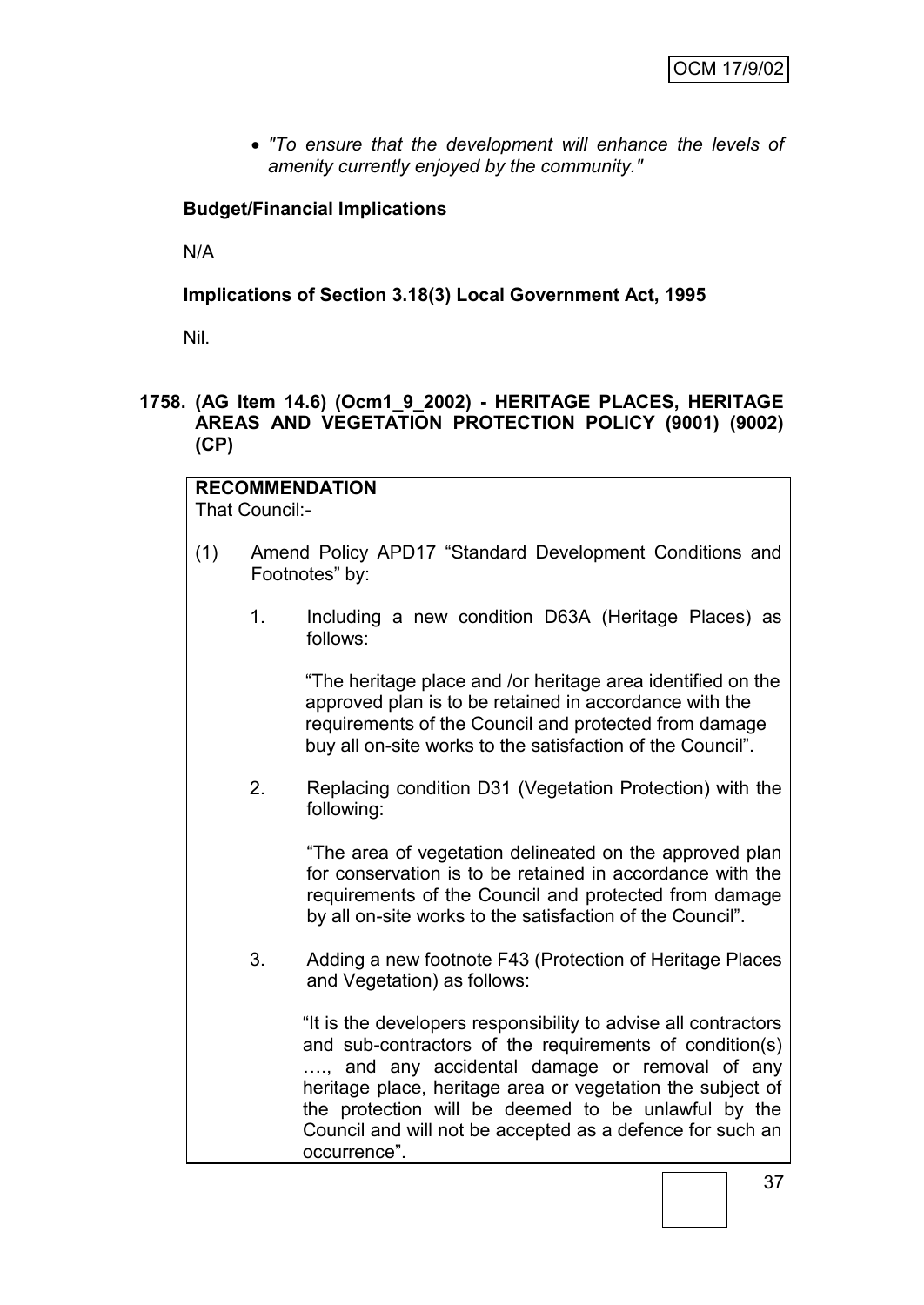- (2) prior to amending Policy APD17 as proposed in (1) above, advertise the proposal in accordance with Clause 11.1.1 of District Zoning Scheme No. 2;
- (3) amend Policies APD16A "Standard Subdivision Conditions and Reasons for Refusal" and APD16B "Standard Strata Conditions and Reasons for Refusal" by:
	- 1. Including new conditions S12A and ST17A (Heritage Places) as follows:

"The heritage place and /or heritage area identified on the approved plan is to be retained in accordance with the requirements of the local government and protected from damage by all on-site works to the satisfaction of the WAPC".

2. Including new conditions S113A and ST17B (Protected Vegetation) as follows:

> "The area of vegetation delineated on the approved plan for conservation is to be retained in accordance with the requirements of the local government and protected from damage by all on-site works to the satisfaction of the WAPC".

3. Including conditions S164 and ST23A (Protection of Heritage Places and Vegetation) as follows:

"It is the subdivider"s responsibility to advise all contractors and sub-contractors of the requirements of condition(s) …., and any accidental damage or removal of any heritage place, heritage area or vegetation the subject of the protection will be deemed to be unlawful by the local government and will not be accepted as a defence for such an occurrence".

#### **COUNCIL DECISION**

MOVED Clr Humphreys SECONDED Clr Waters that the recommendation be adopted.

**CARRIED 9/0**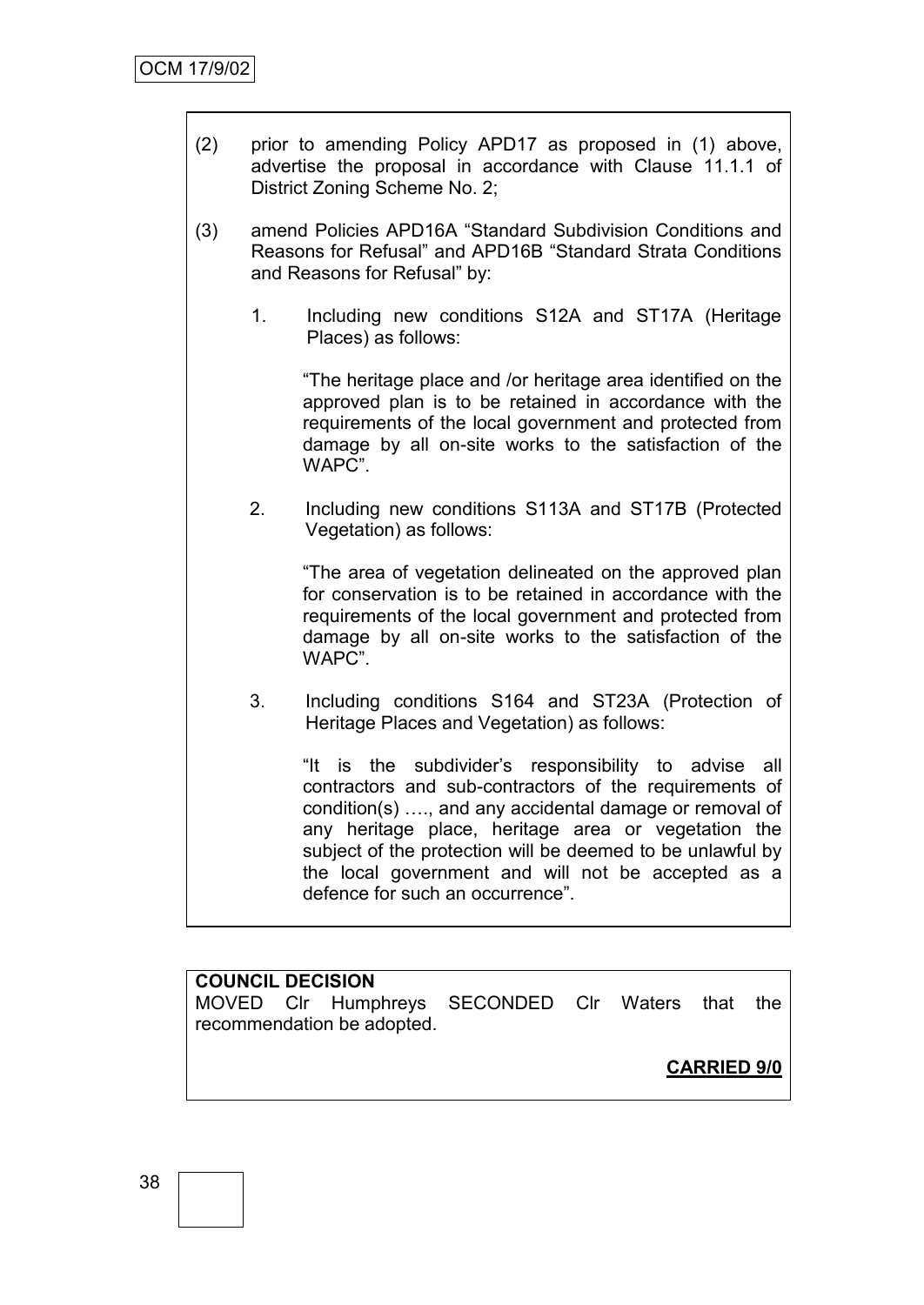## **Background**

As a result of the Ordinary Meeting of Council on 20 August 2002, policy changes are recommended relating to the protection of heritage places, heritage areas and protected vegetation has been prepared by staff for the purpose adoption at the Ordinary Council meeting in September.

#### **Submission**

N/A

#### **Report**

The purpose of this report is to seek Council's adoption of the abovementioned policy in order to minimise instances of illegal removal or damage to protected vegetation, heritage sites and places and to inform developers/subdividers of their obligations to preserve these features.

The policy includes new and replacement conditions to the list of standard conditions contained in APD16 and APD17.

The result of applying this policy will be to:

- clearly indicate to developers/subdividers their obligations in respect to the treatment of protected vegetation, heritage places and areas, and
- indicate to developers/subdividers that the Council will not tolerate any accidental acts of damage to these features.

The draft policy entitled "Heritage Places, Heritage Areas and Vegetation Protection Policy – Standard Conditions and Advice Notes" is contained in the Agenda Attachments.

#### **Strategic Plan/Policy Implications**

The Corporate Strategic Plan Key Result Areas which apply to this item are:-

- 1. Planning Your City
	- "To ensure that the development will enhance the levels of amenity currently enjoyed by the community".
- 2. Conserving and Improving Your Environment
	- "To ensure that the development of the district is undertaken in such a way that the balance between the natural and human environment is maintained."

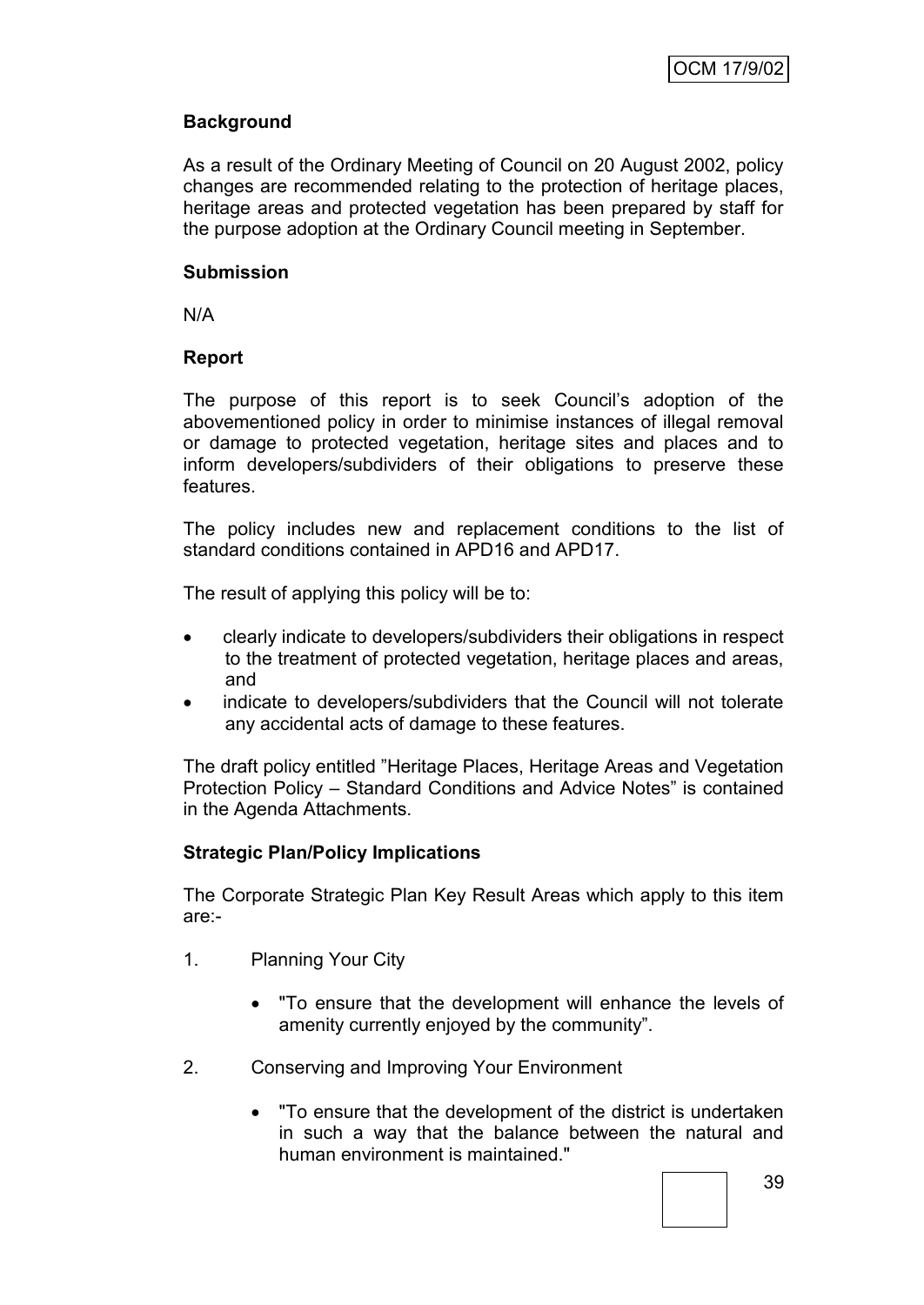## **Budget/Financial Implications**

Potential savings on legal costs associated with initiating enforcement action due to greater levels of awareness by the development community regarding vegetation and heritage protection.

#### **Implications of Section 3.18(3) Local Government Act, 1995**

Nil.

#### **1759. (AG Item 14.7) (Ocm1\_9\_2002) - GARDEN SUPPLY OPERATION - LOT 23 (77) MORTIMER ROAD, WATTLEUP - APPLICANT: L D ELLEMENT - OWNER: L D & V C ELLEMENT (4411301) (CP) (ATTACH)**

## **RECOMMENDATION**

That Council:

(1) approve the application for a garden supply business at Lot 23 (77) Mortimer Road, Wattleup, subject to the following conditions:

Standard Conditions

- 1. No person shall install or cause or permit the installation of outdoor lighting otherwise than in accordance with the requirements of Australian Standard AS 4282 - 1997 Control of the Obtrusive Effects of Outdoor Lighting.
- 2. No activities causing noise and/or inconvenience to neighbours being carried out after 5.00pm or before 8.00am seven days a week.
- 3. Retaining wall(s) being constructed in accordance with a qualified Structural Engineer"s design and a building license being obtained prior to construction.
- 4. A plan or description of all signs for the proposed development (including signs painted on a building) shall be submitted to and approved by the Council as a separate application. The application (including detailed plans) and appropriate fee for a sign license must be submitted to the Council prior to the erection of any signage on the site/building. Signs painted on the proposed buildings are not exempt from this requirement.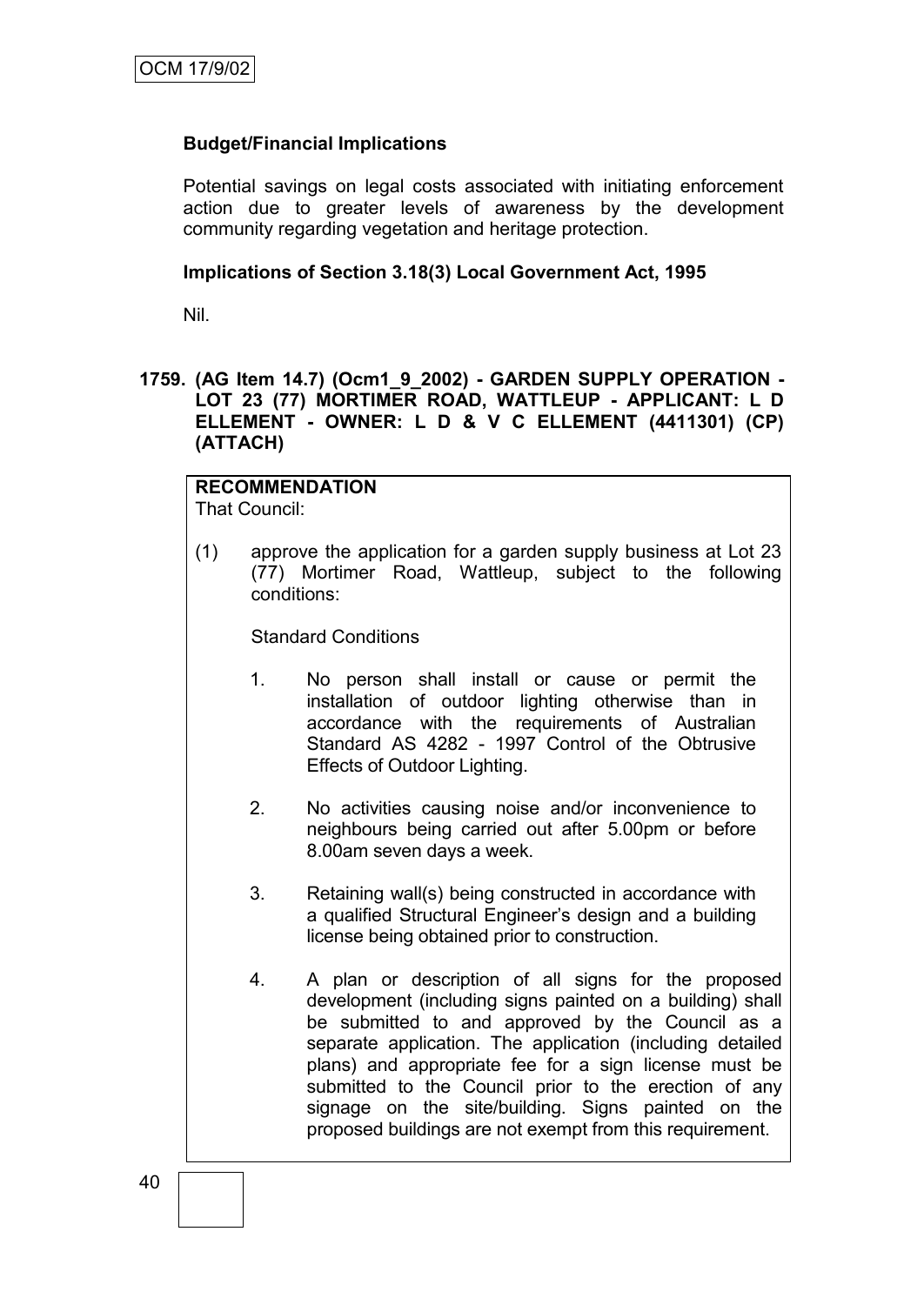| 5.  | Landscaping and tree planting to be undertaken in<br>accordance with the approved plan.                                                                                                                                                                                                                                                                        |  |  |  |  |
|-----|----------------------------------------------------------------------------------------------------------------------------------------------------------------------------------------------------------------------------------------------------------------------------------------------------------------------------------------------------------------|--|--|--|--|
| 6.  | A landscape plan must be submitted to the Council and<br>approved, prior to applying for building license and<br>shall show the following:                                                                                                                                                                                                                     |  |  |  |  |
|     | (1)<br>the location, number and type of existing and<br>trees<br>and<br>shrubs,<br>including<br>proposed<br>calculations for the landscaping area<br>any lawns to be established<br>(2)<br>(3)<br>any natural landscape areas to be retained; and<br>those areas to be reticulated or irrigated<br>(4)<br>verge treatments.<br>(5)                             |  |  |  |  |
| 7.  | The landscaping, in accordance with the approved<br>detailed landscape plan, must be reticulated or irrigated<br>and maintained to the satisfaction of the Council.                                                                                                                                                                                            |  |  |  |  |
| 8.  | stormwater drainage shall be designed<br>All<br>in<br>accordance with the document entitled "Australian<br>Rainfall and Runoff" 1987 (where amended) produced<br>by the Institute of Engineers, Australia, and the design<br>is to be certified by a suitably qualified practicing<br>Engineer, to the satisfaction of the Council.                            |  |  |  |  |
| 9.  | All stormwater must be contained and disposed of on-<br>site.                                                                                                                                                                                                                                                                                                  |  |  |  |  |
| 10. | The parking area, driveways and points of ingress and<br>egress to be designed, constructed, drained, marked<br>and thereafter maintained to the specifications and<br>satisfaction of the Council. These works are to be done<br>as part of the building programme. A minimum of 8<br>parking bays with appropriate maneuvering shall be<br>provided on site. |  |  |  |  |
| 11. | No wall, fence or landscaping greater than 0.75 metres<br>in height measured from the natural ground level at the<br>boundary, shall be constructed within 3 metres of a<br>vehicular accessway unless such wall or fence is<br>constructed with a 3 metre truncation.                                                                                         |  |  |  |  |
| 12. | Refuse bins adequate to service the development shall<br>be provided to the satisfaction of the Council before the<br>development is occupied or used.                                                                                                                                                                                                         |  |  |  |  |
| 13. | The landscaping must be completed in accordance<br>with an approved detailed landscape plan, prior to the                                                                                                                                                                                                                                                      |  |  |  |  |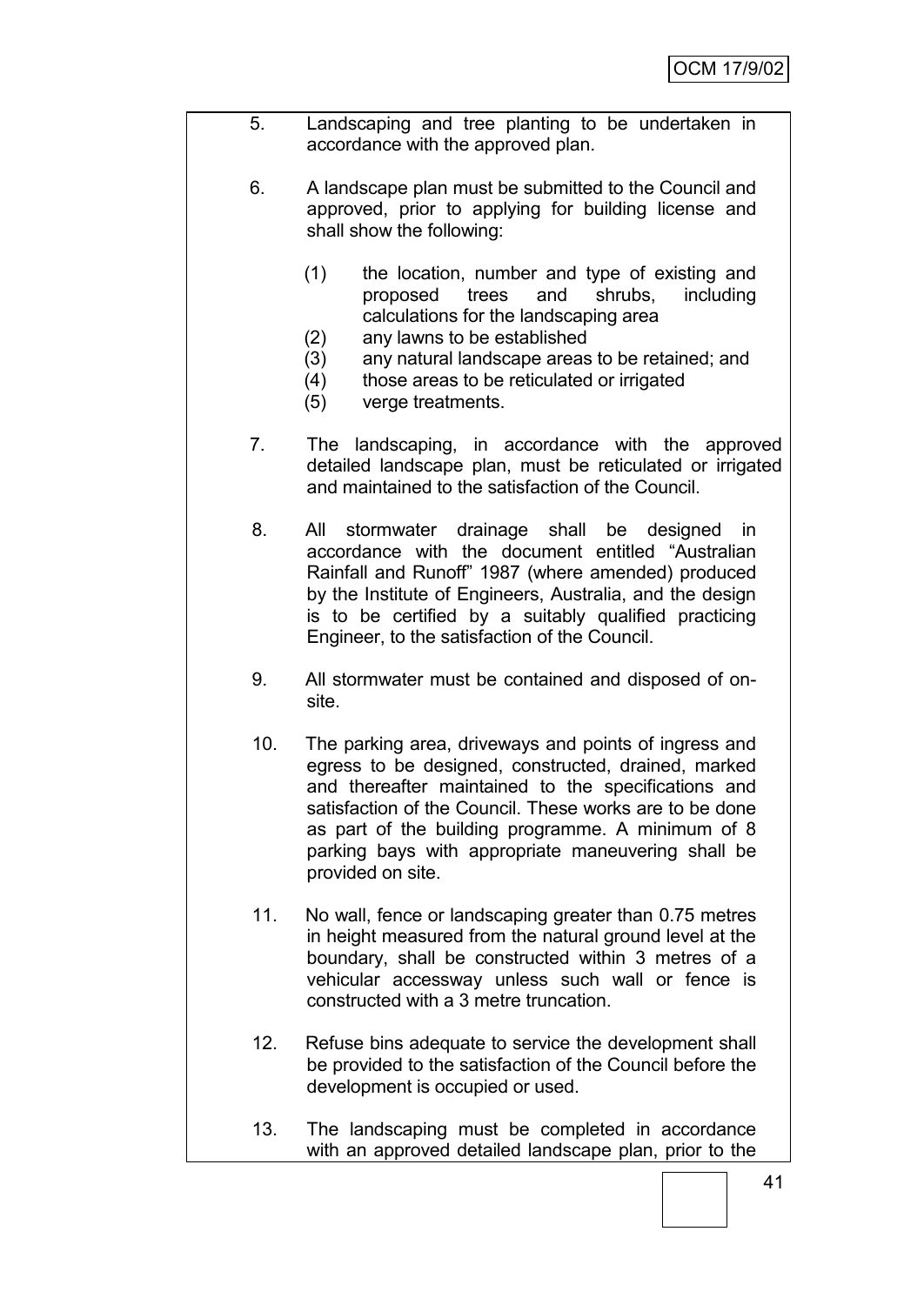occupation of any building.

- 14. Landscaping to be undertaken to the satisfaction of the Council in the street verge adjacent to the Lot(s) must be established prior to the occupation of the building; and maintained to the Council's satisfaction.
- 15. The applicant/landowner is to comply with the Environmental Protection Act 1986 which contains penalties where the noise limits prescribed by the Environmental Protection (Noise) Regulations 1997 are exceeded.
- 16. No waste shall be burnt on the property.
- 17. The proponent shall take all reasonable and practical measures to prevent or minimize the generation of dust from all materials handling operations, stockpiles, open areas and transport activities, to the satisfaction of the Council.

Special Conditions

- 1. The landscape plan required in condition 6 above shall make provision for the effective vegetative screening of the entire length of northern and western boundaries of the site in order to screen the activities on the subject land from adjoining properties.
- 2. The applicant complying with the management plan submitted with the application, and any subsequent amendments thereto as approved by the Council.
- 3. The applicant complying with the Water and Rivers Commission"s Water Quality Protection Note: "Nurseries and Garden Centres".
- 4. That the bio-solid stockpile is completely removed from the property by no later than 31 January 2003.

Footnotes

The applicant is advised that:

1. This approval is issued by the Council under Town Planning Scheme No. 2, and approvals or advice by other agencies may be required, and it is the responsibility of the applicant to ensure that all other approvals/advice are issued prior to commencing development or use of the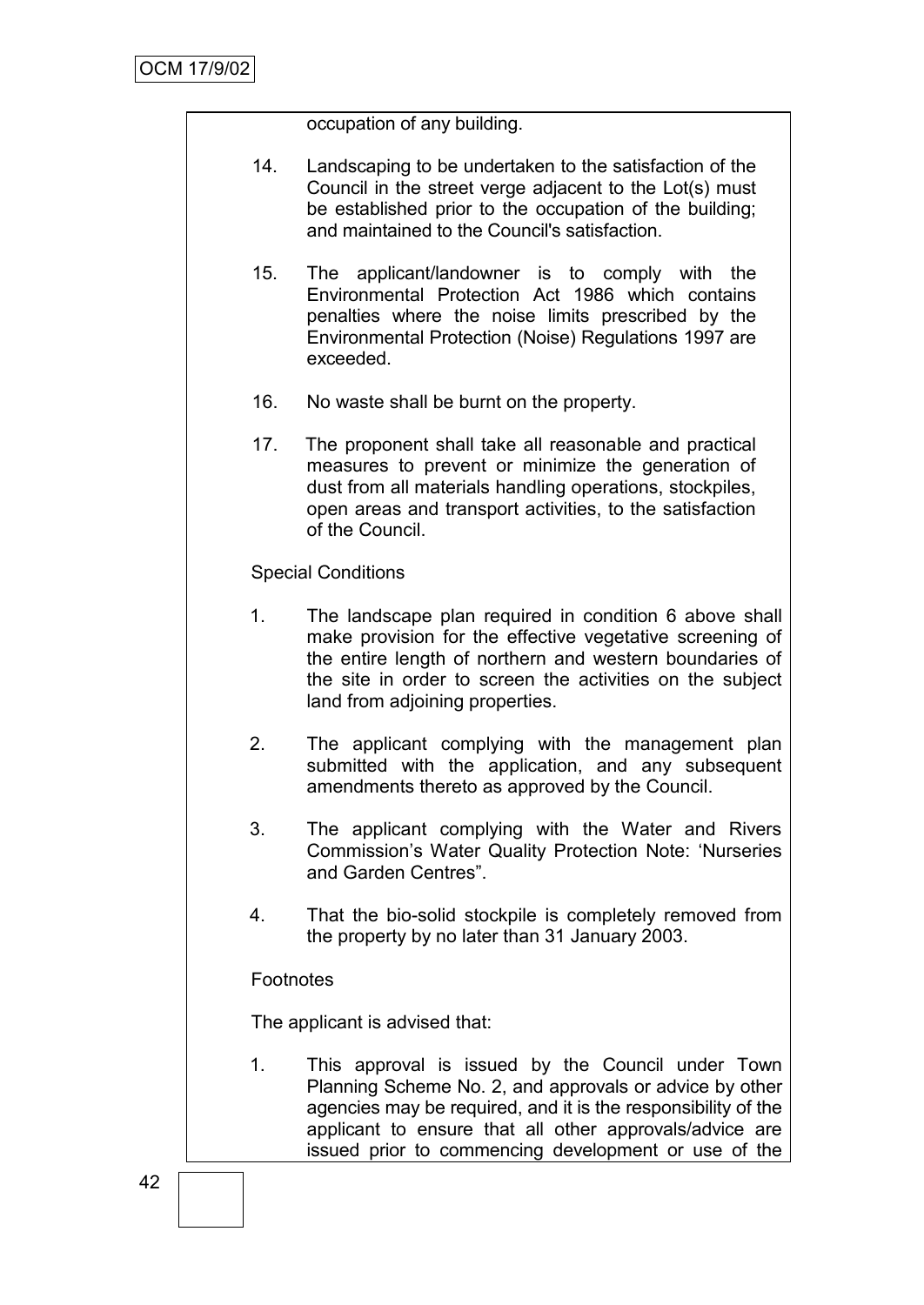land, and a copy of the approval/advice is provided to the Council.

- 2. The development is to comply with the requirements of the Building Code of Australia.
- 3. The storage and use of bio-solid material is **not** included in the scope of this approval the stockpile of which shall be removed from the site to an appropriate location outside the City of Cockburn. Until the bio-solid stockpile is completely removed from the property, it shall in no way be used for product blending and shall be maintained in a manner that shall generate no nuisance beyond the boundaries of the subject site.
- 4. The proposed development is satisfactory to the City"s Health services subject to compliance with the following legislation (as amended):
	- Health Act 1911
	- **City of Cockburn Health Local Laws 2000**
	- City of Cockburn (Local Government Act) Local laws 2000.
- 5. It is expected that stormwater is disposed of on-site (condition 9) in a manner consistent with the WRC"s guidelines (special condition 3). The method of disposal will be designed and certified by a suitably qualified engineer (condition 8) at the applicant"s expense.
- (2) issue an MRS Form 2 Notice of Approval;
- (3) advise those who made submissions of the Council decision accordingly.

#### **COUNCIL DECISION**

MOVED Clr Humphreys SECONDED Clr Waters that the recommendation be adopted.

**CARRIED 9/0**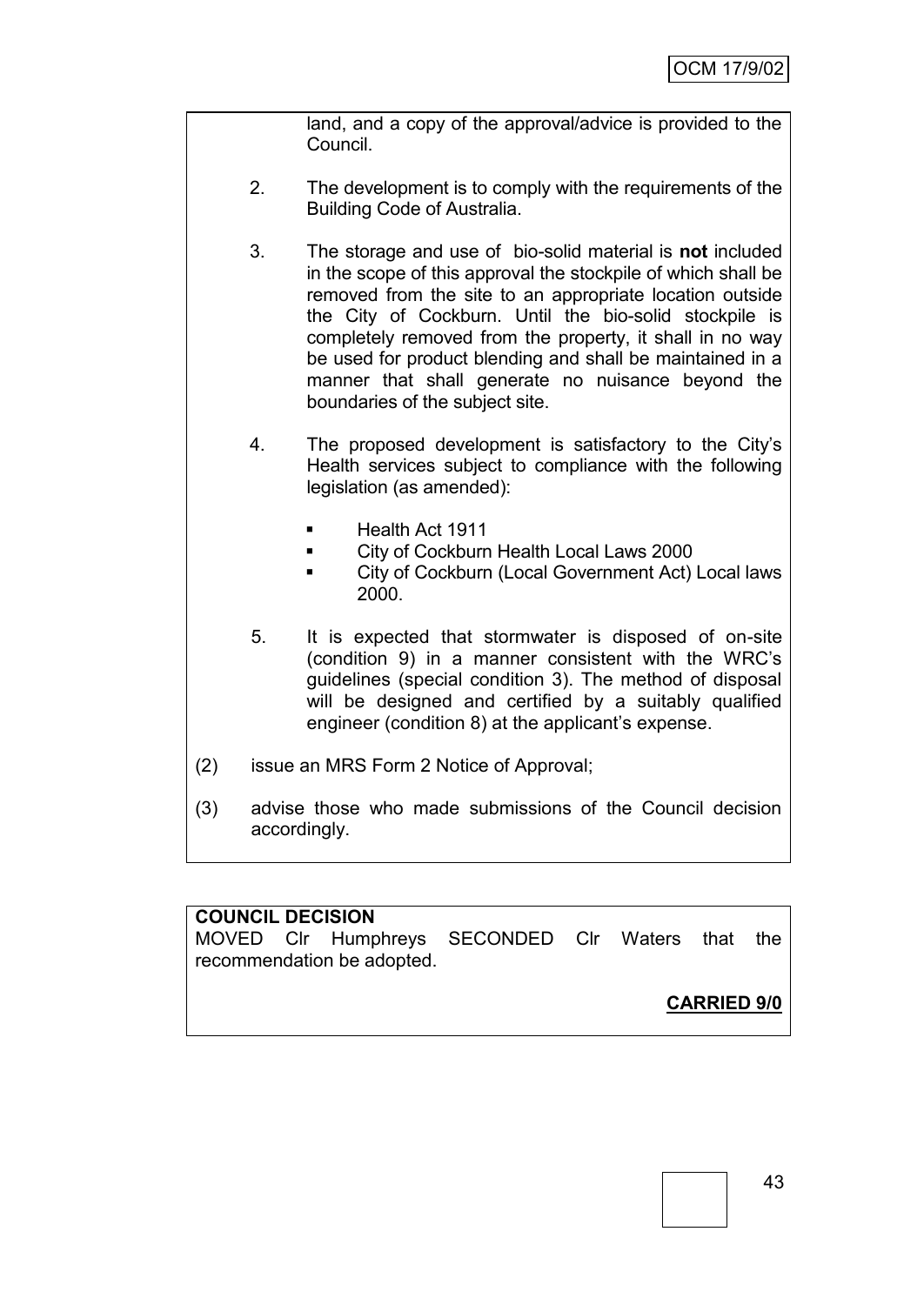## **Background**

| ZONING:           |                                               | MRS:   Rural Zone  |  |
|-------------------|-----------------------------------------------|--------------------|--|
|                   |                                               | DZS2:   Rural Zone |  |
| <b>LAND USE:</b>  | Existing garden supply business               |                    |  |
| APPLICANT:        | 2.                                            | L D Ellement       |  |
| <b>OWNER:</b>     |                                               | LD & V C Ellement  |  |
| LOT SIZE:         | 1.0039 ha                                     |                    |  |
| <b>USE CLASS:</b> | "Use not listed" (garden supply business),    |                    |  |
|                   | "X" Use class (storage of bio-solid material) |                    |  |

At its Ordinary Meeting of 2 March 1993 the Council approved a development application for the storage and blending of sewage sludge (bio-solid material) on Lot 23 Mortimer Road, subject to conditions limiting the term of the approval to 12 months. An Offensive Trade License was issued to the applicant concurrently.

Subsequent extensions to the previous approval were sought and granted by the Council at its Ordinary Meetings of 5 July 1994 and 5 September 1995 for further periods of 12 months. It was acknowledged at that stage that the site had been used for the purpose of a garden supply business for the previous 20 years and as such, that component of the activity was considered as a non-conforming use.

In January 2002, the City became aware the site was still being used for the purpose of storage and blending of sewage sludge, for which no approval existed. The applicant was advised by letter dated 17 January 2002 that a development application was required or to cease the use within 28 days. A development application was subsequently lodged, which is now the subject of this report.

#### **Submission**

Approval has been sought for the storage and blending of bio-solid material obtained from the Water Corporation Woodman Point treatment plant with sand and other material for use in the landscaping and garden supply business operating from the subject land.

Approval has also been sought for the continued operation of the garden supply business from the site, the nature of which has changed to include a more diverse product range than at previous times. It is the proponent"s intention to store and sell products such as:

- Plants
- Reticulation equipment, garden products and ornaments
- Copper logs, paving, rocks, gravel, firewood, cement
- Sheep / cow manures, sawdust, bark, sand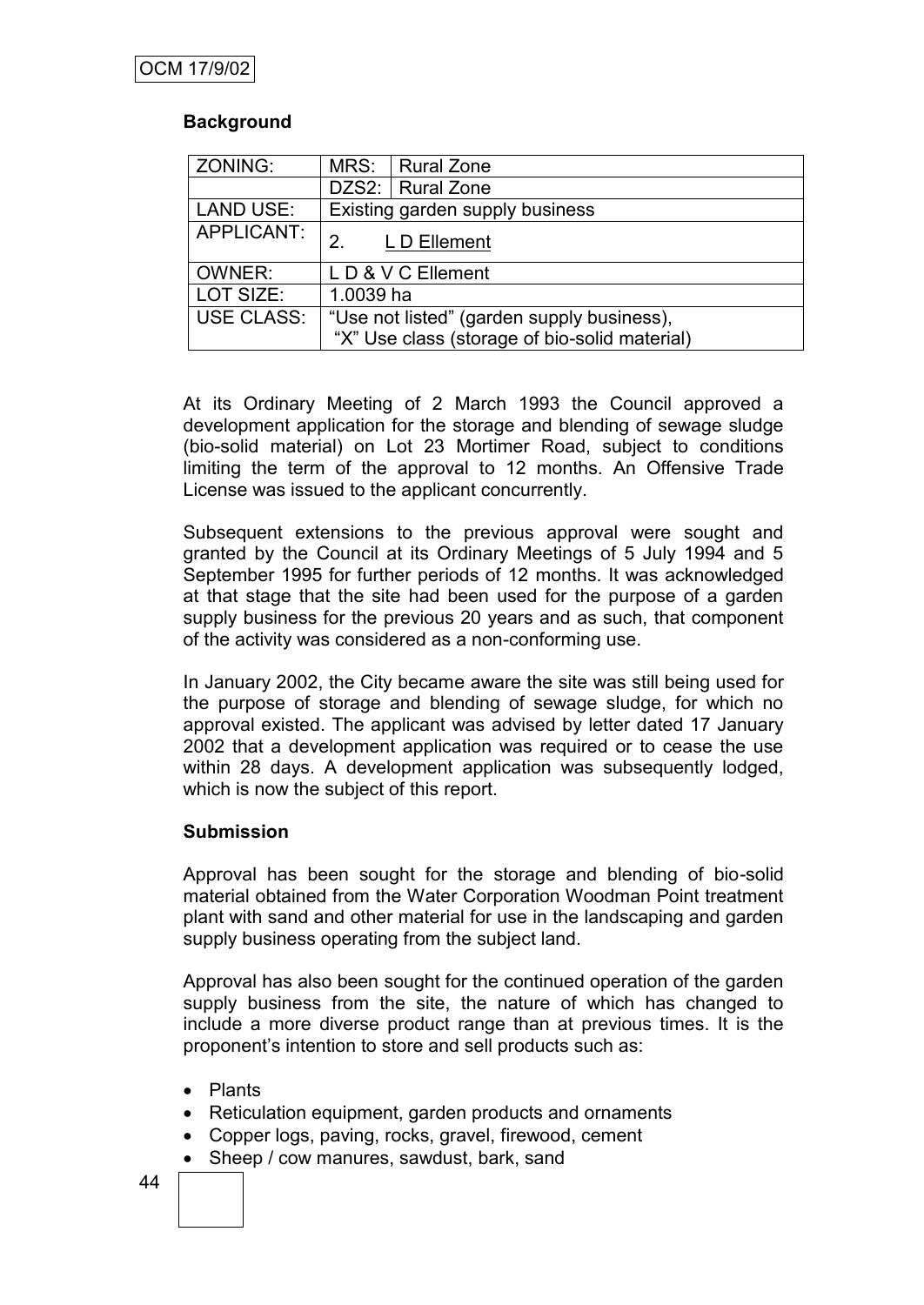• Mulches, garden soils, potting mix.

The quantities of animal manure on the site are small, which as with most product is stored on a bitumised yard in concrete bays.

During the course of processing this application, the applicant was able to arrange for the disposal of the bio-solid stockpile to an operator outside the district. Since then, the material has been transported south and the stockpile significantly depleted on the site. It is expected that the remaining bio-solid material will be removed from the site in the next few months.

Once the bio-solid material is entirely removed from the site, the applicant has stated the activities undertaken on the site will be consistent with activities undertaken on most suburban garden centres.

The business operates 7 days per week, between the hours of 8am and 5pm, and the applicant has indicated that most activity occurs during weekdays. Weekend activity relates to the loading of trailers and retail sales. No mixing or screening is undertaken in weekends.

A site plan and supporting information are contained in the agenda attachments.

## **Report**

Five submissions were received during the 21 day advertising period, of which one was in opposition to the application while two were in support. Copies of the submissions and a map showing the submitter locations is contained is the agenda attachments.

The opposing submission raised concerns including:

- Dust from fertilizer/dry mixes affecting the amenity of the adjoining property;
- Health concerns associated with the potential for contamination of drinking water from dust generated by the operation;
- Odours from the mixing of fertilizers.

The Water and Rivers Commission did not oppose the application and indicated the proposal should be undertaken in accordance with the WRC"s Water Quality Protection Note: "Nurseries and Garden Centres". The WRC indicated that adherence to these guidelines will prevent the proposal having any offsite impacts on groundwater and the adjacent nature reserve and wetlands.

The Western Australian Planning Commission (Property and Parks Division) indicated no objection to the proposal.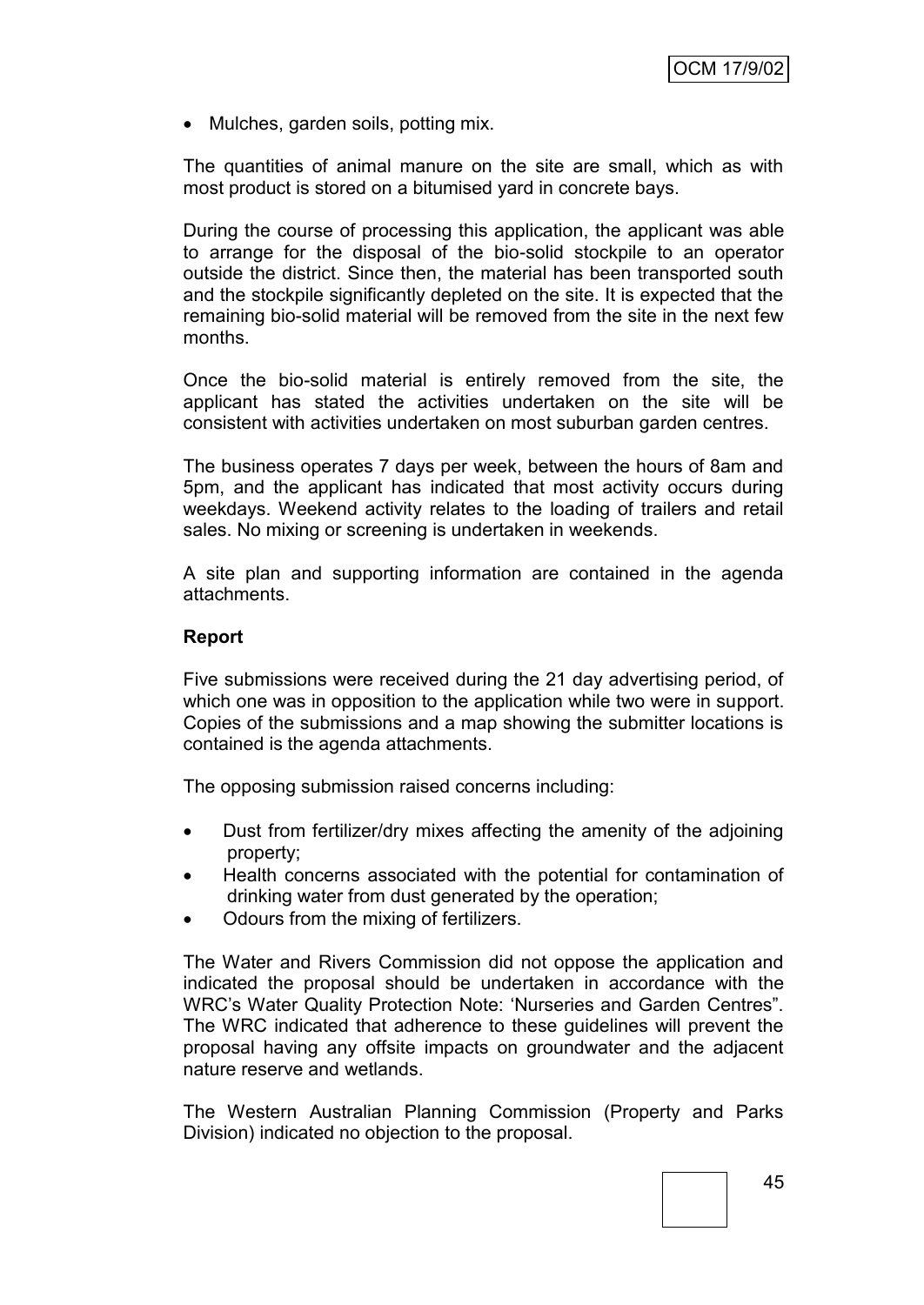In respect to the submitter concerns referred to above, it is assumed the concerns raised relate to a large extent to the effects experienced from the dust and odour generated from the bio-solid stockpile that had been maintained onsite for many years. As this material is currently being removed from the site permanently, any associated effects will be eliminated accordingly.

The remaining "dry mixes" (soils, animal manure, mulch, potting mix etc) are held onsite in relatively small quantities (up to 10 cubic metres), stored in concrete bins. It is understood that in the future, the majority of all product mixing will occur offsite, and the applicant will purchase the material in that form.

The potential for dust/odour generation therefore relates to effects associated with product delivery, the movement of product onsite and the manner in which the material is managed onsite. It is considered that the management plan submitted with the application provides sufficient measures for the applicant to implement to adequately mitigate effects such as dust and odour. A requirement for screen planting along the property boundaries of the site in the event of approval being granted will provide further mitigation of effects from the activity on adjoining properties.

Stormwater runoff needs to be contained and appropriately disposed of onsite. At present, there is no formal stormwater management regime. Runoff from the bitumised yard area currently drains toward the southeast boundary and is absorbed by the sandy roadside soils. Compliance with the WRC Water Quality Protection Note for Garden Centers and Nurseries will adequately mitigate adverse effects associated with stormwater disposal.

In terms of traffic volumes, the information provided indicates that over the peak period approximately 40 light vehicles with trailers (cars, Ute"s etc) can be expected to visit the site per week, in addition to approximately 23 truck movements. It is understood that weekend business consists mainly of light vehicles, while trucks tend to visit the property during weekdays. The formation of Pearse and Mortimer Roads is of a high standard and good sight distances exist at the property entrances. Given this, the operation is not considered to generate any significant adverse effects on the surrounding amenity or on traffic safety.

Noise from the operation has not been raised as a concern in submissions and based on the information provided, is unlikely to become an issue. Notwithstanding this, the Environmental Protection (Noise) Regulations 1997 will provide adequate protection for surrounding properties.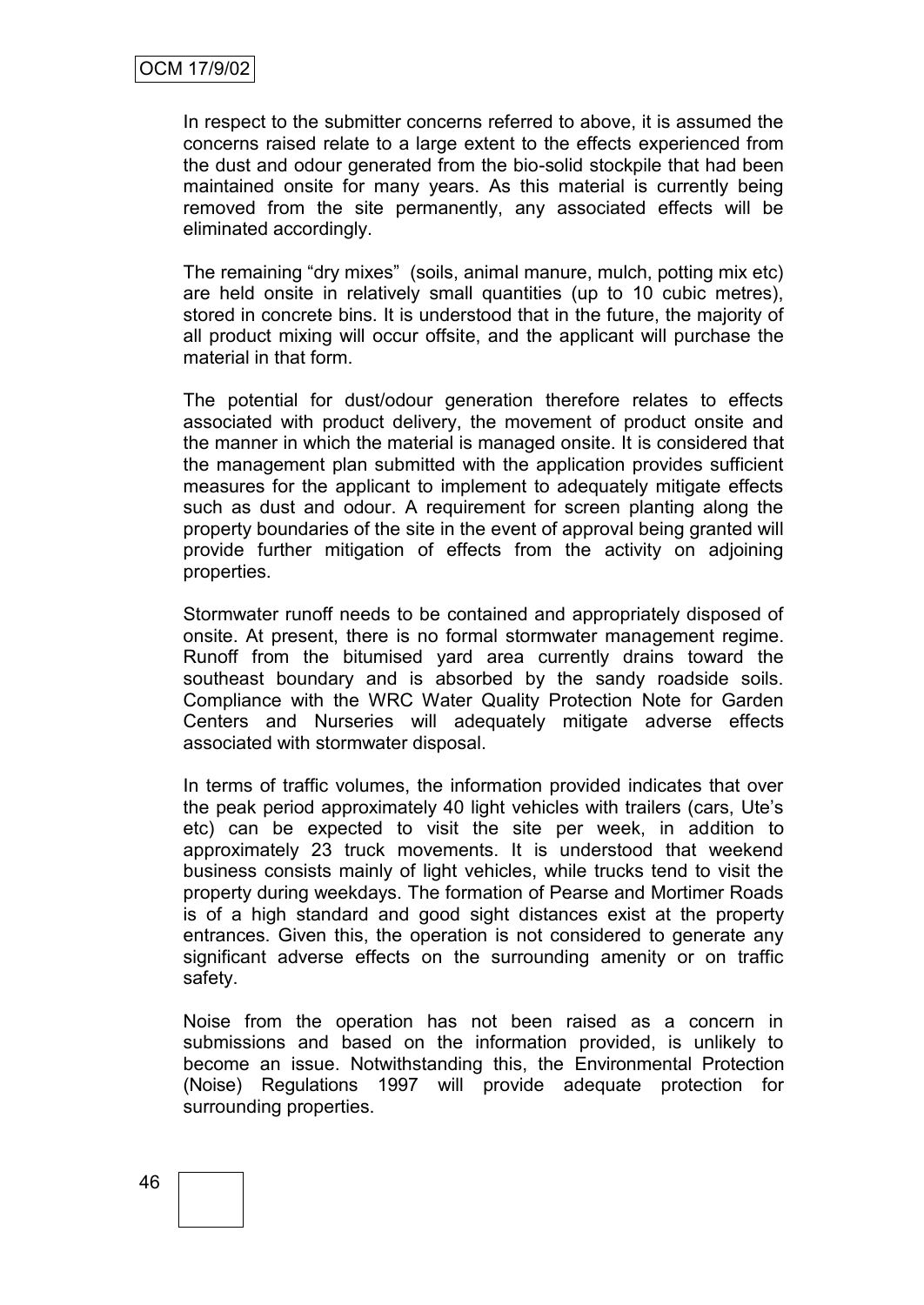In conclusion, subject to compliance with the recommended conditions, and subject to the bio-solid stockpile being completely removed from the site, it is considered that the proposal can otherwise be supported and approval granted.

## **Strategic Plan/Policy Implications**

N/A

## **Budget/Financial Implications**

N/A

**Implications of Section 3.18(3) Local Government Act, 1995**

Nil

## **1760. (AG Item 14.8) (Ocm1\_9\_2002) - PACKHAM NORTH (WATSONS) STRUCTURE PLAN - HAMILTON ROAD, SPEARWOOD (3209990) (SMH)**

## **RECOMMENDATION**

That Council:

- (1) receive the report;
- (2) direct the Planning Department to prepare a Structure Plan for the Packham North (Watsons) Structure Plan for Council consideration;
- (3) advise Watsons Foods WA and its planning consultant Planning Solutions, that due to the delay in finalising a Structure Plan for the Packham North locality, the Council has decided to direct the Planning Department to prepare a Structure Plan for the area for its consideration;
- (4) advise the Western Australian Planning Commission, the Department of Environmental Protection Water and Rivers Commission and affected landowners of the Council decision.

## **COUNCIL DECISION**

MOVED Clr Allen SECONDED Clr Humphreys that Council:

(1) receive the report;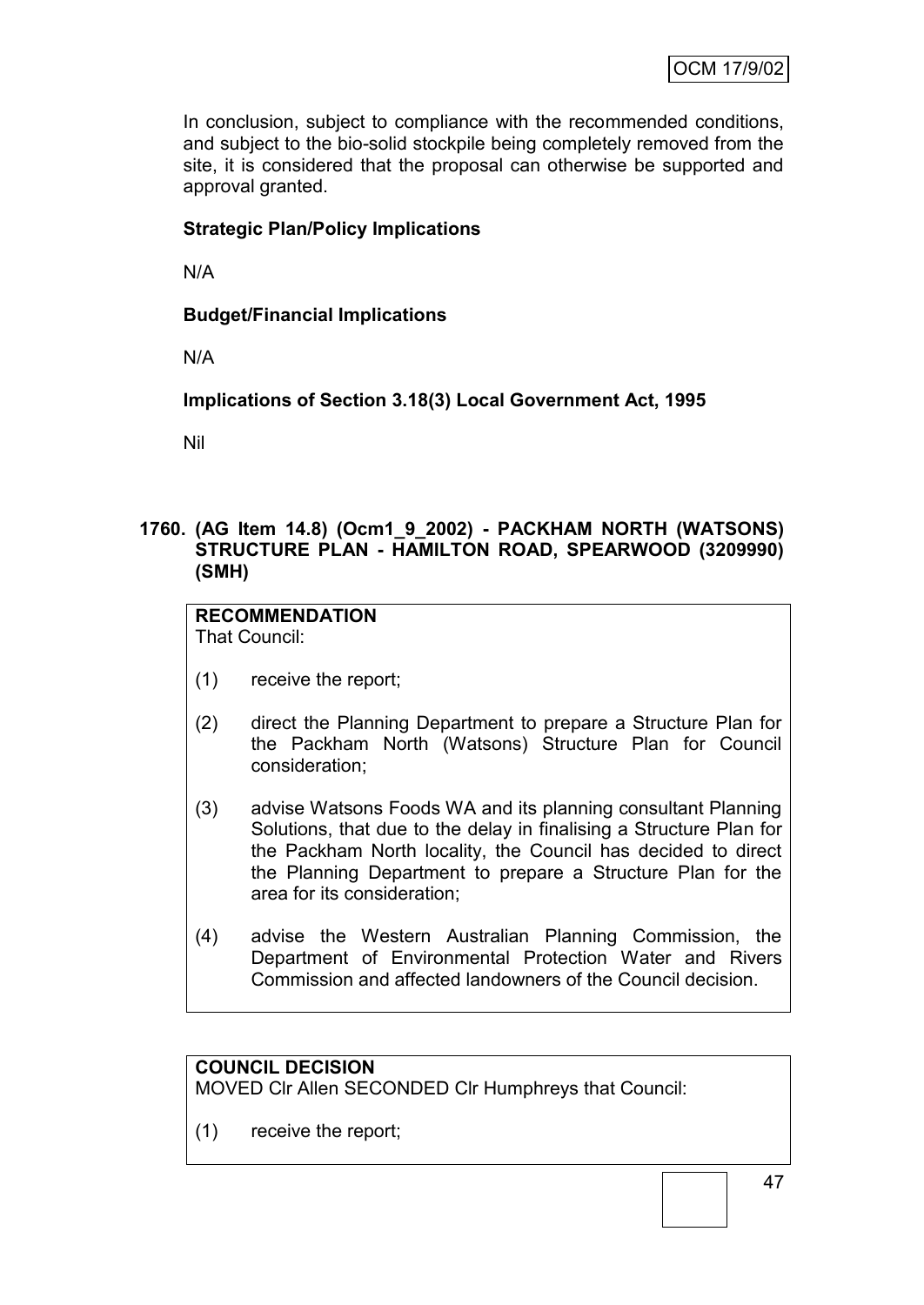- (2) advise Watsons Foods WA that;
	- 1. Council is concerned and extremely disappointed that:
		- a) it has been some 12 months since Watsons Foods WA agreed to prepare a Structure Plan for the land around the Watsons plant.
		- b) comments made on the Draft Structure Plan by the Director of Planning and Development in April 2002 have not been acted on; and
		- c) there has been no response to a letter by the Director of Planning and Development on 5 August to Planning Solutions requesting that the final Draft Structure Plan be completed by 23 August so this matter could be considered at the September Council Meeting.
	- 2. the inordinate delays being experienced are adversely affecting the landowners in the area due to the uncertainty of future land use and is not in keeping with a good working relationship with Council, the owners or their representatives.
	- 3. its cooperation in progressing the planning of the area, as previously agreed, by submitting the final Draft Structure Plan incorporating and addressing the matters raised by the Director of Planning and Development in April 2002 is required by no later than 25 September 2002 so that the matter can be considered by Council at its meeting to be held on 15 October 2002.
	- 4. in the event that no response is received, that the owners in the Structure Plan area be advised accordingly and they be invited to have their consultants prepare a Structure Plan for the area.

**CARRIED 9/0**

**Explanation:** It is considered that Council should formally write to Watson Foods WA advising that the current situation of inordinate delays and lack of response to correspondence on this matter is unacceptable and to request their cooperation in progressing the planning of this area and hence providing certainty to the owners of land in close proximity to the Watsons plant. Also, having regard to resources of the Council"s Planning Department and that the majority of owners had previously appointed Urban Focus on this matter, it is considered appropriate that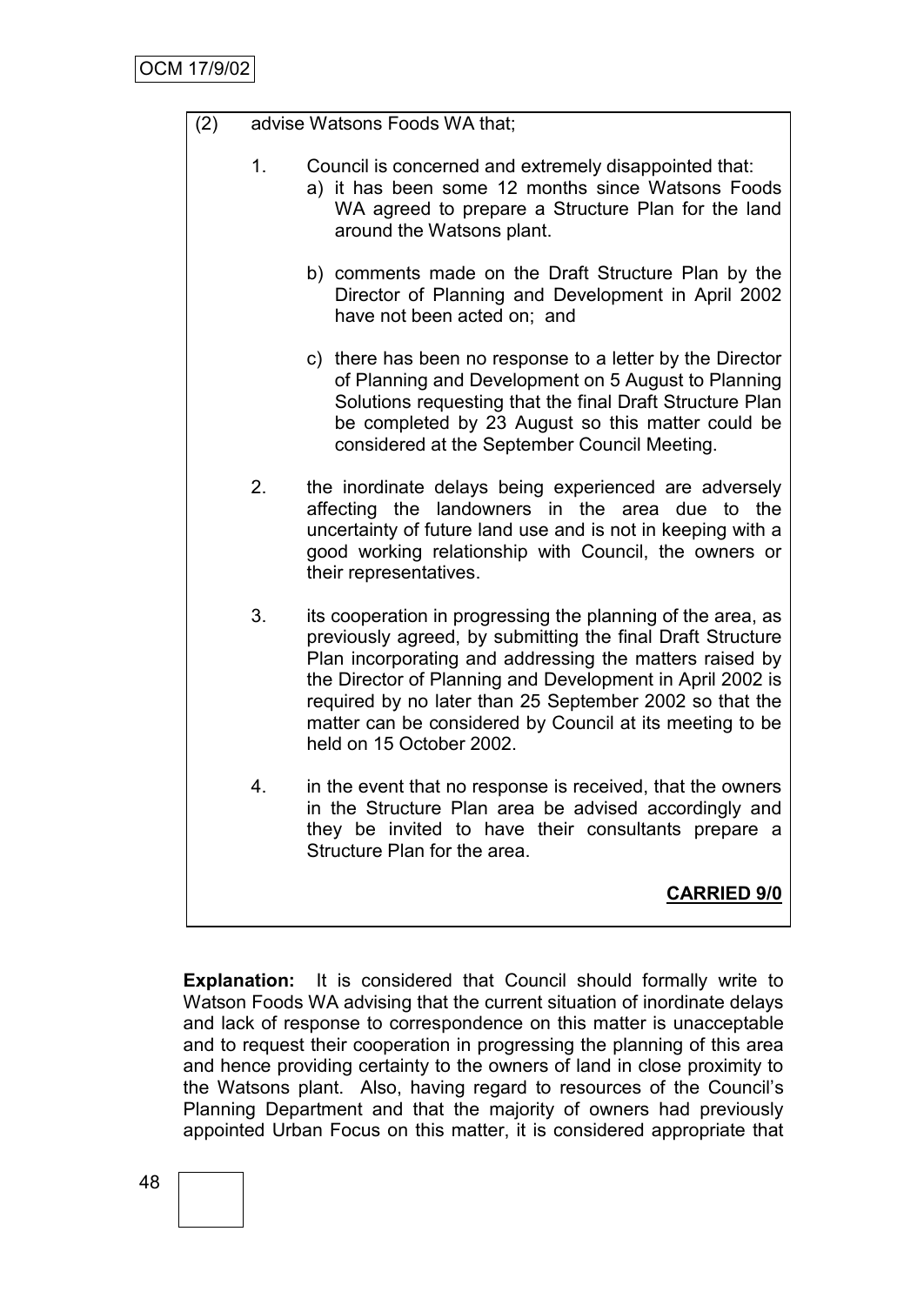the owners consultants be invited to prepare a Structure plan for the subject area.

#### **Background**

On 23 July 2001, a meeting was held at the City of Cockburn with various stakeholders (except for Watsons and Urban Focus there were no private landowners present) and government agencies to discuss the Watsons odour buffer and the planning of Packham North.

At the conclusion of the meeting it was agreed that Watsons would prepare a Structure Plan for the locality in consultation with the various interested parties. The plan would be prepared for Watsons by Mr Paul Kotsoglo of Planning Solutions.

In April 2002, the consultant provided a copy of a draft structure plan report to the Council's Planning Department for comment prior to finalisation. A set of comprehensive comments were provided by the Director of Planning and Development and the Manager Planning Services.

A meeting was held to discuss the comments provided by the Council staff.

Following this, there was no further response.

On 5 August 2002 the Director wrote to Planning Solutions requesting that as the plan had been outstanding for some time, it was necessary for a copy of proposed plan to be provided by 23 August so that it could be considered at the September Council Meeting.

#### **Submission**

There has been no response to the Council letter of 5 August 2002.

#### **Report**

The delay in preparing the Structure Plan has become unacceptable and should now be prepared by the Council's Planning Department.

Over the past 12 months since Watsons agreed to prepare the plan, there has been numerous enquiries by landowners as to its progress. Landowners in the area need to be provided with some certainty as to the future development potential of their land, given that an odour buffer contour for the Watsons Plant is understood to have been accepted by the DEPWRC.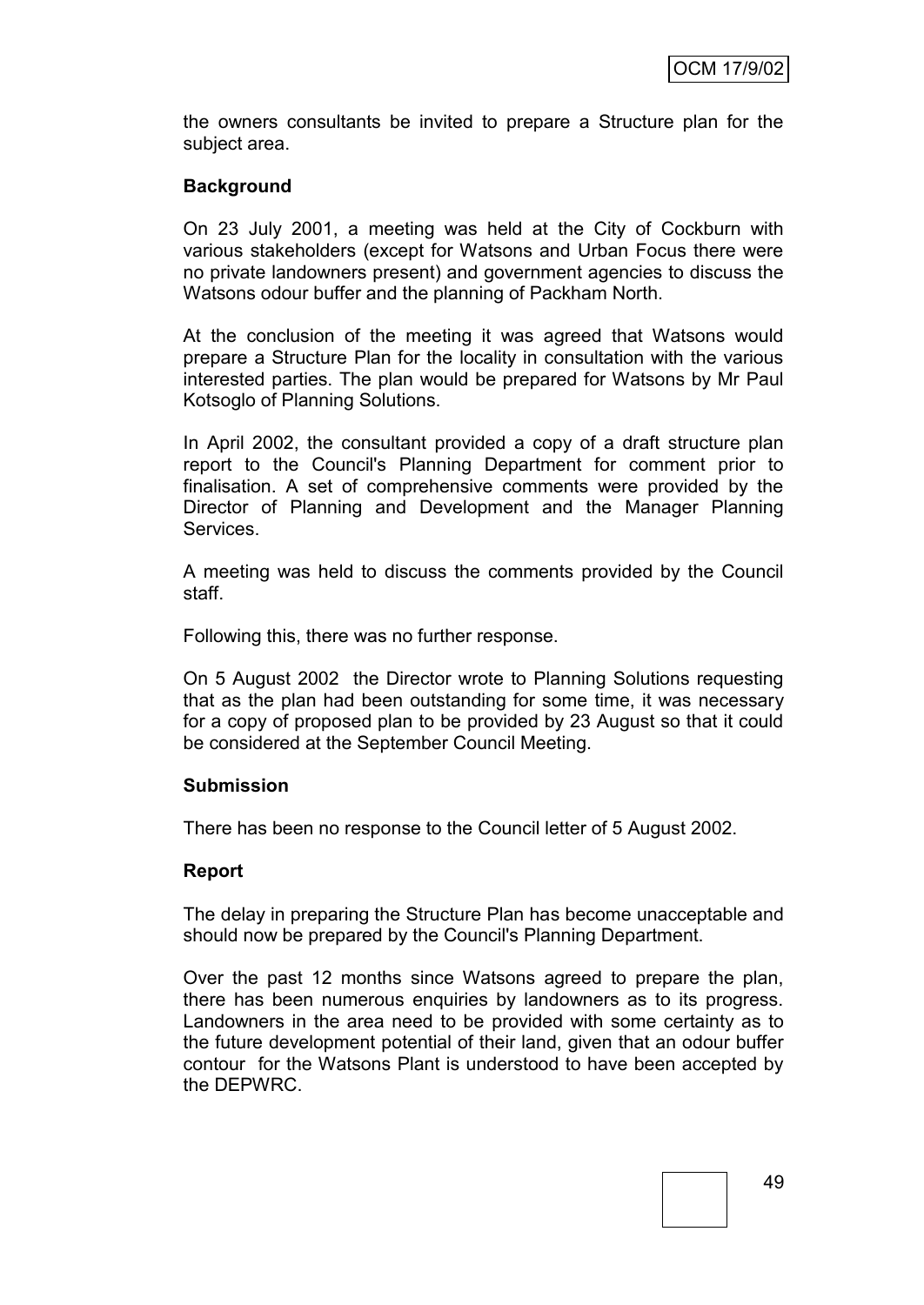Should the Council direct the Planning Department to prepare the Structure Plan, then Watsons Foods WA, Planning Solutions, the WAPC, DEPWRC and landowners should be advised accordingly.

## **Strategic Plan/Policy Implications**

The Corporate Strategic Plan Key Result Areas which apply to this item are:-

- 2. Planning Your City
	- *"To ensure that the development will enhance the levels of amenity currently enjoyed by the community."*

#### **Budget/Financial Implications**

N/A

## **Implications of Section 3.18(3) Local Government Act, 1995**

Nil.

## **1761. (AG Item 14.9) (Ocm1\_9\_2002) - REVIEW OF KWINANA AIR QUALITY BUFFER (9322) (9311) (SMH) (ATTACH)**

**RECOMMENDATION** That Council:

- (1) receive the report;
- (2) lodge a submission with the Western Australian Planning Commission on the Review of the Kwinana Air-Quality Buffer, published for public comment, based on the officer's report;
- (3) advise the Western Australian Planning Commission that:-
	- 1. the review of the recommendations contained in the review of the Kwinana Air-Quality Buffer are totally unacceptable and deficient;
	- 2. the basis to the review is considered invalid and should have been undertaken on a proper scientific basis;
	- 3. a full scientific assessment of the Kwinana Air-Quality Buffer be carried out prior to any amendments to the existing buffer being made, together with more extensive public consultation.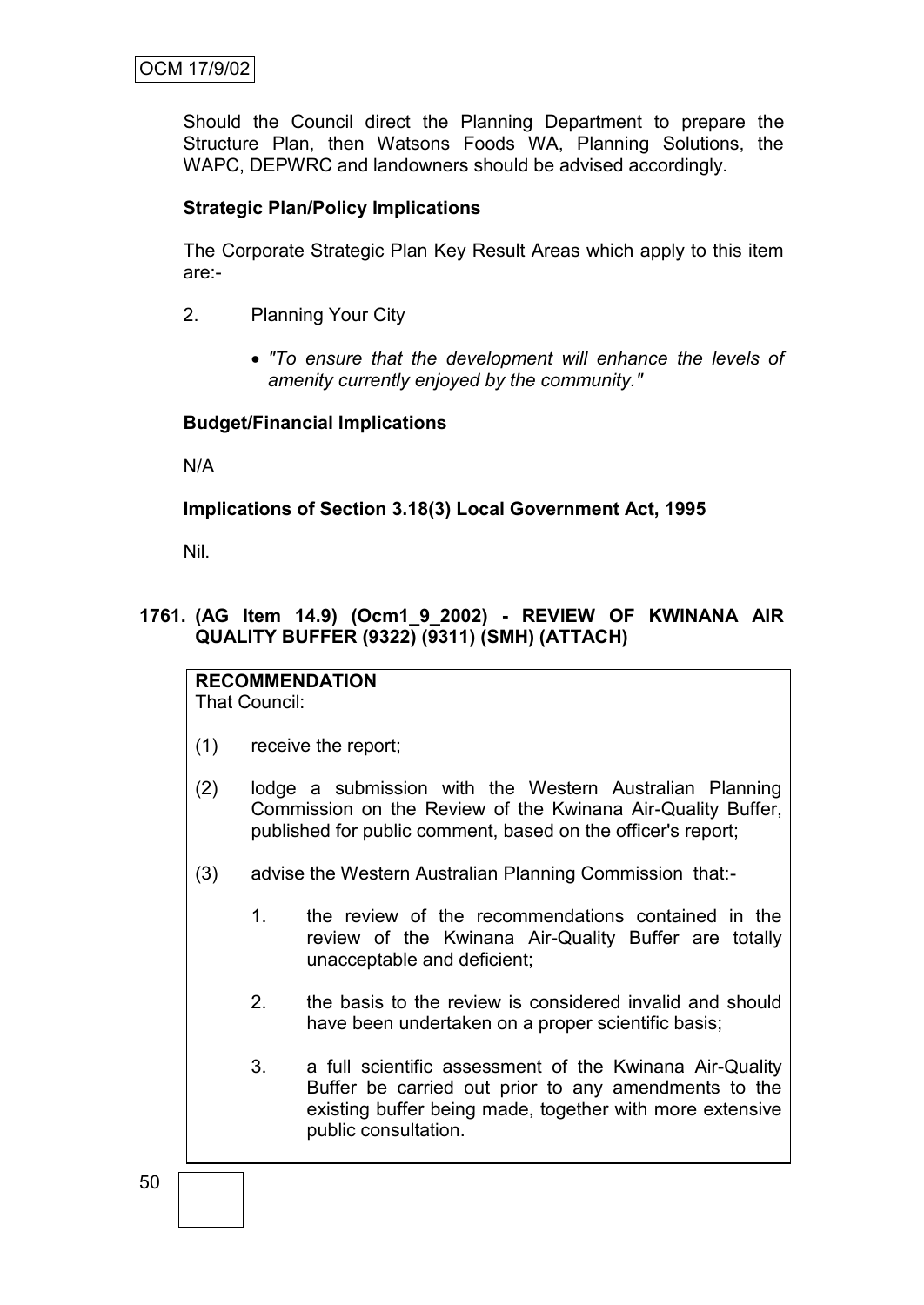**COUNCIL DECISION** MOVED Clr Reeve-Fowkes SECONDED Clr Allen that the recommendation be adopted.

**CARRIED 9/0**

#### **Background**

On Monday 26 August 2002, the WAPC released the "Review of the Kwinana Air-Quality Buffer" for public comment. Submissions are to be lodged by 27 September.

The report was published by the WAPC and prepared by the Department of Environment, Water and Catchment Protection and the Department of Minerals and Petroleum Resources.

Since the release of the report to the public, the DEWCP has held a number of meetings to explain the proposal and to respond to questions.

#### **Submission**

Page 27 of the report concludes:-

"*The Review has identified the need to acknowledge that the Kwinana EPP buffer area is affected by not only sulphur dioxide emissions as identified by the DEP but also various other land uses, constraints and their buffers (including waste water treatment plants, basic raw materials areas, landfill sites, various infrastructure). This review therefore establishes principles and a process for redefining the buffer and recommends a new composite buffer to be called the Residential Exclusion Area (REA). The REA is designed to protect residents from emissions from the industrial and ancillary land uses in the area and also to protect industry from encroaching residential development, which may threaten their operations. In line with this, a key land use objective within the REA is to restrict additional residential use. Although existing residential land uses would remain, they would be treated as nonconforming uses, with a presumption against new residential development.*

*The REA proposes to alter the existing Kwinana buffer by:*

 *expanding it in three areas (the Marine Industry Technology Park, Kwinana Waste Water Treatment Plant and Lot 15 Cockburn Road, Henderson);*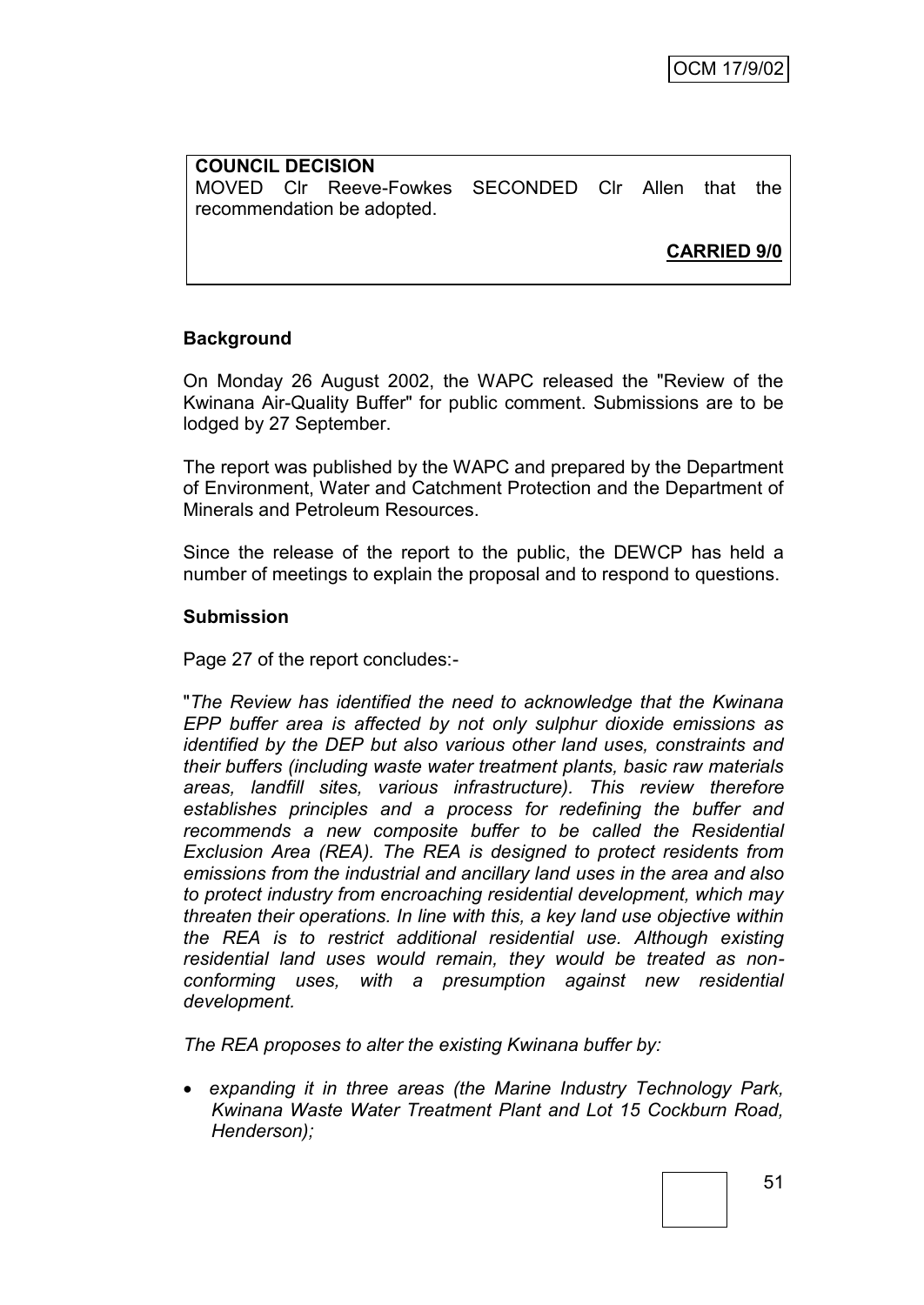- *contracting it in three areas (land to the east of Power Ave and land in the vicinity of the intersection of Wattleup and Mandogalup Roads); and*
- *identifying three areas where further investigation is required before expansions and contractions in these three areas are further contemplated (buffers for the Woodman Point Waste Water Treatment Plant and the Alcoa Residue Storage Area and land at the corner of Rockingham Road and Frobisher Avenue).*

*The development of the State Air EPP will incorporate the outcomes of this review as it relates to the management of air quality within the Kwinana airshed. The EPP is proposed to be supplemented by a land use planning buffer via a Statement of Planning Policy to be prepared by the Western Australian Planning Commission. Also, the Master Plan for the Hope Valley-Wattleup Redevelopment Area being prepared by LandCorp will play an important role in responding to the review and the range of constraints within a large portion of the REA.*

*Submissions on this review will be used in the development of the above mechanisms.*

*The need for periodic review of the boundaries and framework for the REA is also highlighted in order to take account of changing circumstances associated with land use and environmental constraints affecting the area over time."*

Copies of the report are available through the Planning and Development Division.

#### **Report**

The report was prepared by the Senior Environmental Officer, Principal Environmental Health Officer and the Director of Planning and Development , a summary of the findings are as follows:-

#### *3. Lack of Scientific Data*

The City of Cockburn has been pursuing a scientific review of the buffer for a number of years and had hoped that this review would finally realize that goal. Unfortunately, the lack of scientific data, lack of comparison with Kwinana EPP standards and the NEPM"s and lack of scientific argument for the appropriateness of the buffer or justifying the proposed expansions and contractions does not indicate that a rigorous review has been undertaken.

The inclusion of an analysis of available data and logical argument based on that data is essential to allowing the formulation of an opinion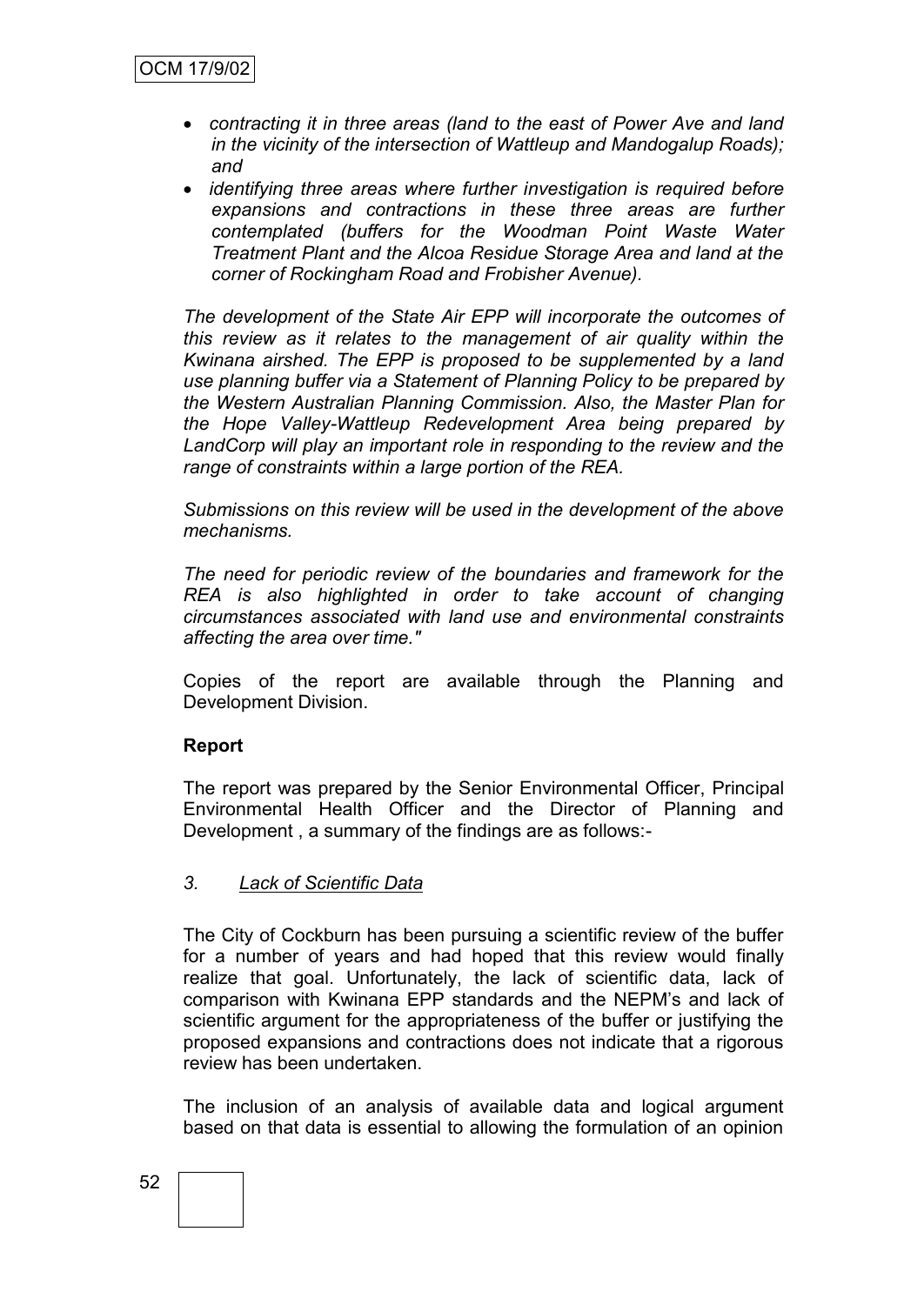as to whether the REA is adequate and whether the proposed strategy is appropriate.

## *4. Other Pollutants*

On page 2 of the review document it is stated that the Kwinana EPP establishes, through associated regulations, the air quality objectives for sulphur dioxide and particulates (with the opportunity for other pollutants to be added at later dates). On page 5 of the review document the State Government commitment to the implementation of the NEPM is reiterated. The linkage between the NEPM, the State Air EPP and the Kwinana EPP is also described.

Of the six key air pollutants in the NEPM only Sulphur Dioxide is represented on Map 1 and the review document does not detail whether emissions of the other key air pollutants comply with the NEPM. Further, there is no discussion as to whether  $PM_{10}$  emissions in the Kwinana EPP comply with the current EPP standards or the NEPM. Moreover, the SO2 contours have been truncated so that they do not correctly show the worst case. The situation has been misrepresented.

There is increasing community concern about emissions from industries in the Emissions from industries in the Kwinana region. Community concerns extend beyond the NEPM"s six key air pollutants to compounds such as Dioxin and Furons. None of these other pollutants appear to have been considered in this review.

It is the City"s view that the review is deficient in that it provides no evidence that:

- a) The current  $PM_{10}$  emissions comply with the NEPM or the standard required by the Kwinana EPP;
- b) The proposed REA provides adequate buffer in relation to  $PM_{10}$ emissions;
- c) Current emissions of other pollutants comply with the NEPM or generally accepted standards where appropriate;
- d) Appropriate standards for emissions of other non-NEPM pollutants have or will be set.
- e) The proposed REA provides an adequate buffer in relation to emissions of pollutants other that  $SO<sub>2</sub>$  and PM<sub>10</sub>.

The review needs to provide data to address the above five issues to reassure the community that the proposed REA provides an adequate buffer against all forms of Air Pollution.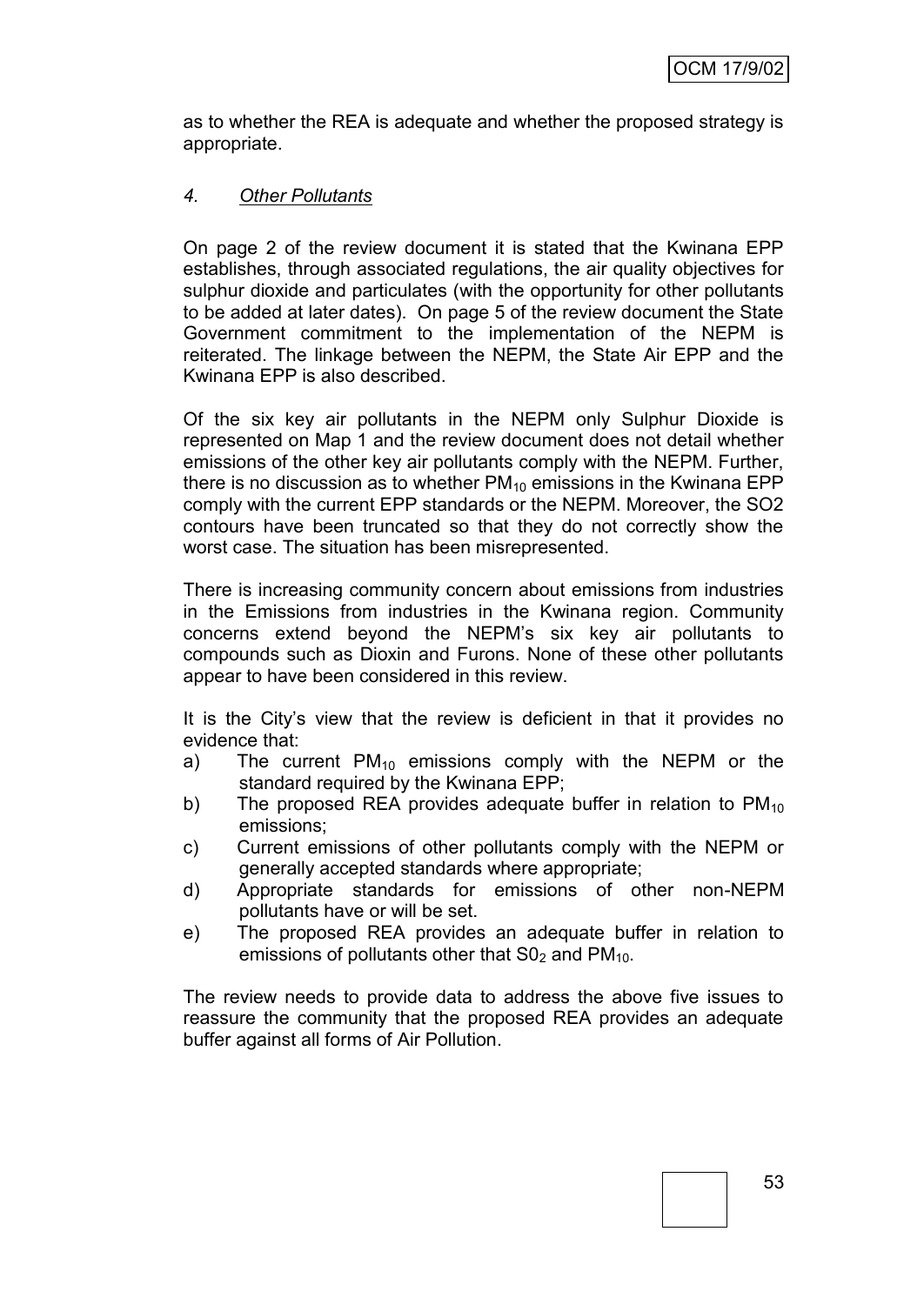#### *Other Industrial Emissions (Noise, Odour & Risk)*

It is indicated on page 3 of the review document that the Kwinana EPP has been used to assist in the control of other emissions such as Noise, Odour and Risk.

However, although the review shows some limited reference to some related contours there is no evidence to show whether this has been effective. Further, there is no discussion on how these issues may be addressed whether through this process or some other.

The review is inadequate in that it does not appear to address these issues.

#### *5. Noise*

Since the Gazettal of the *Environmental Protection (Noise) Regulation 1997* the City of Cockburn has objected to use of the Kwinana EPP as a defacto noise buffer and the unreasonable effect that Schedule 3 Clause 2 (4) has on the assigned noise levels within the buffer area. Residents in this area may be legally subjected to noise levels up to 10db(A) greater that those allowed outside the buffer.

Unfortunately the "Noise Regulation Review" which was published in June 2000 has not yet been acted on.

It is noted that map 1 of the buffer review contains a contour relating to noise from the Kwinana Motorplex, but noise from other industries have not been considered. The *"Cumulative Noise Model of the Kwinana Industrial Area"* which was prepared by SVT Engineering consultants for Kwinana Industries Council contains a significant amount of useful data which could be used to determine a more relevant noise buffer for the area.

It should be noted that the noise contour for the Kwinana Motorplex for the worst case has been truncated and therefore misrepresents the impact on the residential areas to the east.

The issue of ensuring a fair and reasonable solution for determining assigned noise levels will become more pressing as the Hope Valley Wattleup Redevelopment Area is occupied by industrial operations. Noise from encroaching industries will have a deleterious effect on residents in the area and the continuing presence of residents may constrain new industries.

Greater consideration should be given to ensuring suitable, reasonable controls on industrial noise emissions, which do not disadvantage residents within and near to the Kwinana EPP Buffer, are incorporated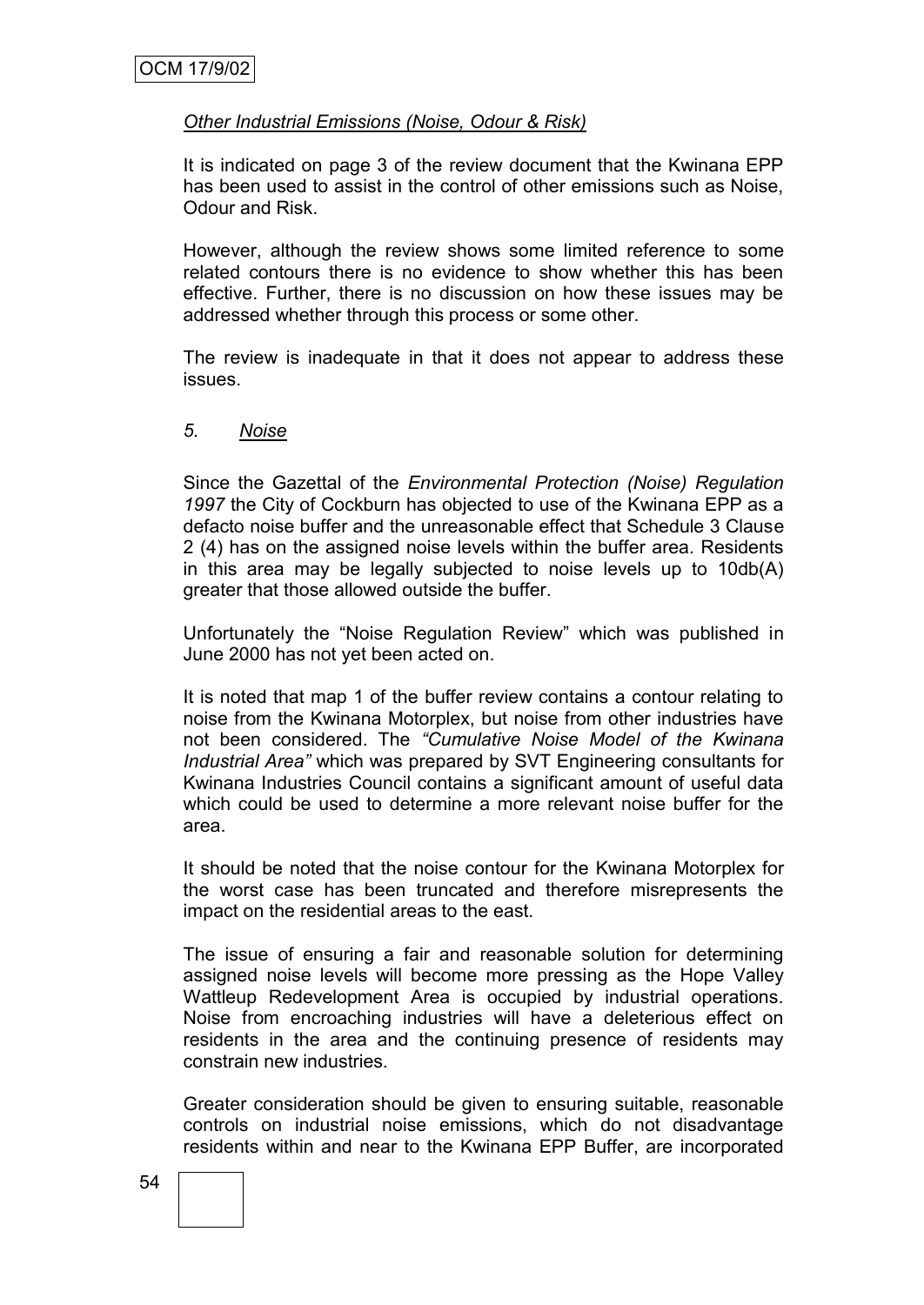into the planned controlling documents and the *Environmental Protection (Noise) Regulation 1997*.

## *6. Residential Exclusion Area*

The term Residential Exclusion Area (REA) in the review with one of its prime aims to "Protect Human Health and Amenity" appears to be at odds with the recognition that owners of land within the REA will be permitted to occupy existing dwellings and construct new dwelling on any vacant lot. This appears contrary to the State Government need to close down the Hope Valley and Wattleup townsites in order to relocate the existing residents.

The use of the current Kwinana EPP Buffer in conjunction with the *Environmental Protection (Noise) Regulation 1997* has already resulted in a loss of amenity within the Hope Valley Wattleup Redevelopment area and to residents outside the Kwinana EPP Buffer but within 450m of it.

Increasing encroachment of industrial development will significantly increase this loss of amenity for these residents.

Further, from discussions with DEP Kwinana Officers dust emissions already impact negatively on amenity (if not air quality) inside the Kwinana EPP Buffer.

If the REA really will protect human health and amenity then why not allow more residential subdivisions within the EPP, or is the argument really about decreasing risk by limiting population or applying a set of double standards.

## *7. Proposed Expansion & Contractions*

It is difficult to either oppose or support the extent of proposed expansions and contractions as no evidence is provide to support the report's recommendations. It appears that a number of generic buffers which protrude outside the proposed REA have not been included in the list of proposed expansions. There is no evidence to suggest that the generic buffers are appropriate and that the affected areas should not also appear in the REA. In addition, generic buffers are simply that, there is no science to them and therefore are not an acceptable basis to establish likely impacts. Also other important buffers have not been included and should have been. Namely, market gardens, nurseries, truck depots, and composting and soil blending activities.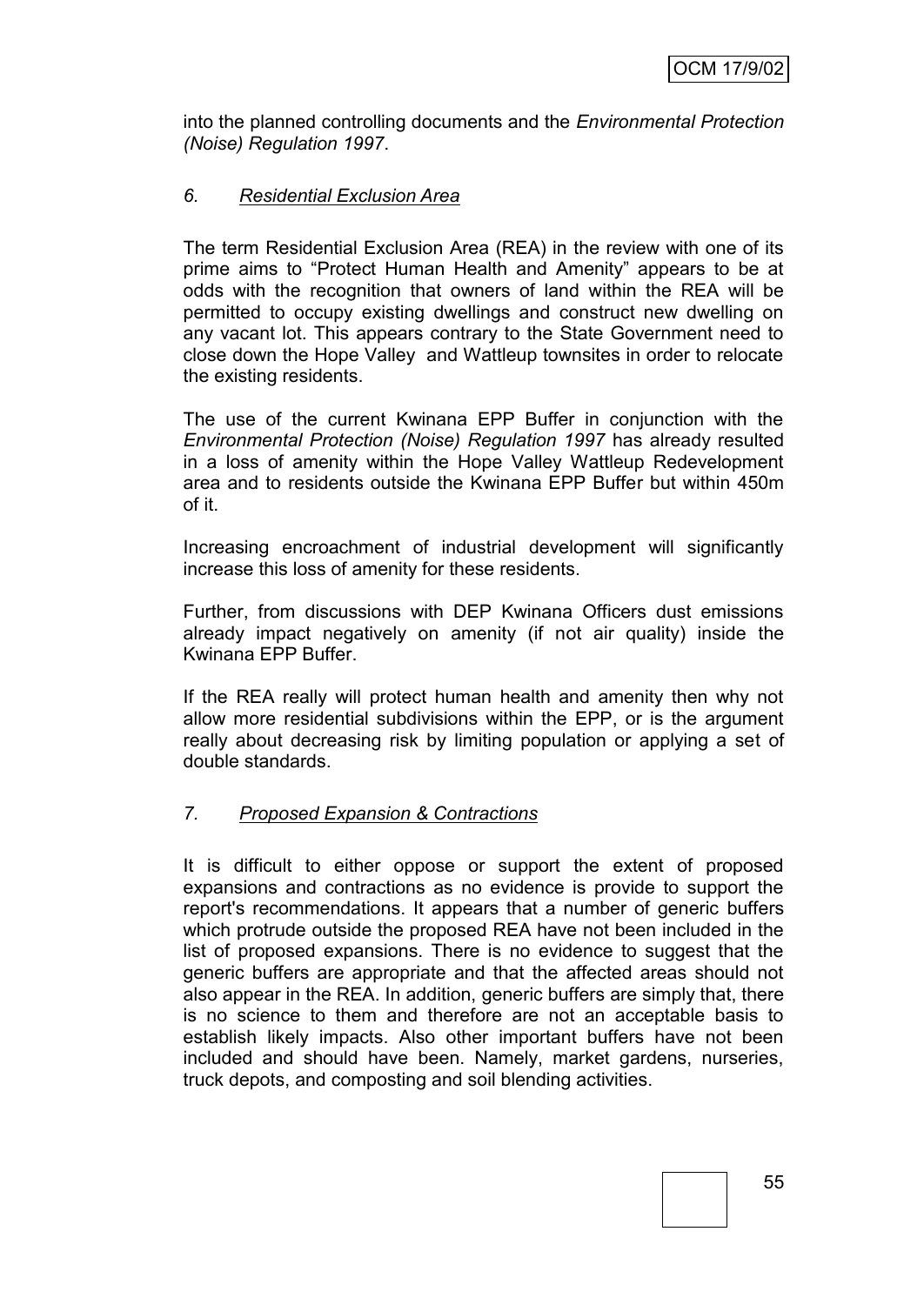## *8. Conclusion*

The review proposes a number of outcomes including some alteration of the buffer. These outcomes are proposed in the apparent absence of a scientific review of available monitoring results. This review also falls well short of a review of planning controls and policies within the buffer area.

The lack of data and scientific justification for changes to the buffer suggest that the review has merely tidied up the boundaries to accommodate future land use options in line with a mixture of documents, policies and position statements.

Whilst the approach taken in further investigation areas 7, 8 & 9 is supported, the Council is concerned that such a review was not carried out or argued in relation to the whole buffer and to parameters other than odour and SO2.

The Council believes that the review is deficient and requests that a full scientific review of the Kwinana Buffer be carried out prior to amending the EPP and development of the State Air EPP and the SPP. Any subsequent scientifically valid review undertaken should be subject to a further period of public consultation to ensure all the issues are addressed.

A more detailed assessment is attached to the Agenda and should form the basis of the Council submission.

#### **Strategic Plan/Policy Implications**

The Corporate Strategic Plan Key Result Areas which apply to this item are:-

- 3. Conserving and Improving Your Environment
	- *"To ensure that the development of the district is undertaken in such a way that the balance between the natural and human environment is maintained."*

#### **Budget/Financial Implications**

N/A

**Implications of Section 3.18(3) Local Government Act, 1995**

Nil.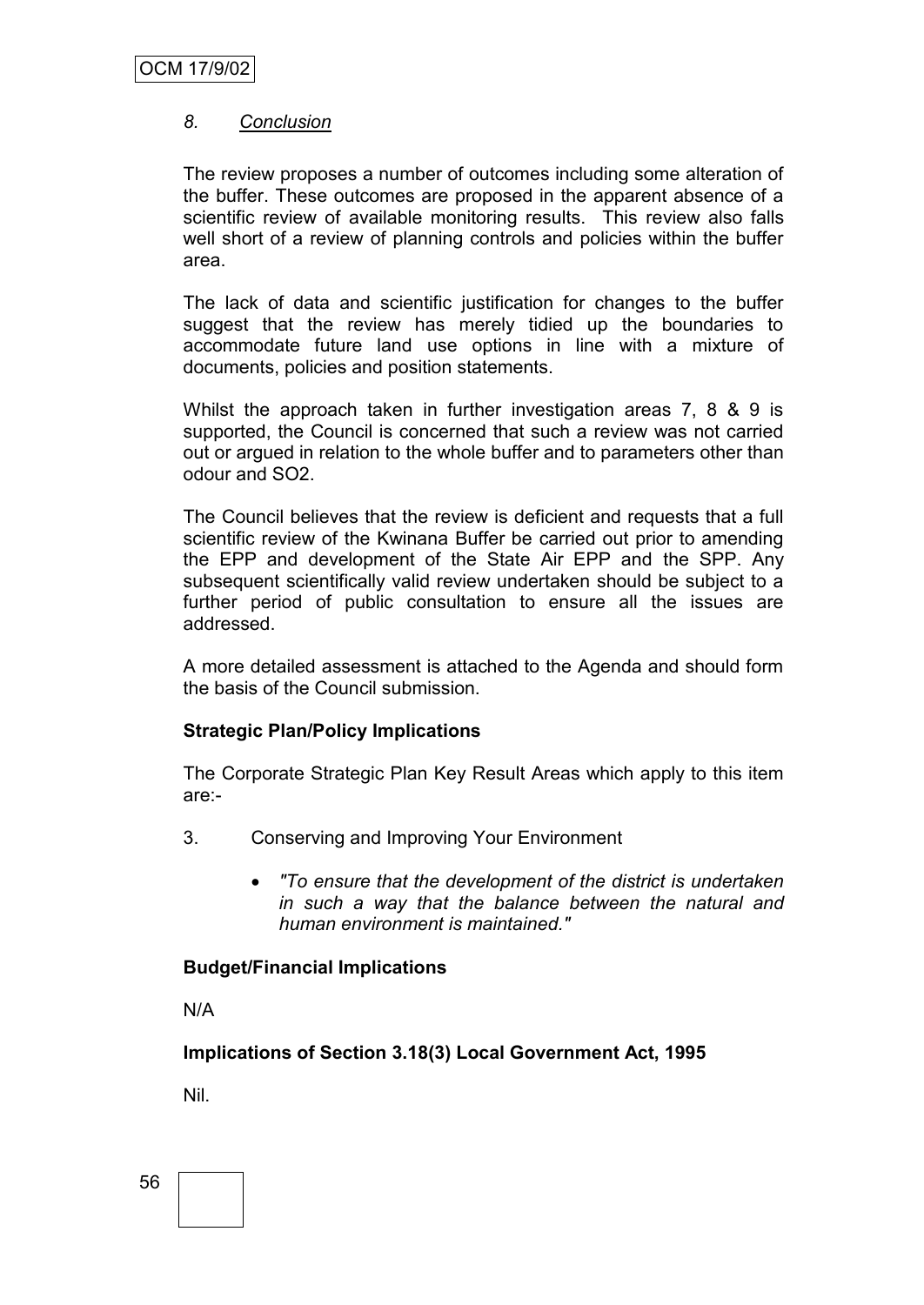**1762. (AG Item 14.10) (Ocm1\_9\_2002) - PROPOSED SOUTH BEACH URBAN DEVELOPMENT AREA (AMENDMENT NO. 201 DISTRICT ZONING SCHEME NO. 2) - OCEAN ROAD, O'CONNOR CLOSE, ISLAND STREET AND ROLLINSON ROAD - APPLICANT: MITCHELL GOFF AND ASSOCIATES - OWNER: VARIOUS (92201) (MR)**

#### **RECOMMENDATION** That Council:

- (1) adopt the modified Scheme Amendment Report for conformity with the requirements of the Western Australian Planning Commission ("WAPC") outlined in their letter of 21 February 2002;
- (2) forward copies of the signed documents to the WAPC requesting consent to advertise the proposal;
- (3) upon receipt of instructions from the WAPC, proceed to advertise the amendment in accordance with the instructions of the Commission and the Regulations;
- (4) notify the applicant accordingly.

#### **COUNCIL DECISION**

MOVED Clr Reeve-Fowkes SECONDED Clr Allen that the recommendation be adopted.

**CARRIED 9/0**

#### **Background**

At its meeting held on 20 April 1999, Council resolved to initiate Amendment No.201 to District Zoning Scheme No.2 (see Min 12.4 OCM - 20/4/99 for previous report and decision).

The background to this matter is also outlined in Item 13.9 OCM 16/11/02 where further amendments were made to the proposed Scheme Text.

The Department of Environmental Protection has not assessed the scheme amendment.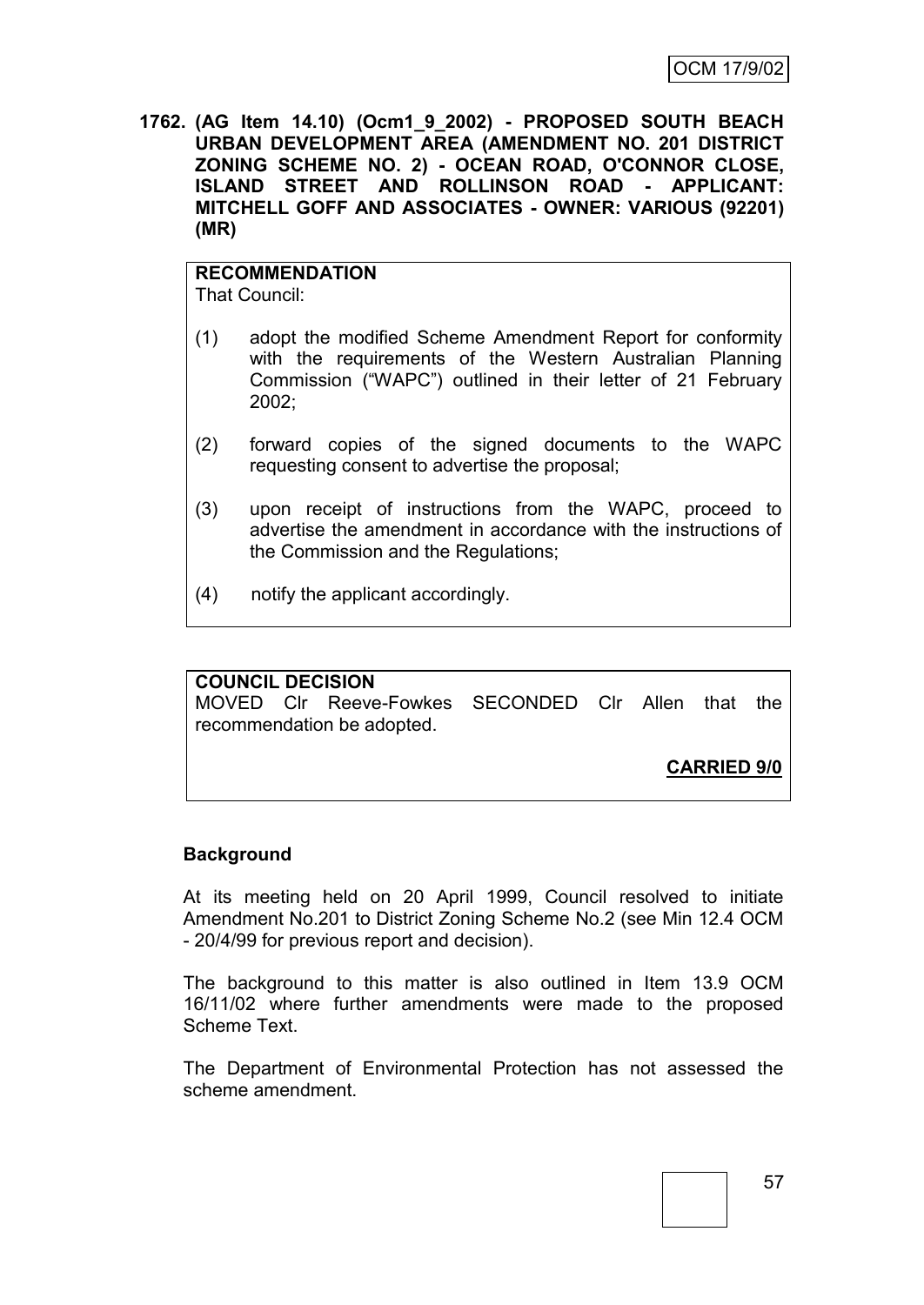#### **Submission**

The applicant initially requested the City on 27 March 2002 to place amendment 201 on hold since the gazettal of Town Planning Scheme No 3 seemed imminent. This situation would only change if there were further delays to the finalisation of the new scheme.

Given that several months have proceeded since these instructions were given the applicant now wants to proceed with the scheme amendment to run in parallel with the finalisation of Town Planning Scheme No 3.

#### **Report**

The Western Australian Planning Commission required modifications to be made to the scheme amendment prior to consent being granted to advertise the scheme amendment. These modifications are as follows:-

- *"(i) the scheme amendment report to correctly refer to the proposed zone (ie the Development Zone rather that the "South Beach Development Zone");*
- *(ii) the scheme amendment report to clarify that figure 1 and appendix 1 relate to an area greater that the amendment area and that appendix 3 relates to only a portion of the amendment area;*
- *(iii) the scheme amendment report to identify the location and extent of those sites referred to as ANI Bradken Foundry, Wesfarmers Wools Store site and Westrail land which has been occupied by York International Australia; and*
- *(iv) the amendment documents (text and map) being modified to reflect the finalisation of the Metropolitan Region Scheme Amendment No 1008/33. That is, all references to the land within the amendment area designated as Railways reserve being modified to refer to unzoned land including the depiction of the land on the existing zoning map."*

The applicant has amended the Scheme Amendment Report for conformity with the Commission"s requirements. The Council"s adoption of these final changes is required prior to referring the scheme amendment documents to the Commission.

#### **Strategic Plan/Policy Implications**

The Corporate Strategic Plan Key Result Areas which apply to this item are:-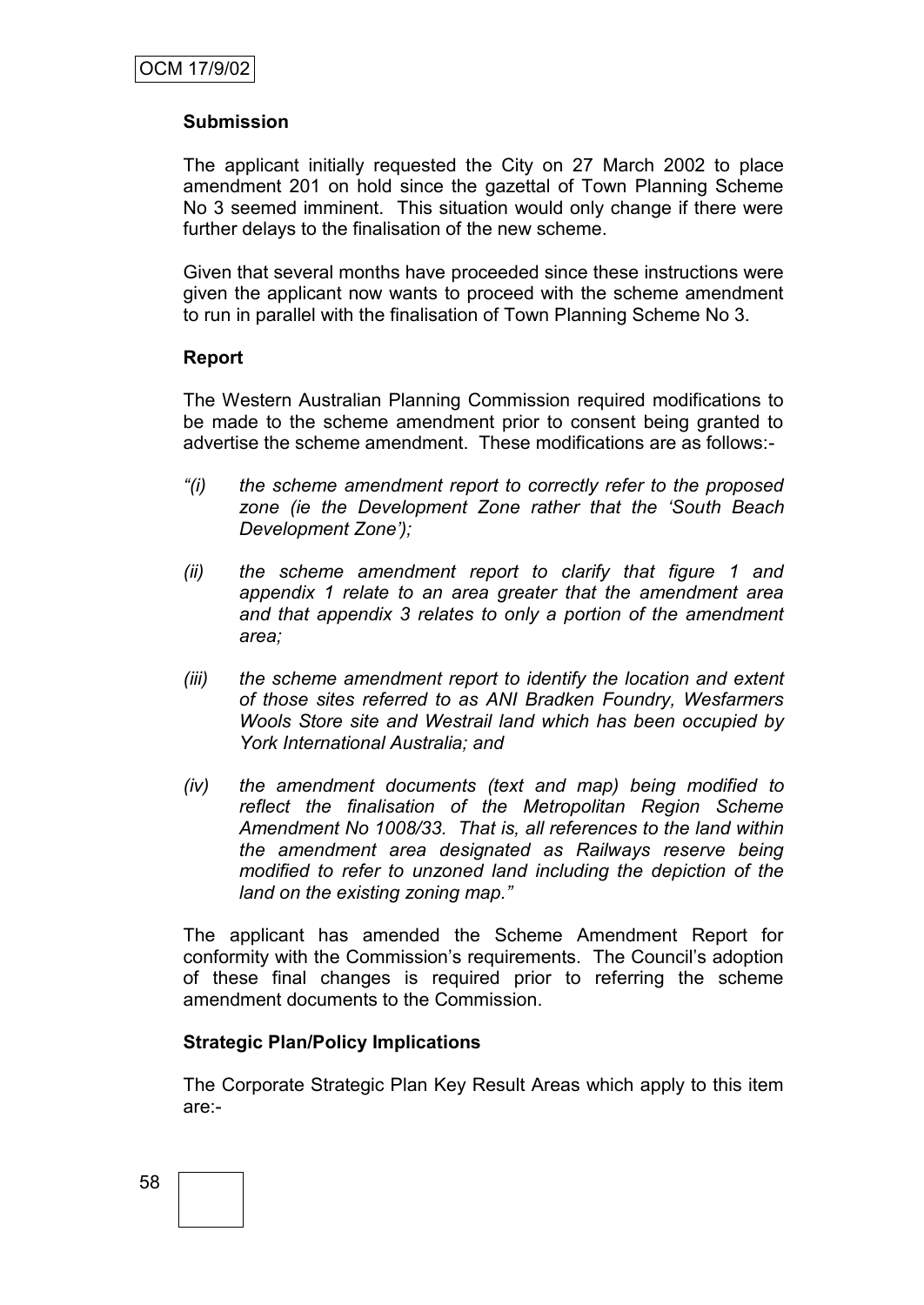- 2. Planning Your City
	- *"To ensure that the planning of the City is based on an approach which has the potential to achieve high levels of convenience for its citizens."*
	- *"To ensure that the development will enhance the levels of amenity currently enjoyed by the community."*
	- *"To foster a sense of community within the district generally and neighbourhoods in particular."*
- 3. Conserving and Improving Your Environment
	- *"To conserve the quality, extent and uniqueness of the natural environment that exists within the district."*

Council Policies that apply are:-

SPD4 Liveable Neighbourhoods

## **Budget/Financial Implications**

N/A

**Implications of Section 3.18(3) Local Government Act, 1995**

Nil.

## **1763. (AG Item 14.11) (Ocm1\_9\_2002) - FINAL ADOPTION OF SOUTH BEACH STRUCTURE PLAN 9653 (MR)**

# **RECOMMENDATION**

That Council:

- (1) adopt the modified South Beach Structure Plan, dated 27 August 2002, pursuant to Clause 8.2.11 of the City of Cockburn District Zoning Scheme No 2, as contained in the attachment and in accordance with a written undertaking from South Beach Pty Ltd regarding the various matters outlined from OCM16/7/02 Item 14.3;
- (2) refer the modified South Beach Structure Plan to the Western Australian Planning Commission for endorsement;
- (3) provide a copy of the revised Structure Plan to the City of Fremantle for their information.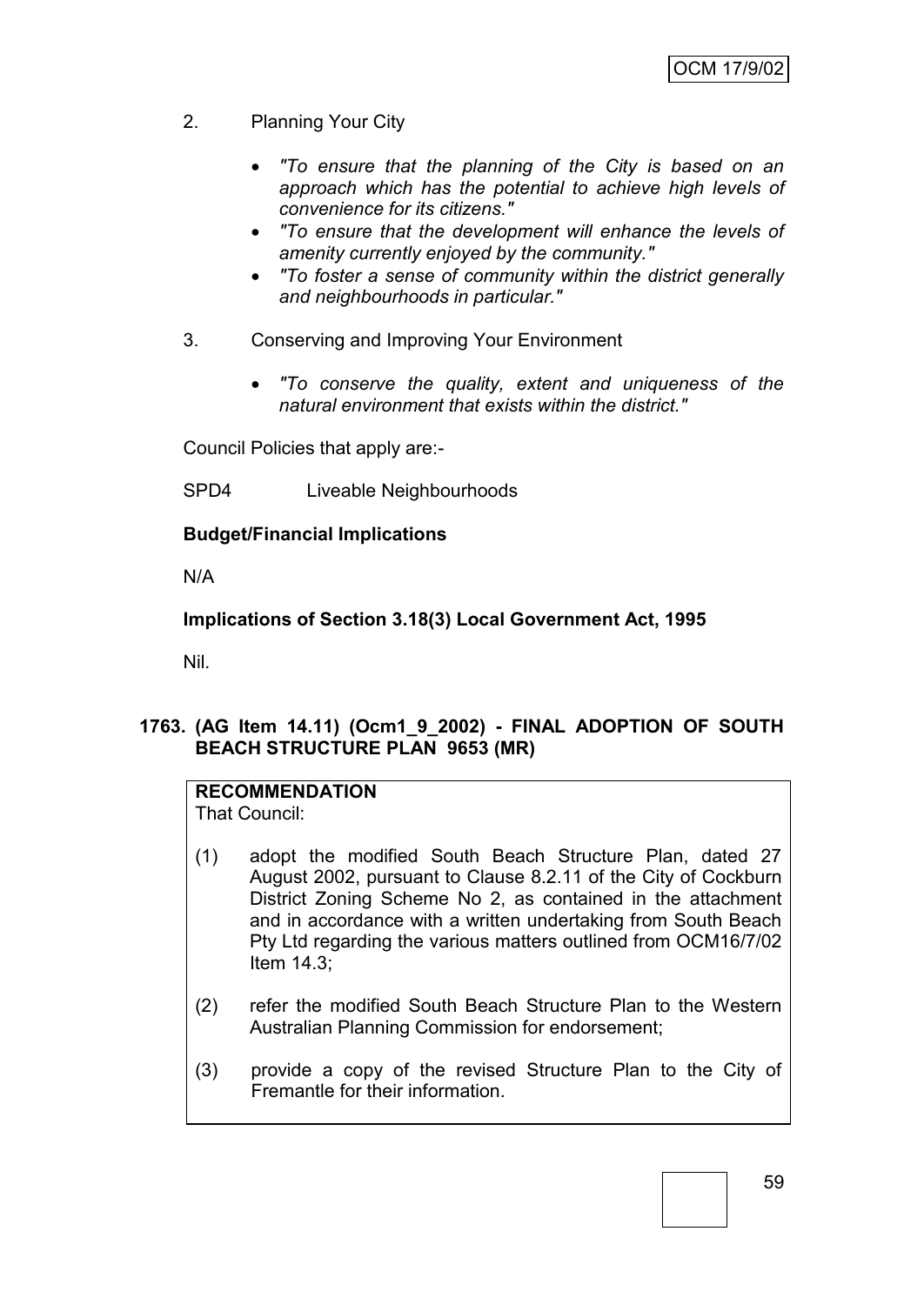## **COUNCIL DECISION**

MOVED Clr Whitfield SECONDED Clr Tilbury that Council:

- (1) adopt the modified South Beach Structure Plan and report, (Plan dated 27 August 2002), pursuant to Clause 8.2.11 of the City of Cockburn District Zoning Scheme No 2, as contained in the attachment and in accordance with a written undertaking from South Beach Pty Ltd regarding the various matters outlined from OCM16/7/02 Item 14.3;
- (2) refer the modified South Beach Structure Plan to the Western Australian Planning Commission for endorsement;
- (3) provide a copy of the revised Structure Plan to the City of Fremantle for their information.

**CARRIED 9/0**

**Explanation:** A revised structure plan report was received by the City on 16 September 2002 which incorporates modifications requested by the Council. It is therefore appropriate to adopt both the modified plan and report.

## **Background**

The background to this matter is outlined in Item 14.3 OCM16/07/02.

#### **Submission**

N/A

#### **Report**

The Council adopted Structure Plan was forwarded to the Western Australian Planning Commission ("WAPC") for endorsement following its Ordinary Meeting in July 2002. The Department for Planning and Infrastructure ("DPI") reviewed the Structure Plan and expressed concern in relation to various matters as outlined below:-

The resolution to adopt the Structure Plan is invalid as Scheme 3 is not gazetted.

To address this matter it is proposed that the Council readopt the modified Structure Plan pursuant to clause 8.2.11 of the City of Cockburn District Zoning Scheme No 2 ("DZS2"). Notwithstanding that the zoning of the subject land is General Industry and Light Industry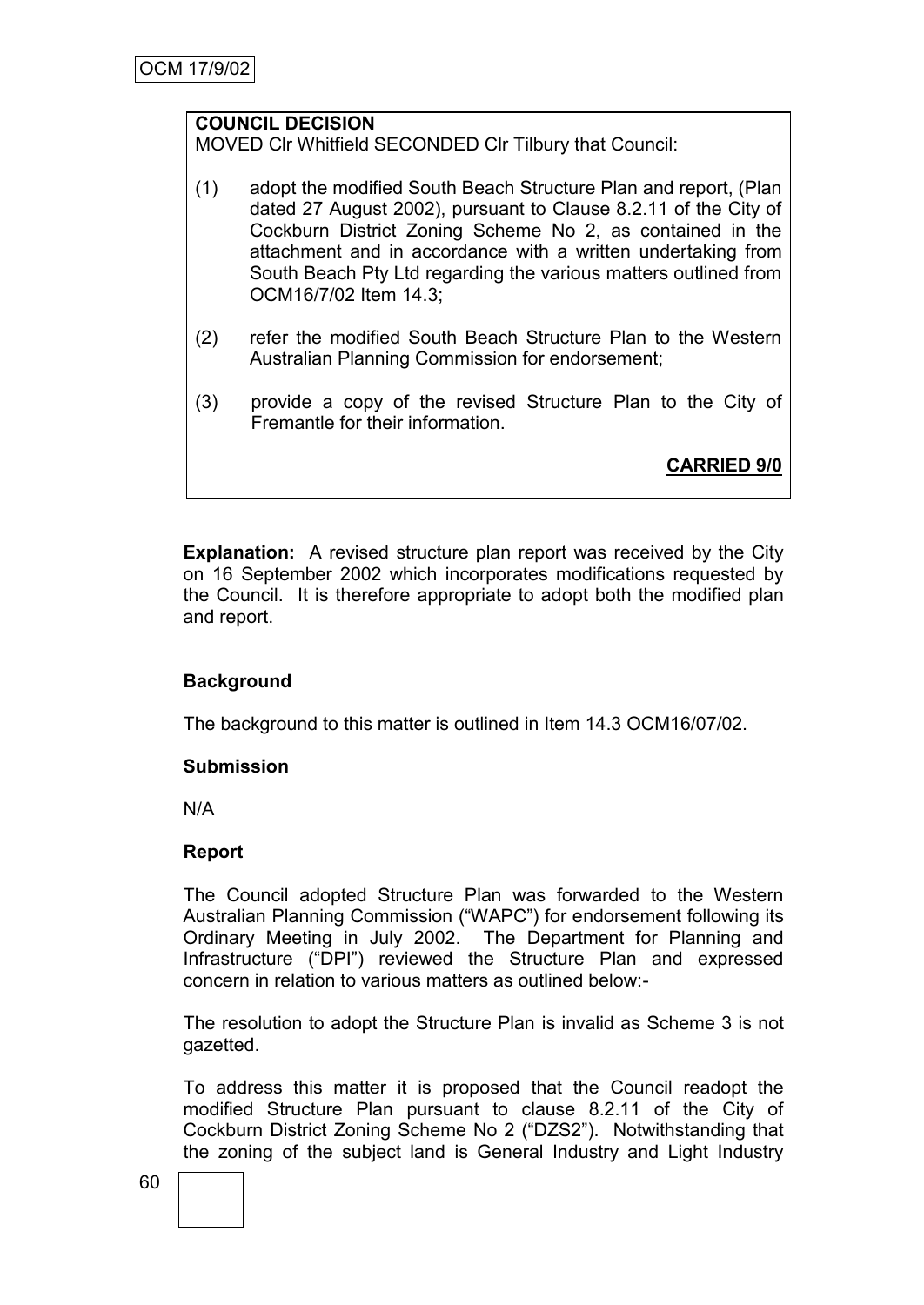Structure Plans would normally only apply to Development Zones. There is a sound planning basis for the adoption of the Structure Plan since the MRS was amended last year which rezoned the subject land from Industry to Urban. Furthermore the Council"s Town Planning Scheme No 3 is a seriously entertained planning proposal.

The Department prefer as few conditions as possible since the Structure Plan agreed to by the Commission should stand alone and not be fettered by conditions.

In response the applicant has agreed to the modifications requested by the Council and has submitted a modified Structure Plan incorporating the necessary changes. This plan is included in the agenda attachments and should be viewed in conjunction with this report. The conditions outlined in the Council"s previous resolution were imposed in response to the public submissions received on the Structure Plan. The applicant has provided an undertaking on these matters in order for the Council to delete reference to conditions in its adoption of the Structure Plan. Other detailed conditions relating to road reserve widths for example can be addressed at a subdivision approval stage. It is believed that this approach will assist the DPI in the assessment of the Structure Plan.

#### *Conclusion*

The plan as presented addresses all of the requirements imposed by the Council and should be supported as the basis for detailed subdivision and engineering design.

There is no need for the Council"s support to be subject to the same conditions and requirements as previous adopted since the plan has been modified and a written undertaking has been provided by the applicant.

Strategic Plan/Policy Implications

The Corporate Strategic Plan Key Result Areas which apply to this item are:-

- 2. Planning Your City
	- *"To ensure that the planning of the City is based on an approach which has the potential to achieve high levels of convenience for its citizens."*
	- *"To ensure that the development will enhance the levels of amenity currently enjoyed by the community."*
	- *"To foster a sense of community within the district generally and neighbourhoods in particular."*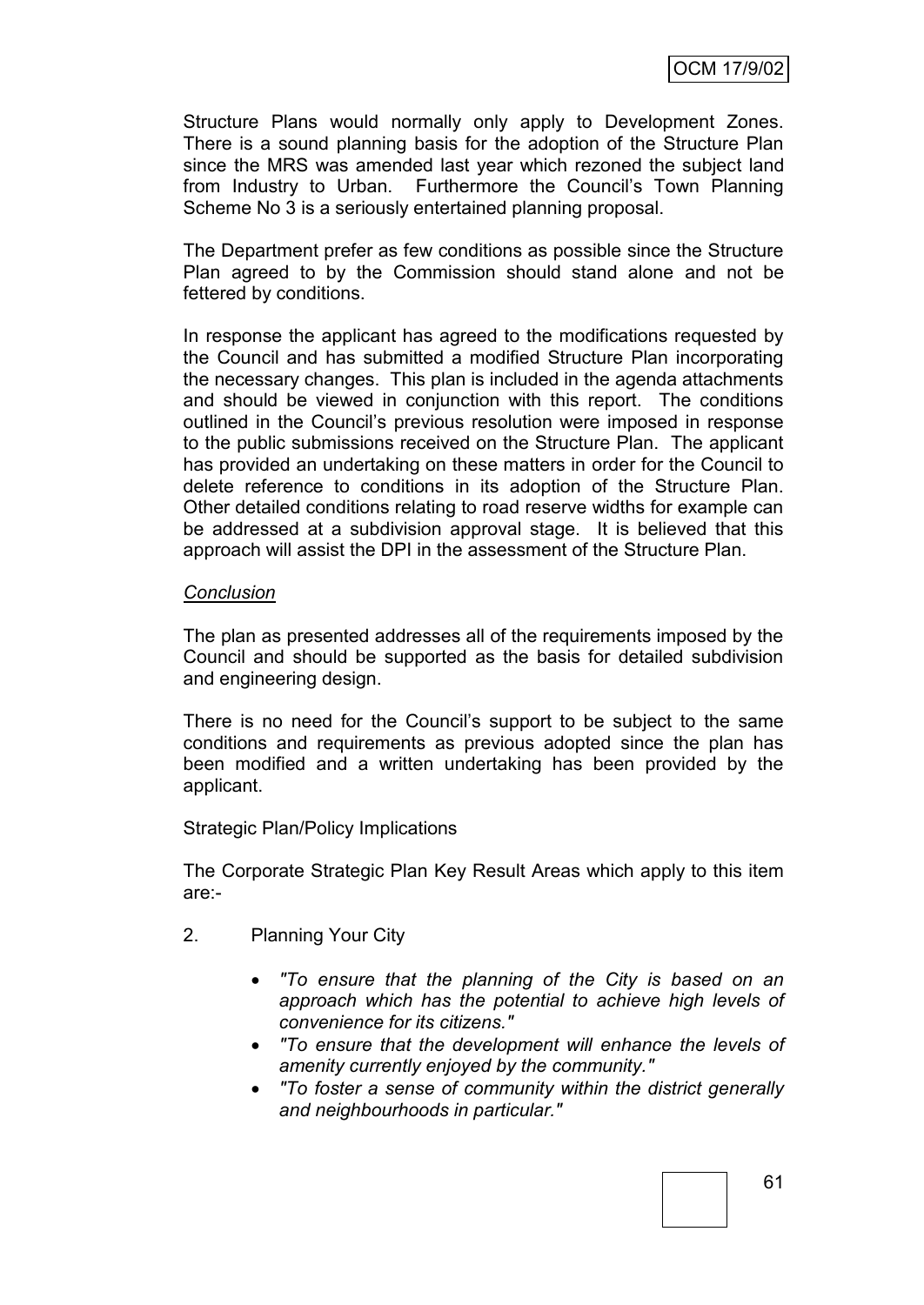## OCM 17/9/02

- 3. Conserving and Improving Your Environment
	- *"To conserve the quality, extent and uniqueness of the natural environment that exists within the district."*

Council Policies that apply are:-

SPD4 Liveable Neighbourhoods

#### **Budget/Financial Implications**

N/A

**Implications of Section 3.18(3) Local Government Act, 1995**

Nil.

## **1764. (AG Item 15.1) (Ocm1\_9\_2002) - LIST OF CREDITORS PAID (5605) (KL) (ATTACH)**

## **RECOMMENDATION**

That Council:

receive the List of Creditors Paid for August 2002, as attached to the Agenda:

## **COUNCIL DECISION** MOVED Clr Allen SECONDED Clr Oliver that the recommendation be adopted.

## **CARRIED 9/0**

#### **Background**

It is a requirement of the Local Government (Financial Management) Regulations 1996, that a List of Creditors be compiled each month and provided to Council.

#### **Submission**

N/A

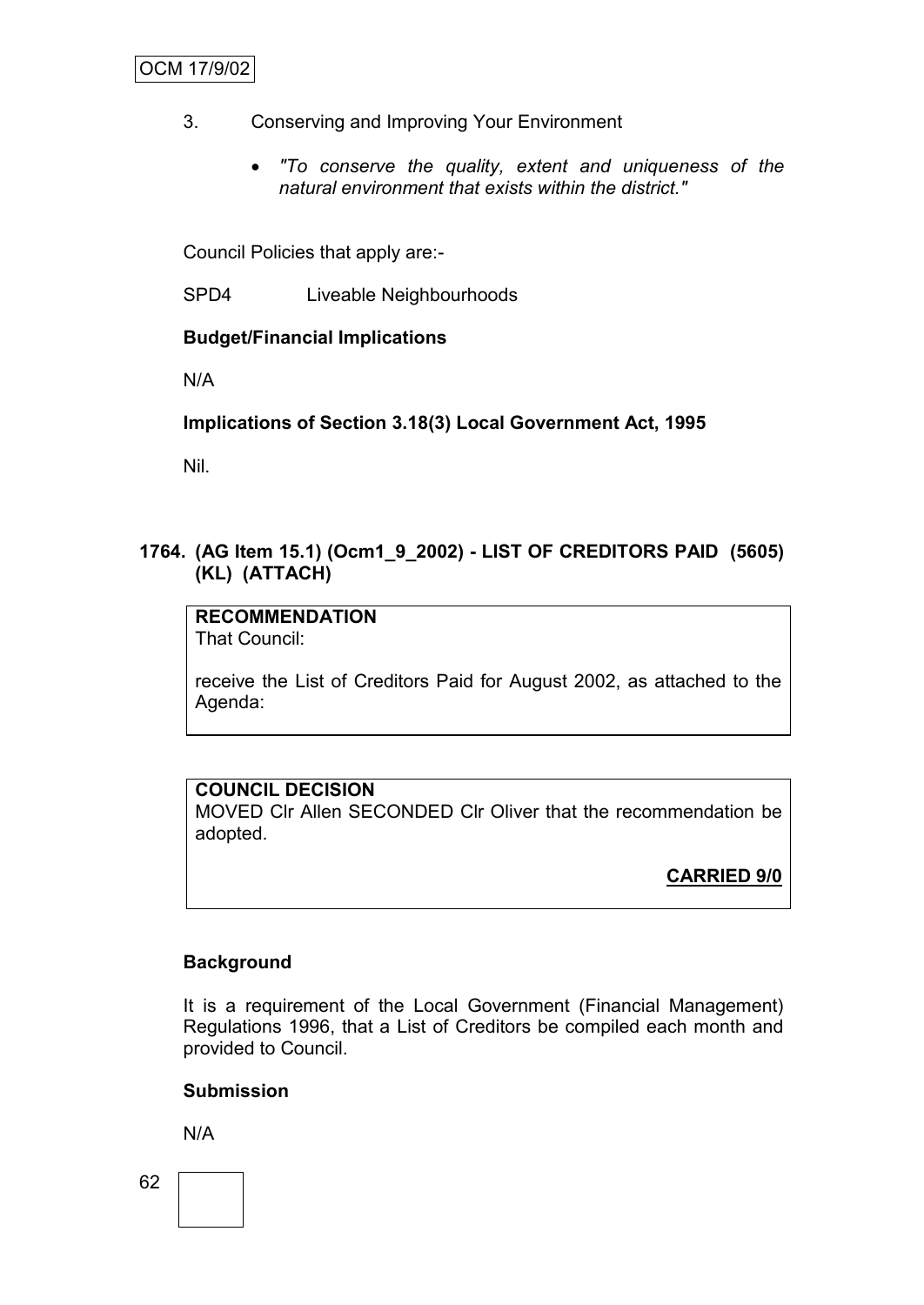## **Report**

N/A

## **Strategic Plan/Policy Implications**

N/A

## **Budget/Financial Implications**

N/A

**Implications of Section 3.18(3) Local Government Act, 1995**

Nil.

## **1765. (AG Item 15.2) (Ocm1\_9\_2002) - INCLUSION OF VALUE STATEMENTS IN CORPORATE STRATEGIC PLAN (2227) (ATC) (ATTACH)**

## **RECOMMENDATION**

That the Value Statements as set out in the attachment to the Agenda be included in the Corporate Strategic Plan.

## **COUNCIL DECISION**

MOVED Clr Allen SECONDED Clr Oliver that the recommendation be adopted.

**CARRIED 9/0**

## **Background**

When Council reviewed its Corporate Strategic Plan in December 2001 it agreed to consider the inclusion of Value Statements in the Corporate Strategic Plan at a future meeting of Council.

## **Submission**

N/A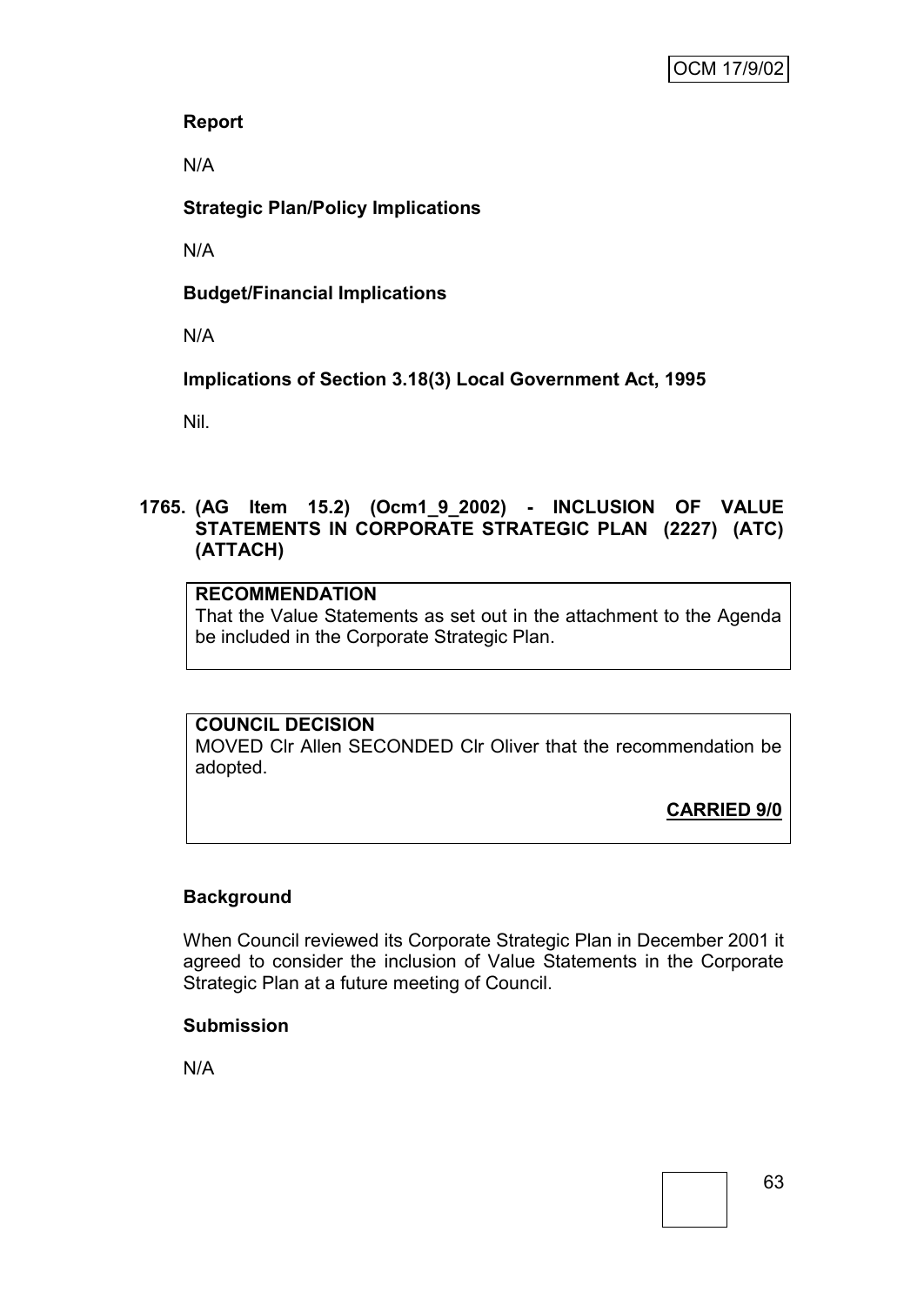## **Report**

Following the Council's decision a staff Working Party was formed, to develop proposed Value Statements which could be included in the Corporate Strategic Plan. Several versions of the Statements have been prepared and subsequently refined. The Value Statements as attached to the Agenda are endorsed by the Chief Executive Officer and the Directors as appropriate for the City.

## **Strategic Plan/Policy Implications**

Policy SC5 - Corporate Strategic Planning Process is relevant.

## **Budget/Financial Implications**

N/A

## **Implications of Section 3.18(3) Local Government Act, 1995**

Nil.

## **1766. (AG Item 16.1) (Ocm1\_9\_2002) - TENDER NO. 28/2002 - MAINTENANCE OF PUBLIC OPEN SPACE AND LANDSCAPED AREAS AT ATWELL (AC) (4401) (ATTACH)**

## **RECOMMENDATION**

That Council:

accept the tender submitted by Allwest Projects Turf and Landscape Management for Tender Number 28/2002 – Maintenance Services – Atwell Estates Public Open Space and Landscaped Areas for the sum of \$329,534.70 (inc. GST) per year for a period of three years commencing 1<sup>st</sup> October 2002 and concluding 1<sup>st</sup> October 2005.

#### **COUNCIL DECISION** MOVED Clr Allen SECONDED Clr Oliver that the recommendation be adopted.

**CARRIED 9/0**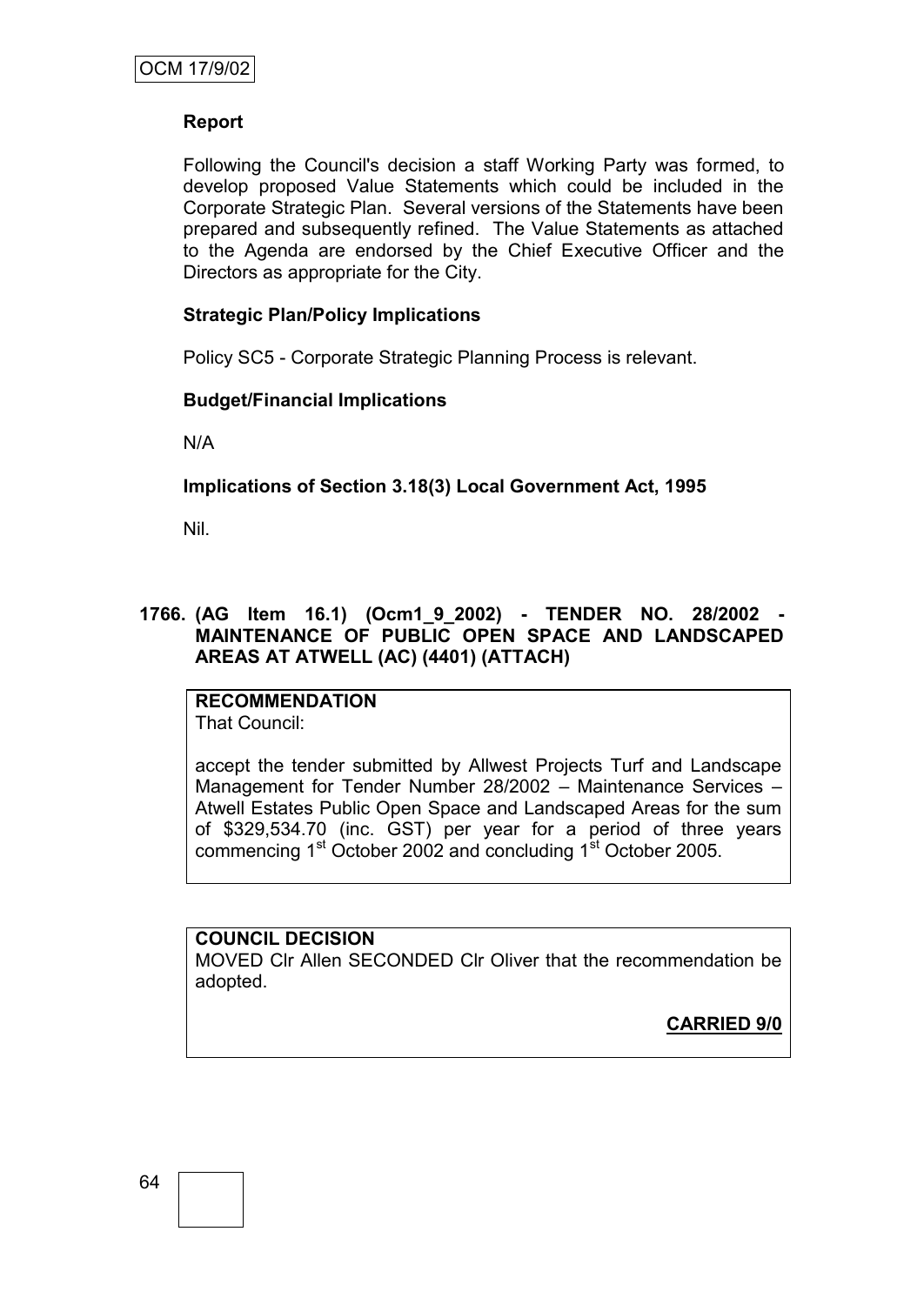## **Background**

At its meeting held during August 1999, the Council resolved to accept a tender submitted by Lovegrove Turf Services Pty Ltd for Tender No. 40/99 - Maintenance of Public Open Space and Landscaped Areas, Atwell Estates for the sum of \$153,720 per year for a period of 3 years commencing 1st September 1999.

The subsequent contract established for tender number 40/99 concluded on the 1st of September 2002, and consequently a new tender is required.

## **Submission**

The following tenders were received.

| <b>Tenderer</b>                       | Cost per Year (inc. GST) | Rate / Hectare / Year |
|---------------------------------------|--------------------------|-----------------------|
| <b>Allwest Projects</b>               | \$329,534.70             | \$14,978              |
| PJ & LG Masson                        | \$330,000.00             | \$15,000              |
| <b>Turfmaster Facility Management</b> | \$365,612.77             | \$16,618              |
| <b>Frogmat Environmental Pty Ltd</b>  | \$387,179.10             | \$17,599              |
| Lovegrove Turf Services Pty Ltd       | \$475,640.00             | \$21,620              |

## **Report**

Tender number 28/2002 was advertised in the West Australian Newspaper on Saturday 3<sup>rd</sup> August 2002, inviting submissions for Maintenance Services – Atwell Estates for a further three year period.

Five tenders were received, each of them complying with the requirements of the tender documents. The lowest tender was received from Allwest Projects of 46 Weston Street Naval Base Western Australia. Allwest Projects is a new company established during July 2001 specifically for turf and landscape management projects. The company is part owned by Lochness Pty Ltd which has 15 years turf management experience and Westate and MLS Consulting, which have 9 years and 7 years experience, respectfully, in managing engineering projects throughout Western Australia. Allwest Projects management personnel to be assigned to the contract have 25 to 30 years experience in turf maintenance of public golf courses and bowling greens.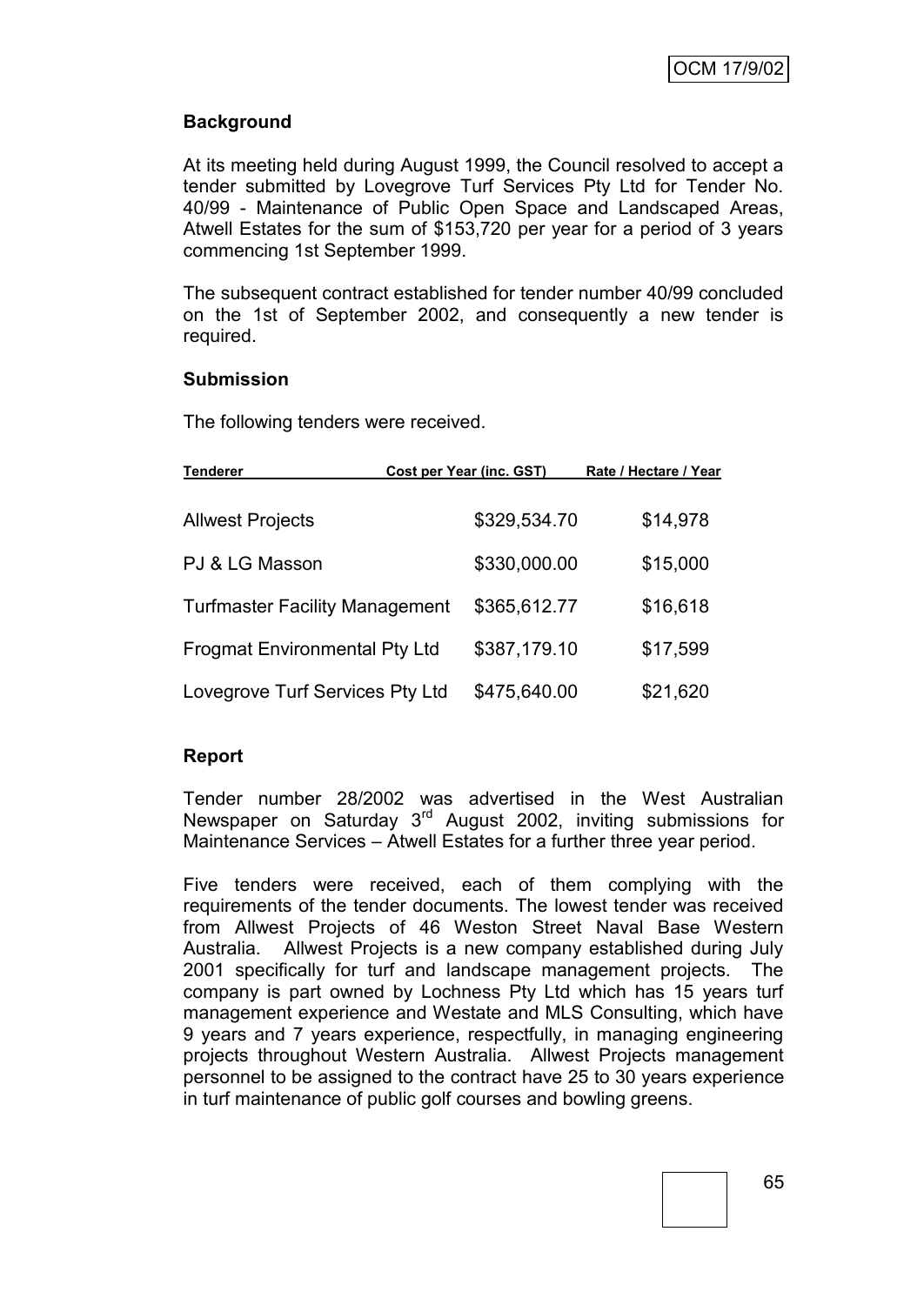Pre determined tender evaluation criteria were detailed in the tender documents and used to evaluate the submission received. (Refer to attachments for details)

#### **Strategic Plan/Policy Implications**

One of the objectives of the strategic plan is to construct and maintain parks which are owned or vested in Council in accordance with recognised standards and are convenient for and safe for public use.

#### **Budget/Financial Implications**

\$300,314 (excluding GST) has been allowed in the 2002/2003 Financial Year Budget for maintenance of public open space and landscaped areas in the Atwell Estates.

#### **Implications of Section 3.18(3) Local Government Act, 1995**

Nil.

#### **1767. (AG Item 17.1) (Ocm1\_9\_2002) - MANNING LAKE RESERVE DOG EXERCISE AREA (22075257) (AGM)**

## **RECOMMENDATION**

That Council:

retain Manning Lake Reserve as an area where the exercising of dogs off leash, is not permitted.

#### **COUNCIL DECISION**

MOVED Clr Allen SECONDED Clr Tilbury that Council defer this item with a view to amending its Local Law to enable for the reinstatement of the previous dog exercise area on a restricted basis for 3 hours (5:00am to 8:00am) each morning, with the current restriction applying at all other times and at times of the known breeding seasons of wildlife species habitating the area.

#### **Amendment**

MOVED Clr Tilbury SECONDED Clr Waters that the motion be amended to include the words "and 3 hours (5:00pm to 8:00pm) each evening" after the word "morning".

#### **AMENDED MOTION LOST 3/6**

## **ORIGINAL MOTION PUT AND CARRIED 6/3**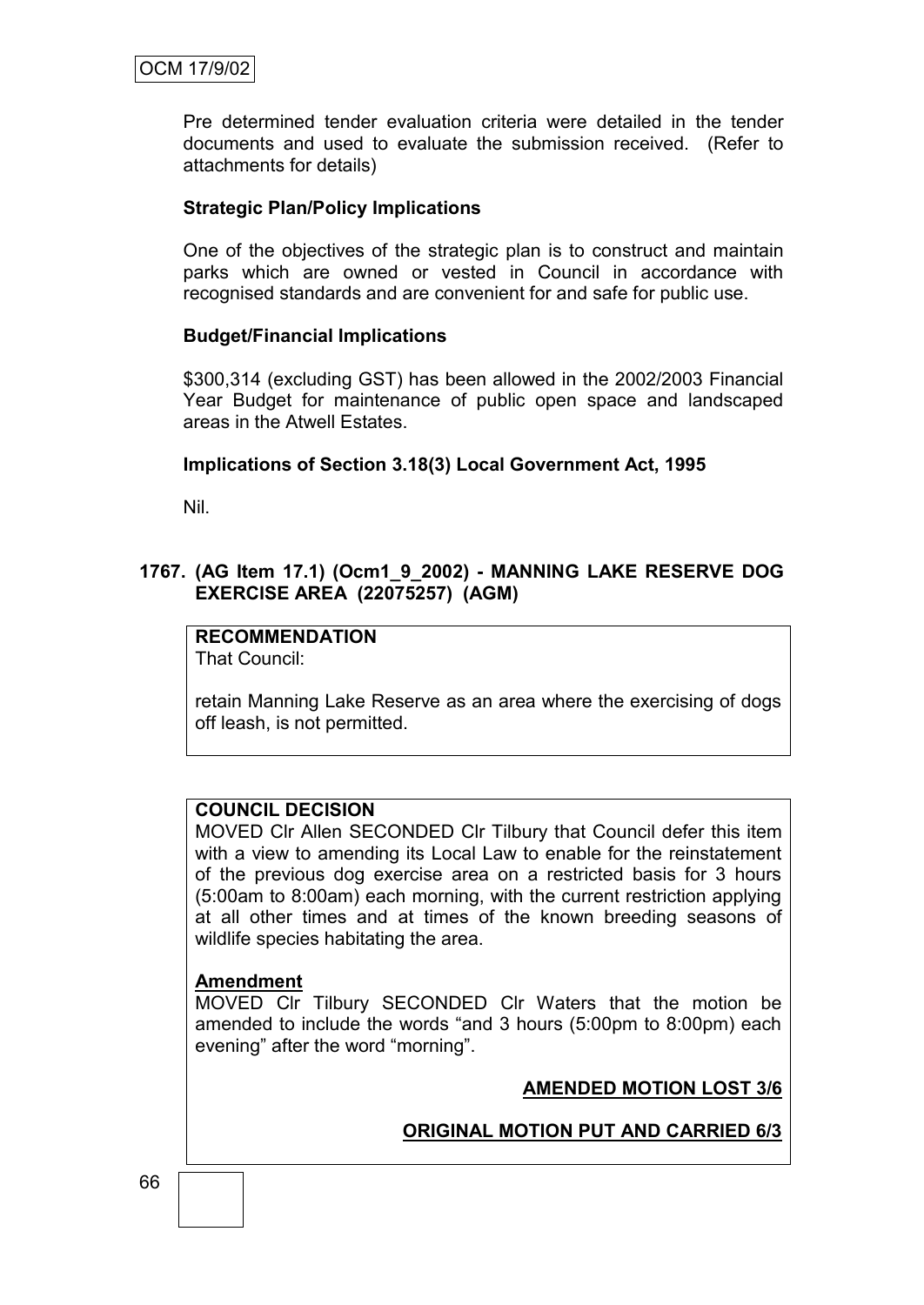**Explanation:** It is considered that the current restrictions disadvantage responsible local dog owners who have used the area to exercise their dogs in the past. Reintroducing an opportunity for those people to access the area and exercise their dogs for a limited time each day, provides for a fair and reasonable right of entry for those who have the genuine welfare of their pets in mind. The restricted times would alleviate any clash between dogs and other park users.

## **Background**

Prior to the gazettal of the new local laws on 9 October 2000 a section of the Manning Lake Reserve was allocated as a Dog Exercise Area, which allows dogs to be run off the lead provided they are under effective control. As a result of this process all the Dog Exercise Areas were assessed as to their suitability in relation to the environment (wetlands etc) and their potential for conflict with activities such as family gatherings and sporting activities. Manning Lake Reserve along with a number of other parks was then considered as unsuitable for both of the above reasons.

As was prescribed by law, before the promulgation of any new local law, the public was invited for comment on the draft local law and submissions could be sent to Council during the prescribed period. There were no objections received during this period for Manning Lake Reserve to be designated as a non-dog exercise area.

The Council has over the years received a number of complaints from families regarding unsociable behaviour by dogs especially when children were at the park and they were subjected to unfriendly attention by the dogs of irresponsible dog owners.

Although a number of parks were not gazetted, several new ones were, especially in newly developed areas such as Success. In total, there are 29 Dog Exercise areas in the City of Cockburn, which allow dogs to be run off the lead.

- 5 Spearwood 5 Hamilton Hill
	-
- 5 Coolbellup 4 Bibra Lake
- 3 North Lake 1 Coogee
- 2 Success 1 Munster
	-
- 1 South Lake 1 Yangebup
- 1 Wattleup

Various articles were published in the local newspapers, which resulted in many calls being received from users of the park complaining about the fact that this dog exercise area had been withdrawn.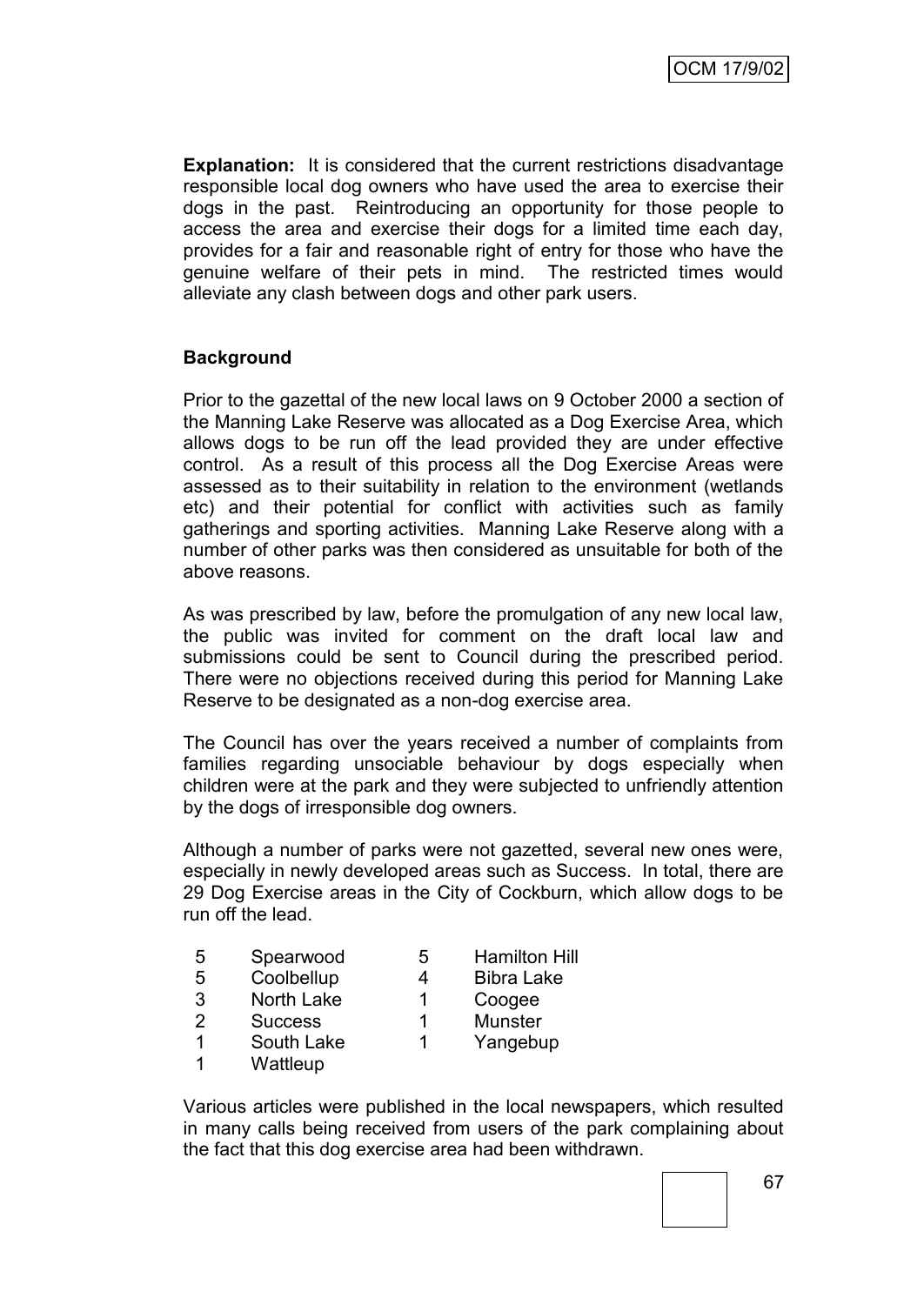#### **Submission**

A petition was subsequently presented to Council calling for the re-establishment of the reserve as a Dog Exercise Area. This petition was presented at a meeting between a number of the petitioners, the Mayor and the Manager Community Services, when it was agreed that the issue would be put before Council to reconsider the matter.

The City of Cockburn then organised for a Media Release calling for interested parties to make submissions to Council with regard to the re-establishment of Manning Lake Reserve as a Dog Exercise Area.

#### **Report**

As a result of this Media Release, 64 letters were received requesting the re-establishment of the Dog Exercise Area, although many of the writers of these letters were signatories to the petition. There were 477 signatories to the petition, 48% of which were from people living outside the Council area. It should also be noted that the petition was commenced at the beginning of April. Some of the letters also seemed to be duplicated with similar handwriting.

Another petition against the reopening of the Dog Exercise area was received with 124 signatures, 51% of these were also signed by people living outside the Council area. This petition was put together in a two-week period and may not fully indicate the volume of people opposed to the re-opening of the dog exercise area. Three other individual letters were also received opposing it.

As an identified interested party, an approach was made to CALM, advising them that if they wished to register any observations in relation to Manning Park then they should do so as soon as possible in order for them to be considered at the Council meeting. A letter was subsequently received from them, drawing Council"s attention to the impact that other dog exercise areas have on similar wetlands and the killing or maiming of native fauna.

The following information has been compiled by the Environment Services section of Council and details reasons why unrestrained dogs may impact adversely on the Manning Lake Reserve.

Manning Lake Reserve is managed by the City of Cockburn and like the rest of the Beeliar Regional Park is considered an important conservation and recreation reserve. The high conservation value of the Beeliar Regional Park is due to its rich diversity and complexity of ecosystems. Although the wetlands within the park are by no means pristine they form one of the most important wetland systems within the metropolitan region. Councils Environmental Services Department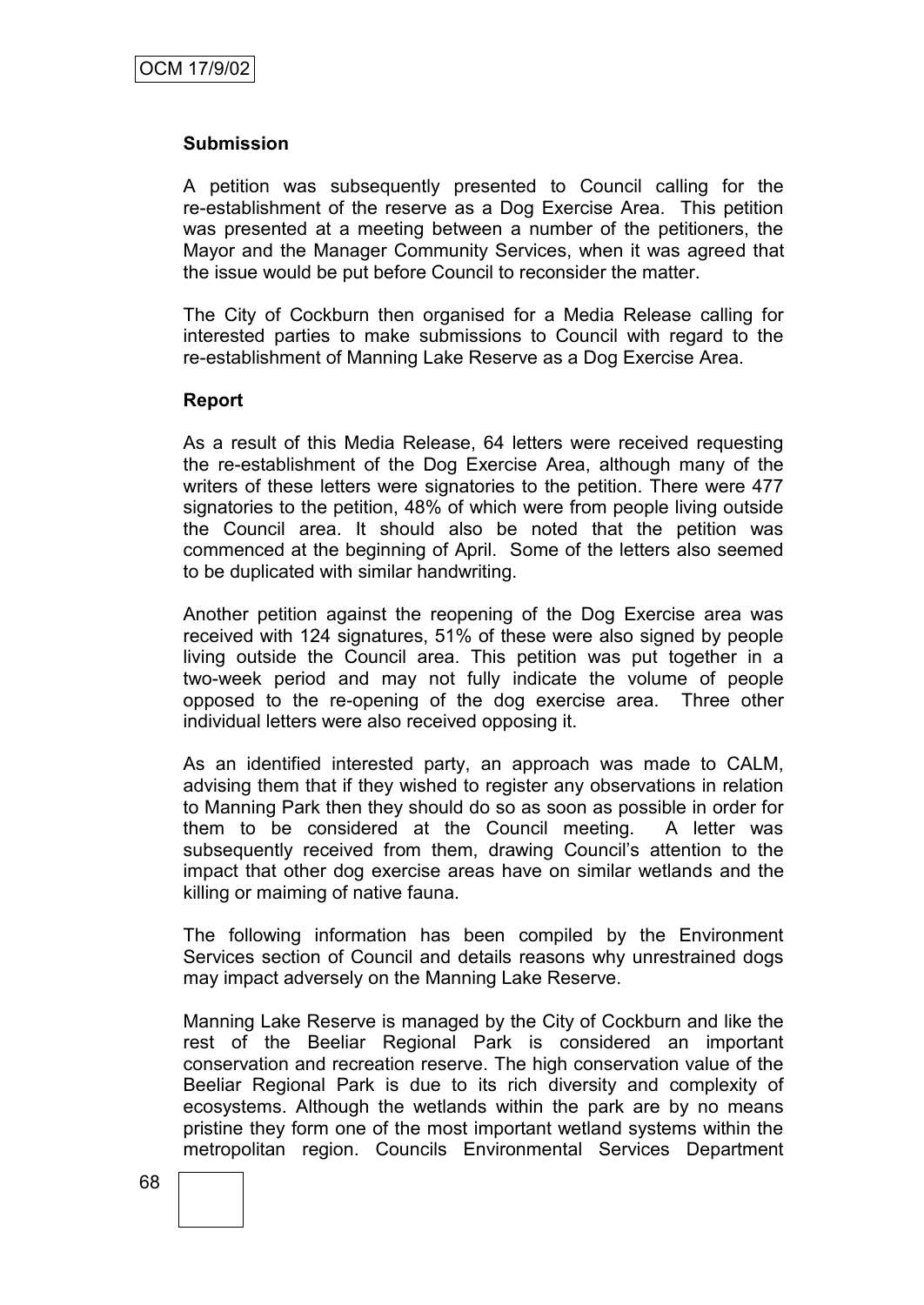recognises the importance of Manning Lake and aims to manage the area in a manner designed to ensure that it continues to provide habitat for native wildlife and remains a natural resource for future generations. Unrestrained dogs are contrary to the management aims.

Council recently endorsed the Draft Beeliar Regional Park Management Plan. The plan states that dogs will not be permitted in any areas of the Park with a zoning of Conservation and Protection or areas such as wetlands or water bodies of the Park. Manning Lake is an area with a zoning of Conservation and Protection.

Some examples of the adverse impacts that can be attributed to unrestrained dogs include disturbing, chasing and in some instances injuring and killing breeding, nesting and feeding birds. As Manning Lake is an important breeding site for many waterbirds, young birds are particularly vulnerable. Dogs may impact on these and other birds by forcing these birds to seek safer alternative nesting sites thus reducing the prevalence of particular species in the area

Reptiles and amphibians such as lizards and frogs are also at risk from roaming dogs, as are tortoises, particularly when they are emerging from the water to lay eggs. Small mammals such as bandicoots and possums can also become the victims of unrestrained dogs. Dogs can also affect native animals in less obvious ways. Diseases can be spread to native animals via dog faeces and the scent of dogs can also have a detrimental influence on the behavioural patterns of native fauna.

Many of the families that use Manning Lake Reserve do so for planned family gatherings such as barbecues, picnics, weddings and major public events and this type of behaviour by uncontrolled dogs has resulted in a spoilt day out.

Accordingly, the Rangers Section is not supportive of the re-establishment of a portion of the Reserve as a Dog Exercise Area. Should Council agree to the request for a portion of Manning Park to be used as a dog exercise area, the previous irresponsible behaviour by some dog owners will recur resulting in environmental problems as detailed above and the disruption to organised family meetings for barbecues, picnics and weddings. The process involved would also be very lengthy and would take many months to complete.

The map of the area indicates that only a small portion of the land is vested in the City of Cockburn. All others areas would require Ministry of Planning permission for use of the land as a dog exercise area. This is a complicated and lengthy process, involving many departments within the Ministry of Planning and there is no assurance that permission would eventually be granted.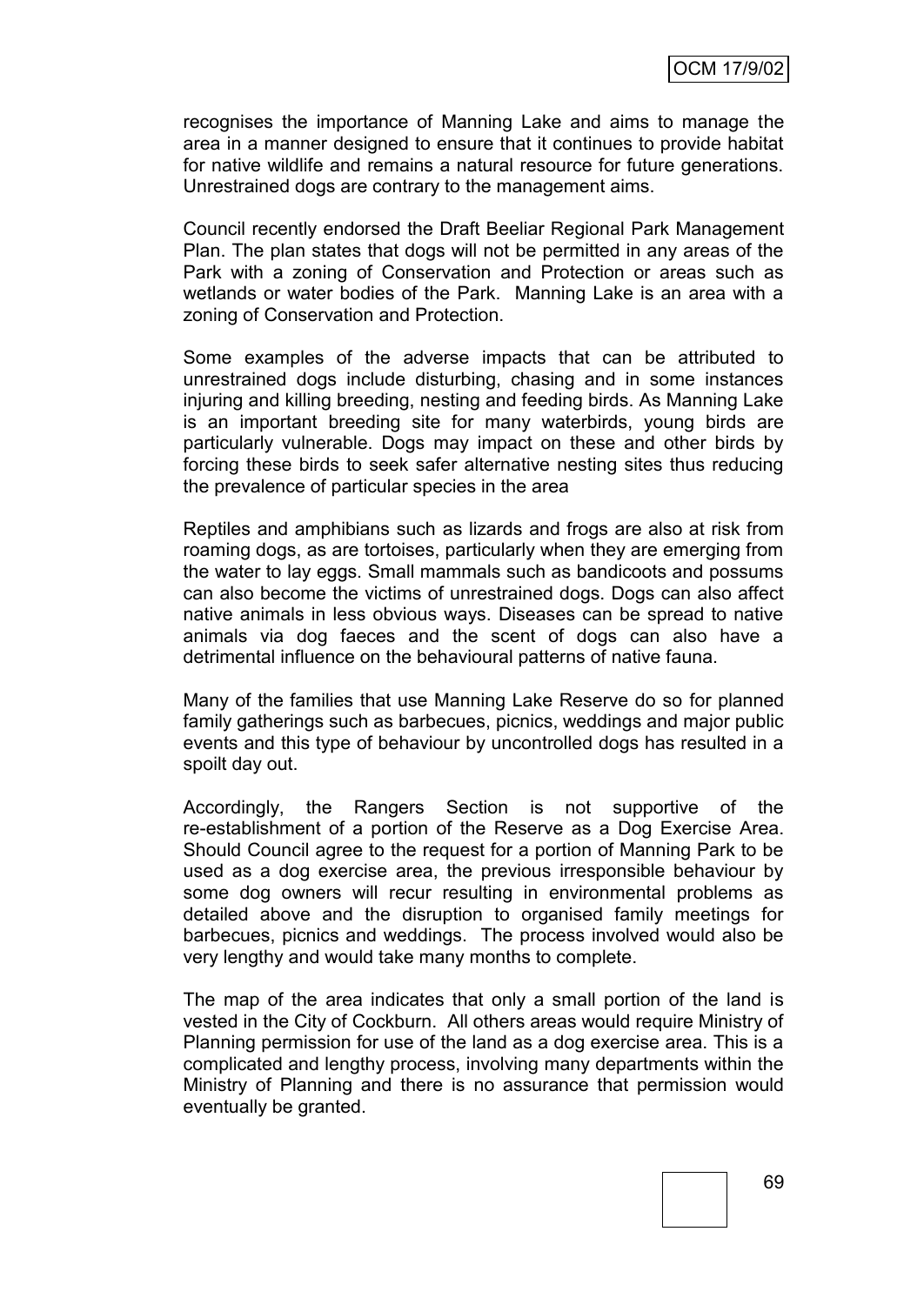As the distance around the lake narrows to approximately 29 metres and dogs are prohibited from approaching to within 10 metres of the lake, the available area left would be a long narrow strip. It is extremely difficult to section off any area, which would have a clearly defined boundary essentially for dogs, and it would be virtually impossible for rangers to police or get people to follow the rules as has been proved in the past.

# **Strategic Plan/Policy Implications**

Conserving and influencing a balance between development and the natural and human environment.

# **Budget/Financial Implications**

N/A

# **Implications of Section 3.18(3) Local Government Act, 1995**

Nil.

# **1768. (AG Item 17.2) (Ocm1\_9\_2002) - PROPOSED DENTAL HEALTH CLINIC - CIVIC CENTRE SITE SPEARWOOD (2201726) (RA) (ATTACH)**

# **RECOMMENDATION**

That Council:

- (1) approve the sale of 1200m2 of the Civic Centre site for the establishment of a Dental Health Clinic as per the attached plan at the sale price of \$280,000 provided that the conditions of offer are met;
- (2) advise Health West that, in accordance with District Planning Zoning Scheme 2, Council planning approval is required prior to construction of the Dental Health Clinic proceeding;
- (3) transfer income from the sale of the land for the Dental Health Clinic less the costs of servicing the site, costs associated with the creation of the lot and incidental costs associated with the sale of the site to the Land Development Reserve Fund; and
- (4) delegate authority to the Chief Executive Officer to approve the sale of the land subject to agreement being reached on the conditions of offer contained in this report.

# **TO BE CARRIED BY AN ABSOLUTE MAJORITY OF COUNCIL**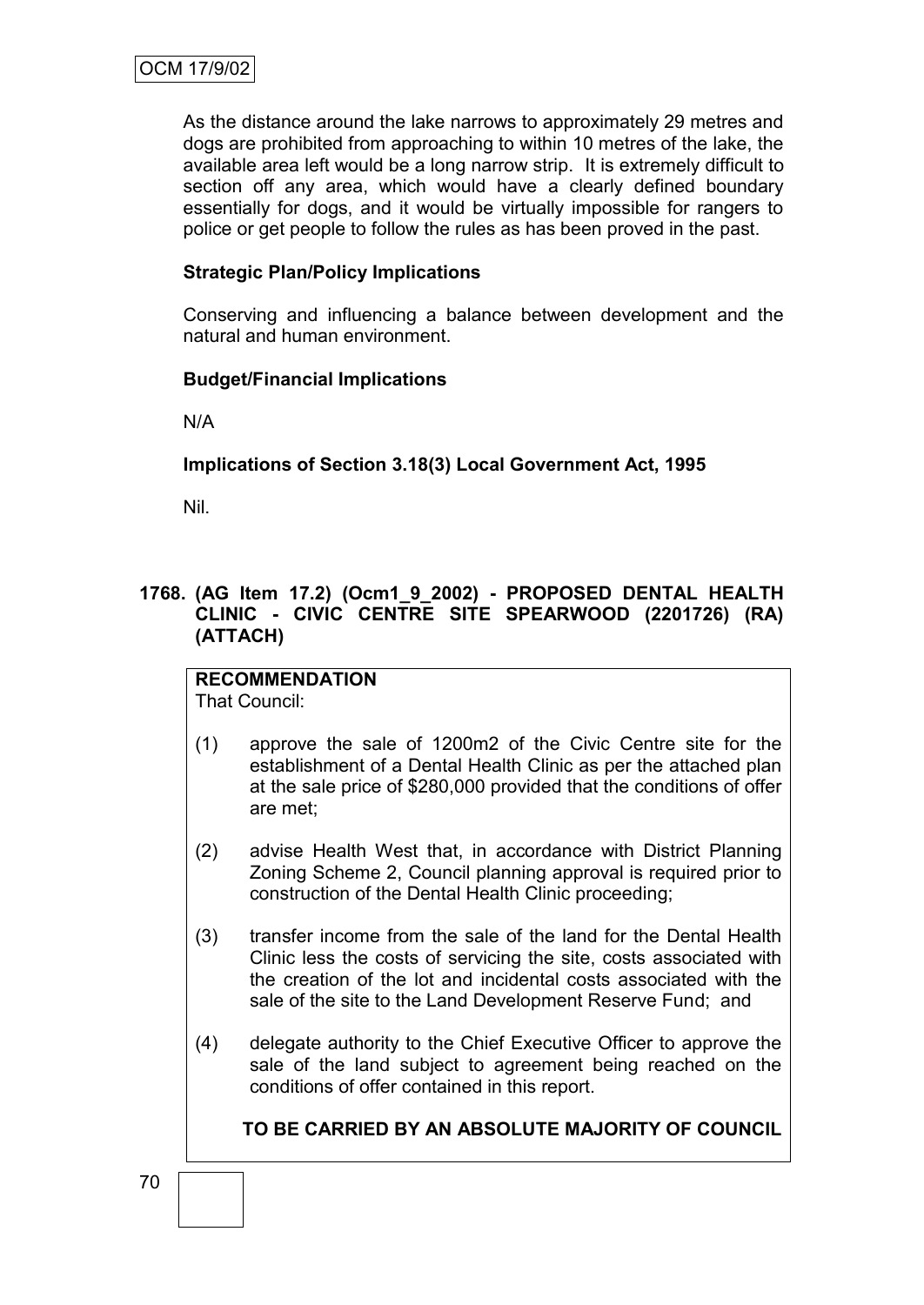**COUNCIL DECISION** MOVED Clr Humphreys SECONDED Clr Allen that the recommendation be adopted.

# **CARRIED BY ABSOLUTE MAJORITY OF COUNCIL 9/0**

# **Background**

Council at its meeting of the 16<sup>th</sup> of April 2002 resolved as follows:

*"create a new lot of up to 1200m<sup>2</sup> on the site as identified in the master plan as attached to the agenda for sale to the Health Department for usage as a dental health clinic; and*

*require the Chief Executive Officer to obtain a sworn valuation and negotiate a sale price for the land with the Health Department, for future consideration by Council."*

#### **Submission**

N/A

# **Report**

Negotiations have been held with the Health Department on the possible sale of 1200m2 of Council land for the establishment of a Dental Health Clinic. The Council decision of the  $16<sup>th</sup>$  of July 2002 identified the site for sale being as per the attachment. The Health Department was unable to accommodate the required building on the site with some on site parking. They expressed some concern that a relatively large portion of the site would be sterilised due to the need for a right of carriageway across the site for vehicular access for Council purposes and dental service clients.

The administration gave further consideration to the possible site for sale to the Health Department in light of what would give the most long-term future options should the Civic Centre be upgraded or modified. The original site for the Dental Health Clinic would have resulted in there being two buildings, the Civic Centre Hall and the Dental Health Clinic abutting each other but at different heights which would have further limited options for the future. The revised option is for the  $1200m<sup>2</sup>$  to be in the north west corner of the site as per the attached plan. This would allow for ready access to the Council specific and shared car parking space without having traffic travelling in front of the dental clinic and provide space for the dental clinic to have some of the parking on its site.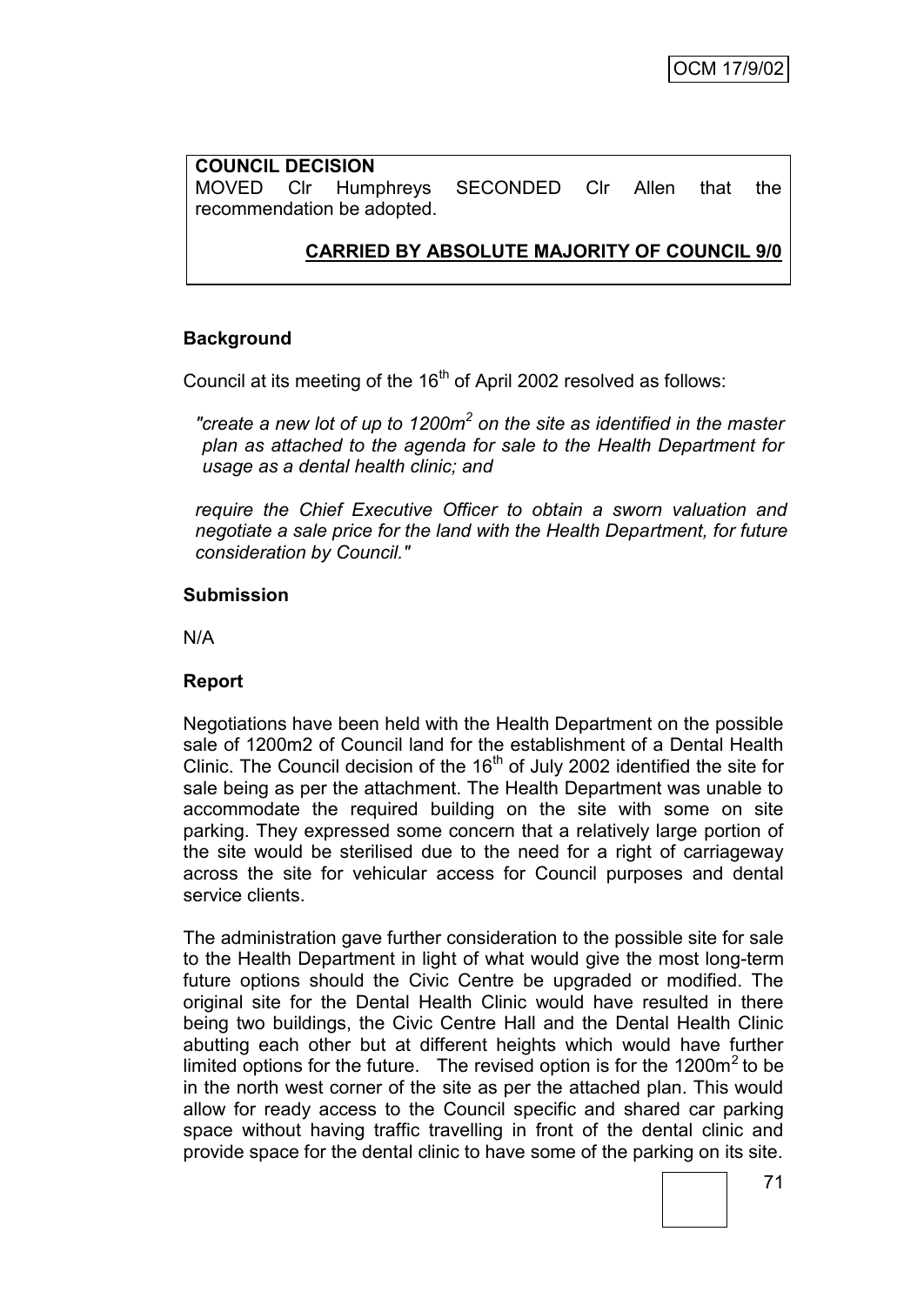Should Council decide to proceed with the sale of the land on the alternative site there would need to be some consideration given to ensuring that the design of the building complemented that of the existing Council Administration and Civic Centre. The Health Department is committed to a building design that complements the existing building and creates a Civic and service campus. There are some minor issues such as the protection of the significant trees that will be covered in the location of the building on the site. It is proposed that the Chief Executive Officer be given delegated authority to approve on behalf of the Council the sale of the land, conditional on the following:

# **Conditions of Offer**

- The proposed building design and the location of the building on the site is approved.
- An agreement for reciprocal parking rights and a right of carriageway for Health Department access to the site is entered into.
- That the creation of the lot for the Dental Health Clinic the issue of title and all other requirements of the Planning Commission are met.
- That all costs associated with the preparation of the agreement are borne by the Health Department.

The proposed location of the Dental Health Clinic would allow for at least 15 car-parking bays on the Dental Health Clinic site and a further 30 (excluding the Mayor, loading and disabled parking bays) on Council land. There have been discussions with the Health Department for 15 of the bays on Council land to be shared between visitors to the clinic and Council customers. The advice is that the Dental Clinic usage winds down by 5.00 pm and there will be parking places available in the shared area and on the Dental Health site after 5.30 pm. As the Dental Health Clinic is open during work hours all car parking space will be available at all other times for Council use.

The City has obtained a valuation from Valuer Jeff Spencer and Associates who determined that the market value of the 1200m2 site with the associated parking rights to be \$280,000. The value is comprised of  $$240,000$  for the sale of 1,200 $m<sup>2</sup>$  and  $$40,000$  for the reciprocal parking rights. This valuation is based on the site being fully serviced. The cost of servicing the site is anticipated to be \$70,000 of which \$60,000 is for sewerage connection, \$3,500 for water connection, \$2,500 for electrical connection and the balance for contingencies.

It is propose that Council advise the Health Department that, in accordance with District Planning Zoning Scheme 2, Council planning approval is required prior to construction of the Dental Health Clinic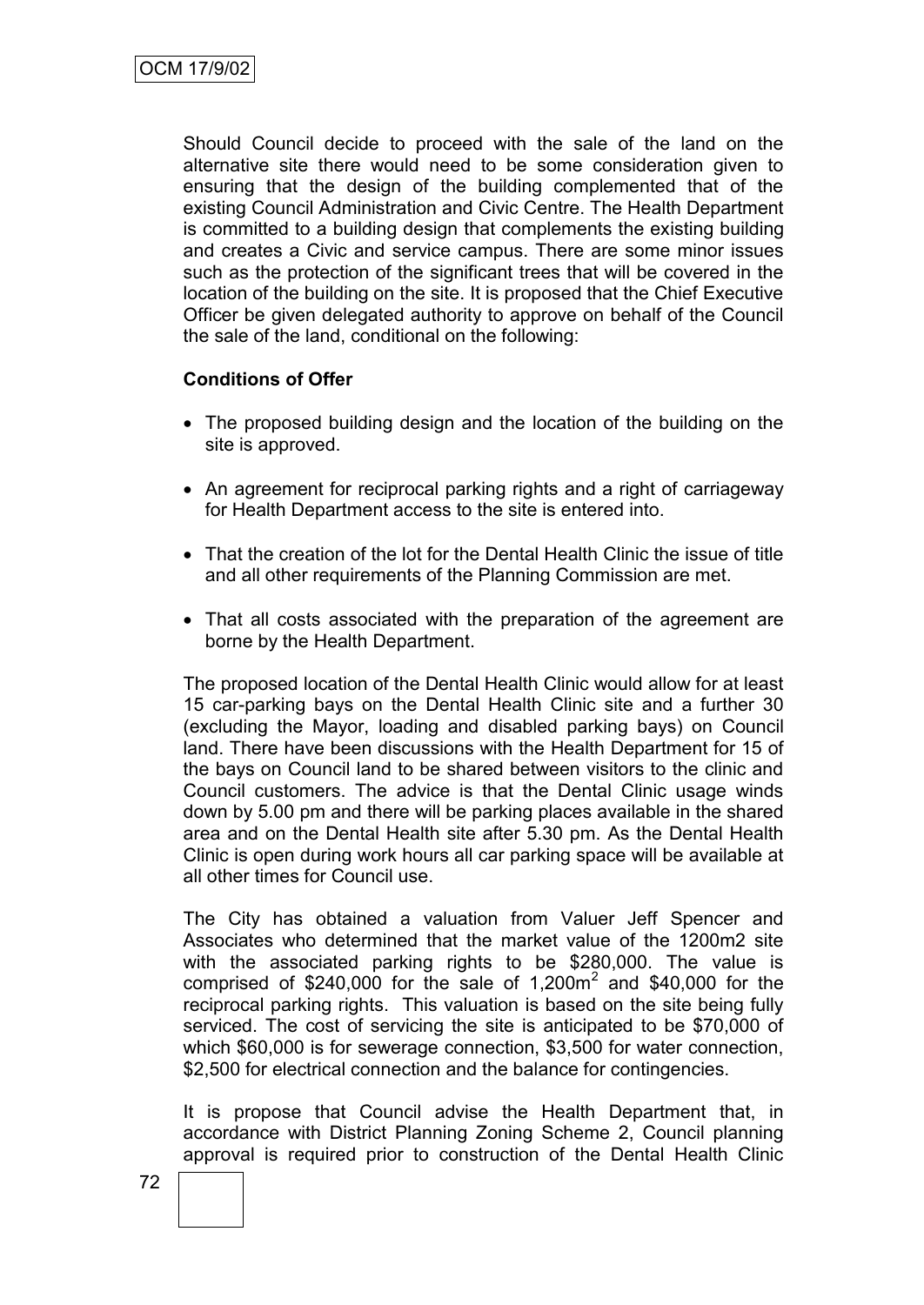proceeding. This resolution will give the City control over the process and final outcome for the Dental Health Clinic.

# **Strategic Plan/Policy Implications**

Key Result Areas "To facilitate and provide an optimum range of community services" and "To ensure that the development will enhance the level of amenity currently enjoyed by the community" refer.

# **Budget/Financial Implications**

Council at its meeting of the  $18<sup>th</sup>$  of December 2001 resolved that income generated from the sale of the land be transferred into Council's Land Development Reserve Fund. There will be approximately \$70,000 required to service the site resulting in a net return of approximately \$210,000.

# **Implications of Section 3.18(3) Local Government Act, 1995**

Nil.

# **1769. (AG Item 17.3) (Ocm1\_9\_2002) - COCKBURN CRICKET CLUB (2201157) (RA)**

#### **RECOMMENDATION**

That Council:

- (2) enter a lease agreement for five (5) years for the management of the Davilak change/club rooms with the Cockburn Cricket Club on the understanding that the junior cricket and football club continue to have access to the facilities on the same basis that they currently enjoy; and
- (2) that account 581434 'Davilak Changerooms' be reduced by \$1,500, an annual donation be made to the Cockburn Cricket Club of \$1,500 for the term of the lease in recognition of the use of the facilities by the junior clubs, and the budget be amended accordingly.

**TO BE CARRIED BY AN ABSOLUTE MAJORITY OF COUNCIL**

#### **COUNCIL DECISION**

MOVED Clr Humphreys SECONDED Clr Allen that the recommendation be adopted.

# **CARRIED BY ABSOLUTE MAJORITY OF COUNCIL 9/0**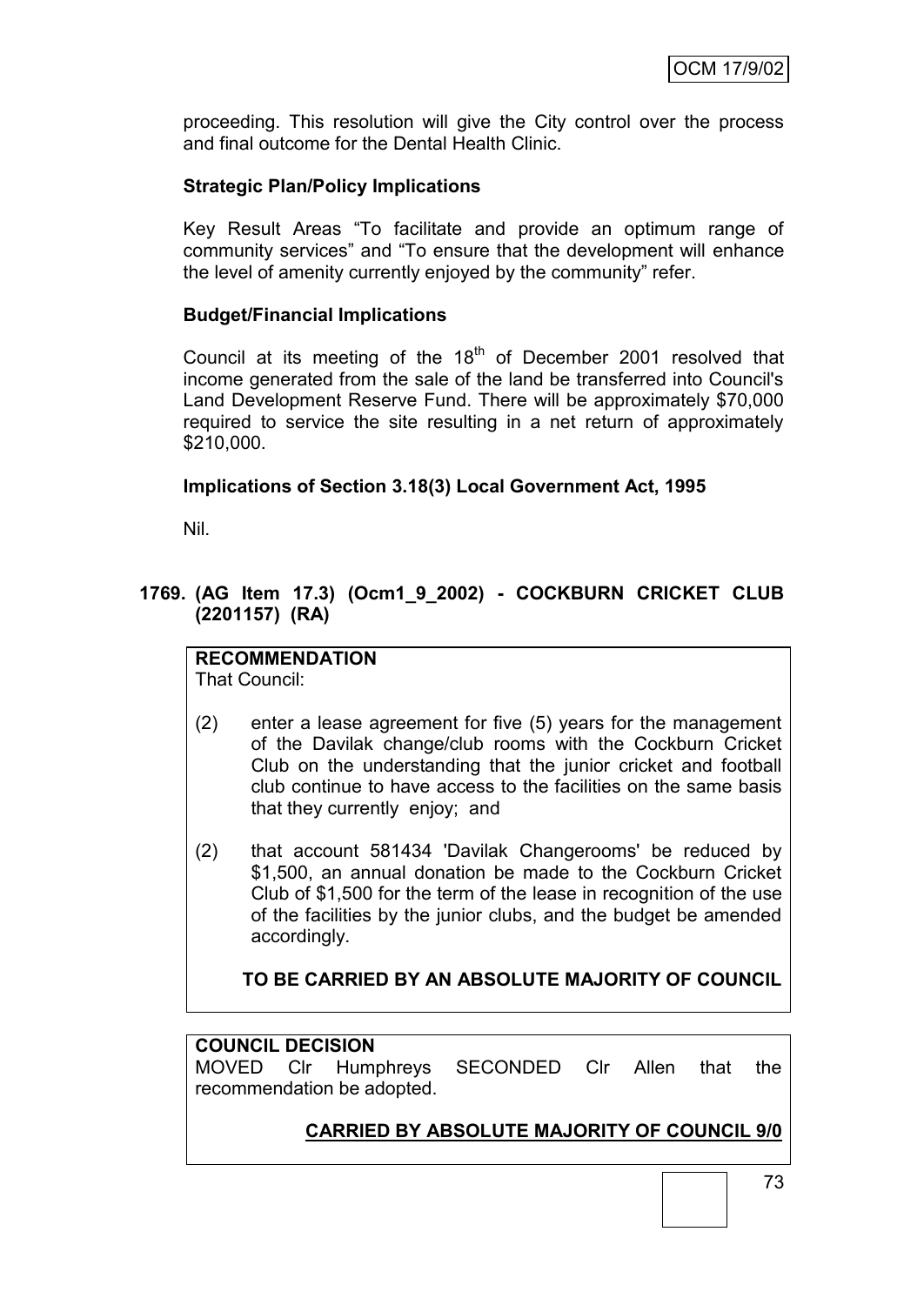# **Background**

The Davilak facilities have come under a user management agreement between the City and the Cockburn Sportsman"s Club (Inc) with a membership comprising of representatives from Cockburn Cricket Club who operate a bar during the summer season a junior cricket club and junior football club.

In accordance with position statement PSC16 the City has been in discussion with users of the Davilak club/changerooms for a lease agreement to be entered to allow the Club(s) to gain a liquor license.

#### **Submission**

N/A

#### **Report**

The Cockburn Sportsman"s Club (inc) is not willing to enter a lease agreement due to the added level of responsibility and accountability this entails over the current user management agreement. The Cricket Club on the other hand is keen to enter a lease agreement to allow them to gain a liquor license.

The City has received written confirmation from the junior cricket and football club advising that they do not have a difficulty with the Cockburn Cricket Club being the lessee of the Davilak facilities.

The Council can have comfort in this arrangement as there are new clauses in the pro forma lease agreements which read as follows;

*"(4) The lessee must not unreasonably refuse to grant a license to a community sporting group if it receives a request to do so from a group, and the lessee agrees that in the case of a dispute concerning a refusal by the lessee to grant a license to a group, Council shall determine whether the lessee"s refusal was unreasonable."*

*"If Council determines pursuant to subclause (4) that the lessee has unreasonably refused to grant a license to a community sporting group under the clause, then the lessee must proceed to grant the relevant group a license to use the premises during the times decided by Council."*

The Cockburn Cricket Club only operates for half the year but will have responsibility for the maintenance and operating for the whole year and will in effect be subsidising the operation of the junior clubs. It is proposed that a donation of \$1,500 be made to the Cockburn Cricket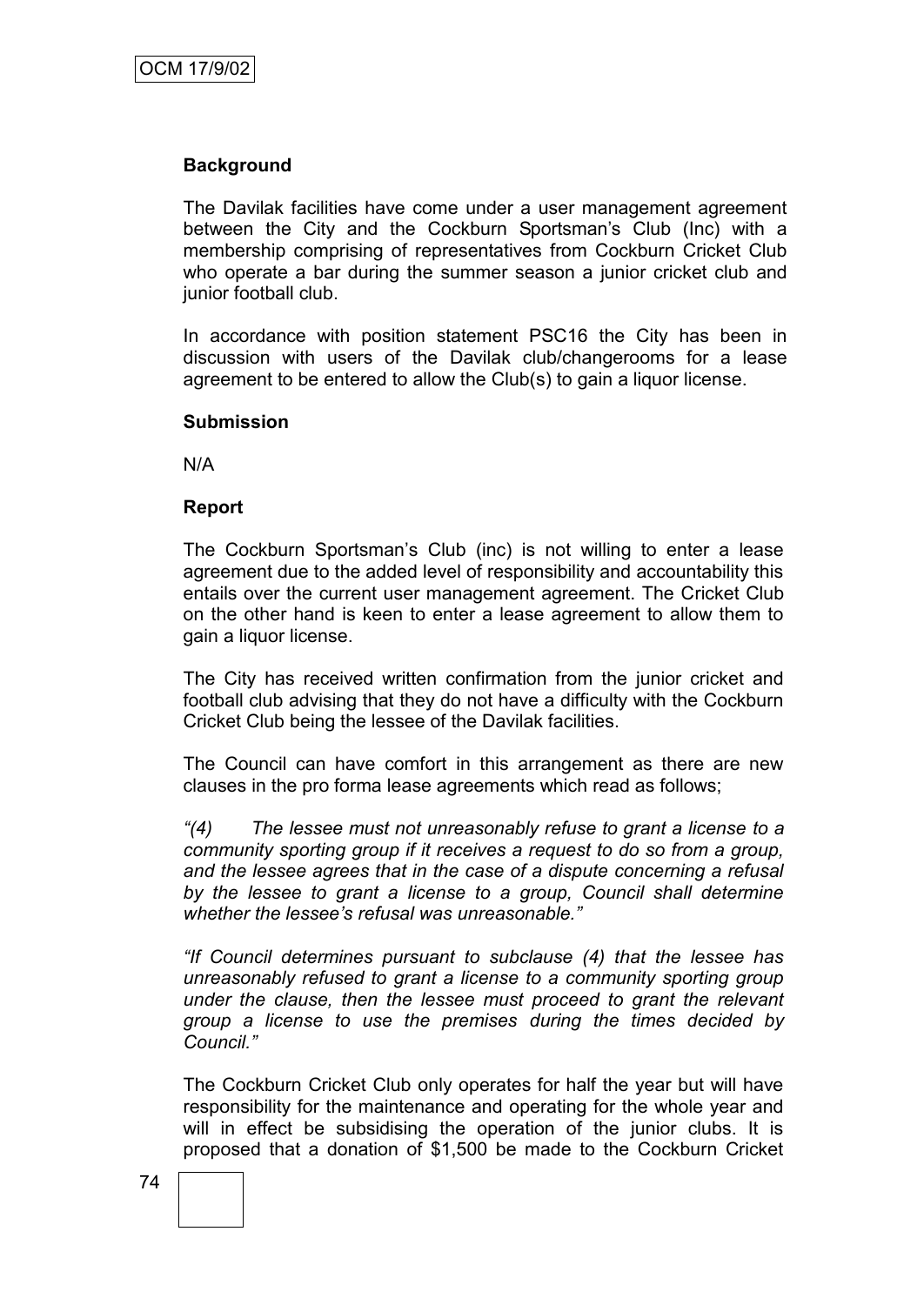Club as a contribution toward the cost of operating the facilities on behalf of the junior clubs users. This sum will go toward the cost of the services, insurance, cleaning and the like.

In recent years the operation of the Davilak facilities has been quite smooth with the users utilising the facilities in an appropriate manner and no disputes between the clubs coming to the attention of the City.

#### **Strategic Plan/Policy Implications**

To deliver services and to manage resources in a way that is cost competitive without compromising quality.

#### **Budget/Financial Implications**

Council has allocated on its 2002/03 municipal budget the sum of \$9,664 (including depreciation) for the operation and maintenance of the Davilak club/changerooms. It is proposed that a/c 581434 'Davilak Change Rooms' be reduced by \$1,500, and a donation of \$1,500 be made to the Cockburn Cricket Club as a contribution towards the operation of the Davilak Club/changerooms in recognition of the usage by junior teams, and the budget be amended accordingly.

#### **Implications of Section 3.18(3) Local Government Act, 1995**

Nil.

# **1770. (AG Item 17.4) (Ocm1\_9\_2002) - TENDER NO. 30/2002 - PROJECT MANAGEMENT SERVICES - REDEVELOPMENT WORKS - SOUTH LAKE LEISURE CENTRE (8143) (SH)**

# **RECOMMENDATION**

That Council accept the Tender Submission of \$113,025 from Thomson Marquis Project Management for Tender 30/2002.

#### **COUNCIL DECISION**

MOVED Clr Waters SECONDED Clr Oliver that the recommendation be adopted.

**CARRIED 9/0**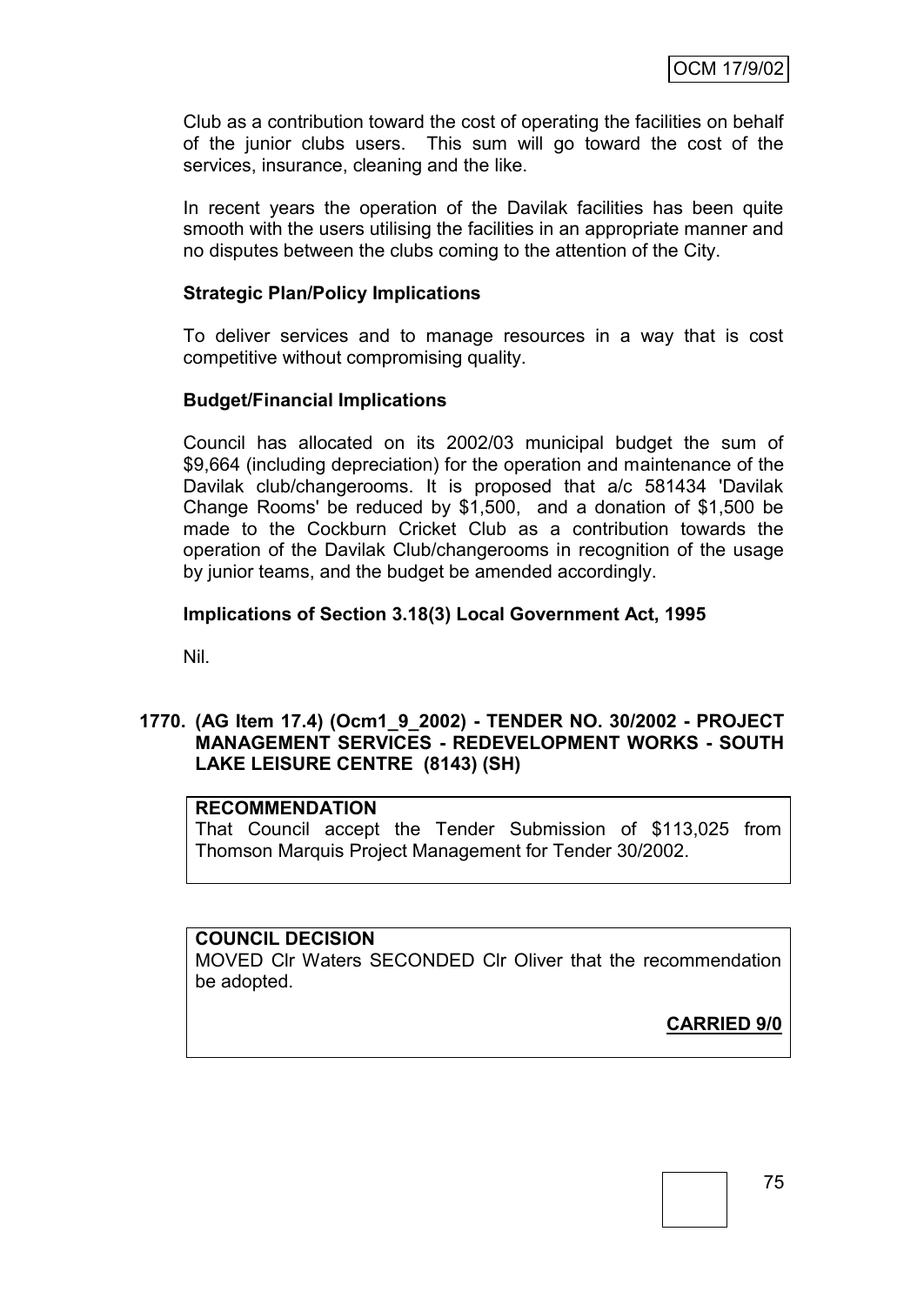# **Background**

Council at its meeting in May 2002 resolved to approve funds for redevelopment works for the South Lake Leisure Centre. The works focus on expanding the pool bowl, resurfacing the pool shell and general renovations to the South Lake Leisure Centre facilities.

Tenders for Project Management Services to oversee the design and works of the upgrade were called. The closing date for tender submissions was Tuesday September  $3^{\text{rd}}$ , 2002.

#### **Submission**

At the close of the tender period 2 conforming tenders were received.

| Company                            | Fee (% of<br><b>Project</b><br>Works) | 5       |
|------------------------------------|---------------------------------------|---------|
| <b>BSD Consultants</b>             | 11.1%                                 | 83,250  |
| Thomson Marquis Project Management | 15.07%                                | 113,025 |

#### **Report**

The conforming tender submissions were assessed against the Compliance Criteria, Qualitative Criteria and Pricing as detailed in the tender document.

The tenders were assessed by the Manger of Community Services, Manager of Engineering and South Lake Leisure Centre Manager, using the weighting prescribed in the tender document.

The combined Selection Criteria Assessment is as follows:

| <b>Compliance Criteria</b>                                              | <b>Submissions</b>     |                                                     |
|-------------------------------------------------------------------------|------------------------|-----------------------------------------------------|
|                                                                         | <b>BSD Consultants</b> | <b>Thomson Marquis</b><br><b>Project Management</b> |
| Compliance<br>with<br>the<br>Specification contained<br>in the Request. |                        | v                                                   |
| Compliance<br>with<br>the<br>Conditions of Tendering<br>this Request.   |                        | v                                                   |
| Compliance<br>with<br>the<br>capability<br>financial<br>criteria.       |                        | v                                                   |
| Compliance<br>with<br>and<br>completion of the Price<br>Schedule.       |                        | v                                                   |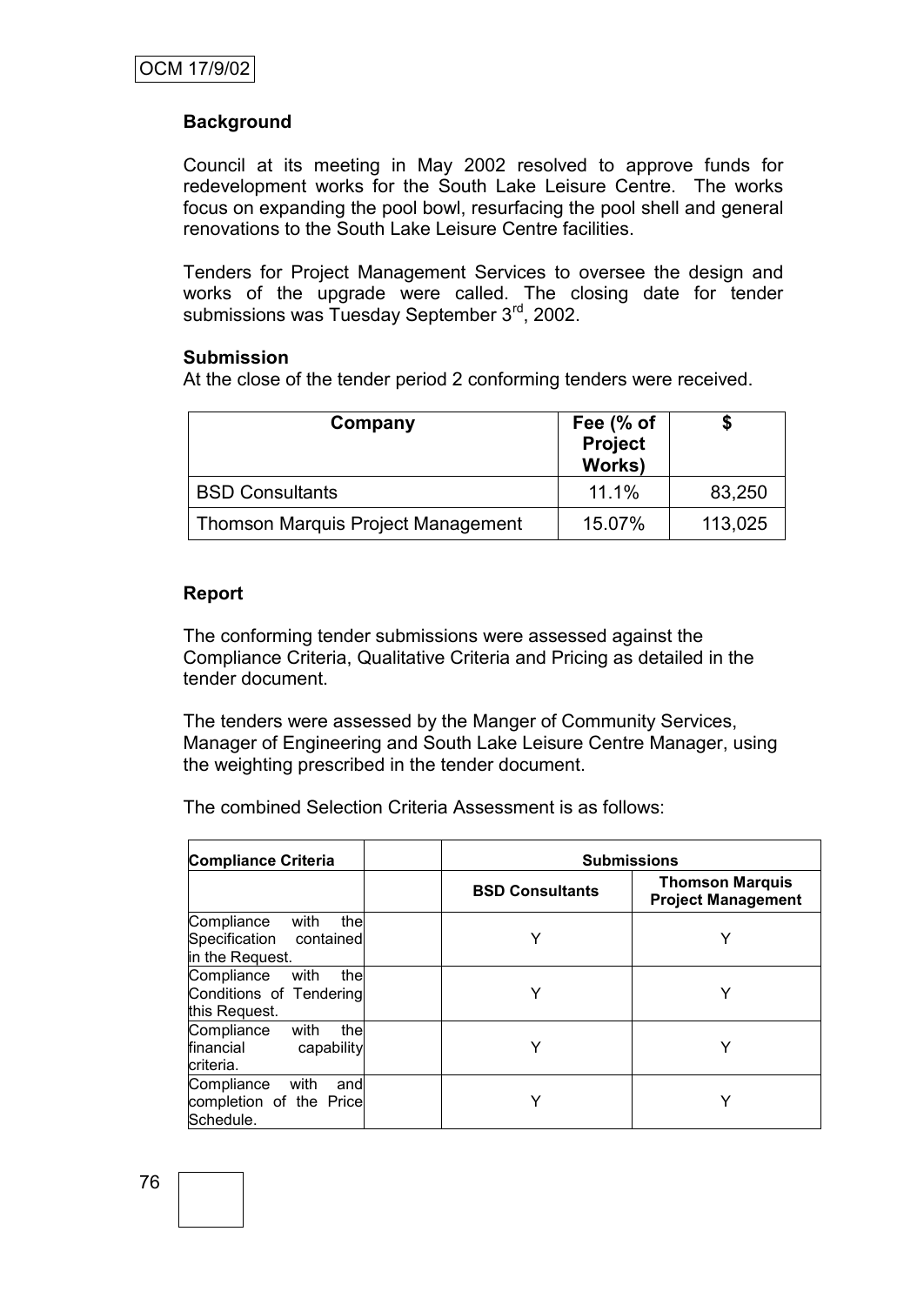| Criteria/<br>Qualitative<br>Pricing                                 | <b>Weighting</b> | <b>Combined Scores</b> |       |
|---------------------------------------------------------------------|------------------|------------------------|-------|
| Demonstrated<br>Experience in completing<br>similar projects        | <b>25%</b>       | 45                     | 58    |
| Skills and experience of<br>key personnel and sub-<br>consultants   | 25%              | 56                     | 63.50 |
| <b>Tenderers Resources</b>                                          | <b>20%</b>       | 54                     | 54    |
| Demonstrated<br>Understanding<br>the<br>of<br><b>Required Tasks</b> | 15%              | 37.5                   | 34    |
| <b>Tendered Price</b>                                               | 15%              | 45                     | 33    |
| <b>Combined Total Score</b>                                         | 100%             | 237.5                  | 242.5 |
| Ranking                                                             |                  | 2                      |       |

Both tenders complied with all essential criteria. Based on the Qualitative Criteria and Price weightings, Thomson Marquis Project Management is the recommended tenderer. It is not recommended that tenders be re-called as this would be likely to affect the works schedule taking place at the most beneficial timeframe for council (i.e. Winter 2003)

# **Strategic Plan/Policy Implications**

Key Result Area "Maintaining Your Community Facilities" refers.

# **Budget/Financial Implications**

Council originally allowed \$50,000 for the Project Management fee. Acceptance of the Thomson Marquis Project Management Tender will necessitate a re-examination of the intended scope of works, prioritising items to ensure that Council achieves maximum effect for the funds allocated and retain the total cost of the project within the allocated budget of \$750,000.

# **Implications of Section 3.18(3) Local Government Act, 1995**

Nil.

# **1771. (AG Item 18.1) (Ocm1\_9\_2002) - SOUTH WEST GROUP TRANSPORT COMMITTEE DELEGATES (9303) (RWB)**

**RECOMMENDATION** That: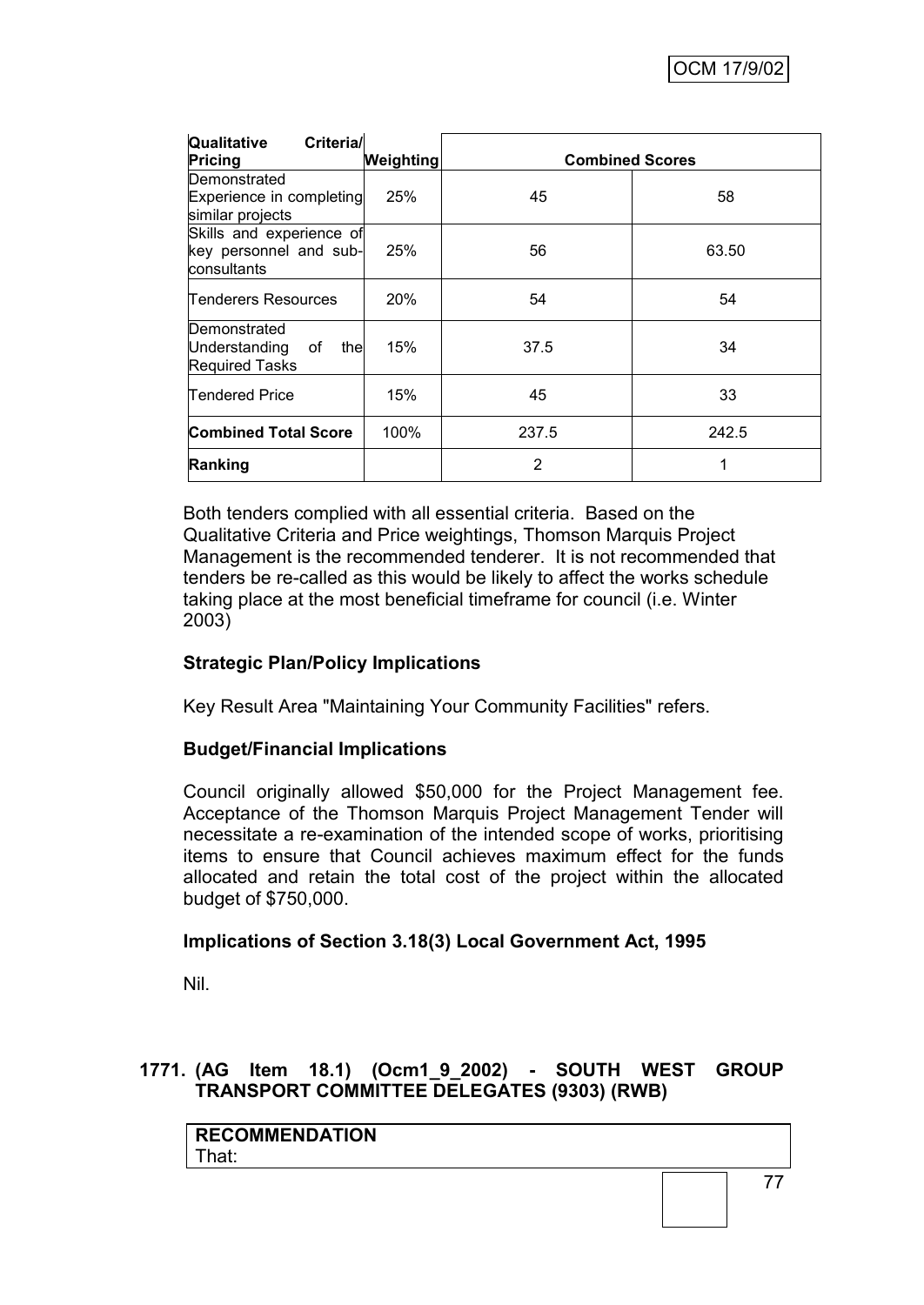- (1) Councillor \_\_\_\_\_\_\_\_\_\_\_\_\_\_\_\_\_\_\_\_\_ be appointed as Deputy to Councils Delegate, Clr Oliver, to the South West Group Transport Committee.
- (2) the Director of Planning and Development, Mr Steve Hiller, replace the Manager Engineering, Mr John Radaich, as Councils" Delegate to the South West Group Transport Committee with the Manager Planning Services, Mr Allan Blood as 1<sup>st</sup> Deputy and Senior Planning Officer, Mr Simon O'Sullivan as 2nd Deputy.

# **COUNCIL DECISION**

MOVED Clr Oliver SECONDED Clr Tilbury that:

- (3) Councillor Reeve-Fowkes be appointed as Deputy to Council"s Delegate, Clr Oliver, to the South West Group Transport Committee.
- (4) the Director of Planning and Development, Mr Steve Hiller, replace the Manager Engineering, Mr John Radaich, as Council"s Delegate to the South West Group Transport Committee with the Manager Planning Services, Mr Allen Blood as 1<sup>st</sup> Deputy and Senior Planning Officer, Mr Simon O'Sullivan as 2nd Deputy.

**CARRIED 9/0**

# **Background**

In December 2000, Council appointed delegates to various committees/organisations.

Council appointed Clr Oliver and Manager Engineering John Radaich as its delegates to the South West Group Transport Committee.

No deputies were appointed.

# **Submission**

N/A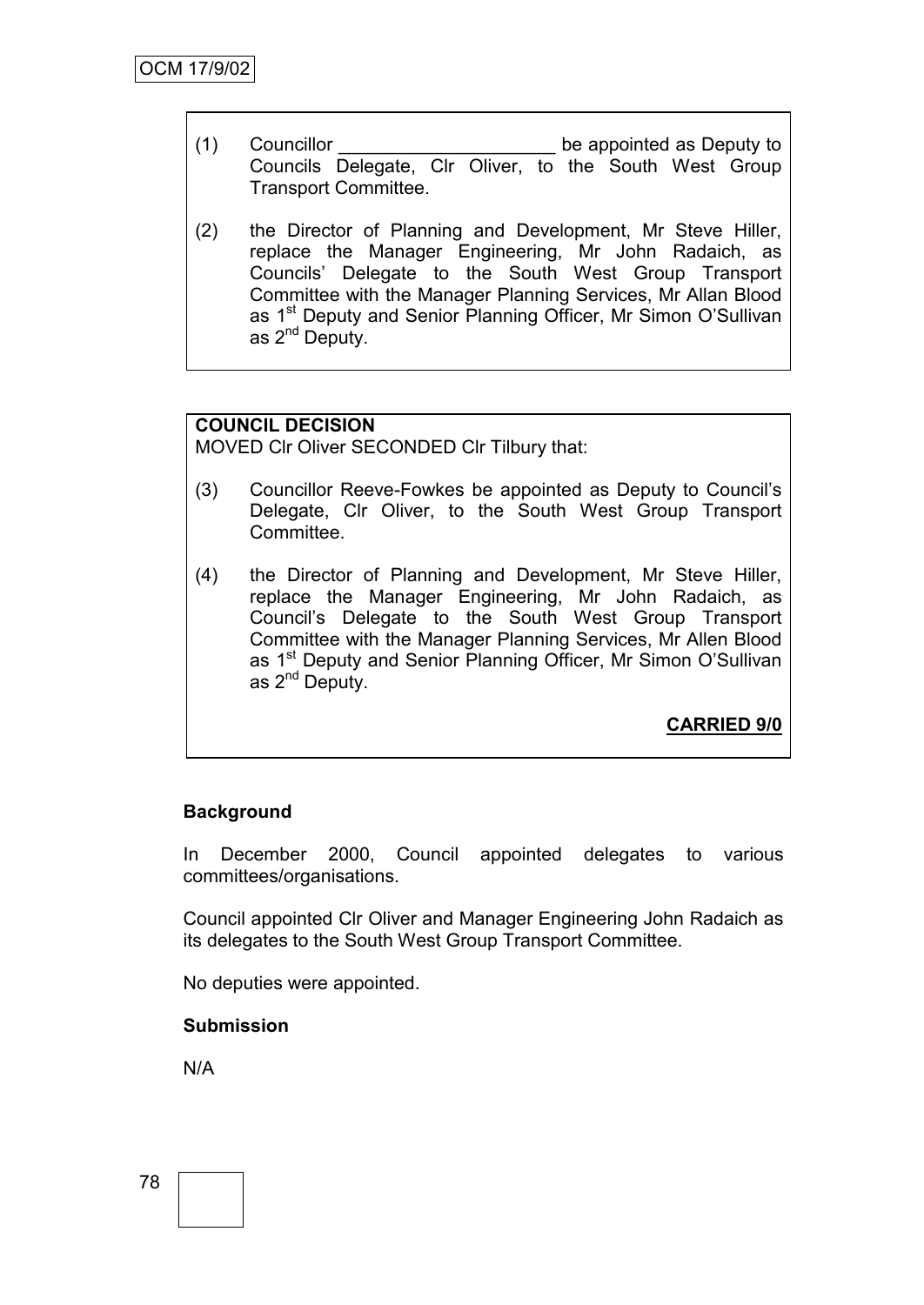# **Report**

The Manager Engineering has advised that the issues being considered by the South West Transport Group Transport Committee are mainly planning related, therefore it will be more appropriate for Council to be represented by a planning officer.

The Director Planning and Development, Mr Steve Hiller, should therefore be appointed with Mr Allan Blood, Manager Planning Services, as his Deputy. Of recent times, Senior Planning Officer, Mr Simon O"Sullivan has been involved with the Integrated Transport Study being undertaken by the Group. His appointment as  $2^{nd}$  Deputy Delegate would ensure that Councils capably represented at officer level as it would not always possible for Mr Hiller or Mr Blood to attend. Attendance would be on the basis of need and at the discretion of Mr **Hiller** 

In reviewing the officer representation, it is considered that Council should appoint a Deputy for Clr Oliver.

# **Strategic Plan/Policy Implications**

The Corporate Strategic Plan Key Result Areas which apply to this item are:-

- 1. Planning Your City
	- "To ensure that the planning of the City is based on an approach which has the potential to achieve high levels of convenience for its citizens.

# **Budget/Financial Implications**

N/A

# **Implications of Section 3.18(3) Local Government Act, 1995**

N/A

# **1772. (AG Item 19.1) (Ocm1\_9\_2002) - CLEAN UP OF PORT CATHERINE PROJECT AREA (3209006) (AJB)**

# **RECOMMENDATION**

That Council:

(1) congratulate the Premier, Hon Geoff Gallop for seizing the initiative to undertake the contamination remediation on State owned property as outlined in the Port Catherine Environmental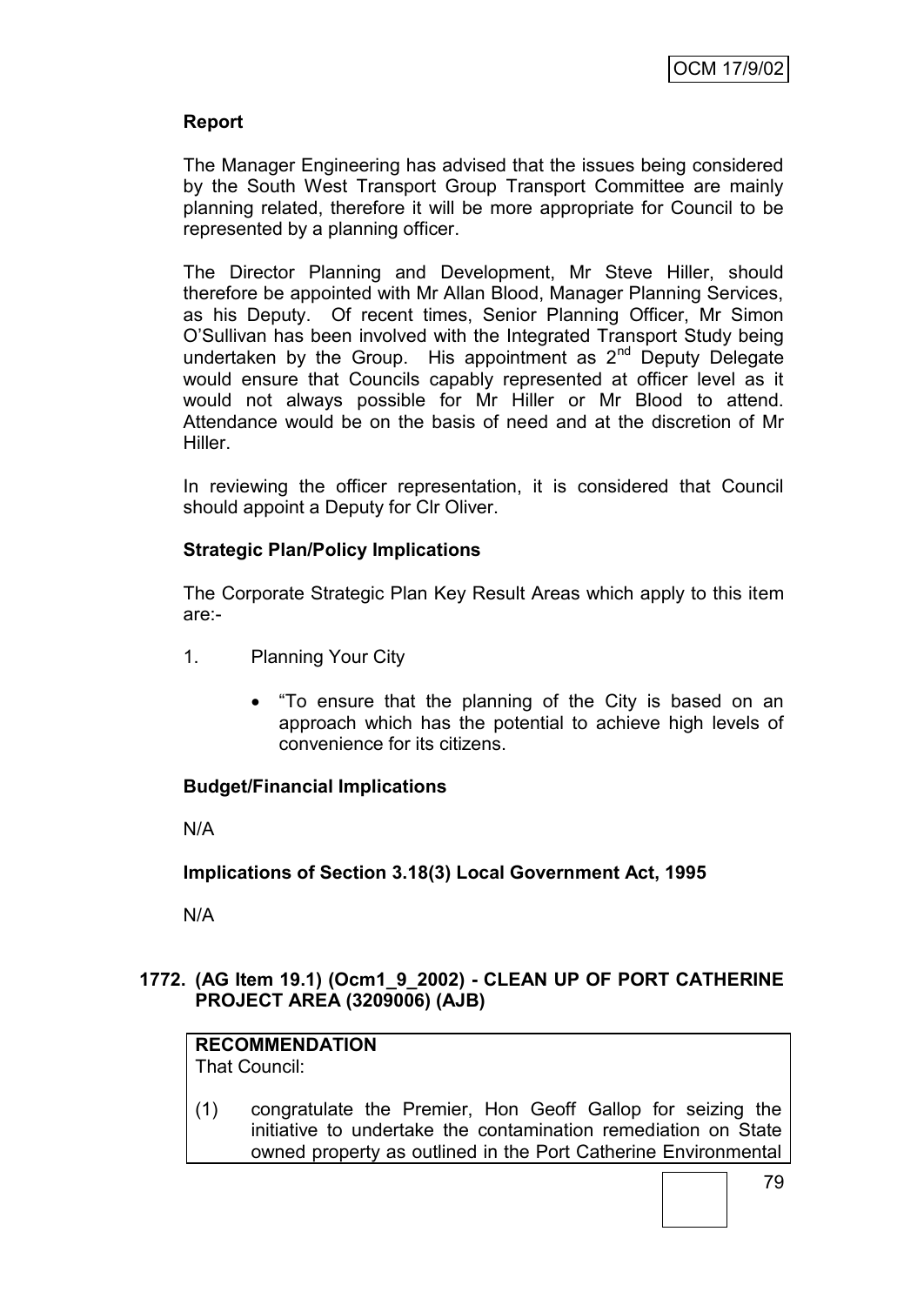#### Review; and

(2) request the State Government pursue with the private landowners within the development area, remediation of their land at the same time.

# **COUNCIL DECISION**

MOVED Clr Humphreys SECONDED Clr Whitfield that the recommendation be adopted.

**CARRIED 9/0**

# **Background**

The Port Catherine project area has been contaminated as a result of past industrial activities undertaken in the area. It is proposed to remediate the site in accordance with environmental approvals issued by the Environmental Protection Authority.

#### **Submission**

Councillor Humphreys has by Notice of Motion requested that Council adopt the following motion:-

That Council congratulate the Premier, Hon Geoff Gallop for seizing the initiative to undertake the contamination remediation on State owned property as outlined in the Port Catherine Environmental Review and request the State Government pursue with the private landowners within the developments area, remediation of their land at the same time.

Councillor Humphreys believes it is appropriate for Council to acknowledge the State Governments initiative to remediate the area identified in the Port Catherine Environmental Review regardless of the future use of the land, and at the same time seek to have the private holding remediated.

# **Report**

Volume 3 (parts 1 & 2) of the Port Catherine Environmental Review which was available for public comment between 10 December 2001 and 1 March 2002, detailed the extent of site contamination on land within the proposed Port Catherine project area and proposed remediation.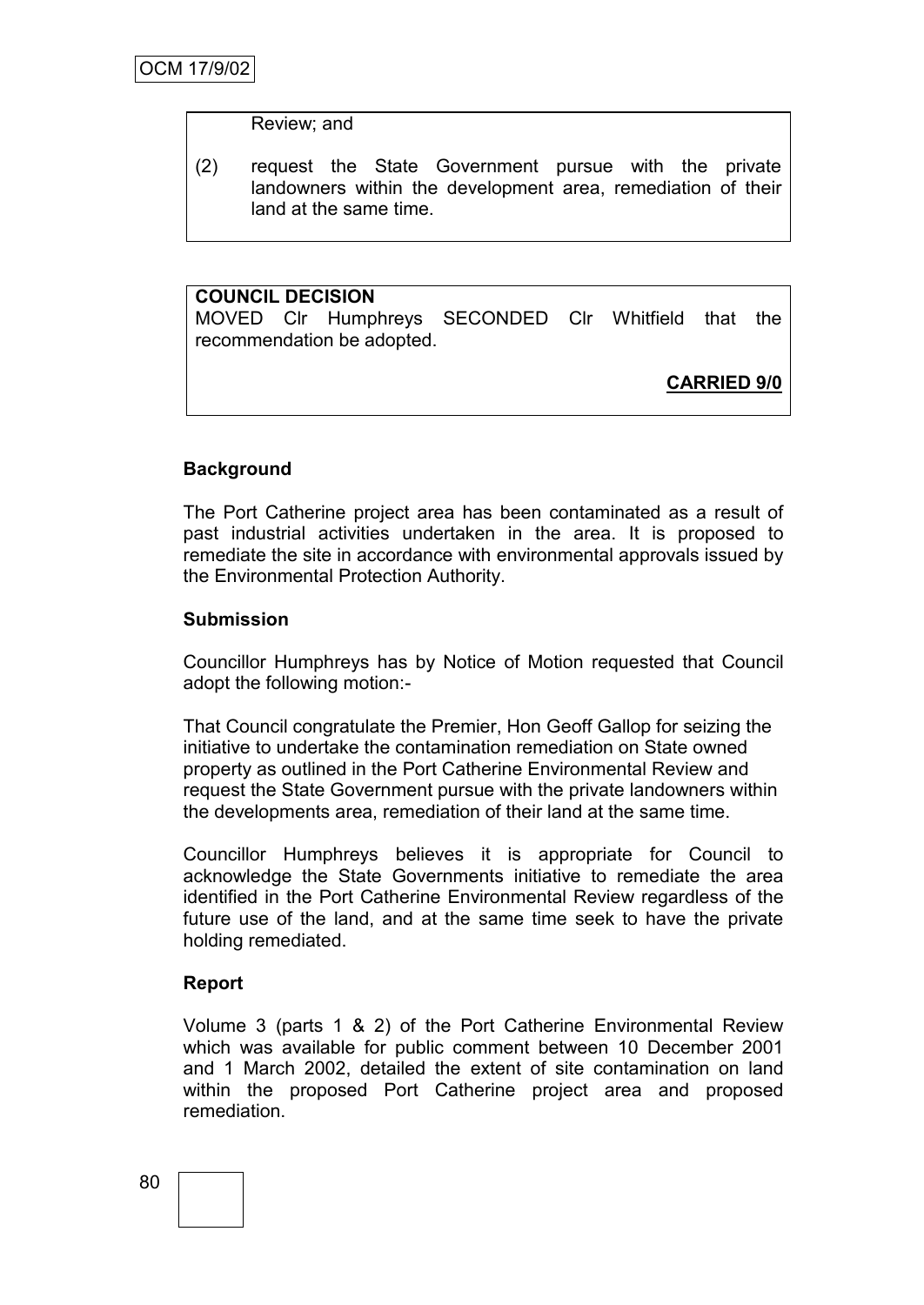Approximately 90% of the land to be remediated within the Port Catherine project area is land owned by the State and this includes the areas of most significant contamination. The balance of the land that is contaminated is privately owned by Consolidated Marine Developments Pty Ltd and Anchorage Industries Pty Ltd.

Officers at the Department of Planning and Infrastructure have advised that the proposed timetable for remediation of the Government land is as follows:

| Tender              | October 02  |
|---------------------|-------------|
| Commence works      | December 02 |
| Completion of works | October 03  |

Remediation of the privately owned land is proposed to be undertaken at a later date as part of the overall development of the project.

There are a number of issues and concerns regarding the separate remediation of the Government and privately owned land including;

- Earthworks associated with the remediation of Government owned land will by necessity extend into some of the privately owned land. This will require both agreement and coordination.
- Subsequent earthworks associated with the remediation of some of the privately owned land will by necessity extend into the Government owned land that will have already been remediated. This raises the potential of remediated land being recontaminated unless very stringent site management and verification procedures are in place.
- There is a small but nevertheless an unnecessary risk that areas of contaminated soil may be missed along the interface of the Government and privately owned land unless very accurate survey control is maintained throughout the process of remediation of both holdings. There will also need to be an agreement between the Government and Port Catherine Developments Pty Ltd outlining who will be responsible for additional work if the subsequent clean up of the privately owned land identifies areas along the interface where the government land has not been cleaned up to the required standard.
- The proposed separate remediation programs is not the most overall cost effective method of undertaking the remediation of the site given the double handling of material at the interface and has a greater risk that some areas of contaminated soil could remain than under a coordinated program over the whole area.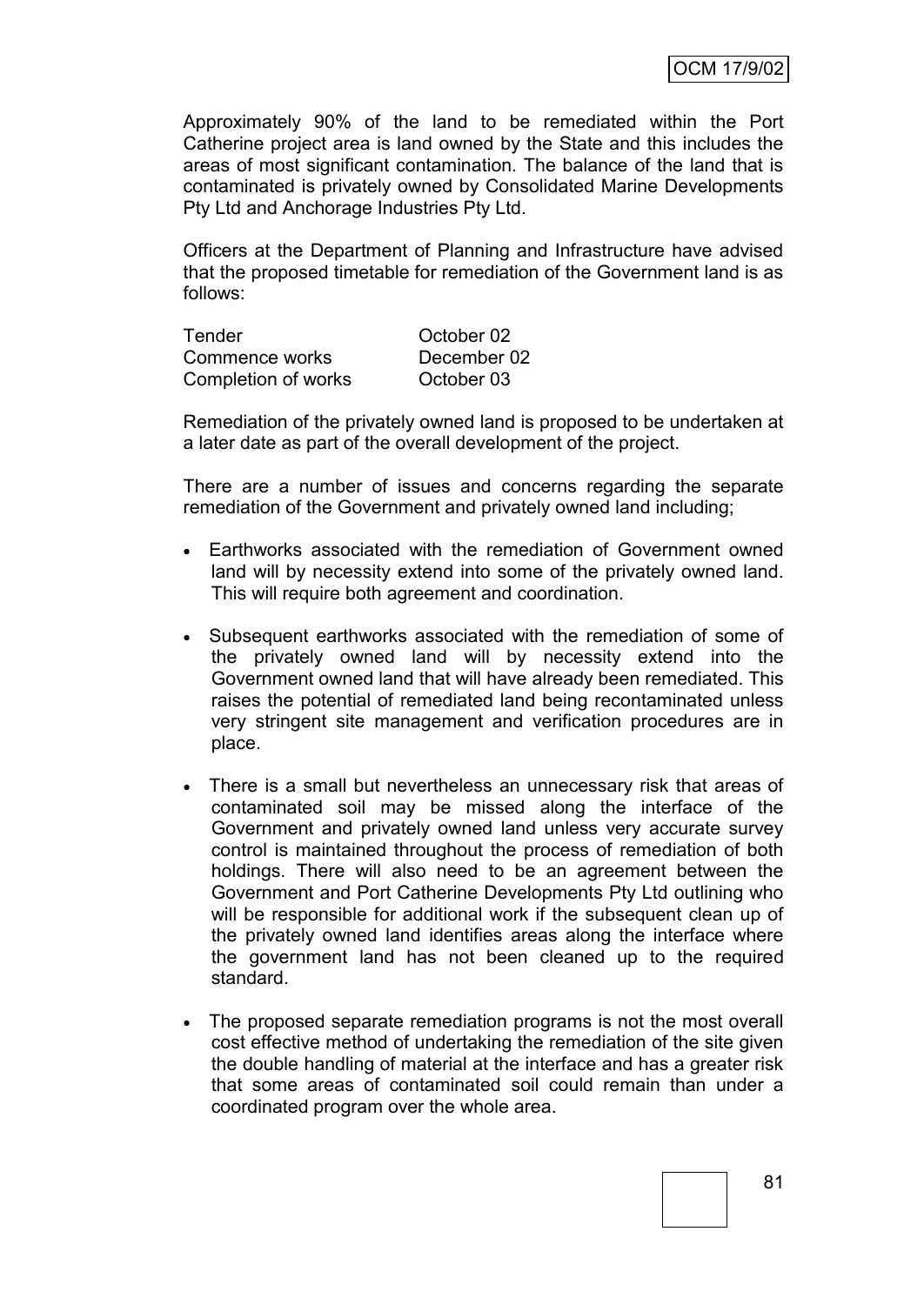For the reasons outlined above, it would be preferable for the area to be cleaned up as a single entity by way of a joint contract or simultaneous separate contracts. Accordingly a request for the State Government to pursue with the private landowner within the development area a proposal to remediate their land at the same time has merit.

# **Strategic Plan/Policy Implications**

N/A

**Budget/Financial Implications**

N/A

**Implications of Section 3.18(3) Local Government Act, 1995**

Nil.

# **1773. (AG Item 20.1) (Ocm1\_9\_2002) - NOTICE OF MOTION GIVEN AT THE MEETING FOR CONSIDERATION AT NEXT MEETING**

Nil

# **1774. (AG Item 21.1) (Ocm1\_9\_2002) - NOMINATIONS FOR DEWCP AND COCKBURN CEMENT COMMUNITY WORKING GROUP (3411123) (WJH) (ATTACH)**

#### **RECOMMENDATION** That Council:

- (1) nominate Councillor example and the Principal Environmental Health Officer as Council"s representatives on the DEWCP and Cockburn Cement Community Working Group; and
- (2) advise the Department of Environment, Water and Catchment Protection accordingly.

# **COUNCIL DECISION** MOVED Clr Oliver SECONDED Clr Humphreys that Council:

(2) nominate Councillor Reeve-Fowkes and the Principal Environmental Health Officer as Council"s representatives on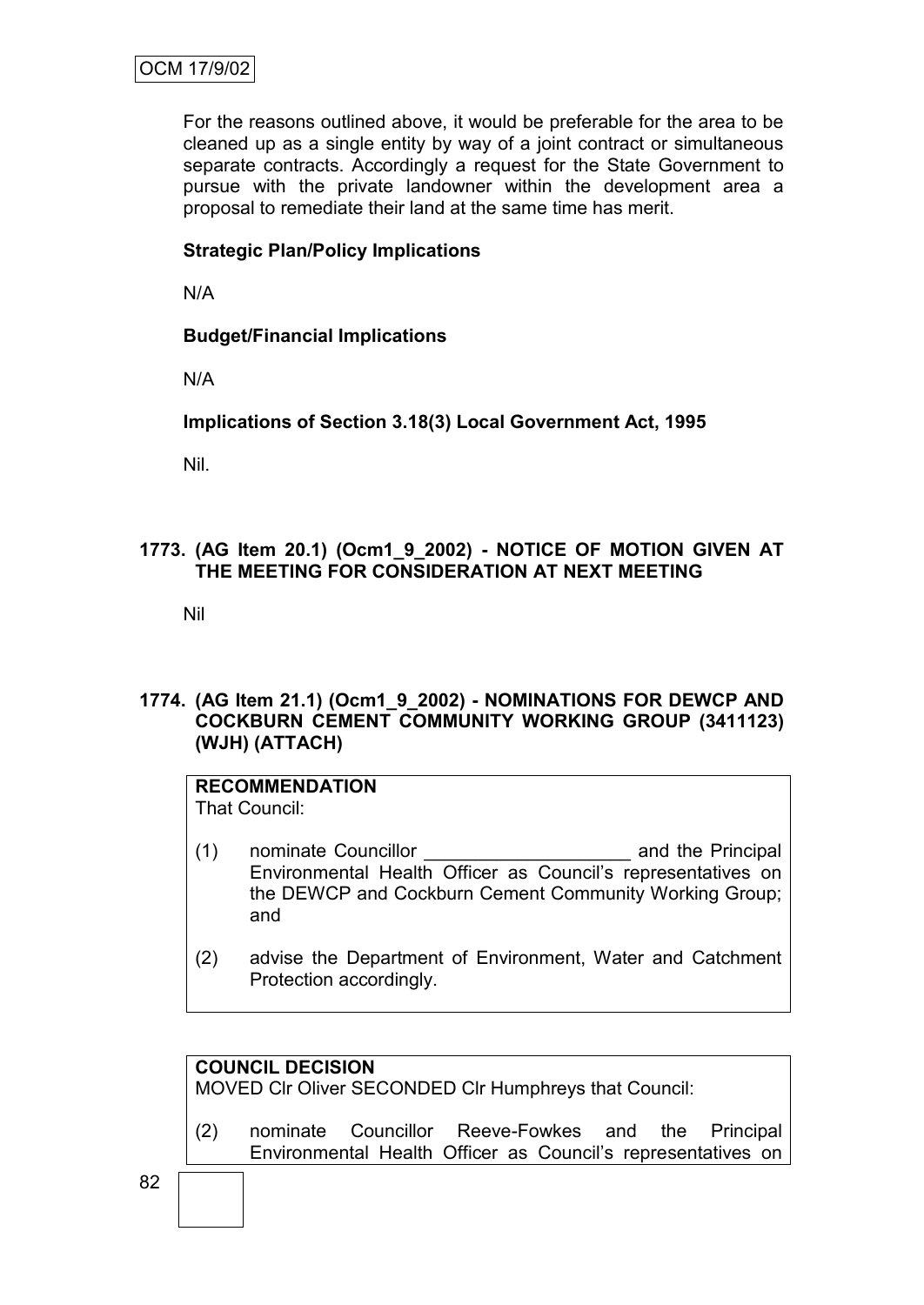the DEWCP and Cockburn Cement Community Working Group; and

(2) advise the Department of Environment, Water and Catchment Protection accordingly.

# **CARRIED 9/0**

# **Background**

The Department of Environment, Water and Catchment Protection (DEWCP) recently released the findings of an independent environmental audit of Cockburn Cement Limited"s (CCL) Munster operations, which highlighted a number of issues regarding the performance of DEWCP and CCL.

On 9<sup>th</sup> September 2002 a new Community Working Group was formalised to oversee the implementation of the audit findings. The next meeting of the Community working is on 26<sup>th</sup> September 2002.

# **Submission**

A letter (see attached) was received from DEWCP on 11 September 2002 seeking nominations from Council to participate on the new group. The letter suggests that it would be appropriate for Council to nominate one Councillor and one staff member.

# **Report**

It is recommended that Council nominate one Councillor and one staff member to participate on the DEWCP and CCL Community Working Group.

The Principal Environmental Health Officer was Council"s representative on the Audit group set up in December 2001 to oversee the audit process and is familiar with the issues relating to this matter. It is therefore recommended that the Principal Environmental Health Officer be nominated as the staff member to participate on the group.

# **Strategic Plan/Policy Implications**

The Corporate Strategic Plan Key Result Areas which apply to this item are:-

- 1. Managing Your City
	- *"To conduct Council business in open public forums and to manage Council affairs by employing publicly accountable practices."*

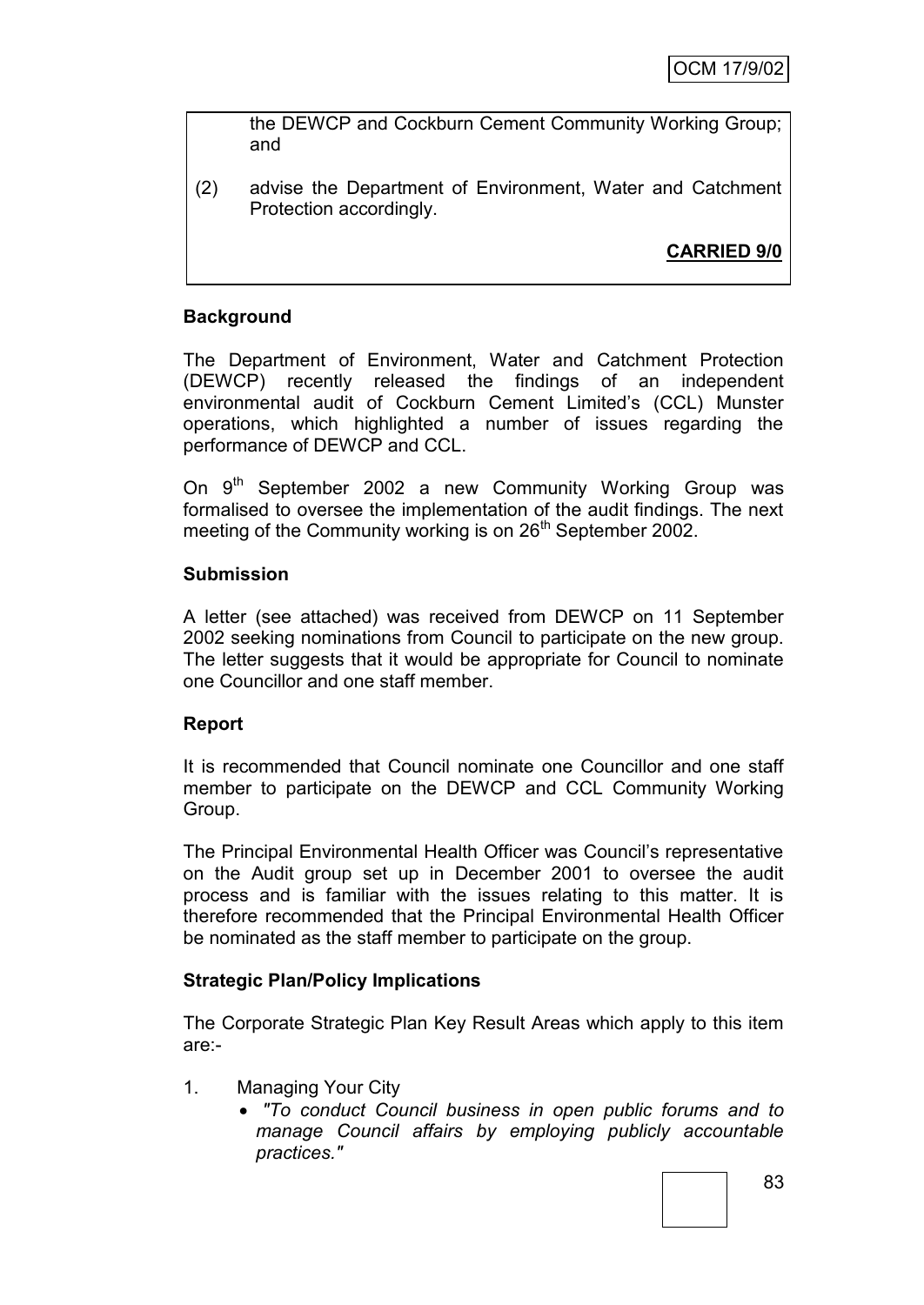- 2. Planning Your City
	- *"To foster a sense of community within the district generally and neighbourhoods in particular."*
- 3. Conserving and Improving Your Environment
	- *"To conserve the quality, extent and uniqueness of the natural environment that exists within the district."*
	- *"To conserve the character and historic value of the human and built environment."*
	- *"To ensure that the development of the district is undertaken in such a way that the balance between the natural and human environment is maintained."*

#### **Budget/Financial Implications**

Nil.

**Implications of Section 3.18(3) Local Government Act, 1995**

Nil.

# **1775. (AG Item 21.2) (Ocm1\_9\_2002) - TRANSFER OF FUNDS - PROFESSIONAL ASSOCIATES FUNCTION (COCKBURN COCKTAIL PARTY) (1606) (SE)**

#### **RECOMMENDATION**

That Council transfer the sum of \$2,000 from account 110429 (Receptions/Refreshments Others) to account 110427 (Professional Assoc. Function) and the budget be amended accordingly.

# **TO BE CARRIED BY ABSOLUTE MAJORITY OF COUNCIL**

**COUNCIL DECISION** MOVED Clr Allen SECONDED Clr Waters that the recommendation be adopted.

# **CARRIED BY ABSOLUTE MAJORITY OF COUNCIL 9/0**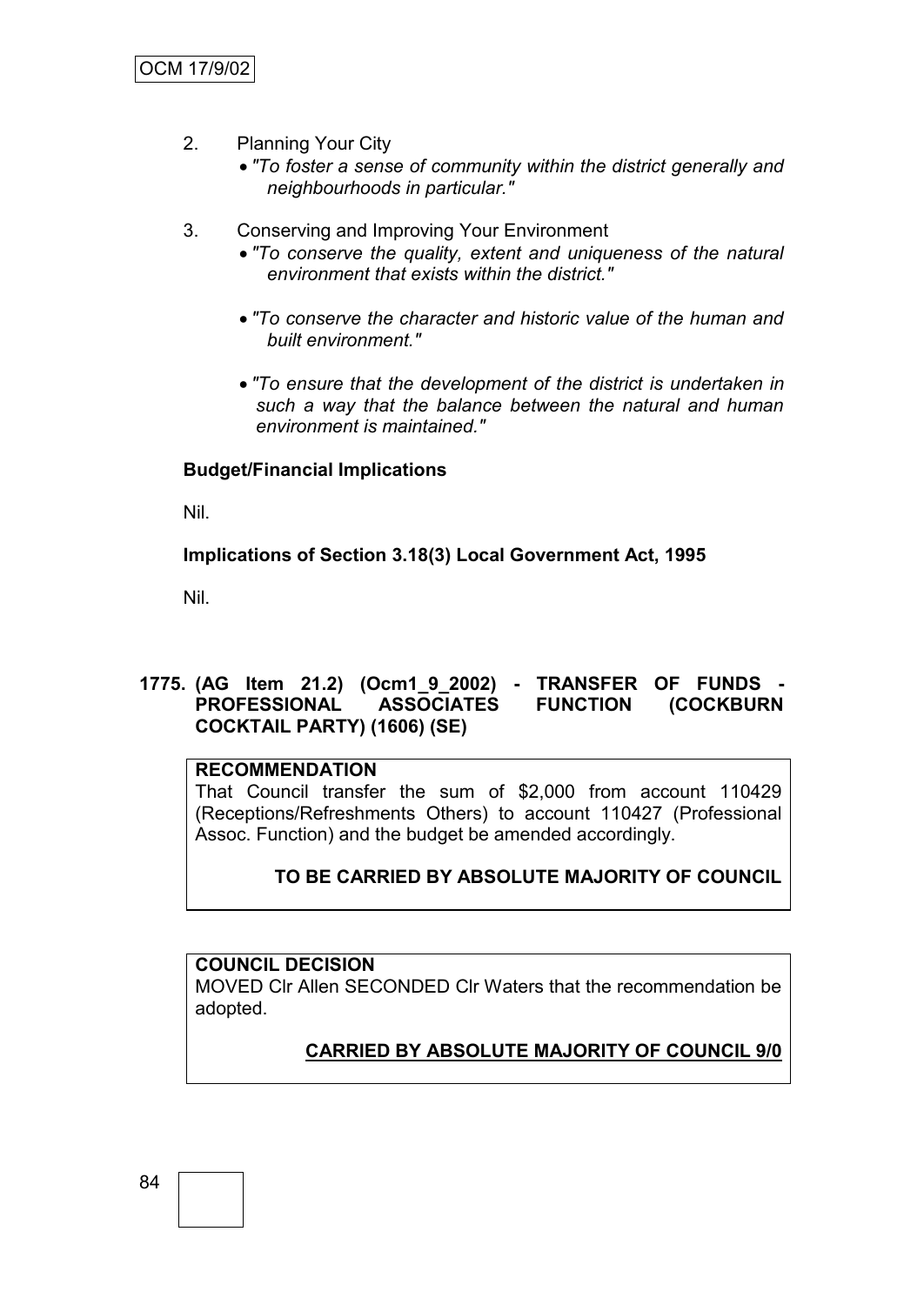# **Background**

Council has a long-standing history for hosting the Professional Associates Function each year with funds automatically allocated on the budget for this event.

# **Submission**

N/A

# **Report**

The Professional Associates Function (now known as the Cockburn Cocktail Party) has been held each year for over 15 years with an amount allocated on the budget for this purpose.

A standard list of invitees is updated and used every year, usually resulting in approximately 120 – 150 people attending.

In 2001, an amount of \$7,000 was allocated for this event however, a total of \$3,175 is recorded as being expended. A total of 150 people attended.

Given the amount utilised in 2001, it was considered reasonable to reduce the amount allocated in the 2002/03 budget to \$5,000 which would still allow for some variances in costs etc.

Recently, the Mayor was approached by Mr John O"Hare at the Department of Commerce and Trade, regarding the possibility of Council hosting an event to recognise the recent success and potential of the Australian Marine Complex in Henderson. He suggested that a number of local business people would be invited and that the Dept of Commerce and Trade may be interested in contributing to the costs of such an event.

Mayor Lee suggested that the Cockburn Cocktail Party would be an appropriate occasion. It was requested that the Department provide the Administration with a suggested guest list for the Mayor to consider as many issues would need to be considered such as the maximum number of people able to fit in the venue (Reception Area) and the amount budgeted for the function.

The suggested list of additional invitees totals nearly 100 people. It is estimated that approximately 40 of those would attend.

At this stage and given only preliminary figures to work with in regards to anticipated catering, invitations, refreshments etc, it is estimated that if the additional people were invited, it would result in an over expenditure of between \$1,000 and \$2,000.

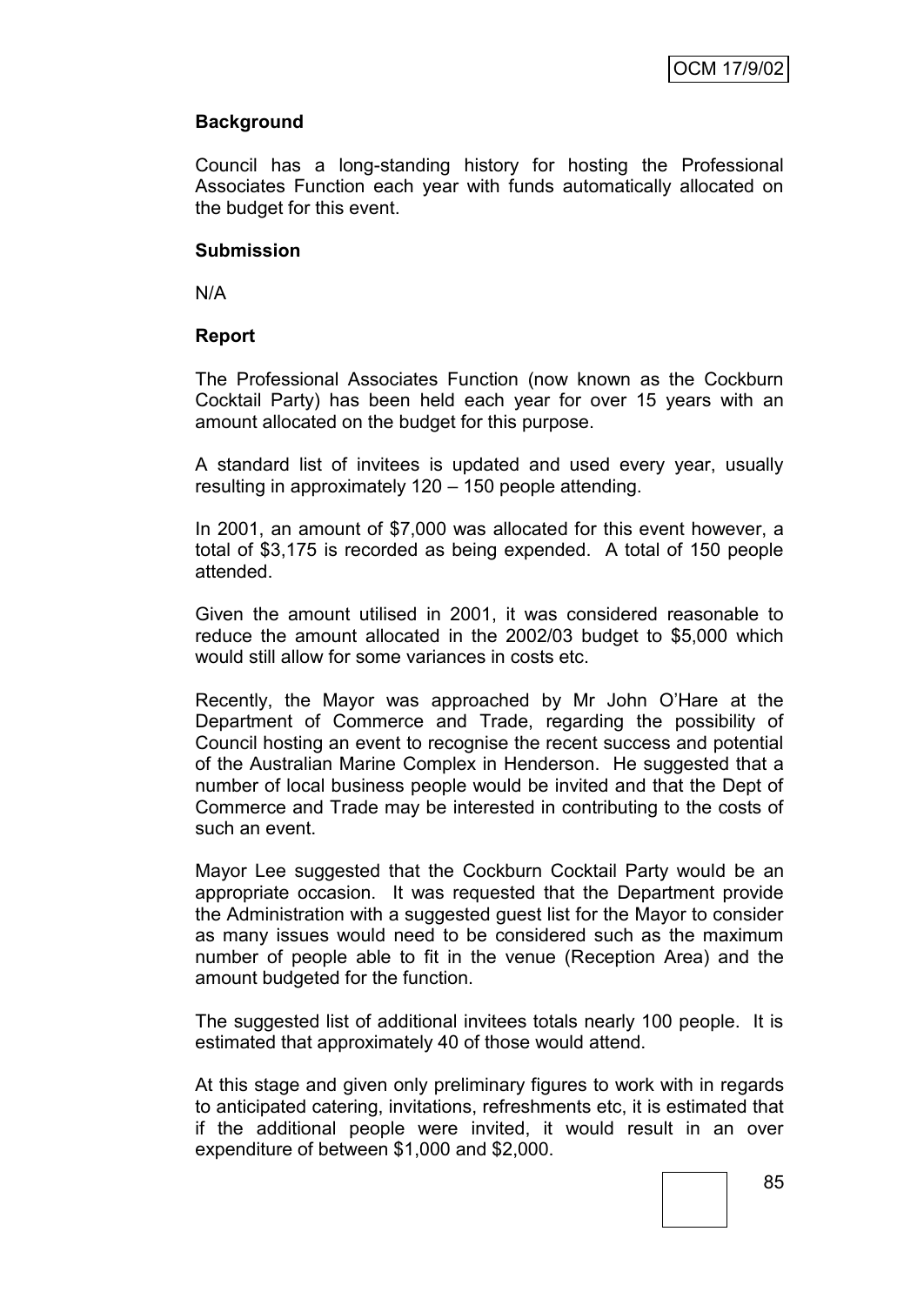It is not envisaged at this time, that the Department of Commerce and Trade will be requested to contribute to the event.

Council Policy SC10 "Mayor"s Authority to Arrange Functions" states "*That the Mayor be authorised to arrange receptions and functions of a civic nature on behalf of Council, provided the total expenditure incurred on such functions is allowed for within Council"s budgetary framework. Where the Budget identifies these individually, each function is to be separately costs and no over expenditure on any occasion is to be incurred without prior consent of Council*."

Therefore, given the decrease in the budgeted amount from the previous financial year and the possible increase in the number of attendees and their associated costs, it is necessary for Council to approve such an over expenditure and that funds be transferred to compensate.

# **Strategic Plan/Policy Implications**

Policy SC10 "Mayor"s Authority to Arrange Functions" refers.

# **Budget/Financial Implications**

An amount of \$2,000 would need to be transferred from account 110429 "Receptions/Refreshments Others" to account 110427 "Professional Associates Function".

# **Implications of Section 3.18(3) Local Government Act, 1995**

Nil.

# **1776. (AG Item 22.1) (Ocm1\_9\_2002) - MATTERS TO BE NOTED FOR INVESTIGATION WITHOUT DEBATE**

Nil.

# **1777. (AG Item 23.1) (Ocm1\_9\_2002) - CONFIDENTIAL BUSINESS**

Nil.